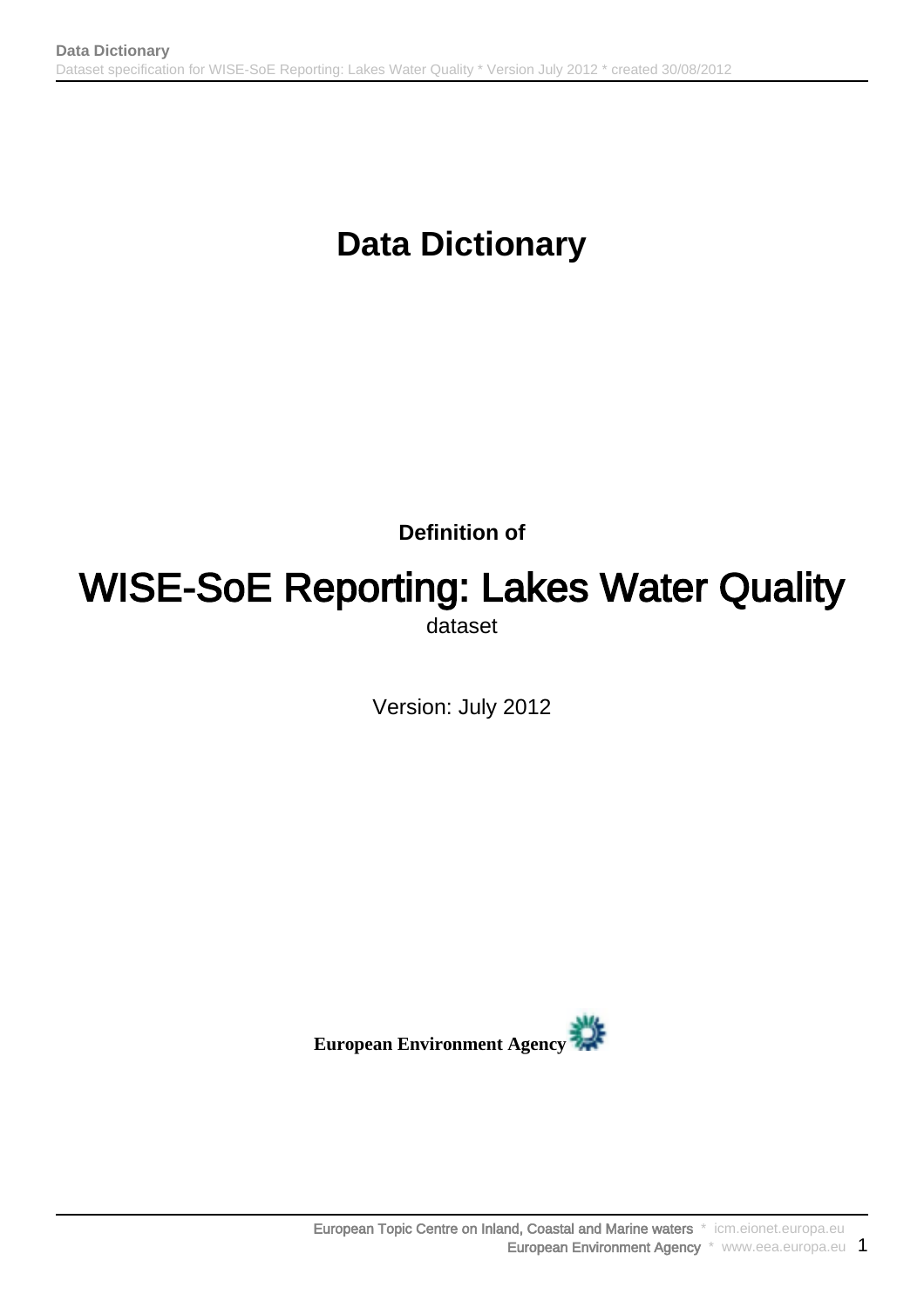## **About this document**

This document holds the technical specifications for a dataflow based on automatically generated output from the Data Dictionary application. The Data Dictionary is a central service for storing technical specifications for information requested in reporting obligations. The purpose of this document is to support countries in reporting good quality data. This document contains detailed specifications in a structured format for the data requested in a dataflow. Suggestions from users on how to improve the document are welcome.

## **Index**

- 1. General information for WISE-SoE Reporting: Lakes Water Quality dataset
- 2. Overview of WISE-SoE Reporting: Lakes Water Quality dataset tables
- 3. Tables
	- 3.1 Physical Characteristics of Lake Monitoring Stations table
	- 3.2 Proxy Pressures of Lakes table
	- 3.3 Nutrients, Organic Matter and General Physico-Chemical Determinands in Lakes Aggregated Data table
	- 3.4 Hazardous Substances and Other Chemical Determinands in Lakes Aggregated Data table
	- 3.5 Hazardous Substances and Other Chemical Determinands in Lakes Disaggregated Data table
	- 3.6 Hazardous Substances in Lakes Supportive Determinands table
	- 3.7 Biology in Lakes Aggregated data table
	- 3.8 Classification system for Ecological Status Classes in Lakes table
- 4. Codelists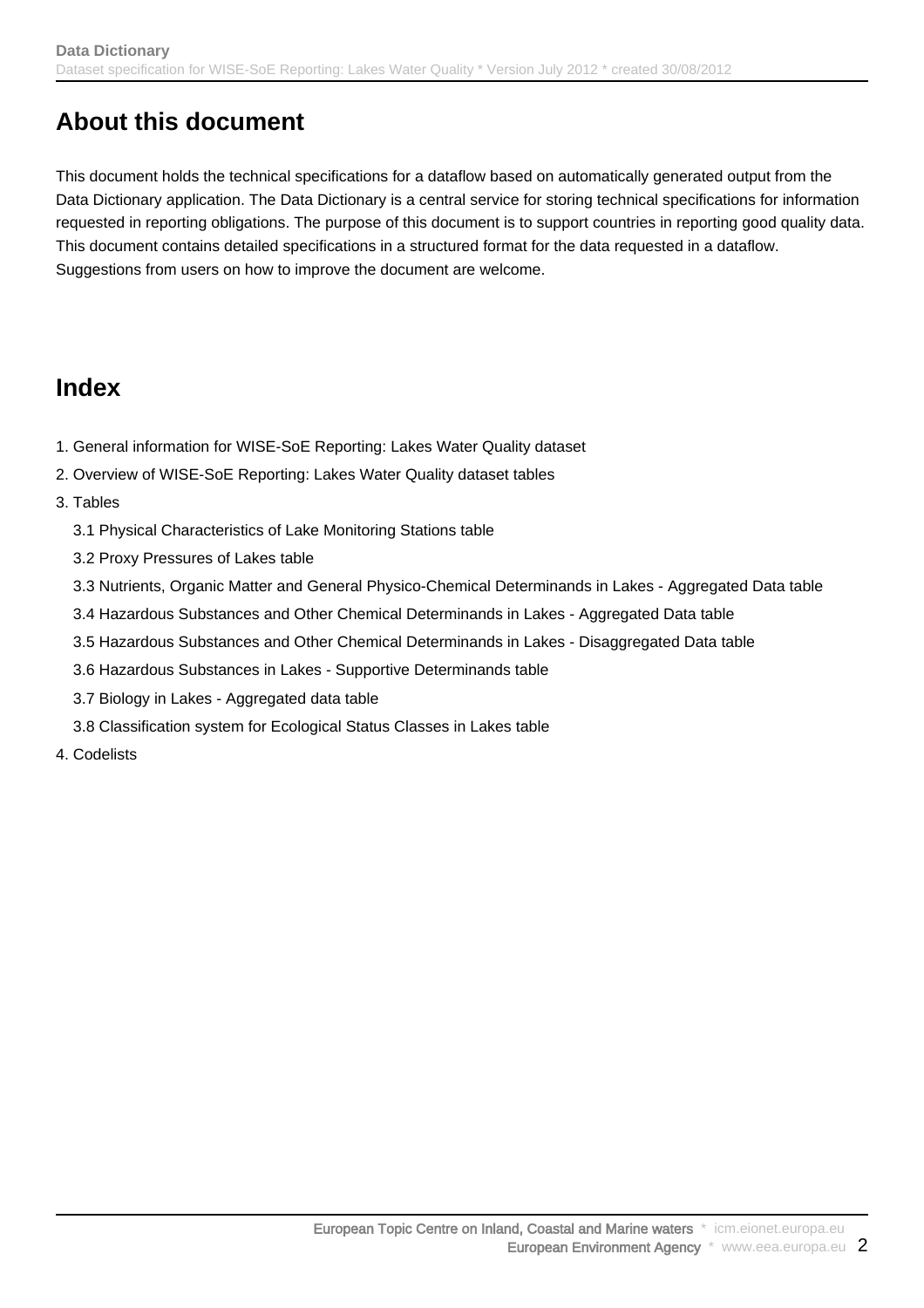## 1. General information for WISE-SoE Reporting: Lakes Water Quality dataset

| <b>Basic metadata:</b>                   |                                                                                                                                                                                                                                                                                                                                                                                                                                                                                                                                                                                                            |
|------------------------------------------|------------------------------------------------------------------------------------------------------------------------------------------------------------------------------------------------------------------------------------------------------------------------------------------------------------------------------------------------------------------------------------------------------------------------------------------------------------------------------------------------------------------------------------------------------------------------------------------------------------|
|                                          | Short name WISE-SoE: Lakes                                                                                                                                                                                                                                                                                                                                                                                                                                                                                                                                                                                 |
|                                          | Version July 2012                                                                                                                                                                                                                                                                                                                                                                                                                                                                                                                                                                                          |
|                                          | Definition Data on lakes are collected annually through the WISE-SoE data collection process.<br>Data and information obtained through the process are primarily used to compile<br>indicator factsheets, associated with the EEA's Core Set Indicators, upon which EEA<br>assessment reports are based. Collected data are also published in Waterbase, a<br>series of water topic-specific databases and web pages, publicly accessible via the<br>EEA Data Service's web site. Data on the status and quantity of Europe's water<br>resources can be viewed, analyzed and downloaded from Waterbase at: |
|                                          | http://dataservice.eea.europa.eu/dataservice/available2.asp?type=findkeyword&theme=<br>waterbase.                                                                                                                                                                                                                                                                                                                                                                                                                                                                                                          |
|                                          | Full details of the data requested on lakes are presented in this specification by table,<br>and include the physical characteristics of the lake monitoring stations, proxy pressures<br>on the upstream catchment areas, as well as chemical quality data on nutrients and<br>organic matter, and hazardous substances in lakes.                                                                                                                                                                                                                                                                         |
|                                          | Contact information European Topic Centre on Inland, Coastal and Marine waters                                                                                                                                                                                                                                                                                                                                                                                                                                                                                                                             |
|                                          | ETC/ICM                                                                                                                                                                                                                                                                                                                                                                                                                                                                                                                                                                                                    |
|                                          | Anita Künitzer                                                                                                                                                                                                                                                                                                                                                                                                                                                                                                                                                                                             |
|                                          | Anita.Kuenitzer@cenia.cz                                                                                                                                                                                                                                                                                                                                                                                                                                                                                                                                                                                   |
|                                          | icm.eionet.europa.eu                                                                                                                                                                                                                                                                                                                                                                                                                                                                                                                                                                                       |
| <b>Planned updating</b><br>frequency     | Annual                                                                                                                                                                                                                                                                                                                                                                                                                                                                                                                                                                                                     |
| <b>Methodology for</b><br>obtaining data |                                                                                                                                                                                                                                                                                                                                                                                                                                                                                                                                                                                                            |
|                                          | Summary of changes in 2012                                                                                                                                                                                                                                                                                                                                                                                                                                                                                                                                                                                 |
|                                          |                                                                                                                                                                                                                                                                                                                                                                                                                                                                                                                                                                                                            |
|                                          | <b>Table StationsLakes:</b>                                                                                                                                                                                                                                                                                                                                                                                                                                                                                                                                                                                |
|                                          | Identifier of the field RBD code was changed from RBD-code to RBDcode to become<br>identical with the Short name.                                                                                                                                                                                                                                                                                                                                                                                                                                                                                          |
|                                          | Table NutrientsLakes_Agg:                                                                                                                                                                                                                                                                                                                                                                                                                                                                                                                                                                                  |
|                                          | Methodology of the table was modified.                                                                                                                                                                                                                                                                                                                                                                                                                                                                                                                                                                     |
|                                          | Field Year: max. value was updated to 2011.                                                                                                                                                                                                                                                                                                                                                                                                                                                                                                                                                                |
|                                          | Field AggregationPeriod: methodology was updated.                                                                                                                                                                                                                                                                                                                                                                                                                                                                                                                                                          |
|                                          | Tables HazSubstLakes_Agg and HazSubstLakes_Disagg:                                                                                                                                                                                                                                                                                                                                                                                                                                                                                                                                                         |
|                                          | Field Year: max. value was updated to 2011.                                                                                                                                                                                                                                                                                                                                                                                                                                                                                                                                                                |
|                                          | Fields DeterminandHazSubsName and CASNumber: Codelist of hazardous substances<br>was updated; 64 substances were added, together 97 substances were specified as<br>Preferred SoE Hazardous substances for Lakes water quality reporting.                                                                                                                                                                                                                                                                                                                                                                  |
|                                          | Names of 5 hazardous substances available in the past were updated by expert:                                                                                                                                                                                                                                                                                                                                                                                                                                                                                                                              |
|                                          | CAS: 12002-48-1 Trichlorobenzene -> Trichlorobenzenes                                                                                                                                                                                                                                                                                                                                                                                                                                                                                                                                                      |
|                                          | CAS: 35694-08-7 PCB194 -> PCB194 (1,2,3,4-tetrachloro-5-(2,3,4,5-<br>tetrachlorophenyl)benzene)                                                                                                                                                                                                                                                                                                                                                                                                                                                                                                            |
|                                          | CAS: 100-02-7 4-nitrophenol -> Nitrophenol                                                                                                                                                                                                                                                                                                                                                                                                                                                                                                                                                                 |
|                                          | CAS: 57465-28-8 3,3',4,4',5 pentachlorobiphenyl (CB126) -> PCB126 (1,2,3-trichloro-<br>5-(3,4-dichlorophenyl)benzene)                                                                                                                                                                                                                                                                                                                                                                                                                                                                                      |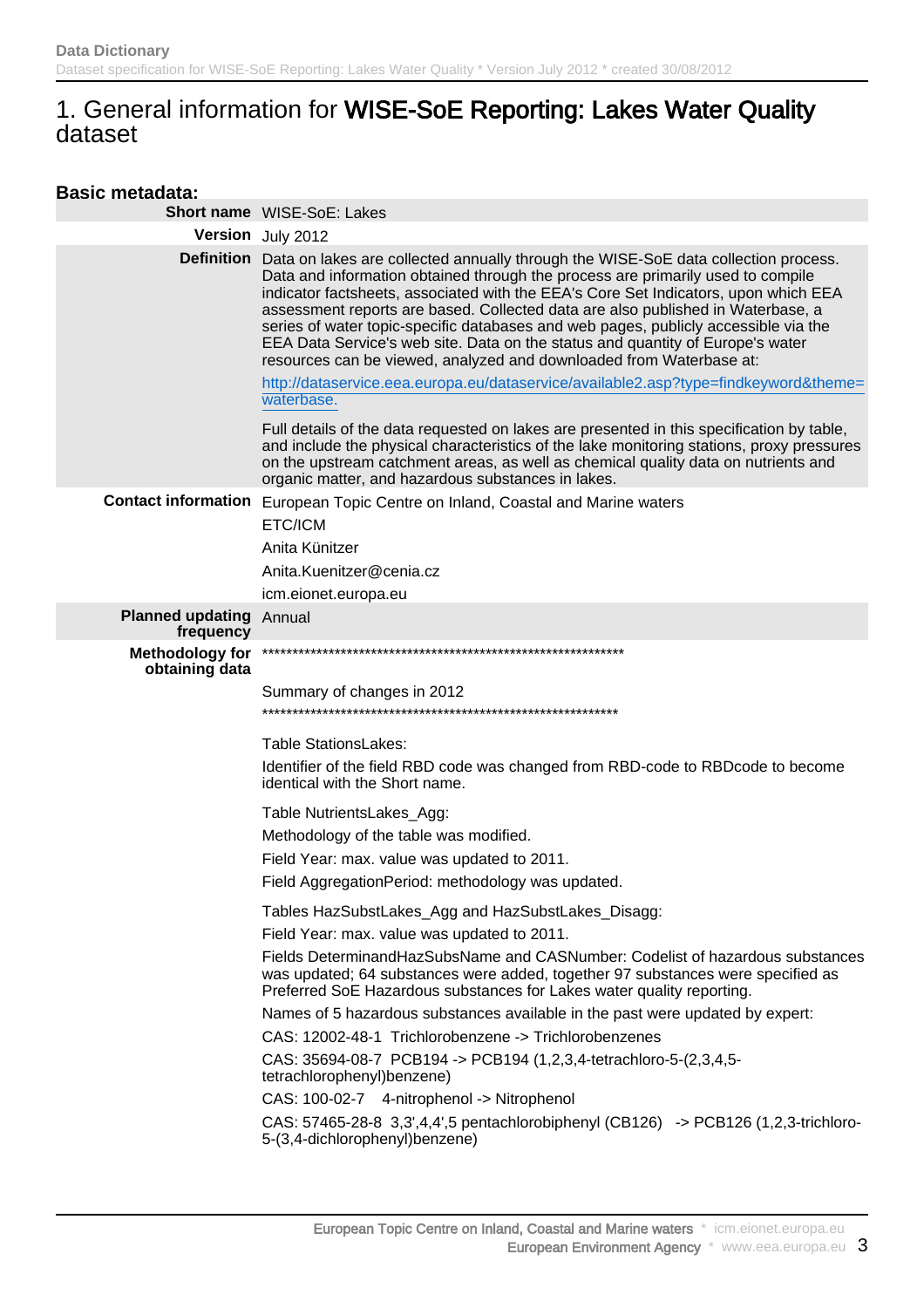CAS: 69782-90-7 2,3,3',4,4',5'-hexachlorobiphenyl (CB157) -> PCB157 (1,2,3-trichloro-5-(2,3,4-trichlorophenyl)benzene)

Table HazSubstLakes\_SuppDet: Field Year: max. value was updated to 2011.

Field Remarks was added.

Table BiologyLakes\_Agg:

New table in Data dictionary for WISE-SoE Reporting: Lakes Water Quality.

Changes in comparison to the table BiologyLakes\_Agg in Data dictionary for 2011 WISE-SoE Reporting: Biology in Rivers and Lakes:

Field MeanValue was removed, fields MeanValueOriginal, MeanValueEQR and MeanValueNormEQR were added instead.

Field DeterminandBiology: codelist was updated.

Field DeterminandStatusClass: definition and codelist were updated.

Table ClassificationSystemLakes:

New table in Data dictionary for WISE-SoE Reporting: Lakes Water Quality.

No changes in comparison to the table ClassificationSystemLakes in Data dictionary for 2011 WISE-SoE Reporting: Biology in Rivers and Lakes.

Codelists of Nutrients and Hazardous substances (incl. specification of preferred SoE Hazardous substances) together with the Potentially high values of Mean for selected Nutrients are available on the public section of Forum in Excel table format:

[http://forum.eionet.europa.eu/nrc-eionet-freshwater/library/wise-soe-reporting-](http://forum.eionet.europa.eu/nrc-eionet-freshwater/library/wise-soe-reporting-2012/codelists-substances-water-quality-reporting)[2012/codelists-substances-water-quality-reporting](http://forum.eionet.europa.eu/nrc-eionet-freshwater/library/wise-soe-reporting-2012/codelists-substances-water-quality-reporting)

\*\*\*\*\*\*\*\*\*\*\*\*\*\*\*\*\*\*\*\*\*\*\*\*\*\*\*\*\*\*\*\*\*\*\*\*\*\*\*\*\*\*\*\*\*\*\*\*\*\*\*\*\*\*\*\*\*\*\*\*

\*\*\*\*\*\*\*\*\*\*\*\*\*\*\*\*\*\*\*\*\*\*\*\*\*\*\*\*\*\*\*\*\*\*\*\*\*\*\*\*\*\*\*\*\*\*\*\*\*\*\*\*\*\*\*\*\*\*\*\*

The data requested through the WISE-SoE data collection process should be derived from existing national and/or regional monitoring networks within each EEA Member Country. Member Countries are asked to provide data on nutrients and organic matter in lakes according to criteria described in the (Eurowaternet) technical guidelines (EEA Technical Report No. 7, 1998), and as detailed in this data request. Data on hazardous substances should be provided for all lakes. It is expected that these data should provide a general overview, based on truly comparable data, of water quality at a European level. The guidelines will be updated in the future to take into account the requirements of the Water Framework Directive and the EEA's need to develop data flows for biological and hydro-morphological quality elements.

Data processing rules described in the "EU Directive on technical specifications for chemical analysis and monitoring of water status 2009/90/EC" (see [http://eur](http://eur-lex.europa.eu/LexUriServ/LexUriServ.do?uri=OJ:L:2009:201:0036:0038:EN:PDF)[lex.europa.eu/LexUriServ/LexUriServ.do?uri=OJ:L:2009:201:0036:0038:EN:PDF](http://eur-lex.europa.eu/LexUriServ/LexUriServ.do?uri=OJ:L:2009:201:0036:0038:EN:PDF) ) should be followed.

Please consider the following when compiling your data delivery:

1. Submit chemical quality data up to and including 2011. Do not supply any data for 2012.

2. Submit data on nutrients and organic matter in lakes, based on criteria described in the technical guidelines and this data request, statistically aggregated to annual values.

3. When providing AGGREGATED data, sample concentrations below the limits of detection or quantification should be treated in a harmonized way: sample concentration values recorded as below the limit of detection or quantification should be replaced with a value equivalent to HALF THE LIMIT OF DETECTION OR QUANTIFICATION before aggregation.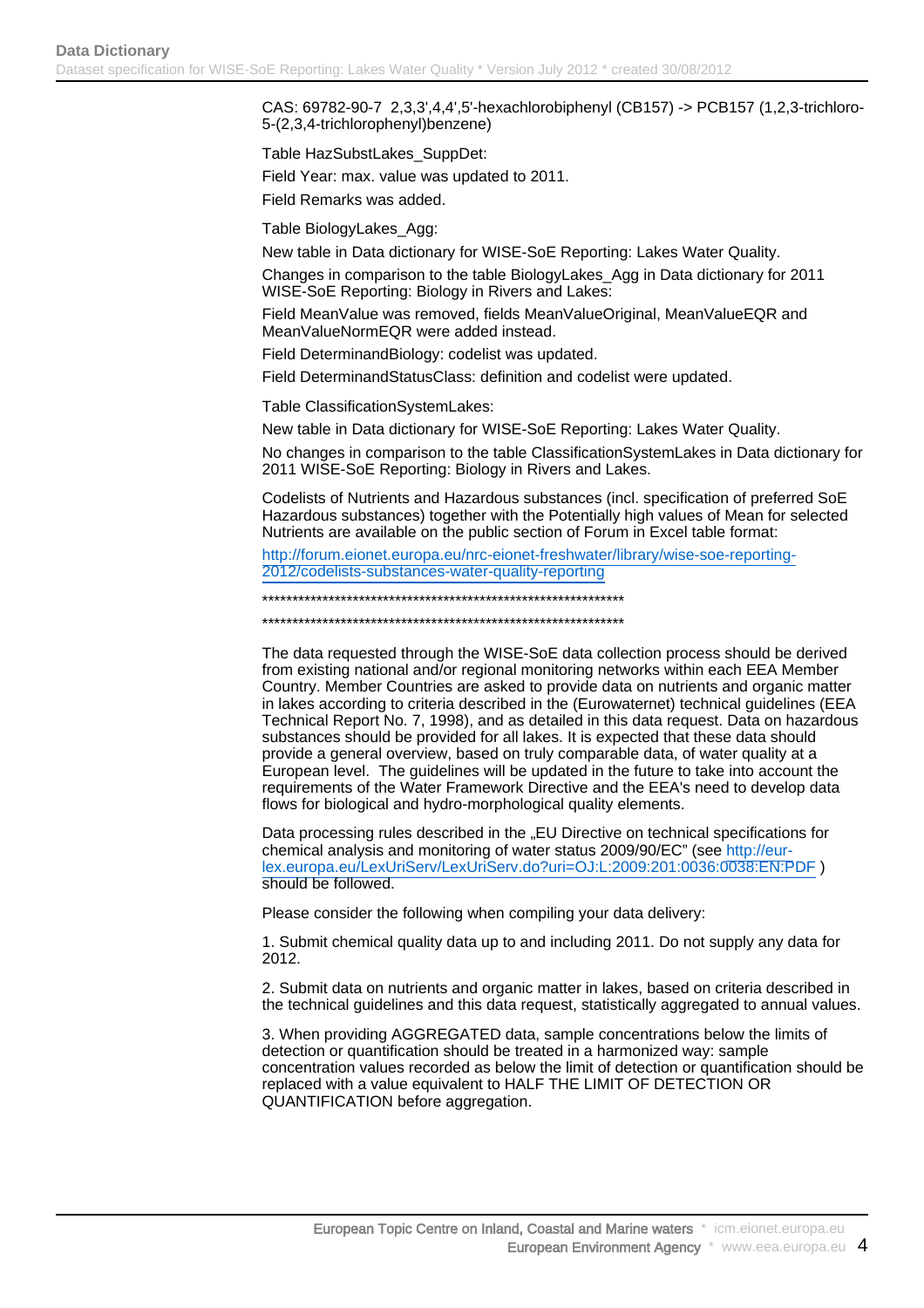4. When providing DISAGGREGATED data, sample concentrations below the limits of detection or quantification should be treated in a harmonized way: enter the limit of detection or quantification value itself into the Concentration field and fill the field LOD\_LOQ\_Flag with appropriate character ("[" or "<").

5. Negative concentration values should not be reported.

6. Selected hazardous substances are marked as "Preferred SoE Hazardous Substances" in the Hazardous Substances codelist. Please focus on these substances in your reporting above all.

7. Submit data on hazardous substances from all national lake monitoring stations in temporally disaggregated format. Single sample quantifications are required as many values will be below the limits of detection or quantification and this will provide a more robust assessment of how the data should be statistically treated and presented. Data will be aggregated by the ETC/ICM before being published in Waterbase or used as the basis of assessment in the indicator factsheets or reports. In cases where a determinand concentration at a monitoring site for each sampling occasion is represented by the averaged concentration from a number of sub-sites, then the additional relevant information should be reported in appropriate fields.

8. In case of disaggregated data reporting for certain substances, monitoring station and period, DO NOT report the aggregated data resulting from identical disaggregated data anymore. Such data redundancy is not taken into account. THE DISAGGREGATED DATA ARE ALWAYS PREFERRED.

9. Provide as long a time series of chemical quality data, for as many determinands and as many stations as possible. Fill in any gaps in existing data.

10. Modify and add to the information on the physical characteristics of the lakes. Longitude and Latitude values must be provided for every lake in decimal degrees format.

11. Include standard deviation values with the aggregated determinands where possible, in order to facilitate statistical analysis.

12. Upstream catchment pressure pressures should be provided for the upstream catchment of the lake itself rather than lake monitoring stations. If more than one monitoring station exists in the lake, the pressures should be the same for each station.

13. Use the templates (XML schemas, MS Excel or MS Access) and these specifications to guide you in formatting and collating your data delivery. All are available for download from the data dictionary.

14. Supply data in XML, MS Excel (preferred) or MS Access format. In the case of Excel format, xls files (= Excel 1997 – 2003) can be used only. Do not use xlsx files. Please do not use formulas in Excel template fields, fill values only. Ensure that dots (not commas) are used as decimal separators. For units containing the symbol "µ", make ensure that the proper "µ" character is used, and not symbol-font "m" (the formatting may be lost). In the case of MS Access format, it can be used for data delivery only in combination with XML or MS Excel format. The MS Access template has directly implemented functions for exporting data into these two formats.

15. Upload your data files to your nominated repository: the Central Data Repository at <http://cdr.eionet.europa.eu> or your national Eionet server.

The ETC/ICM contact persons for the WISE SoE: Lakes water quality reporting category are:

- István Bíró and Ferenc László, based at VITUKI, Environmental and Water Management Research Institute, Budapest, Hungary (biro.istvan@vituki.hu, laszlo.ferenc@vituki.hu) for water quality data and for general issues about the format and structure of requested dataset.

- Jannicke Moe based at the NIVA, Oslo, Norway (jannicke.moe@niva.no), for biological quality elements data.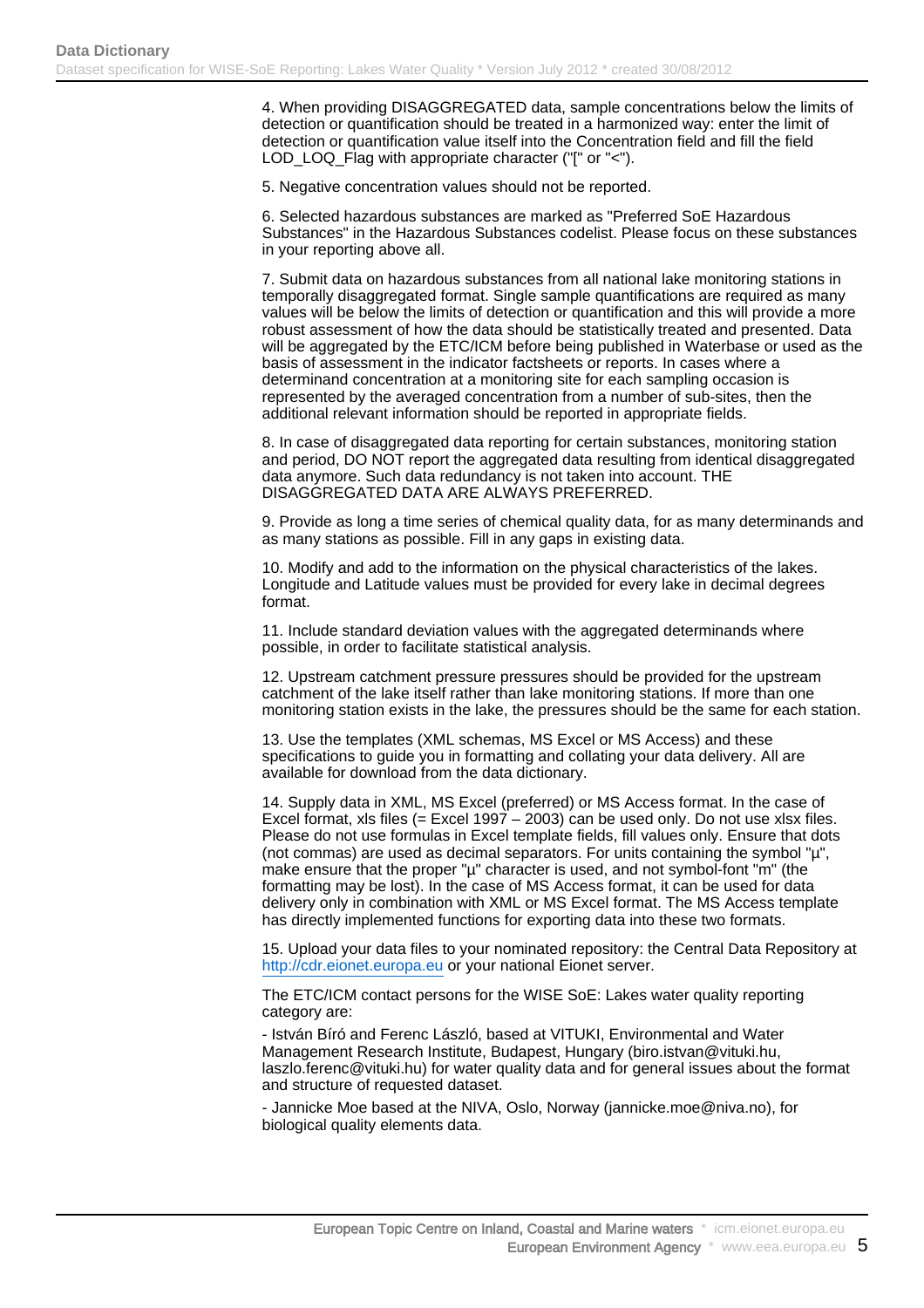## 2. Overview of WISE-SoE Reporting: Lakes Water Quality dataset tables

| <b>Name</b>                                                                                             | <b>Definition</b>                                                                                                                                                                                                                                                                     | <b>Short description</b>                                               |
|---------------------------------------------------------------------------------------------------------|---------------------------------------------------------------------------------------------------------------------------------------------------------------------------------------------------------------------------------------------------------------------------------------|------------------------------------------------------------------------|
| Physical Characteristics of Lake<br><b>Monitoring Stations</b>                                          | Detailed information on the physical<br>characteristics of the lakes are<br>requested from EEA Member Countries<br>on an annual basis.                                                                                                                                                |                                                                        |
| Proxy Pressures of Lakes                                                                                | Proxy pressures on the upstream<br>catchments of the Eionet-Water lake<br>monitoring stations, requested from<br>EEA Member Countries on an annual<br>basis.                                                                                                                          |                                                                        |
| Nutrients, Organic Matter and<br>General Physico-Chemical<br>Determinands in Lakes -<br>Aggregated Data | Chemical quality data on nutrients,<br>organic matter and general physico-<br>chemical determinands in lakes are<br>requested from EEA Member Countries<br>on an annual basis.                                                                                                        |                                                                        |
| Hazardous Substances and<br>Other Chemical Determinands in<br>Lakes - Aggregated Data                   | Chemical quality data on the<br>concentrations of hazardous<br>substances and other chemical<br>determinands in lakes are requested<br>from EEA Member Countries on an<br>annual basis.                                                                                               |                                                                        |
| Hazardous Substances and<br>Other Chemical Determinands in<br>Lakes - Disaggregated Data                | Chemical quality data on the<br>concentrations of hazardous<br>substances and other chemical<br>determinands in lakes are requested<br>from EEA Member Countries on an<br>annual basis.                                                                                               |                                                                        |
| Hazardous Substances in Lakes -<br><b>Supportive Determinands</b>                                       | Supportive determinands of hazardous<br>substances in Lakes                                                                                                                                                                                                                           | Supportive determinands of hazardous<br>substances in Lakes            |
| Biology in Lakes - Aggregated<br>data                                                                   | Aggregated biological data from Lakes.                                                                                                                                                                                                                                                | Aggregated biological data from Lakes.                                 |
| Classification system for<br>Ecological Status Classes in<br>Lakes                                      | Information on national classification<br>system for each biological determinand<br>and waterbody type, including<br>reference conditions and boundaries of<br>ecological status classes and<br>ecological potential classes (for artificial<br>and/or heavily modified waterbodies). | Classification system for Ecological<br><b>Status Classes in Lakes</b> |

#### **Datamodel for this dataset**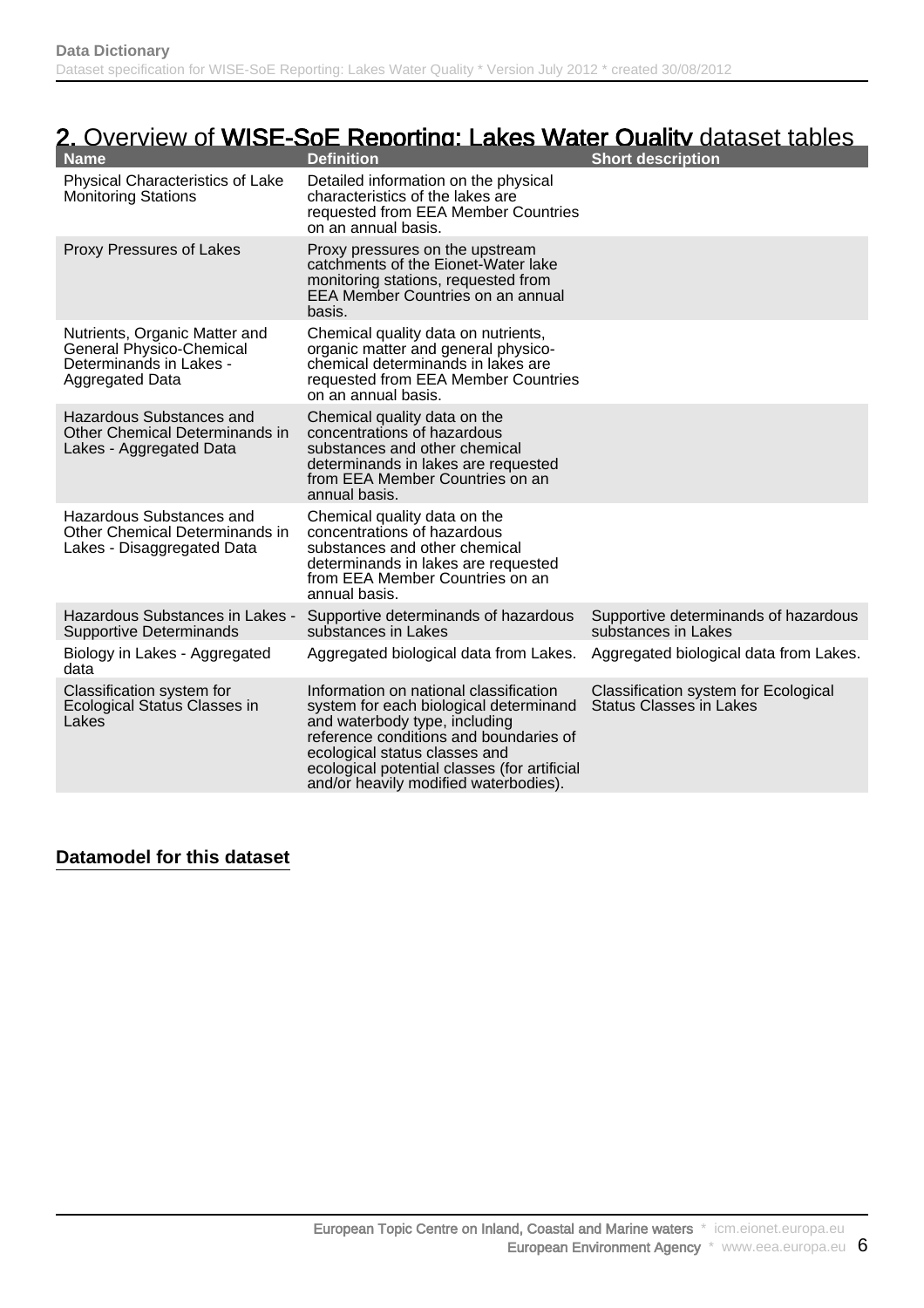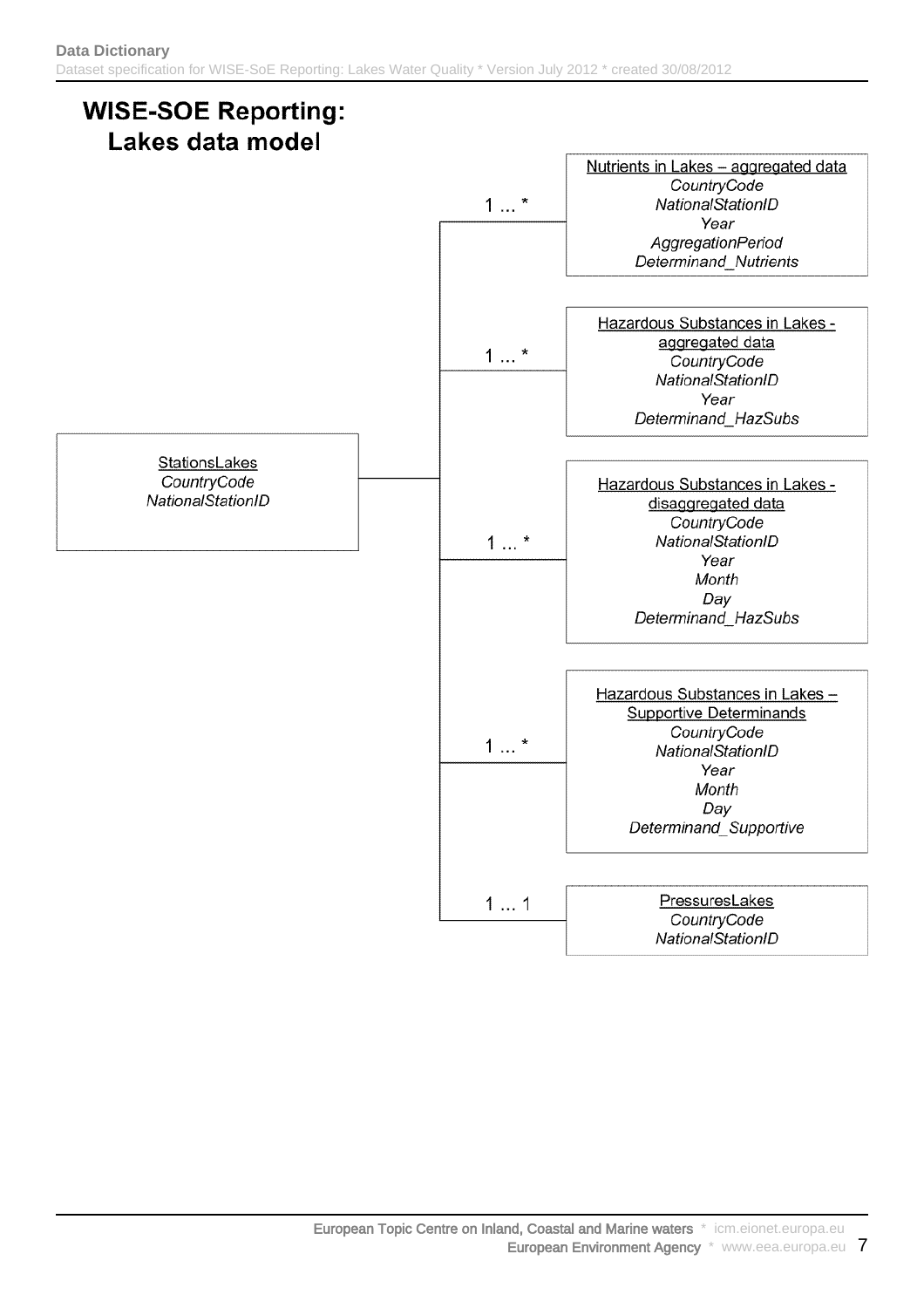## **3. Tables**

### 3.1 Physical Characteristics of Lake Monitoring Stations table

|                   | <b>Short name</b> StationsLakes                                                                                                                                                                                                                                                                                                   |
|-------------------|-----------------------------------------------------------------------------------------------------------------------------------------------------------------------------------------------------------------------------------------------------------------------------------------------------------------------------------|
| <b>Definition</b> | Detailed information on the physical characteristics of the lakes are requested from EEA Member Countries on an annual basis.                                                                                                                                                                                                     |
|                   | Methodology for obtaining data Many EEA Member Countries have previously submitted data on the physical characteristics of lakes. The physical<br>characteristics, up to the last year of requested data, are available to be viewed and downloaded from the publicly accessible<br>Waterbase, hosted by the EEA Data Service at: |
|                   | http://www.eea.europa.eu/data-and-maps/data/waterbase-lakes-7                                                                                                                                                                                                                                                                     |
|                   | Data providers are asked to check and validate the published data, and include any amendments or missing information in the<br>next delivery of data. In particular, provide details of the type of lake monitoring station.                                                                                                      |
|                   | The following fields combine to create a unique record in this table: CountryCode and NationalStationID. No duplicate records<br>should exist within this combination.                                                                                                                                                            |
|                   | Multiple choice from the codelist is allowed for the field Geology. Use comma as a delimiter.                                                                                                                                                                                                                                     |
|                   | We would like to encourage all countries to provide data on the physical characteristics of the lake monitoring stations, ensuring<br>that Longitude and Latitude values are provided for every station and are in decimal degrees format.                                                                                        |

#### Columns in **Physical Characteristics of Lake Monitoring Stations** table:

|       | Column name         | Column definition                           | <b>Methodology</b>                  | Data specifications |
|-------|---------------------|---------------------------------------------|-------------------------------------|---------------------|
| 3.1.1 | <b>Country Code</b> | Abbreviation of EEA Member or Collaborating | This is a required, not null field. | string codelist: '  |
|       | (CountryCode)       | Country, as defined in the codelist.        | ISO 3166-alpha-2 code elements.     | see section 4       |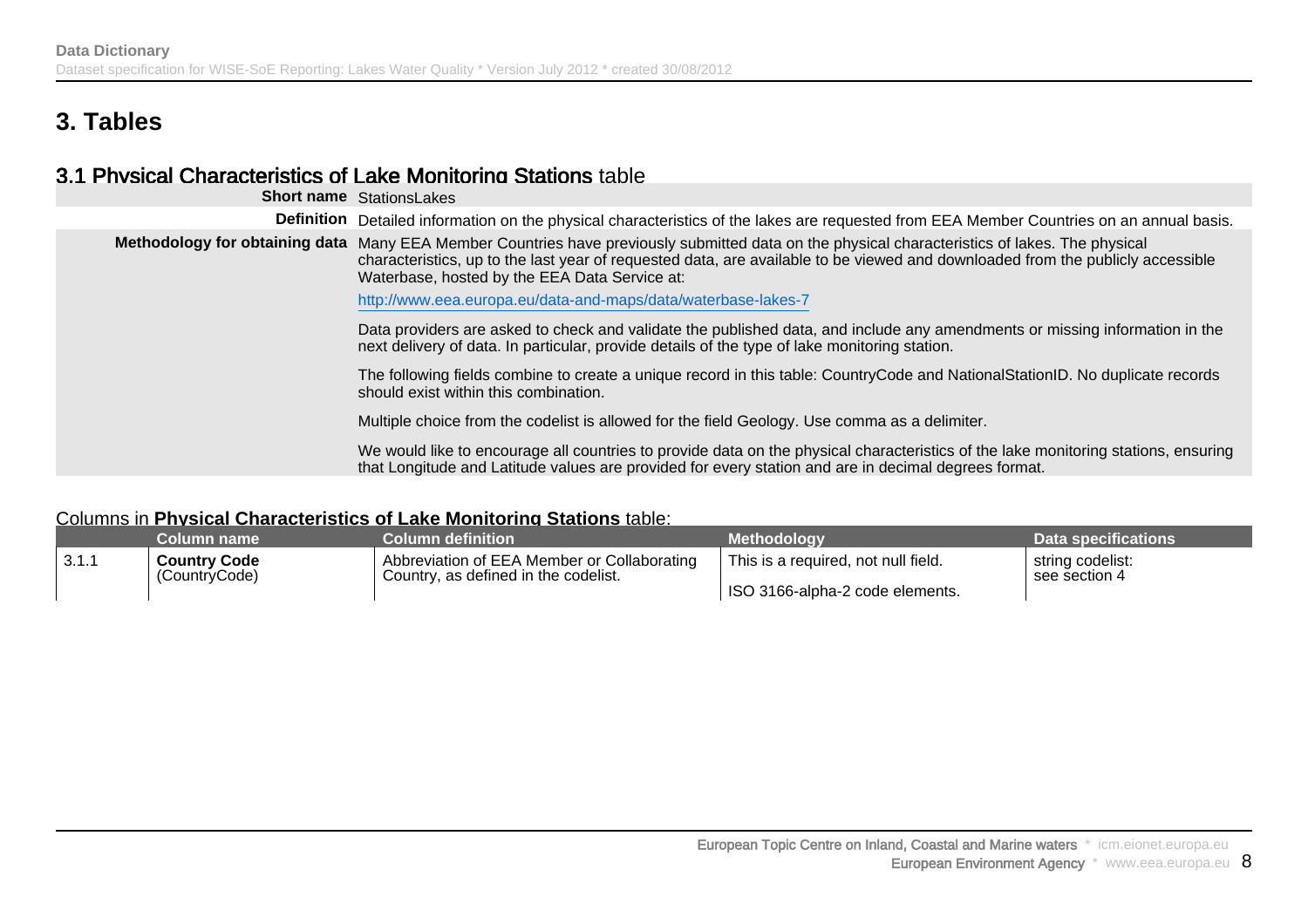|       | Column name                                           | <b>Column definition</b>                                                                                                                                                                                                                                                                                                                                                                                                                                                                                                                       | <b>Methodology</b>                                                                                                                                                                                                                                                                                                                                                                                                                                                                    | <b>Data specifications</b>                               |
|-------|-------------------------------------------------------|------------------------------------------------------------------------------------------------------------------------------------------------------------------------------------------------------------------------------------------------------------------------------------------------------------------------------------------------------------------------------------------------------------------------------------------------------------------------------------------------------------------------------------------------|---------------------------------------------------------------------------------------------------------------------------------------------------------------------------------------------------------------------------------------------------------------------------------------------------------------------------------------------------------------------------------------------------------------------------------------------------------------------------------------|----------------------------------------------------------|
| 3.1.2 | <b>National Station ID</b><br>(NationalStationID)     | Identifier of the river or lake monitoring station,<br>the water quantity station, the TCM flux station<br>or monitoring station, all unique at the national<br>level.<br>A TCM station should be a geographically fixed<br>location, an area in which actual sampling<br>locations vary from survey to survey or an area<br>with a defined salinity range within which<br>samples have been taken. Each station must be<br>referred to by its single, central location.<br>Supplementary information can be included in<br>the Remarks field. | This is a required, not null field.<br>The NationalStationID must be a unique<br>identifier at the national level and must<br>contain no duplicate values.<br>It should be the same ID as supplied in<br>previous updates unless the ID numbering<br>system has changed, in which case a full<br>resupply of all data should be provided<br>using the new ID.<br>For TCM flux stations, the<br>National Station ID should be the same as<br>that provided for the river flux station. | Datatype: string<br>Minimum size: 1<br>Maximum size: 255 |
| 3.1.3 | <b>National Station Name</b><br>(NationalStationName) | National name of the monitoring station.                                                                                                                                                                                                                                                                                                                                                                                                                                                                                                       | Use UTF-8 codelist in case non-ascii<br>characters occur.                                                                                                                                                                                                                                                                                                                                                                                                                             | Datatype: string<br>Minimum size: 0<br>Maximum size: 255 |
| 3.1.4 | <b>WFD station</b><br>(WFDstation)                    | Specification yes / no, whether the monitoring<br>station was reported to European Commission<br>as Water Framework Directive, Article 8<br>monitoring station.                                                                                                                                                                                                                                                                                                                                                                                |                                                                                                                                                                                                                                                                                                                                                                                                                                                                                       | string codelist:<br>see section 4                        |
| 3.1.5 | <b>WFD Station Code</b><br>(WFD_EU_CD)                | Internally produced, unique international<br>identifier of the monitoring station under which<br>the station was reported as WFD Art.8<br>monitoring station.                                                                                                                                                                                                                                                                                                                                                                                  | Keep blank if WFD station = no.<br>Based on ISO 3166-alpha-2 country code<br>elements, concatenated with the nationally<br>assigned unique identifier of the<br>monitoring station (e.g. ATKK30500752,<br>DE_GM_BB_30370060).                                                                                                                                                                                                                                                         | Datatype: string<br>Minimum size: 3<br>Maximum size: 64  |
| 3.1.6 | <b>Name of Lake</b><br>(LakeName)                     | Name of Lake                                                                                                                                                                                                                                                                                                                                                                                                                                                                                                                                   |                                                                                                                                                                                                                                                                                                                                                                                                                                                                                       | Datatype: string<br>Minimum size: 0<br>Maximum size: 255 |
| 3.1.7 | <b>Water Category</b><br>(WaterCategory)              | Water Category, as defined in the codelist.                                                                                                                                                                                                                                                                                                                                                                                                                                                                                                    | This is a required, not null field.                                                                                                                                                                                                                                                                                                                                                                                                                                                   | string codelist:<br>see section 4                        |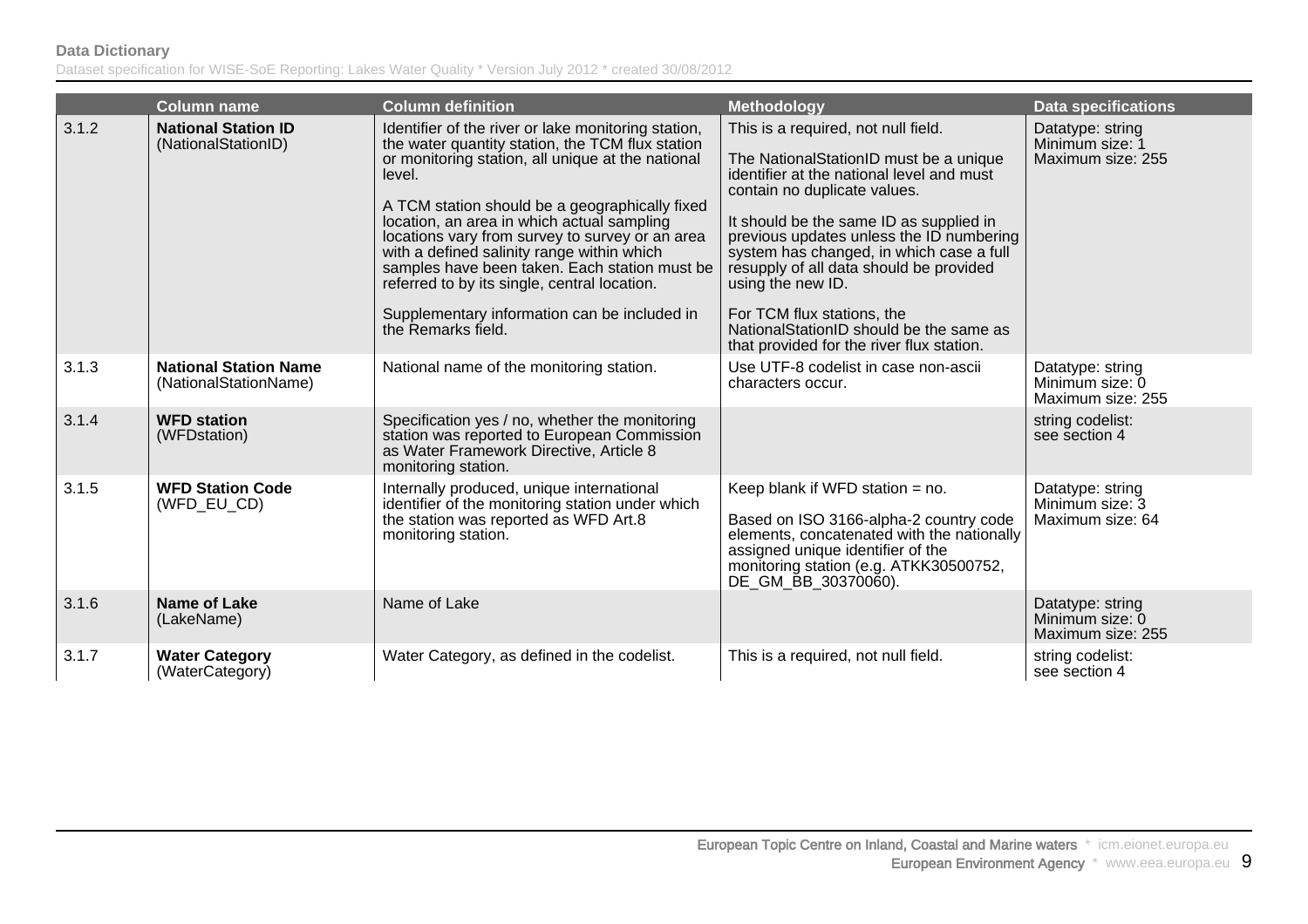|        | <b>Column name</b>                            | <b>Column definition</b>                                                                  | <b>Methodology</b>                                                                                                                                                                                                                                                                                                    | <b>Data specifications</b>                               |
|--------|-----------------------------------------------|-------------------------------------------------------------------------------------------|-----------------------------------------------------------------------------------------------------------------------------------------------------------------------------------------------------------------------------------------------------------------------------------------------------------------------|----------------------------------------------------------|
| 3.1.8  | <b>Water Body ID</b><br>(WaterBodyID)         | National identification code of water body (if<br>available) in which station is located. | This is a required, not null field for EU<br>countries.<br>Water body as required/defined by the<br>WFD.<br>A water body may have more than one<br>station in it.                                                                                                                                                     | Datatype: string<br>Minimum size: 0<br>Maximum size: 255 |
| 3.1.9  | <b>Water Body Name</b><br>(WaterBodyName)     | Name of water body in which station is located.                                           | Water body as required/defined by the<br>WFD.<br>A water body may have more than one<br>station in it.                                                                                                                                                                                                                | Datatype: string<br>Minimum size: 0<br>Maximum size: 255 |
| 3.1.10 | <b>Catchment Name</b><br>(CatchmentName)      | Name of major catchment or basin.                                                         | Recommendation: A catchment of "main<br>river" as member states defined in Water<br>Framework Directive, Article 5 report.                                                                                                                                                                                            | Datatype: string<br>Minimum size: 0<br>Maximum size: 255 |
| 3.1.11 | <b>River Basin District Code</b><br>(RBDcode) | River Basin District Code, as defined in the<br>codelist.                                 | This is a required, not null field, if<br>appropriate RBD code is specified in the<br>codelist.                                                                                                                                                                                                                       | string codelist:<br>see section 4                        |
| 3.1.12 | <b>River Basin District Name</b><br>(RBDname) | Name of the River Basin District.                                                         | This is a required, not null field, if<br>appropriate RBD code is NOT specified in<br>the codelist.<br>Keep blank if the field River Basin District<br>Code is filled.<br>Please enter RBD name in case RBD of<br>processed area / locality is not included in<br>the codelist of River Basin District Code<br>field. | Datatype: string<br>Minimum size: 0<br>Maximum size: 255 |
| 3.1.13 | <b>Region</b><br>(Region)                     | National region in which water body is located.                                           | Recommendation: A region NUTS 3 level.                                                                                                                                                                                                                                                                                | Datatype: string<br>Minimum size: 0<br>Maximum size: 255 |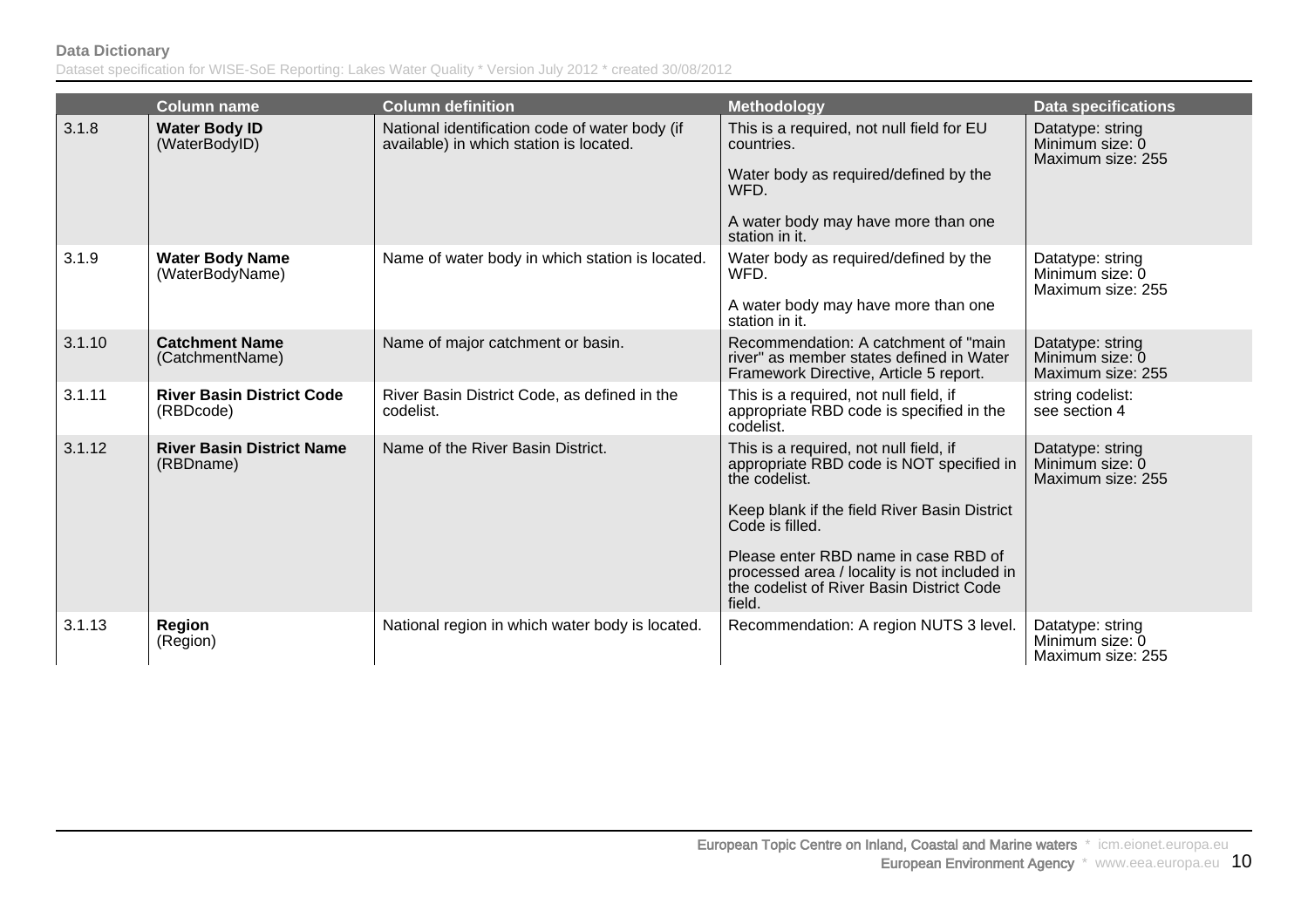|        | <b>Column name</b>                       | <b>Column definition</b>                                                  | <b>Methodology</b>                                                                                                                                                                                                                                                                                                                                                                                                                                                                                  | <b>Data specifications</b>                                                                                                                              |
|--------|------------------------------------------|---------------------------------------------------------------------------|-----------------------------------------------------------------------------------------------------------------------------------------------------------------------------------------------------------------------------------------------------------------------------------------------------------------------------------------------------------------------------------------------------------------------------------------------------------------------------------------------------|---------------------------------------------------------------------------------------------------------------------------------------------------------|
| 3.1.14 | Longitude<br>(Longitude)                 | (X) International geographical co-ordinates in<br>decimal degrees format. | This is a required, not null field.<br>Use the common geodetic datum<br>ETRS89. WGS84 should be used for<br>overseas areas and can be used for TCM<br>data as well.<br>Use negative values for coordinates west<br>of the Greenwich Meridian (0°).<br>Please round the coordinates to 4 - 5<br>decimal places, depending on your input<br>data precision $(0.0001^\circ)$ = about 10 m).<br>Where TCM stations represent a broader<br>area, the central location of the area<br>should be provided. | Datatype: decimal<br>Maximum size: 12<br>Minimum inclusive value: -180<br>Maximum inclusive value: 180<br>Decimal precision: 7<br>Unit: decimal degrees |
| 3.1.15 | Latitude<br>(Latitude)                   | (Y) International geographical co-ordinates in<br>decimal degrees format. | This is a required, not null field.<br>Use the common geodetic datum<br>ETRS89. WGS84 should be used for<br>overseas areas and can be used for TCM<br>data as well.<br>Use negative values for coordinates south<br>of the Equator $(0^{\circ})$ .<br>Please round the coordinates to 4 - 5<br>decimal places, depending on your input<br>data precision $(0.0001^\circ)$ = about 10 m).<br>Where TCM stations represent a broader<br>area, the central location of the area<br>should be provided. | Datatype: decimal<br>Maximum size: 12<br>Minimum inclusive value: -90<br>Maximum inclusive value: 90<br>Decimal precision: 7                            |
| 3.1.16 | <b>Catchment Area</b><br>(CatchmentArea) | Catchment area upstream of the station, in<br>kilometres squared.         | For lakes, the catchment area upstream of<br>the lake should be provided. If more than<br>one station exists in the lake, the<br>catchment area value should be same for<br>all stations.                                                                                                                                                                                                                                                                                                           | Datatype: float<br>Minimum inclusive value: 0<br>Unit: km2                                                                                              |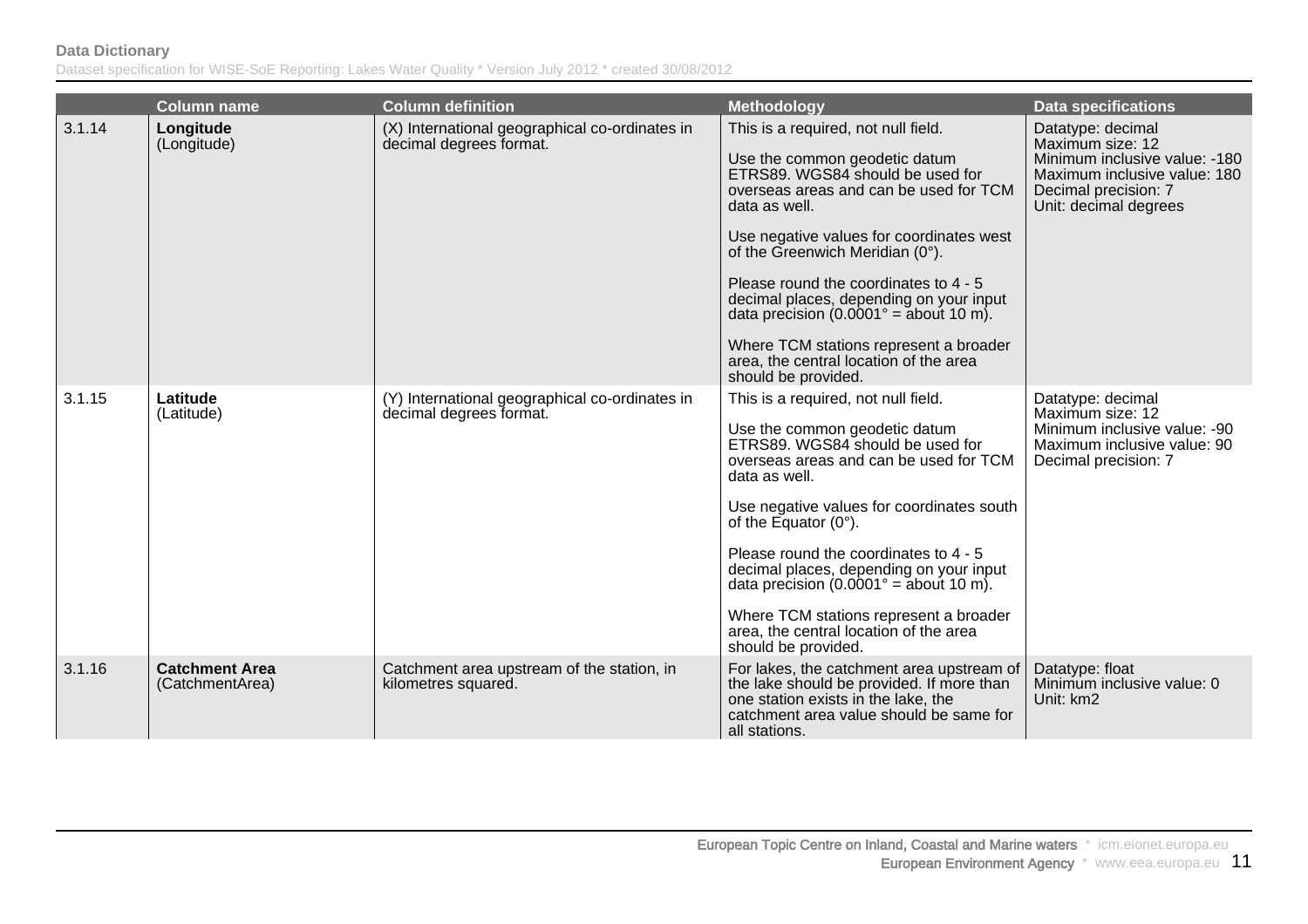|        | <b>Column name</b>            | <b>Column definition</b>                                                   | <b>Methodology</b>                                                                  | <b>Data specifications</b>                                                                                        |
|--------|-------------------------------|----------------------------------------------------------------------------|-------------------------------------------------------------------------------------|-------------------------------------------------------------------------------------------------------------------|
| 3.1.17 | <b>Altitude</b><br>(Altitude) | Altitude of river or lake monitoring station in<br>metres above sea level. | For rivers and lakes, the altitude of the<br>monitoring station should be provided. | Datatype: integer<br>Maximum size: 4<br>Minimum inclusive value: 0<br>Maximum inclusive value:<br>5000<br>Unit: m |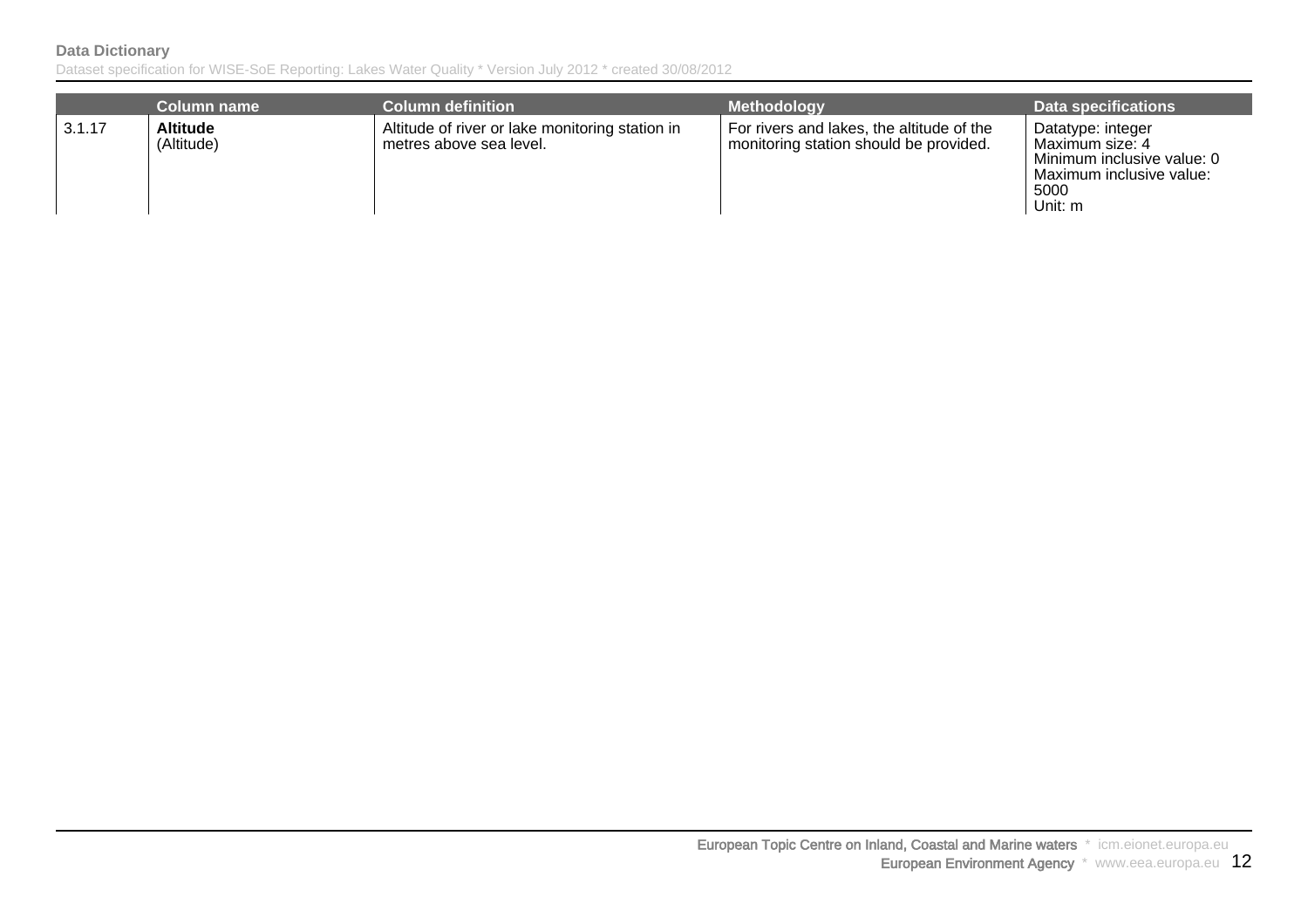|        | <b>Column name</b>                                       | Column definition                                                                                                                               | <b>Methodology</b>                                                                                                                                                                                                                                                                                                                                                                                                                                                                                                                                                                                                                                                                                                                                                                                                                                                                                                                                                                                                                                                                                                                                                                                                                                                                                                                                                                                                                      | Data specifications                |
|--------|----------------------------------------------------------|-------------------------------------------------------------------------------------------------------------------------------------------------|-----------------------------------------------------------------------------------------------------------------------------------------------------------------------------------------------------------------------------------------------------------------------------------------------------------------------------------------------------------------------------------------------------------------------------------------------------------------------------------------------------------------------------------------------------------------------------------------------------------------------------------------------------------------------------------------------------------------------------------------------------------------------------------------------------------------------------------------------------------------------------------------------------------------------------------------------------------------------------------------------------------------------------------------------------------------------------------------------------------------------------------------------------------------------------------------------------------------------------------------------------------------------------------------------------------------------------------------------------------------------------------------------------------------------------------------|------------------------------------|
| 3.1.18 | <b>Representative Station</b><br>(RepresentativeStation) | Representative station type, reflecting the<br>general quality of rivers, lakes, transitional or<br>coastal water bodies or marine water areas. | Provide data as text Y or N.<br>The proposed criteria for the selection of<br>representative monitoring sites are given<br>in the Final SoE Reporting Guidance:<br>http://eea.eionet.europa.eu/Members/irc/ei<br>onet-<br>circle/water/library?l=/reporting_eionetwfd/<br>guidance_2009pdf/_EN_1.0_&a=d on<br>page 50, chapter 2.5 "Surface Waters:<br>Criteria for the monitoring sites to be used<br>for EEA/SoE assessments" and on page<br>132, chapter 5.1.1 "Representativity and<br>Geo-statistics":<br>Sites from all water categories: rivers,<br>lakes, transitional, coastal and marine<br>waters<br>Including representative examples of all<br>types: different types of water bodyin a<br>catchment would reflect, for example,<br>differences in the hydrological regime,<br>altitude, geology, depth and sizes of the<br>rivers, lakes, transitional and coastal<br>waters<br>Including representative examples from<br>the cmplete range of statuses present<br>within each catchment<br>Including examples of sites monitored in<br>different sizes of water body: ideally there<br>would be some sites in, and representative<br>of, small water bodies as well as on the<br>largest water bodies. This would enable<br>the identification and assesment of<br>comparable types of water body<br>Including sites representative of all types<br>of pressure present in the catchments of<br>the River Basin District | boolean codelist:<br>see section 4 |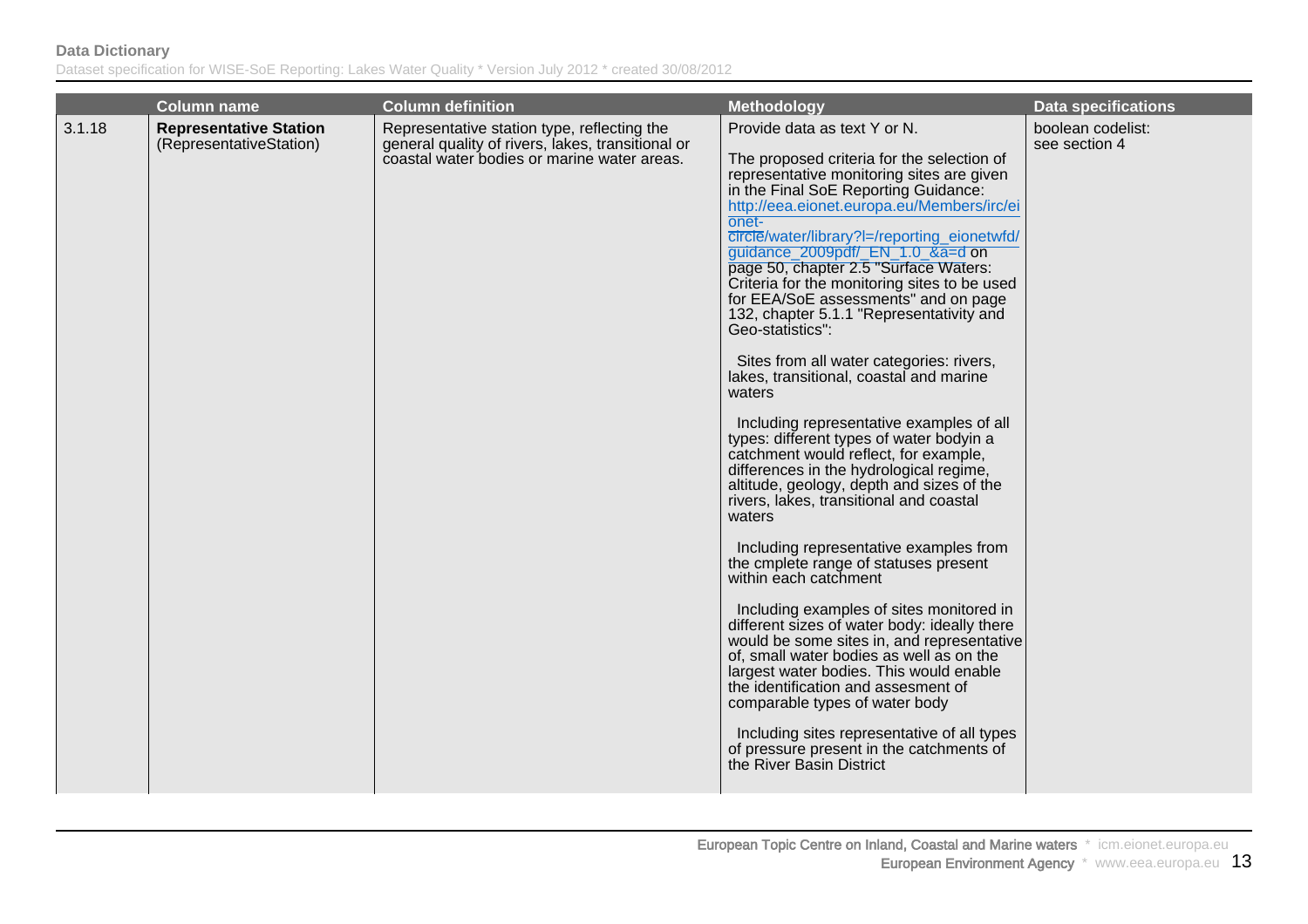|        | <b>Column name</b>                             | <b>Column definition</b>                                                                                                                                                                                                                  | <b>Methodology</b>                                                                                                                                                                                                                                                                                                                                                                                                       | <b>Data specifications</b>         |
|--------|------------------------------------------------|-------------------------------------------------------------------------------------------------------------------------------------------------------------------------------------------------------------------------------------------|--------------------------------------------------------------------------------------------------------------------------------------------------------------------------------------------------------------------------------------------------------------------------------------------------------------------------------------------------------------------------------------------------------------------------|------------------------------------|
|        |                                                |                                                                                                                                                                                                                                           | River and lake stations can be of more<br>than one type.                                                                                                                                                                                                                                                                                                                                                                 |                                    |
| 3.1.19 | <b>Reference Station</b><br>(ReferenceStation) | Reference station type, found in catchments or<br>associated River Basin Districts with little or no<br>human activity, natural landscape higher than<br>90%, and minimally impacted by inflow from<br>adjacent coastal or marine waters. | Provide data as text Y or N.<br>Concentrations of nutrients or hazardous<br>substances occurring naturally would give<br>an indication of background levels.<br>For volatile synthetic substances, data<br>from these stations might be used to<br>assess the significance of atmospheric<br>deposition.<br>River and lake stations can be of more<br>than one type.                                                     | boolean codelist:<br>see section 4 |
| 3.1.20 | <b>Impact Station</b><br>(ImpactStation)       | Impact station type, located within the zone<br>where initial mixing of discharges takes place<br>with receiving waters.                                                                                                                  | Provide data as text Y or N.<br>Concentrations may be worst-case.<br>Impact stations may be used to assess the<br>compliance of discharges with standards<br>established for hazardous substances and<br>may be included in operational monitoring<br>programmes as required by the WFD.<br>Data are not required from investigative<br>monitoring stations.<br>River and lake stations can be of more<br>than one type. | boolean codelist:<br>see section 4 |
| 3.1.21 | <b>Largest Station</b><br>(LargestStation)     | Largest, most important station type, including<br>the nationally most important or well known<br>rivers or lakes.                                                                                                                        | Provide data as text Y or N.<br>Some stations are likely to be monitored<br>for the EU Exchange of Information<br>Decision.<br>River and lake stations can be of more<br>than one type.                                                                                                                                                                                                                                  | boolean codelist:<br>see section 4 |
| 3.1.22 | Geology<br>(Geology)                           | The dominating geology in the catchment, given<br>according to the WFD Annex 2 categories:<br>Siliceous, calcareous or organic (peat).                                                                                                    | Geological maps of the catchment.<br>Multiple choice from codelist is allowed.<br>Use comma as a delimiter.                                                                                                                                                                                                                                                                                                              | string codelist:<br>see section 4  |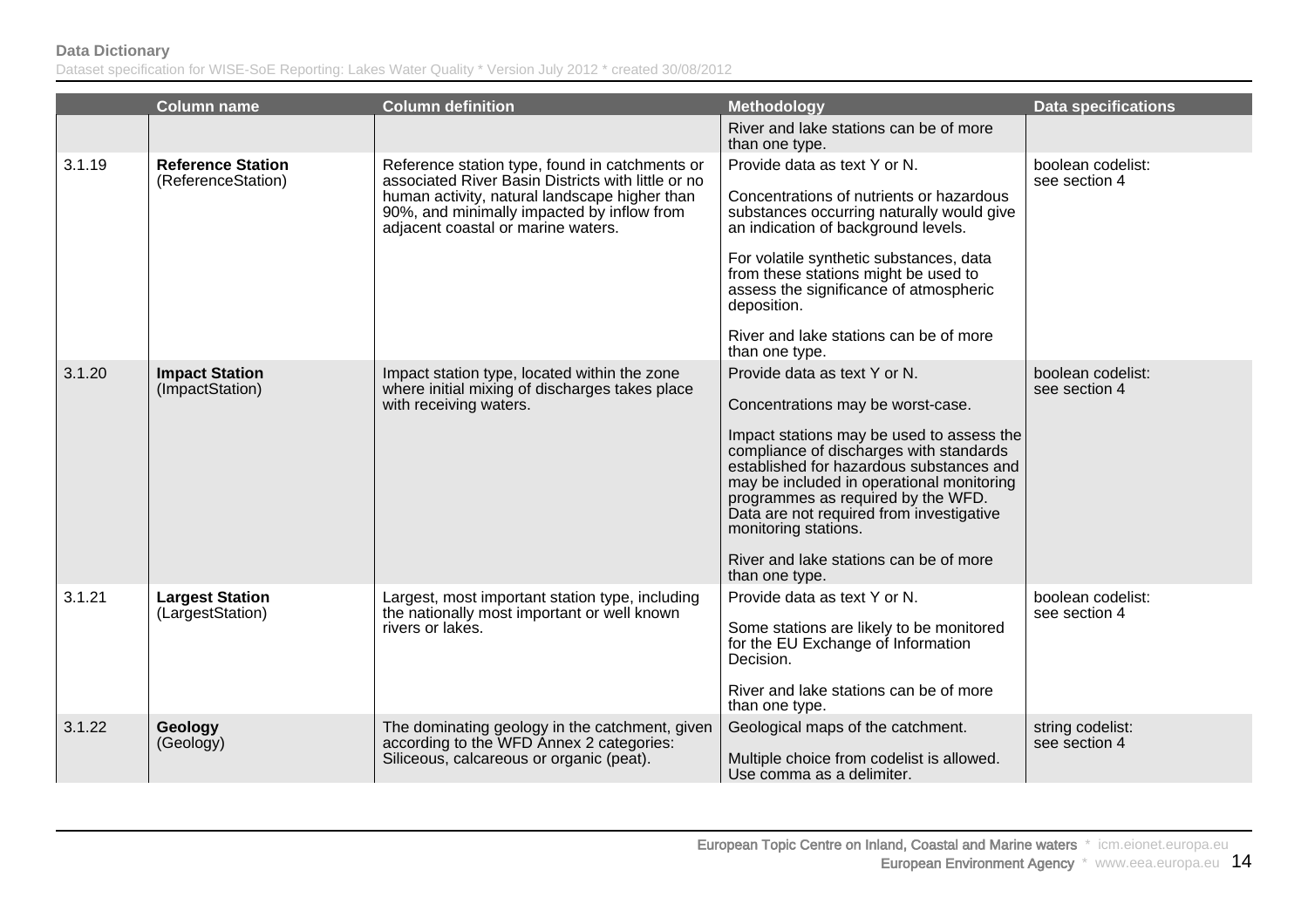|        | <b>Column name</b>                                                      | <b>Column definition</b>                                                                                                                                                                                                                          | <b>Methodology</b>                                                                                                                                                                                   | <b>Data specifications</b>                                 |
|--------|-------------------------------------------------------------------------|---------------------------------------------------------------------------------------------------------------------------------------------------------------------------------------------------------------------------------------------------|------------------------------------------------------------------------------------------------------------------------------------------------------------------------------------------------------|------------------------------------------------------------|
| 3.1.23 | Water colour long-term<br>average concentration<br>(WaterColourAverage) | Long-term average concentration of water<br>colour, expressing the concentration of humic<br>substances at the station.                                                                                                                           | Measured with spectrophotometric<br>analyses of absorbance, or with colour<br>comparator.                                                                                                            | Datatype: float<br>Unit: mg/l Pt                           |
| 3.1.24 | Water colour average level<br>(WaterColourLevel)                        | Average level of water colour as defined by the<br>WFD intercalibration typology: Low (<30 mg/l Pt<br>= oligohumic), moderate (30-90 mg/l Pt =<br>mesohumic) or high $(>90 \text{ mg/l} \text{ Pt} = \text{polyhumic}).$                          | Select level from codelist.<br>If no quantitative data exists, the level of<br>water colour can be estimated from<br>historical records or from catchment<br>geology (% bogs, wetlands and forests). | string codelist:<br>see section 4                          |
| 3.1.25 | <b>Alkalinity long-term average</b><br>(AlkalinityAverage)              | Long-term average of alkalinity of water at the<br>station                                                                                                                                                                                        | Titration, long-term dataset                                                                                                                                                                         | Datatype: float<br>Unit: meg/l                             |
| 3.1.26 | <b>Alkalinity average level</b><br>(AlkalinityLevel)                    | Long-term average level of alkalinity as defined<br>by the WFD intercalibration typology: Low alk.<br>$(<0.2$ meq/L), moderate alk. $(0.2 - 1 \text{ meq/L})$ or<br>high alk. $(>1$ meg/L).                                                       | Using historical alkalinity data or<br>catchment geology (% calcareous bedrock<br>or deposits in catchment) to estimate level<br>of long-term alkalinity at the station.                             | string codelist:<br>see section 4                          |
| 3.1.27 | <b>Heavily modified water body</b><br>(HMWB)                            | Lake is identified as heavily modified in terms of<br>hydromorphological impacts, such as<br>impoundments and high water level fluctuations,<br>according to WFD-compliant national guidelines                                                    | Provide data as text Y or N.                                                                                                                                                                         | boolean codelist:<br>see section 4                         |
| 3.1.28 | <b>Artificial water body</b><br>(ArtificialWB)                          | Station is located in an artificial water body, (e.g.<br>artificial water reservoir) in terms of<br>hydromorphological impacts, such as<br>impoundments and high water level fluctuations,<br>according to WFD- compliant national<br>guidelines. | Provide data as text Y or N.                                                                                                                                                                         | boolean codelist:<br>see section 4                         |
| 3.1.29 | <b>Purpose of monitoring</b><br>station<br>(Purpose)                    | The purpose of the monitoring station in terms of<br>to which directives, conventions or agreements<br>will the data from the station be used for<br>reporting.                                                                                   | Please give information of which<br>directives, conventions or agreements the<br>station is used for.                                                                                                | Datatype: string<br>Minimum size: 0<br>Maximum size: 255   |
| 3.1.30 | <b>Location</b><br>(Location)                                           | Location of the lake monitoring site (e.g. main<br>outlet of lake, centre of lake, etc.)                                                                                                                                                          |                                                                                                                                                                                                      | Datatype: string<br>Minimum size: 0<br>Maximum size: 255   |
| 3.1.31 | <b>Surface Area</b><br>(SurfaceArea)                                    | Surface area of lake in square kilometres.                                                                                                                                                                                                        | Mean value if the surface area is<br>seasonally changing.                                                                                                                                            | Datatype: float<br>Minimum inclusive value: 0<br>Unit: km2 |
| 3.1.32 | <b>Mean Depth</b><br>(MeanDepth)                                        | Mean depth of the lake in metres.                                                                                                                                                                                                                 | Mean value if the depth is seasonally<br>changing.                                                                                                                                                   | Datatype: float<br>Minimum inclusive value: 0<br>Unit: m   |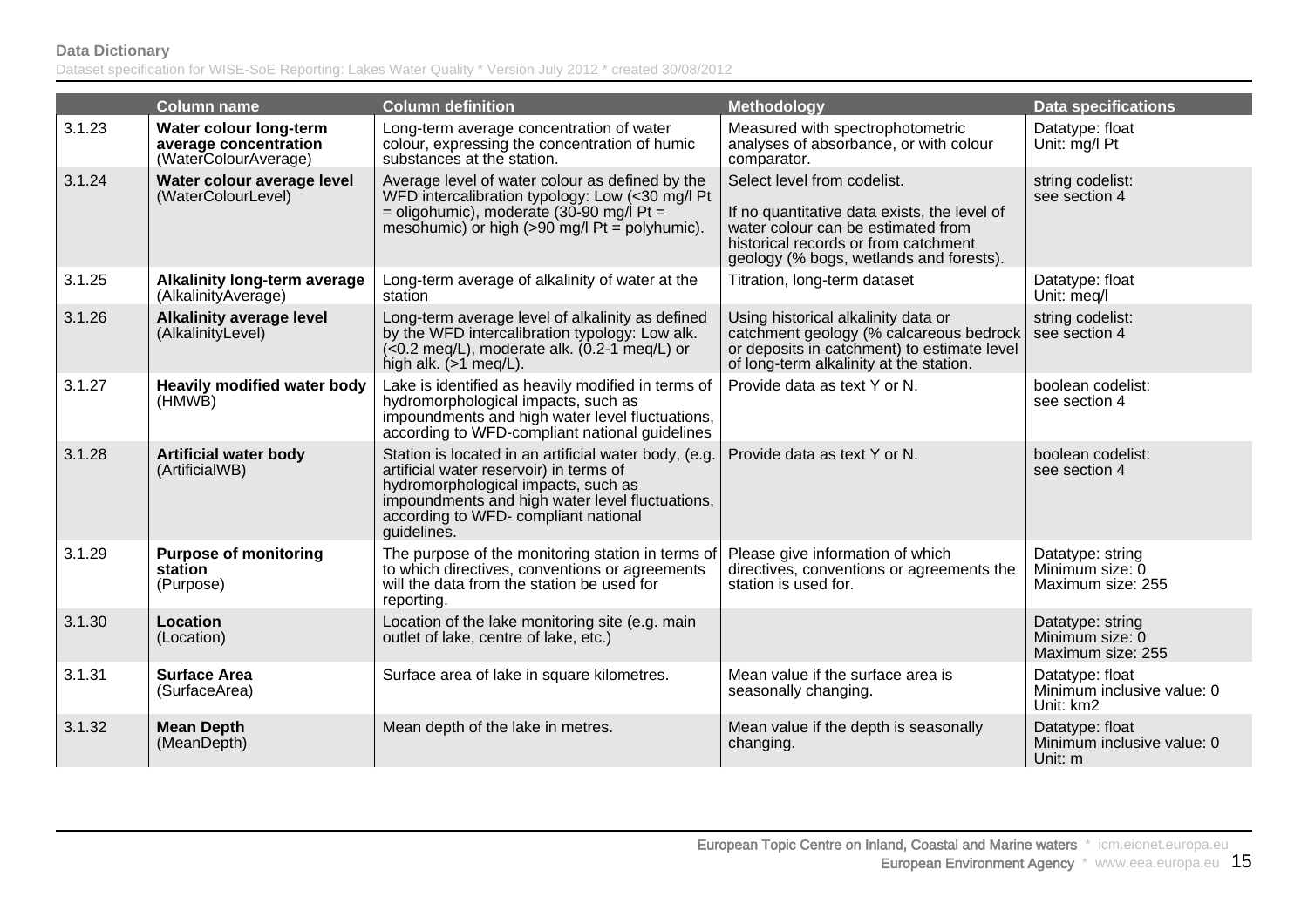|        | <b>Column name</b>                       | <b>Column definition</b>                                          | <b>Methodology</b>                                                                                                                                                                                                                                                                                                                                                                                                                           | <b>Data specifications</b>                                        |
|--------|------------------------------------------|-------------------------------------------------------------------|----------------------------------------------------------------------------------------------------------------------------------------------------------------------------------------------------------------------------------------------------------------------------------------------------------------------------------------------------------------------------------------------------------------------------------------------|-------------------------------------------------------------------|
| 3.1.33 | <b>Maximum Depth</b><br>(MaximumDepth)   | Maximum depth of the lake in metres.                              | Mean value if the depth is seasonally<br>changing.                                                                                                                                                                                                                                                                                                                                                                                           | Datatype: float<br>Minimum inclusive value: 0<br>Unit: m          |
| 3.1.34 | <b>Residence Time</b><br>(ResidenceTime) | Average lake residence time in years.                             | Calculated as volume/annual flow.                                                                                                                                                                                                                                                                                                                                                                                                            | Datatype: float<br>Minimum inclusive value: 0<br>Unit: years      |
| 3.1.35 | <b>Lake Volume</b><br>(Volume)           | Volume of water in lake in million cubic metres.                  | Mean value if the lake volume is<br>seasonally changing.                                                                                                                                                                                                                                                                                                                                                                                     | Datatype: float<br>Minimum inclusive value: 0<br>Unit: million m3 |
| 3.1.36 | <b>Reservoir</b><br>(Reservoir)          | Reservoir or natural lake.                                        | Provide data as text Y (reservoir) or N<br>(natural lake).                                                                                                                                                                                                                                                                                                                                                                                   | boolean codelist                                                  |
| 3.1.37 | <b>Sampling Depth</b><br>(SamplingDepth) | Depth at which sample taken in metres below<br>the water surface. | Data can be provided in ranges if more<br>than one sample is taken from different<br>depths.<br>Indicate all sampling depths.<br>Supply in numerical order in format x-y--z<br>(e.g. 1-2-5-10 if samples taken at 1, 2, 5<br>and 10 m depths).                                                                                                                                                                                               | Datatype: string<br>Minimum size: 0<br>Maximum size: 20           |
| 3.1.38 | <b>Remarks</b><br>(Remarks)              | Remarks, comments or explanatory notes (free<br>text).            | Rivers, Lakes, Groundwater quality -<br>concentration data tables: Enter the text<br>"value confirmed" in the case you are sure<br>the value exceeding the Potentially high<br>value is correct. Lists of these high values<br>for selected substances are available on<br>the Forum folder:<br>http://forum.eionet.europa.eu/nrc-eionet-<br>freshwater/library/wise-soe-reporting-<br>2012/codelists-substances-water-quality-<br>reporting | Datatype: string<br>Minimum size: 0<br>Maximum size: 255          |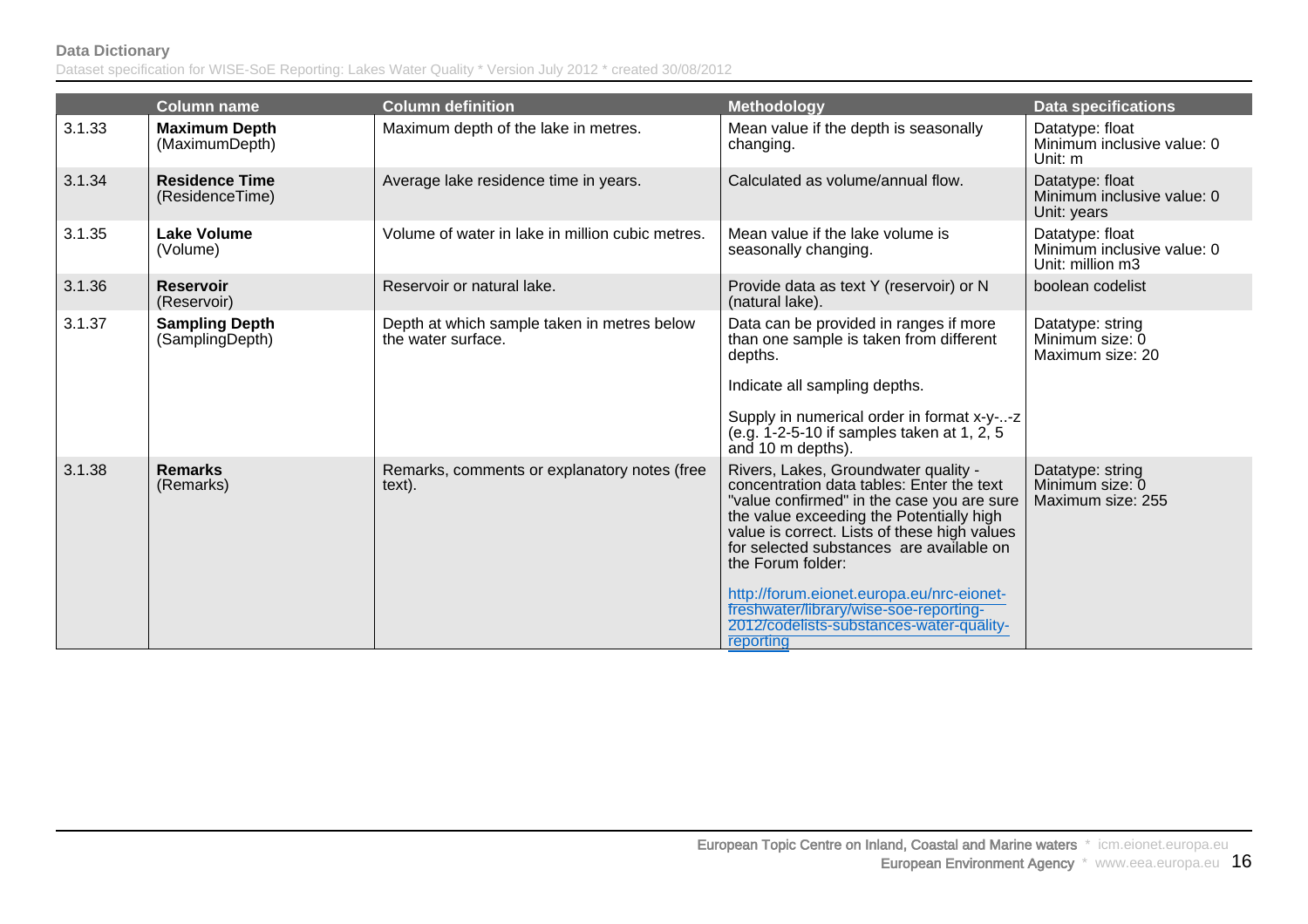### 3.2 Proxy Pressures of Lakes table

| <b>Short name</b> PressuresLakes                                                                                                                                                                                                                                                                                                               |
|------------------------------------------------------------------------------------------------------------------------------------------------------------------------------------------------------------------------------------------------------------------------------------------------------------------------------------------------|
| <b>Definition</b> Proxy pressures on the upstream catchments of the Eionet-Water lake monitoring stations, requested from EEA Member<br>Countries on an annual basis.                                                                                                                                                                          |
| Methodology for obtaining data Many EEA Member Countries have previously submitted data on the proxy pressures on the upstream catchments of lakes. The<br>proxy pressure data, up to the last year of requested data, are available to be viewed and downloaded from the publicly<br>accessible Waterbase, hosted by the EEA Data Service at: |
| http://www.eea.europa.eu/data-and-maps/data/waterbase-lakes-7                                                                                                                                                                                                                                                                                  |
| Data providers are asked to check and validate the published data, and include any amendments or missing information in the<br>next delivery of data.                                                                                                                                                                                          |
| Further information on Corine Land Cover can be found on the EEA's web site in the Reports section at:                                                                                                                                                                                                                                         |
| http://reports.eea.europa.eu/search_results?SearchTitle=corine+land+cover                                                                                                                                                                                                                                                                      |
| and the EEA Data Service at:                                                                                                                                                                                                                                                                                                                   |
| http://www.eea.europa.eu/data-and-maps/data#c5=all&b_start=0&c9=clc2000&c11=landuse                                                                                                                                                                                                                                                            |
| The following fields combine to create a unique record in this table: CountryCode and NationalStationID. No duplicate records<br>should exist within this combination.                                                                                                                                                                         |
| We would like to encourage all countries to provide data on the proxy pressures on the upstream catchment of the lake<br>monitoring stations, for as many stations as possible.                                                                                                                                                                |
|                                                                                                                                                                                                                                                                                                                                                |

#### Columns in **Proxy Pressures of Lakes** table:

|       | Column name         | <b>Column definition</b>                    | Methodoloav                         | Data specifications |
|-------|---------------------|---------------------------------------------|-------------------------------------|---------------------|
| 3.2.1 | <b>Country Code</b> | Abbreviation of EEA Member or Collaborating | This is a required, not null field. | string codelist:    |
|       | (CountryCode)       | Country, as defined in the codelist.        | ISO 3166-alpha-2 code elements.     | see section 4       |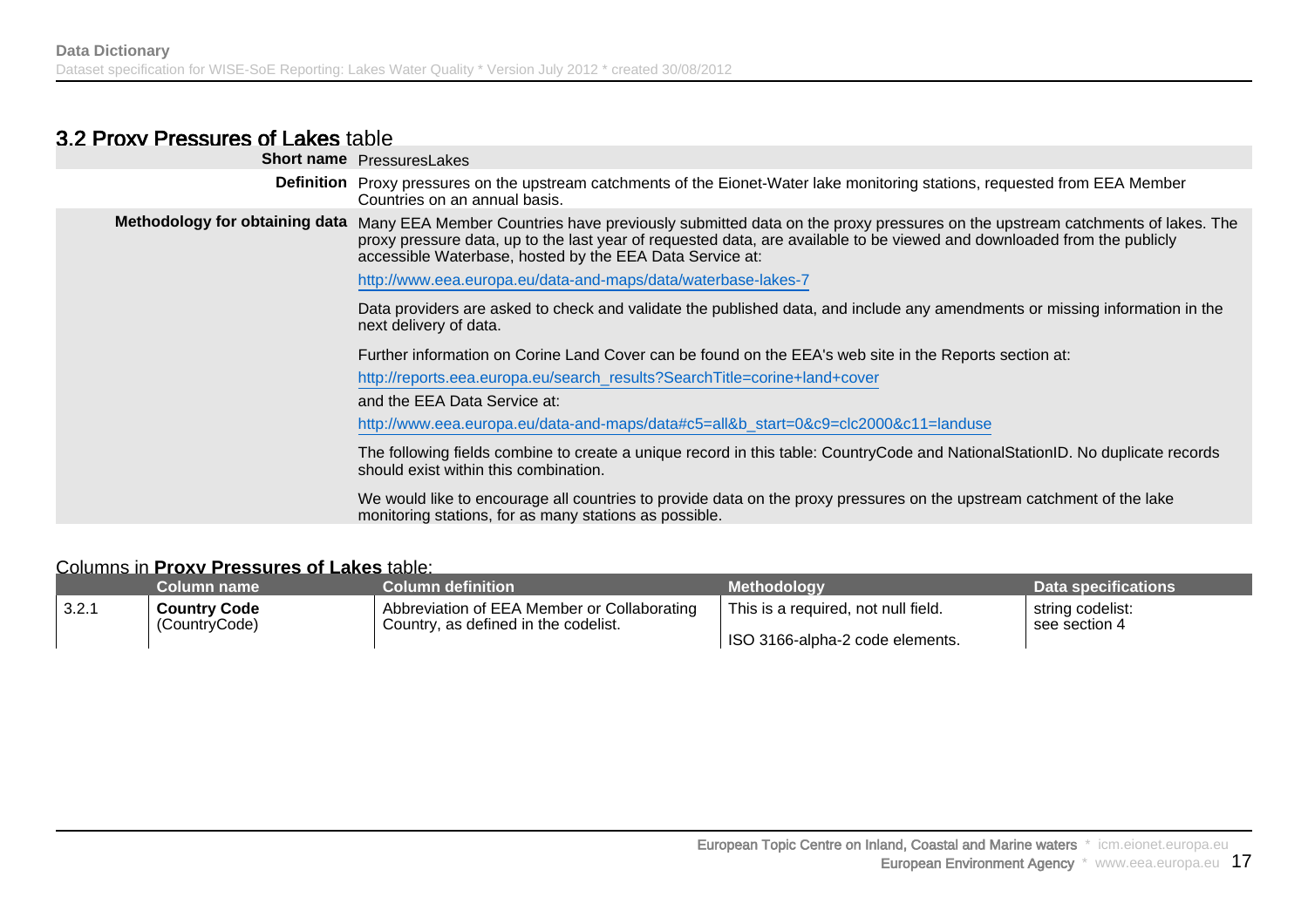|       | <b>Column name</b>                                                                                   | <b>Column definition</b>                                                                                                                                                                                                                                                                                                                                                                                                                                                                                                                       | <b>Methodology</b>                                                                                                                                                                                                                                                                                                                                                                                                                                                                  | <b>Data specifications</b>                                        |
|-------|------------------------------------------------------------------------------------------------------|------------------------------------------------------------------------------------------------------------------------------------------------------------------------------------------------------------------------------------------------------------------------------------------------------------------------------------------------------------------------------------------------------------------------------------------------------------------------------------------------------------------------------------------------|-------------------------------------------------------------------------------------------------------------------------------------------------------------------------------------------------------------------------------------------------------------------------------------------------------------------------------------------------------------------------------------------------------------------------------------------------------------------------------------|-------------------------------------------------------------------|
| 3.2.2 | <b>National Station ID</b><br>(NationalStationID)                                                    | Identifier of the river or lake monitoring station,<br>the water quantity station, the TCM flux station<br>or monitoring station, all unique at the national<br>level.<br>A TCM station should be a geographically fixed<br>location, an area in which actual sampling<br>locations vary from survey to survey or an area<br>with a defined salinity range within which<br>samples have been taken. Each station must be<br>referred to by its single, central location.<br>Supplementary information can be included in<br>the Remarks field. | This is a required, not null field.<br>The NationalStationID must be a unique<br>identifier at the national level and must<br>contain no duplicate values.<br>It should be the same ID as supplied in<br>previous updates unless the ID numbering<br>system has changed, in which case a full<br>resupply of all data should be provided<br>using the new ID.<br>For TCM flux stations, the<br>NationalStationID should be the same as<br>that provided for the river flux station. | Datatype: string<br>Minimum size: 1<br>Maximum size: 255          |
| 3.2.3 | <b>Population Density</b><br>(PopulationDensity)                                                     | Population density of the upstream catchment of<br>the river monitoring station or lake, the upstream<br>catchment or drainage basin of the transitional<br>water (TCM data set), or the area within the<br>River Basin District to which the coastal water<br>has been assigned (TCM data set), in capita per<br>kilometre squared.                                                                                                                                                                                                           |                                                                                                                                                                                                                                                                                                                                                                                                                                                                                     | Datatype: float<br>Minimum inclusive value: 0<br>Unit: capita/km2 |
| 3.2.4 | Urban waste water treatment<br>discharges<br>(UWWT)                                                  | Point source pressure from urban waste water<br>treatment discharges.                                                                                                                                                                                                                                                                                                                                                                                                                                                                          | Provide data as text Y or N.<br>Is the station subject to pressures from<br>UWWT discharges?                                                                                                                                                                                                                                                                                                                                                                                        | boolean codelist:<br>see section 4                                |
| 3.2.5 | Storm overflows and urban<br>discharges<br>(OverflowsDischarges)                                     | Point source pressure from overflows and urban<br>discharges.                                                                                                                                                                                                                                                                                                                                                                                                                                                                                  | Provide data as text Y or N.<br>Is the station subject to pressures from<br>storm overflows and urban discharges?                                                                                                                                                                                                                                                                                                                                                                   | boolean codelist:<br>see section 4                                |
| 3.2.6 | <b>Integrated Pollution</b><br><b>Prevention and Control</b><br><b>Installation</b><br>(IPPC)        | Point source pressure from IPPC installations.                                                                                                                                                                                                                                                                                                                                                                                                                                                                                                 | Provide data as text Y or N.<br>Is the station subject to pressure from<br><b>IPPC</b> installations?                                                                                                                                                                                                                                                                                                                                                                               | boolean codelist:<br>see section 4                                |
| 3.2.7 | <b>Non-Integrated Pollution</b><br><b>Prevention and Control</b><br><b>Installation</b><br>(nonIPPC) | Point source pressure from non-IPPC<br>installations?                                                                                                                                                                                                                                                                                                                                                                                                                                                                                          | Provide data as text Y or N.<br>Is the station subject to pressure from non-<br>IPPC installations?                                                                                                                                                                                                                                                                                                                                                                                 | boolean codelist:<br>see section 4                                |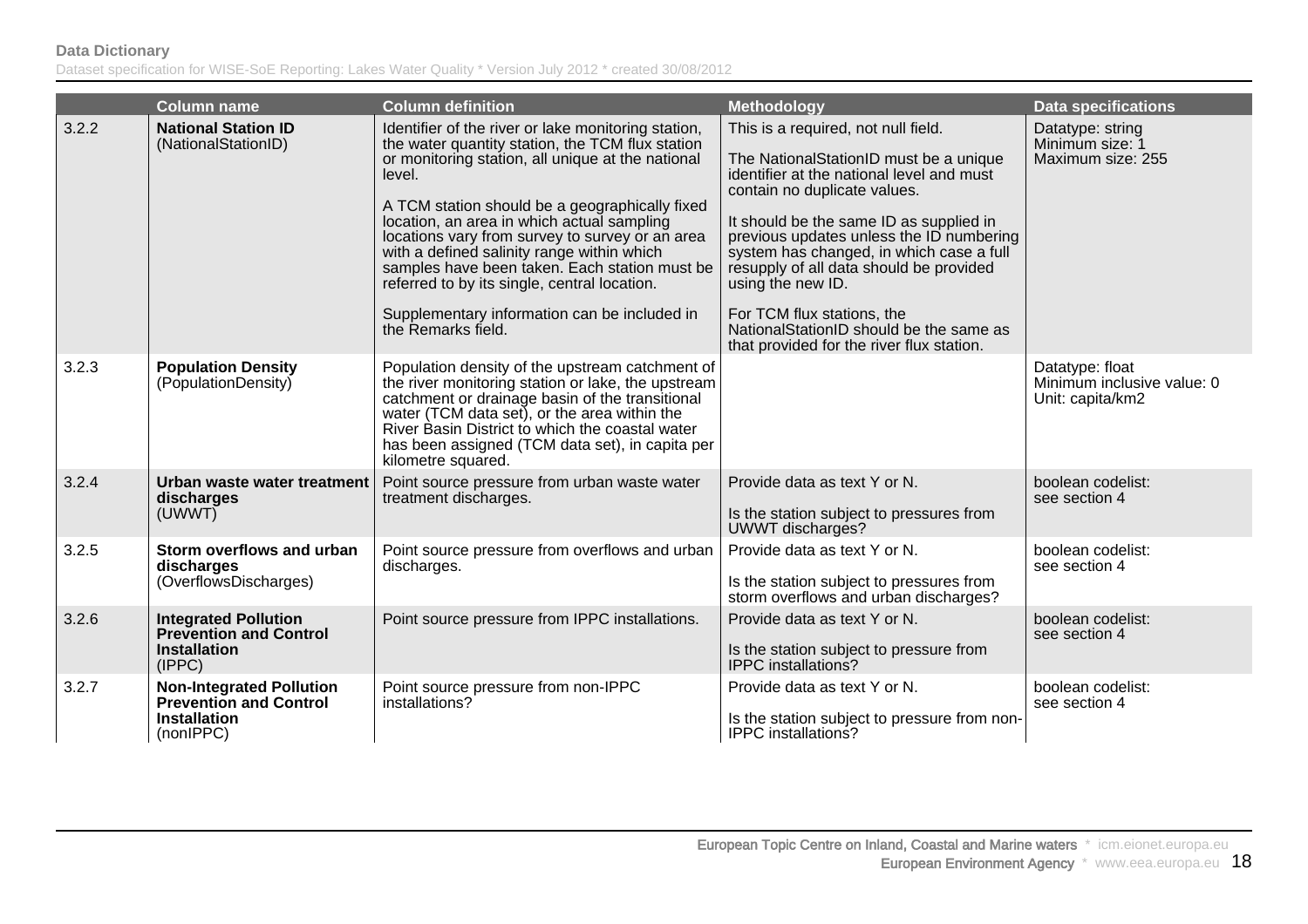| boolean codelist:<br>see section 4<br>boolean codelist:<br>see section 4<br>boolean codelist:<br>see section 4 |
|----------------------------------------------------------------------------------------------------------------|
|                                                                                                                |
|                                                                                                                |
|                                                                                                                |
|                                                                                                                |
| boolean codelist:<br>see section 4                                                                             |
| boolean codelist:<br>see section 4                                                                             |
| boolean codelist:<br>see section 4                                                                             |
| boolean codelist:<br>see section 4                                                                             |
| boolean codelist:<br>see section 4                                                                             |
| Datatype: string<br>Minimum size: 0<br>Maximum size: 255                                                       |
|                                                                                                                |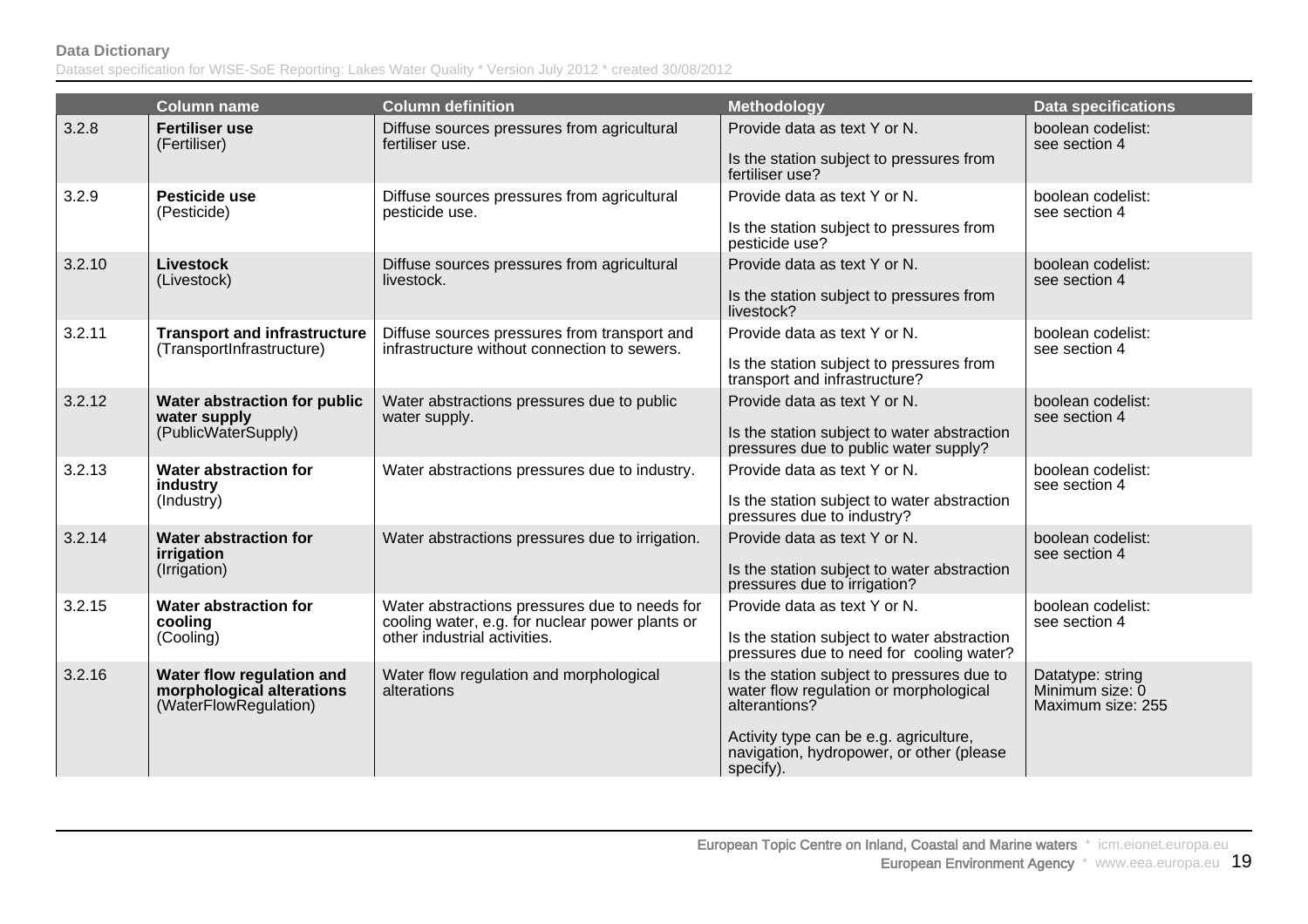|        | <b>Column name</b>          | <b>Column definition</b>                               | <b>Methodology</b>                                                                                                                                                                                                                                                                           | <b>Data specifications</b>                               |
|--------|-----------------------------|--------------------------------------------------------|----------------------------------------------------------------------------------------------------------------------------------------------------------------------------------------------------------------------------------------------------------------------------------------------|----------------------------------------------------------|
| 3.2.17 | <b>Remarks</b><br>(Remarks) | Remarks, comments or explanatory notes (free<br>text). | Rivers, Lakes, Groundwater quality -<br>concentration data tables: Enter the text<br>"value confirmed" in the case you are sure<br>the value exceeding the Potentially high<br>value is correct. Lists of these high values<br>for selected substances are available on<br>the Forum folder: | Datatype: string<br>Minimum size: 0<br>Maximum size: 255 |
|        |                             |                                                        | http://forum.eionet.europa.eu/nrc-eionet-<br>freshwater/library/wise-soe-reporting-                                                                                                                                                                                                          |                                                          |
|        |                             |                                                        | 2012/codelists-substances-water-quality-<br>reporting                                                                                                                                                                                                                                        |                                                          |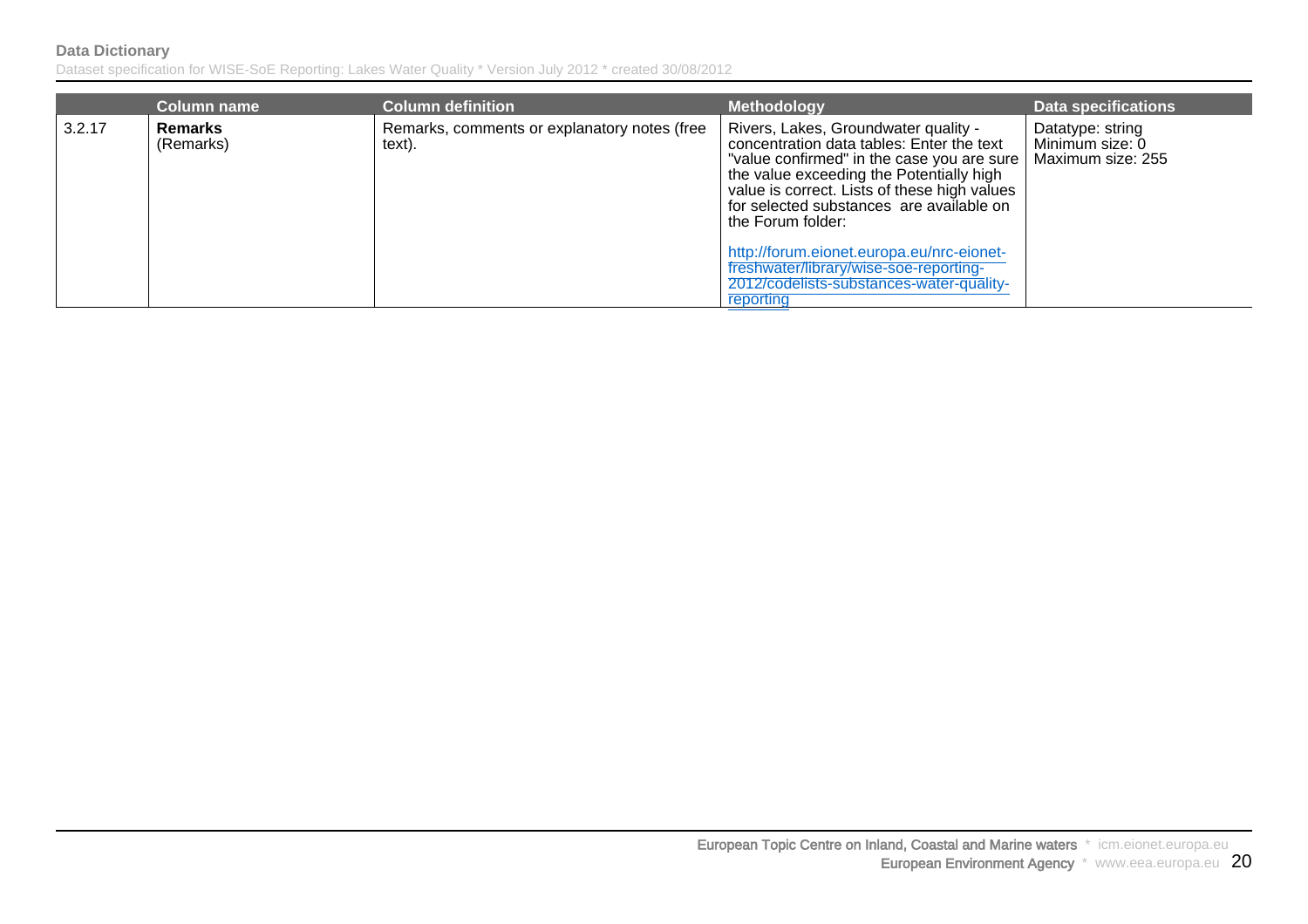### 3.3 Nutrients, Organic Matter and General Physico-Chemical Determinands in Lakes - Aggregated Data table

| <b>Short name</b> NutrientsLakes_Agg                                                                                                                                                                                                                                                                                                                                                                                                                                                                                                                                                                                                                                                                                                                                                                                                                                                                                                                                                                                                                                                                                                                                                                    |
|---------------------------------------------------------------------------------------------------------------------------------------------------------------------------------------------------------------------------------------------------------------------------------------------------------------------------------------------------------------------------------------------------------------------------------------------------------------------------------------------------------------------------------------------------------------------------------------------------------------------------------------------------------------------------------------------------------------------------------------------------------------------------------------------------------------------------------------------------------------------------------------------------------------------------------------------------------------------------------------------------------------------------------------------------------------------------------------------------------------------------------------------------------------------------------------------------------|
| Definition Chemical quality data on nutrients, organic matter and general physico-chemical determinands in lakes are requested from EEA<br>Member Countries on an annual basis.                                                                                                                                                                                                                                                                                                                                                                                                                                                                                                                                                                                                                                                                                                                                                                                                                                                                                                                                                                                                                         |
| Methodology for obtaining data Many EEA Member Countries have previously submitted aggregated data on nutrients, organic matter and general physico-<br>chemical determinands in lakes. The chemical quality data, up to the last year of requested data, are available to be viewed and<br>downloaded from the publicly accessible Waterbase, hosted by the EEA Data Service at:                                                                                                                                                                                                                                                                                                                                                                                                                                                                                                                                                                                                                                                                                                                                                                                                                       |
| http://www.eea.europa.eu/data-and-maps/data/waterbase-lakes-6                                                                                                                                                                                                                                                                                                                                                                                                                                                                                                                                                                                                                                                                                                                                                                                                                                                                                                                                                                                                                                                                                                                                           |
| Data providers are asked to check and validate the published data, and include any amendments in the next delivery of data.                                                                                                                                                                                                                                                                                                                                                                                                                                                                                                                                                                                                                                                                                                                                                                                                                                                                                                                                                                                                                                                                             |
| The determinands required are detailed in the codelist attached to the Determinand Nutrients field.                                                                                                                                                                                                                                                                                                                                                                                                                                                                                                                                                                                                                                                                                                                                                                                                                                                                                                                                                                                                                                                                                                     |
| In the case the units of concentrations used in your datasets are different from the requested units or you need to recalculate the<br>concentration of sampled compounds to the concentration of elements (e.g. concentration of Ammonium to concentration of<br>Nitrogen etc.), please use conversion factors available on the following web page:                                                                                                                                                                                                                                                                                                                                                                                                                                                                                                                                                                                                                                                                                                                                                                                                                                                    |
| http://taskman.eionet.europa.eu/ETCW/wiki/Data_Handling/QA_basic_test#valid_codes                                                                                                                                                                                                                                                                                                                                                                                                                                                                                                                                                                                                                                                                                                                                                                                                                                                                                                                                                                                                                                                                                                                       |
| Data on nutrients, organic matter and general physico-chemical determinands are requested as annually aggregated values<br>(reported in the field "Mean"). Information relevant for the temporal aggregation should be reported in appropriate fields: method<br>of aggregation (such as average), number of samples, and aggregation period, and additional summary statistics (median,<br>standard deviation, minimum and maximum). In cases where a determinand concentration at a monitoring site for each sampling<br>occasion is represented by the averaged concentration from a number of sub-sites, then additional information on spatial<br>aggregation should be reported in the fields MethodOfAggregation and NoOfSubsites (see each field for more detailed<br>methodology). On aggregation, sample concentration values recorded as below the limit of detection or determination should be<br>replaced with a value equivalent to half the limit of detection or determination, with the value of the limit of detection or<br>determination noted in the appropriate fields. Negative values should not be used to represent values below the limit of detection<br>or determination. |
| The following fields combine to create a unique record in this table: CountryCode, NationalStationID, Year, AggregationPeriod,<br>Determinand Nutrients and SampleDepth. No duplicate records should exist within this combination.                                                                                                                                                                                                                                                                                                                                                                                                                                                                                                                                                                                                                                                                                                                                                                                                                                                                                                                                                                     |
| We would like to encourage all countries to provide data on nutrients and organic matter in lakes, for as many stations, for as<br>many determinands and for as long a time series as possible.                                                                                                                                                                                                                                                                                                                                                                                                                                                                                                                                                                                                                                                                                                                                                                                                                                                                                                                                                                                                         |
|                                                                                                                                                                                                                                                                                                                                                                                                                                                                                                                                                                                                                                                                                                                                                                                                                                                                                                                                                                                                                                                                                                                                                                                                         |

#### Columns in **Nutrients, Organic Matter and General Physico-Chemical Determinands in Lakes - Aggregated Data** table: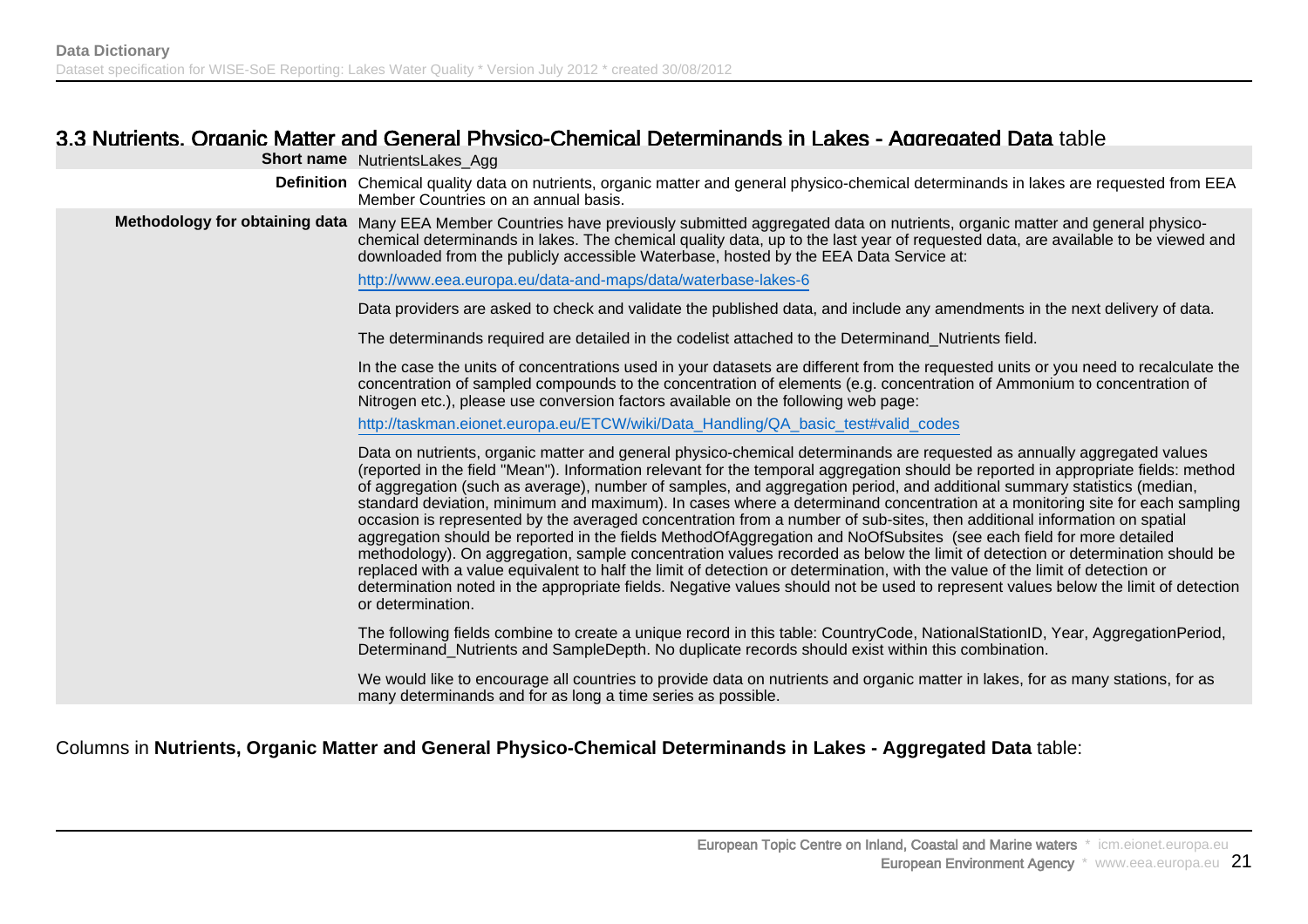|       | <b>Column name</b>                                | <b>Column definition</b>                                                                                                                                                                                                                                                                                                                                                                                                                                                                                                                       | <b>Methodology</b>                                                                                                                                                                                                                                                                                                                                                                                                                                                                                                                                                                                                                                                                         | <b>Data specifications</b>                                                                                |
|-------|---------------------------------------------------|------------------------------------------------------------------------------------------------------------------------------------------------------------------------------------------------------------------------------------------------------------------------------------------------------------------------------------------------------------------------------------------------------------------------------------------------------------------------------------------------------------------------------------------------|--------------------------------------------------------------------------------------------------------------------------------------------------------------------------------------------------------------------------------------------------------------------------------------------------------------------------------------------------------------------------------------------------------------------------------------------------------------------------------------------------------------------------------------------------------------------------------------------------------------------------------------------------------------------------------------------|-----------------------------------------------------------------------------------------------------------|
| 3.3.1 | <b>Country Code</b><br>(CountryCode)              | Abbreviation of EEA Member or Collaborating<br>Country, as defined in the codelist.                                                                                                                                                                                                                                                                                                                                                                                                                                                            | This is a required, not null field.<br>ISO 3166-alpha-2 code elements.                                                                                                                                                                                                                                                                                                                                                                                                                                                                                                                                                                                                                     | string codelist:<br>see section 4                                                                         |
| 3.3.2 | <b>National Station ID</b><br>(NationalStationID) | Identifier of the river or lake monitoring station,<br>the water quantity station, the TCM flux station<br>or monitoring station, all unique at the national<br>level.<br>A TCM station should be a geographically fixed<br>location, an area in which actual sampling<br>locations vary from survey to survey or an area<br>with a defined salinity range within which<br>samples have been taken. Each station must be<br>referred to by its single, central location.<br>Supplementary information can be included in<br>the Remarks field. | This is a required, not null field.<br>The NationalStationID must be a unique<br>identifier at the national level and must<br>contain no duplicate values.<br>It should be the same ID as supplied in<br>previous updates unless the ID numbering<br>system has changed, in which case a full<br>resupply of all data should be provided<br>using the new ID.<br>For TCM flux stations, the<br>NationalStationID should be the same as<br>that provided for the river flux station.                                                                                                                                                                                                        | Datatype: string<br>Minimum size: 1<br>Maximum size: 255                                                  |
| 3.3.3 | Year<br>(Year)                                    | Year of aggregation period (aggregated data<br>sets) or year in which sample taken<br>(disaggregated data sets), in format YYYY.                                                                                                                                                                                                                                                                                                                                                                                                               | This is a required, not null field.<br>Year should be no later than that<br>requested in the latest data request.                                                                                                                                                                                                                                                                                                                                                                                                                                                                                                                                                                          | Datatype: integer<br>Maximum size: 4<br>Minimum inclusive value: 1800<br>Maximum inclusive value:<br>2011 |
| 3.3.4 | <b>Aggregation Period</b><br>(AggregationPeriod)  | Period of aggregation, as defined in the codelist.                                                                                                                                                                                                                                                                                                                                                                                                                                                                                             | This is a required, not null field.<br>Data are requested, preferably, as<br>annually aggregated mean values.<br>AggregationPeriod for a station should be<br>consistent from year to year, otherwise the<br>time series from this station will be broken,<br>and data from this station may have to be<br>excluded from trend analyses. For rivers<br>and lakes, AggregationPeriod "Annual"<br>should therefore be used even if the<br>station is not sampled throughout the<br>whole year. For lakes, data can also be<br>aggregated by alternative aggregation<br>periods in addition to Annual (see the list<br>of allowable values) and reported as<br>additional records, if wanted. | string codelist:<br>see section 4                                                                         |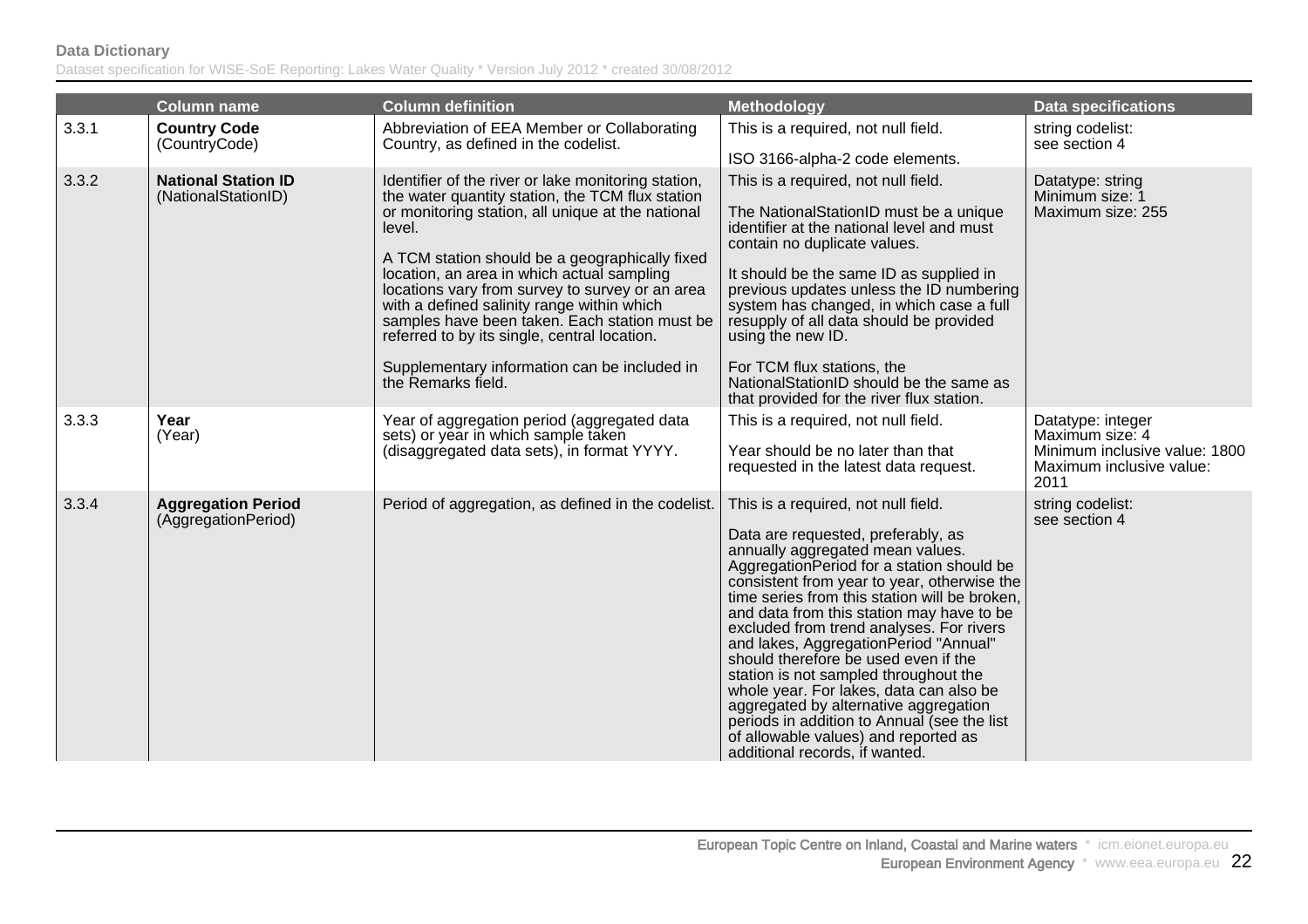|        | <b>Column name</b>                                                                   | <b>Column definition</b>                                                                                                                                                                                                            | <b>Methodology</b>                                                                                                                                                                                                                | <b>Data specifications</b>                                                                        |
|--------|--------------------------------------------------------------------------------------|-------------------------------------------------------------------------------------------------------------------------------------------------------------------------------------------------------------------------------------|-----------------------------------------------------------------------------------------------------------------------------------------------------------------------------------------------------------------------------------|---------------------------------------------------------------------------------------------------|
| 3.3.5  | <b>Aggregation Period -</b><br><b>Specification by Months</b><br>(AggregationMonths) | Additional information - detailed specification of<br>aggregation period by months. Should be used<br>especially in case the reported period of<br>aggregation is different from any value of<br>AggregationPeriod column codelist. | Enter the succession or range of months,<br>using the order of months within the year<br>$(e.g.: 05,06,07$ or 04-10).                                                                                                             | Datatype: string<br>Minimum size: 0<br>Maximum size: 128                                          |
| 3.3.6  | <b>Aggregation Period - Length</b><br>in Months<br>(AggregationLength)               | Number of months in aggregation period.                                                                                                                                                                                             |                                                                                                                                                                                                                                   | Datatype: integer<br>Maximum size: 2<br>Minimum inclusive value: 1<br>Maximum inclusive value: 12 |
| 3.3.7  | <b>Name of Nutrients</b><br><b>Determinand</b><br>(Determinand_Nutrients)            | Name of nutrients, organic matter or general<br>physico-chemical determinands, as defined in<br>the codelist.                                                                                                                       | This is a required, not null field.<br>The codelist contains all determinands<br>relating to nutrients, organic matter or<br>general physico-chemical determinands.<br>Data should be provided where available<br>and applicable. | Datatype: string<br>Minimum size: 1<br>Maximum size: 255                                          |
| 3.3.8  | Unit of Measurement of<br><b>Nutrients</b><br>(Unit Nutrients)                       | Unit of measurement of nutrients or organic<br>matter, as defined in the codelist.                                                                                                                                                  | This is a required, not null field.<br>Units of measurement expressed per litre<br>in rivers and lakes.                                                                                                                           | Datatype: string<br>Minimum size: 1<br>Maximum size: 20                                           |
| 3.3.9  | <b>CEN/ISO</b><br>(CEN/ISO)                                                          | CEN/ISO code of the methods                                                                                                                                                                                                         | See the CEN/ISO code list for suggested<br>values. If the method used is not found in<br>the code list, please provide a brief<br>description.                                                                                    | Datatype: string<br>Minimum size: 0<br>Maximum size: 255                                          |
| 3.3.10 | <b>Number of Samples</b><br>(NumberOfSamples)                                        | Number of samples included in aggregated<br>data.                                                                                                                                                                                   | This is a required, not null field.                                                                                                                                                                                               | Datatype: integer<br>Maximum size: 4<br>Minimum inclusive value: 1                                |
| 3.3.11 | <b>Limit of Detection</b><br>(LimitOfDetection)                                      | Concentration for which there is a desirably<br>small probability (around 5%) that the<br>determinand will not be detected i.e. there is a<br>95% probability that the determinand will be<br>detected.                             | Aggregated data reporting: In case of<br>using different limits within the aggregation<br>period, please enter the highest value.                                                                                                 | Datatype: float                                                                                   |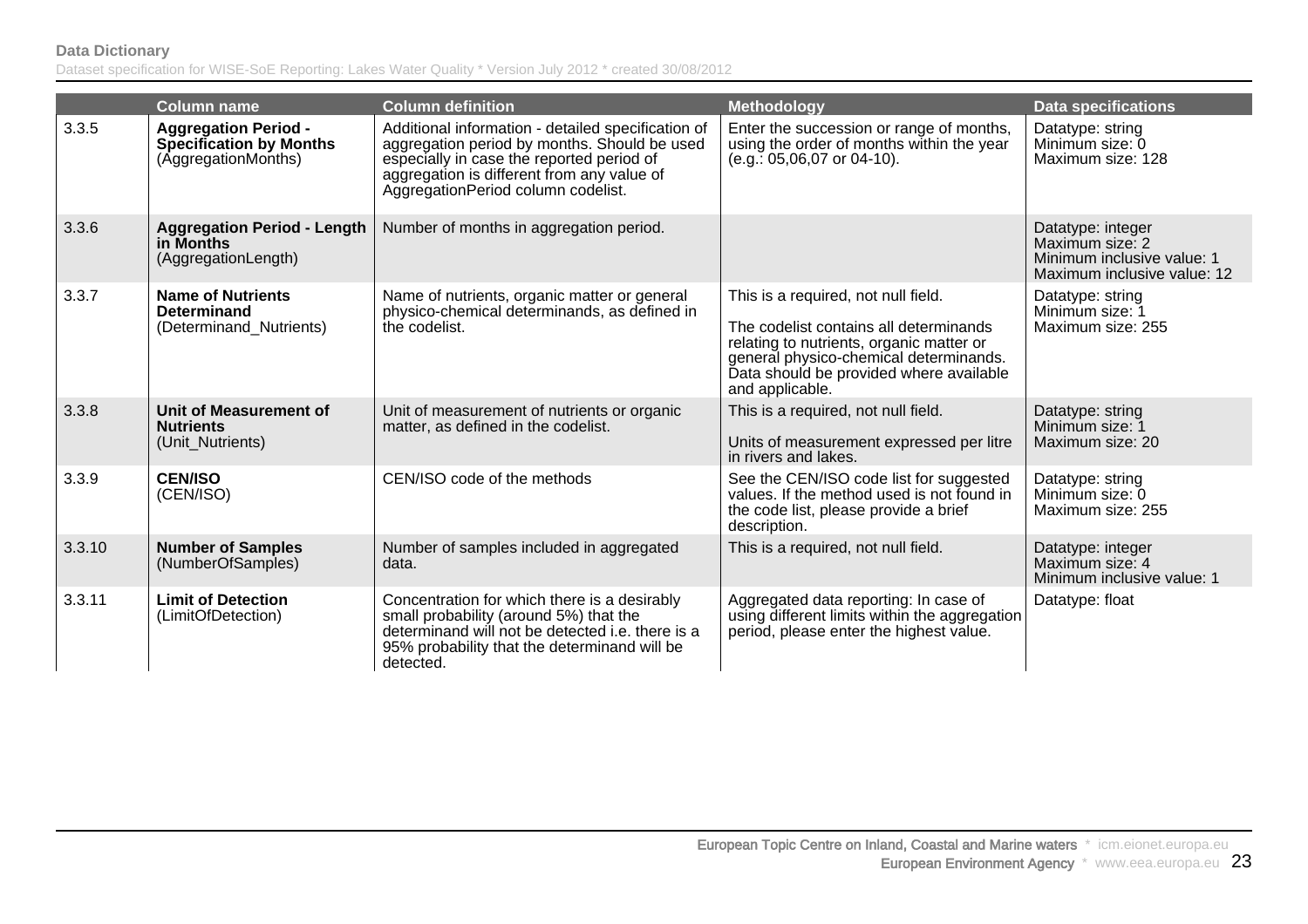|        | <b>Column name</b>                                        | <b>Column definition</b>                                                                                                                  | <b>Methodology</b>                                                                                                                                                                                                                                     | <b>Data specifications</b>                    |
|--------|-----------------------------------------------------------|-------------------------------------------------------------------------------------------------------------------------------------------|--------------------------------------------------------------------------------------------------------------------------------------------------------------------------------------------------------------------------------------------------------|-----------------------------------------------|
| 3.3.12 | <b>Limit of Quantification</b><br>(LimitOfQuantification) | The smallest concentration that can be<br>distinguished from the analytical blank at a<br>chosen level of statistical confidence (usually | Hazardous substances: Required, not null<br>field.                                                                                                                                                                                                     | Datatype: float                               |
|        |                                                           | 95%).                                                                                                                                     | Nutrients: Voluntary field                                                                                                                                                                                                                             |                                               |
|        |                                                           |                                                                                                                                           | Aggregated data reporting: In case of<br>using different limits within the aggregation<br>period, please enter the highest value.                                                                                                                      |                                               |
| 3.3.13 | <b>Minimum</b><br>(Minimum)                               | Minimum disaggregated sample concentration<br>value of the input data used for aggregation.                                               | On aggregation, sample concentration<br>values recorded as below the limit of<br>detection or quantification should be<br>replaced with a value equivalent to half the<br>limit of detection or quantification.                                        | Datatype: float<br>Minimum inclusive value: 0 |
| 3.3.14 | <b>Mean</b><br>(Mean)                                     | Mean concentration value of aggregated data.                                                                                              | This is a required, not null field.<br>On aggregation, sample concentration<br>values recorded as below the limit of<br>detection or quantification should be<br>replaced with a value equivalent to half the<br>limit of detection or quantification. | Datatype: float<br>Minimum inclusive value: 0 |
| 3.3.15 | <b>Maximum</b><br>(Maximum)                               | Maximum disaggregated sample concentration<br>value of the input data used for aggregation.                                               | On aggregation, sample concentration<br>values recorded as below the limit of<br>detection or quantification should be<br>replaced with a value equivalent to half the<br>limit of detection or quantification.                                        | Datatype: float<br>Minimum inclusive value: 0 |
| 3.3.16 | <b>Median</b><br>(Median)                                 | Median concentration value of aggregated data.                                                                                            | On aggregation, sample concentration<br>values recorded as below the limit of<br>detection or quantification should be<br>replaced with a value equivalent to half the<br>limit of detection or quantification.                                        | Datatype: float<br>Minimum inclusive value: 0 |
| 3.3.17 | <b>Standard Deviation</b><br>(StandardDeviation)          | Standard deviation of concentration values of<br>aggregated data.                                                                         | On aggregation, sample concentration<br>values recorded as below the limit of<br>detection or quantification should be<br>replaced with a value equivalent to half the<br>limit of detection or quantification.                                        | Datatype: float<br>Minimum inclusive value: 0 |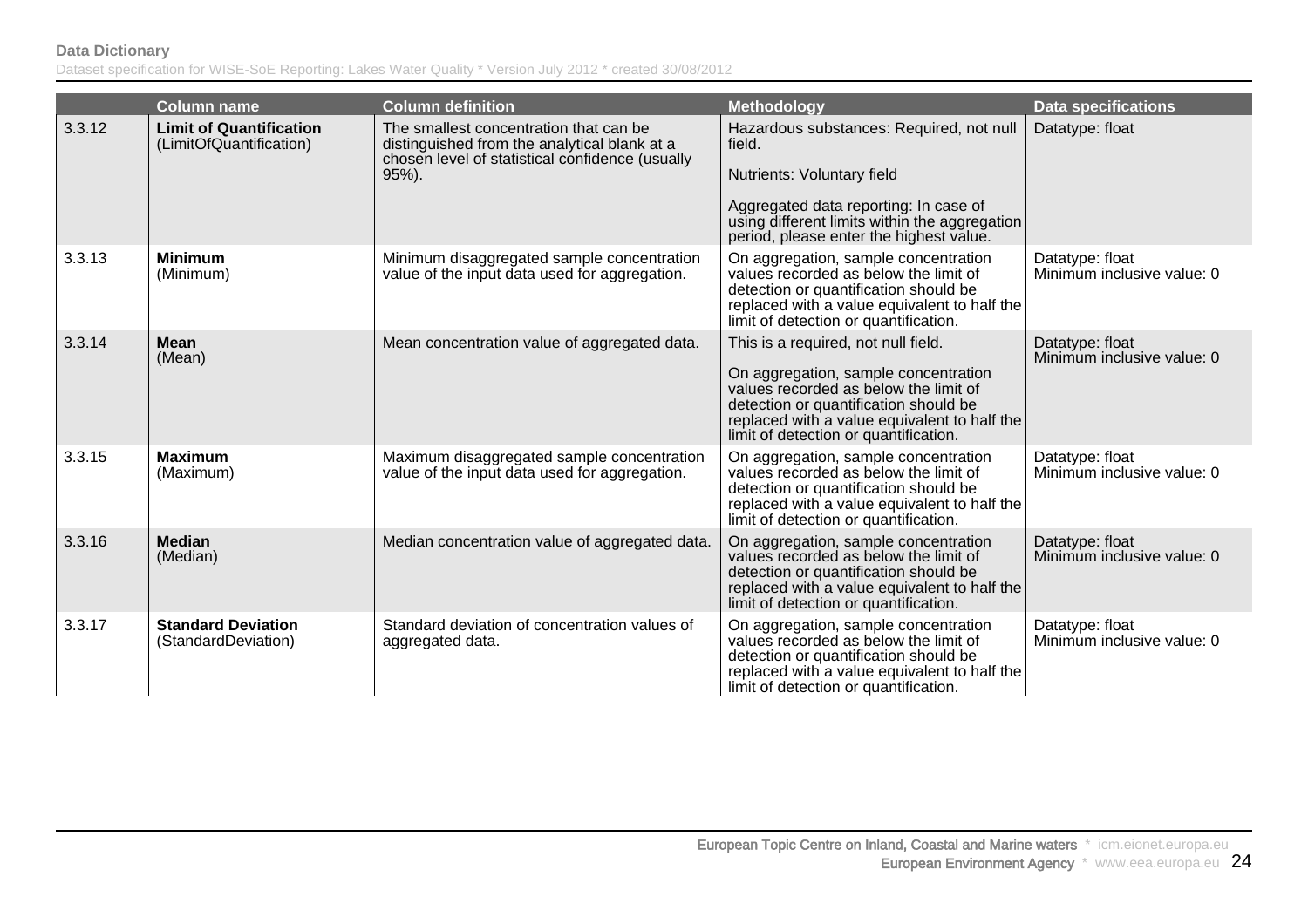|        | <b>Column name</b>                                                               | <b>Column definition</b>                                                                                                                                                                                                                               | Methodology                                                                                                                                                                                                                                                                                                                                                                                                                                                                                                                                                                                                                                               | <b>Data specifications</b>                                                                         |
|--------|----------------------------------------------------------------------------------|--------------------------------------------------------------------------------------------------------------------------------------------------------------------------------------------------------------------------------------------------------|-----------------------------------------------------------------------------------------------------------------------------------------------------------------------------------------------------------------------------------------------------------------------------------------------------------------------------------------------------------------------------------------------------------------------------------------------------------------------------------------------------------------------------------------------------------------------------------------------------------------------------------------------------------|----------------------------------------------------------------------------------------------------|
| 3.3.18 | <b>Sample Depth</b><br>(SampleDepth)                                             | Depth at which sample taken in metres below<br>water surface.<br>Rivers, Lakes: In case of aggregated data<br>please provide average sample depth.<br>TCM: In case of an integrated sample provide<br>the upper depth of the sample.                   | TCM: This is a required, not null field. If<br>reporting an integrated sample from e.g. 0-<br>10 m enter the upper depth of the<br>integrated sample here (in this example 0).<br>Rivers, Lakes: This field is required for<br>distinct measurements.<br>For surface concentrations, enter value 0.<br>The measurements from different depths<br>can be reported as separate samples; if so<br>please report the sample depth for each<br>measurement. If the measurement from<br>different samples are aggregated into one<br>value, please describe the depth range<br>and aggregation method in the field<br>"Method of Subsites Spatial Aggregation". | Datatype: float<br>Minimum inclusive value: 0<br>Unit: $m$                                         |
| 3.3.19 | Total depth of water column<br>(TotalDepth)                                      | Total depth of water column at the sampling<br>location and at the time of sampling (meters).                                                                                                                                                          |                                                                                                                                                                                                                                                                                                                                                                                                                                                                                                                                                                                                                                                           | Datatype: float<br>Minimum inclusive value: 0<br>Maximum inclusive value:<br>9999.99<br>Unit: m    |
| 3.3.20 | <b>Number of subsites</b><br>(NoOfSubsites)                                      | Number of subsites.                                                                                                                                                                                                                                    |                                                                                                                                                                                                                                                                                                                                                                                                                                                                                                                                                                                                                                                           | Datatype: integer<br>Maximum size: 3<br>Minimum inclusive value: 1<br>Maximum inclusive value: 100 |
| 3.3.21 | <b>Method of Subsites Spatial</b><br>Aggregation<br>(MethodSubsitesSpatialAggreg | Method of Subsites Spatial Aggregation field is<br>used only if the data are spatially aggregated<br>(No. of subsites $> 1$ ), e.g. several subsites<br>across the river profile or across lake depth<br>profile are joined to one monitoring station. | State that the data are spatially averaged<br>and specify if they are depth-averaged<br>(lakes only) or width-averaged (rivers<br>only).<br>Please note that all supportive                                                                                                                                                                                                                                                                                                                                                                                                                                                                               | Datatype: string<br>Minimum size: 0<br>Maximum size: 255                                           |
|        |                                                                                  |                                                                                                                                                                                                                                                        | determinands (pH, temperature, etc.) for<br>aggregated data should be aggregated in<br>the same way as reported here.                                                                                                                                                                                                                                                                                                                                                                                                                                                                                                                                     |                                                                                                    |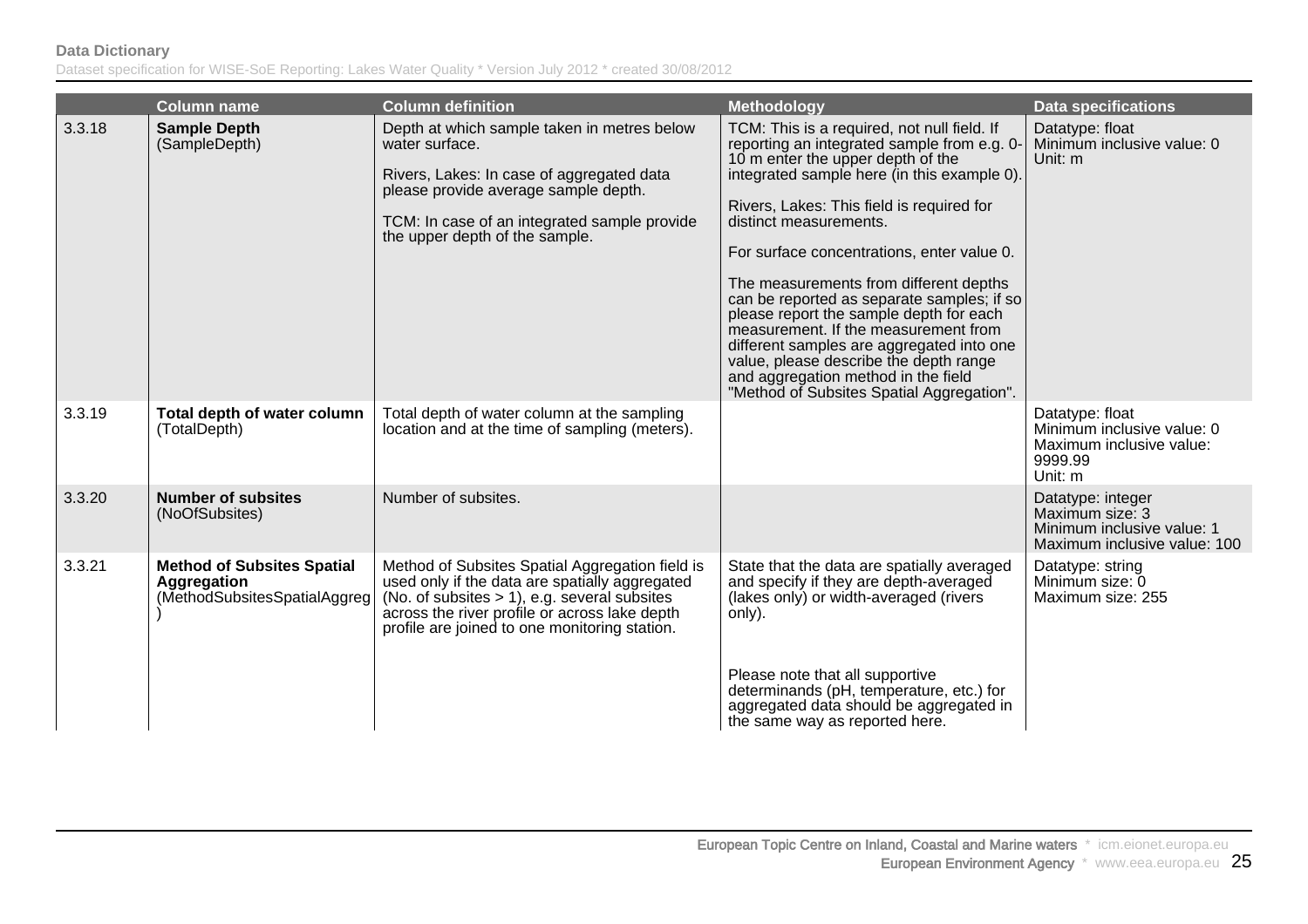|        | <b>Column name</b>          | <b>Column definition</b>                               | <b>Methodology</b>                                                                                                                                                                                                                                                                                                                                                                                                                             | <b>Data specifications</b>                               |
|--------|-----------------------------|--------------------------------------------------------|------------------------------------------------------------------------------------------------------------------------------------------------------------------------------------------------------------------------------------------------------------------------------------------------------------------------------------------------------------------------------------------------------------------------------------------------|----------------------------------------------------------|
| 3.3.22 | <b>Remarks</b><br>(Remarks) | Remarks, comments or explanatory notes (free<br>text). | Rivers, Lakes, Groundwater quality -<br>concentration data tables: Enter the text<br>"value confirmed" in the case you are sure  <br>the value exceeding the Potentially high<br>value is correct. Lists of these high values<br>for selected substances are available on<br>the Forum folder:<br>http://forum.eionet.europa.eu/nrc-eionet-<br>freshwater/library/wise-soe-reporting-<br>2012/codelists-substances-water-quality-<br>reporting | Datatype: string<br>Minimum size: 0<br>Maximum size: 255 |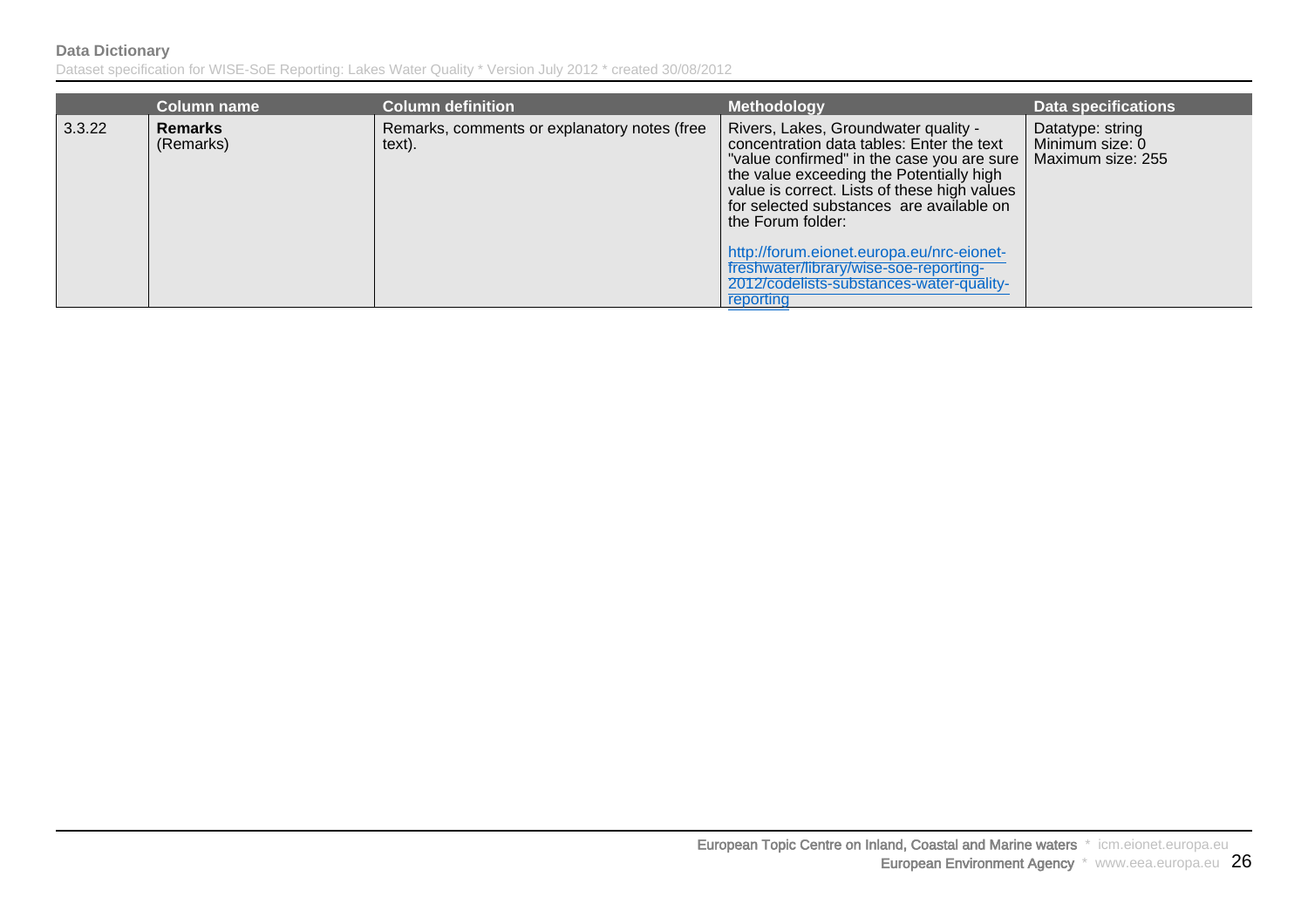### 3.4 Hazardous Substances and Other Chemical Determinands in Lakes - Aggregated Data table

|                                | Short name HazSubstLakes_Agg                                                                                                                                                                                                                                                                                                                                                                                                                                                                                                                                                                                            |
|--------------------------------|-------------------------------------------------------------------------------------------------------------------------------------------------------------------------------------------------------------------------------------------------------------------------------------------------------------------------------------------------------------------------------------------------------------------------------------------------------------------------------------------------------------------------------------------------------------------------------------------------------------------------|
|                                | Definition Chemical quality data on the concentrations of hazardous substances and other chemical determinands in lakes are requested<br>from EEA Member Countries on an annual basis.                                                                                                                                                                                                                                                                                                                                                                                                                                  |
| Methodology for obtaining data | Comparable and harmonised data are requested on the concentrations and distribution of hazardous substances and other<br>chemical determinands in all lakes. The focus is on pesticides and other Preferred SoE Hazardous Substances marked in the<br>codelist attached to the CASnumber field. Reporting of any other monitored polutants is welcomed. Countries are asked to<br>provide the Name and CAS Number in case of reporting any additional determinands missing in the codelist.<br>Countries are also asked to provide a description of the analytical method, preferable as a CEN/ISO code (if available). |
|                                | The preferred option for data on hazardous substances and other chemical determinands is disaggregated, individual sample<br>data for each monitoring site - see table "Hazardous Substances and Other Chemical Determinands in Lakes - Disaggregated<br>Data".                                                                                                                                                                                                                                                                                                                                                         |
|                                | In case disaggregated data can not be reported, please use this Aggregated Data Table to report data aggregated per<br>determinand, monitoring station and year. On aggregation, sample concentration values recorded as below the limit of detection<br>or limit of quantification should be replaced with a value equivalent to half the limit of detection or quantification.                                                                                                                                                                                                                                        |
|                                | In cases where a determinand concentration at a monitoring site for each sampling occasion is represented by the averaged<br>concentration from a number of sub-sites, then additional information relevant for the spatial data aggregation should be reported<br>in appropriate fields: Method of Subsites Spatial Aggregation and Number of Subsites.                                                                                                                                                                                                                                                                |
|                                |                                                                                                                                                                                                                                                                                                                                                                                                                                                                                                                                                                                                                         |

#### Columns in **Hazardous Substances and Other Chemical Determinands in Lakes - Aggregated Data** table:

|         | Column name         | <b>Column definition</b> \                  | <b>Methodology</b>                  | Data specifications |
|---------|---------------------|---------------------------------------------|-------------------------------------|---------------------|
| ∣ 3.4.1 | <b>Country Code</b> | Abbreviation of EEA Member or Collaborating | This is a required, not null field. | string codelist:    |
|         | (CountryCode)       | Country, as defined in the codelist.        | ISO 3166-alpha-2 code elements.     | see section 4       |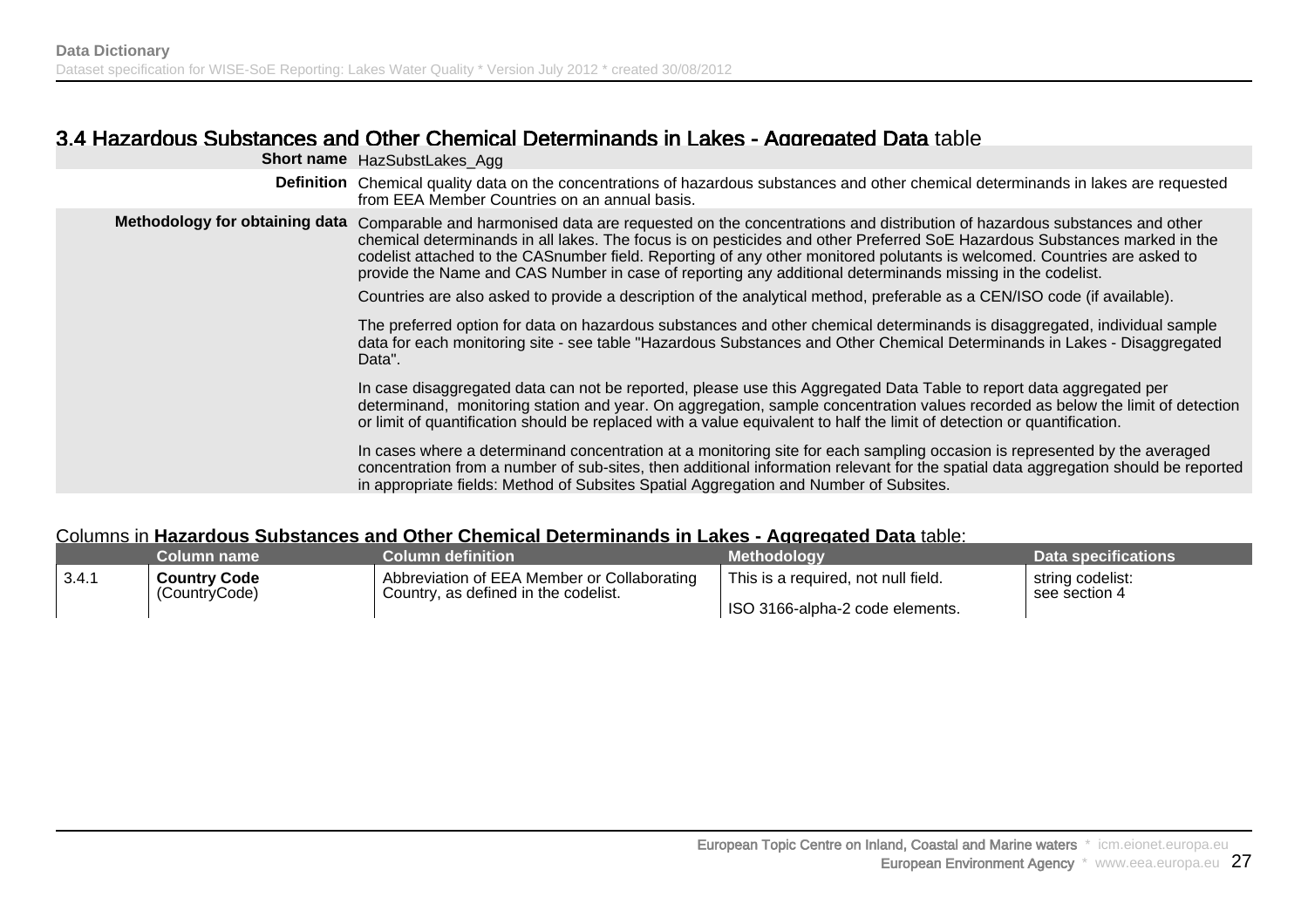|       | <b>Column name</b>                                                                | <b>Column definition</b>                                                                                                                                                                                                                                                                                                                                                                                                                                                                                                                       | <b>Methodology</b>                                                                                                                                                                                                                                                                                                                                                                                                                                                                    | <b>Data specifications</b>                                                                                |
|-------|-----------------------------------------------------------------------------------|------------------------------------------------------------------------------------------------------------------------------------------------------------------------------------------------------------------------------------------------------------------------------------------------------------------------------------------------------------------------------------------------------------------------------------------------------------------------------------------------------------------------------------------------|---------------------------------------------------------------------------------------------------------------------------------------------------------------------------------------------------------------------------------------------------------------------------------------------------------------------------------------------------------------------------------------------------------------------------------------------------------------------------------------|-----------------------------------------------------------------------------------------------------------|
| 3.4.2 | <b>National Station ID</b><br>(NationalStationID)                                 | Identifier of the river or lake monitoring station,<br>the water quantity station, the TCM flux station<br>or monitoring station, all unique at the national<br>level.<br>A TCM station should be a geographically fixed<br>location, an area in which actual sampling<br>locations vary from survey to survey or an area<br>with a defined salinity range within which<br>samples have been taken. Each station must be<br>referred to by its single, central location.<br>Supplementary information can be included in<br>the Remarks field. | This is a required, not null field.<br>The NationalStationID must be a unique<br>identifier at the national level and must<br>contain no duplicate values.<br>It should be the same ID as supplied in<br>previous updates unless the ID numbering<br>system has changed, in which case a full<br>resupply of all data should be provided<br>using the new ID.<br>For TCM flux stations, the<br>National Station ID should be the same as<br>that provided for the river flux station. | Datatype: string<br>Minimum size: 1<br>Maximum size: 255                                                  |
| 3.4.3 | Year<br>(Year)                                                                    | Year of aggregation period (aggregated data<br>sets) or year in which sample taken<br>(disaggregated data sets), in format YYYY.                                                                                                                                                                                                                                                                                                                                                                                                               | This is a required, not null field.<br>Year should be no later than that<br>requested in the latest data request.                                                                                                                                                                                                                                                                                                                                                                     | Datatype: integer<br>Maximum size: 4<br>Minimum inclusive value: 1800<br>Maximum inclusive value:<br>2011 |
| 3.4.4 | <b>Hazardous Substance</b><br><b>Determinand Name</b><br>(DeterminandHazSubsName) | Name of hazardous substance or other chemical<br>determinand, as defined in codelist.                                                                                                                                                                                                                                                                                                                                                                                                                                                          | This is a required, not null field.<br>Rivers, Lakes, TCM: Use codelist<br>embedded to the Chemical Abstract<br>Service Number (CASNumber) field,<br>column Definition.<br>Emissions: Use codelist embedded to the<br>Hazardous Substances Determinand ID<br>field, column Short Description.<br>Data could also be provided for any other<br>hazardous substances which are not<br>defined in codelist.<br>Use ASCII characters only.                                                | Datatype: string<br>Minimum size: 0<br>Maximum size: 255                                                  |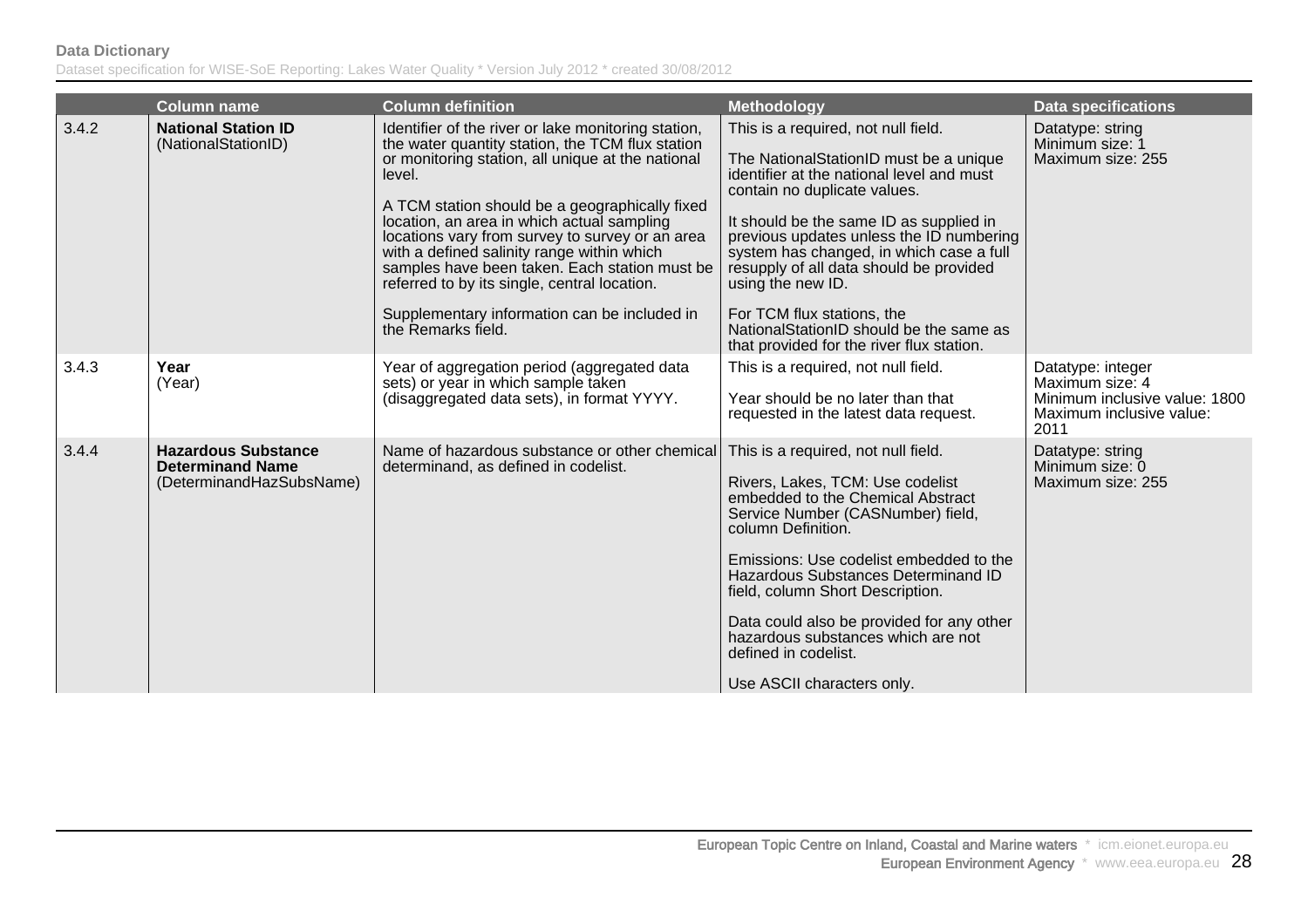|       | <b>Column name</b>                                                                           | <b>Column definition</b>                                                                                                     | <b>Methodology</b>                                                                                                                                                                                                                                                                                                                                                                                                                                                                                                                                                                                                                                         | <b>Data specifications</b>                                         |
|-------|----------------------------------------------------------------------------------------------|------------------------------------------------------------------------------------------------------------------------------|------------------------------------------------------------------------------------------------------------------------------------------------------------------------------------------------------------------------------------------------------------------------------------------------------------------------------------------------------------------------------------------------------------------------------------------------------------------------------------------------------------------------------------------------------------------------------------------------------------------------------------------------------------|--------------------------------------------------------------------|
| 3.4.5 | <b>Unit of Measurement of</b><br><b>Hazardous Substances</b><br>(Unit_HazSubs)               | Unit of measurement of hazardous substance,<br>as defined in the codelist.                                                   | This is a required, not null field.                                                                                                                                                                                                                                                                                                                                                                                                                                                                                                                                                                                                                        | Datatype: string<br>Minimum size: 1<br>Maximum size: 20            |
|       |                                                                                              |                                                                                                                              | Units of measurement expressed per litre<br>(in rivers, lakes, and seawater (TCM)), or<br>per gramme or kilogramme (in biota and<br>sediment (TCM)).                                                                                                                                                                                                                                                                                                                                                                                                                                                                                                       |                                                                    |
| 3.4.6 | <b>Chemical Abstract Service</b><br><b>Number</b><br>(CASNumber)                             | Chemical Abstract Service Number of the<br>hazardous substance or other chemical<br>determinand, as defined in the codelist. | This a required, not null field in case the<br>CAS number of reported substance exists.<br>WISE-SoE Rivers and Lakes water quality:<br>62 substances in the codelist are marked<br>as "Preferred SoE Hazardous<br>Substances". Please focus on these<br>substances in your reporting above all.<br>Codelist is available as Excel table on<br>public section of Circa as well - see the<br>link in Summary of changes in the Chapter<br>1. Determinands monitored but not<br>detailed in the codelist can be included in<br>the data file too. Please provide CAS<br>Number and Name in such case.<br>WISE-DWD: Write CAS number in case of<br>pesticides. | Datatype: string<br>Minimum size: 0<br>Maximum size: 64            |
| 3.4.7 | <b>CEN/ISO</b><br>(CEN/ISO)                                                                  | CEN/ISO code of the methods                                                                                                  | See the CEN/ISO code list for suggested<br>values. If the method used is not found in<br>the code list, please provide a brief<br>description.                                                                                                                                                                                                                                                                                                                                                                                                                                                                                                             | Datatype: string<br>Minimum size: 0<br>Maximum size: 255           |
| 3.4.8 | <b>Number of Samples</b><br>(NumberOfSamples)                                                | Number of samples included in aggregated<br>data.                                                                            | This is a required, not null field.                                                                                                                                                                                                                                                                                                                                                                                                                                                                                                                                                                                                                        | Datatype: integer<br>Maximum size: 4<br>Minimum inclusive value: 1 |
| 3.4.9 | <b>Number of Samples below</b><br><b>Limit of Quantification</b><br>(NumberOfSamplesBelowLOQ | Number of samples below limit of quantification<br>within aggregation period                                                 |                                                                                                                                                                                                                                                                                                                                                                                                                                                                                                                                                                                                                                                            | Datatype: integer<br>Maximum size: 4<br>Minimum inclusive value: 0 |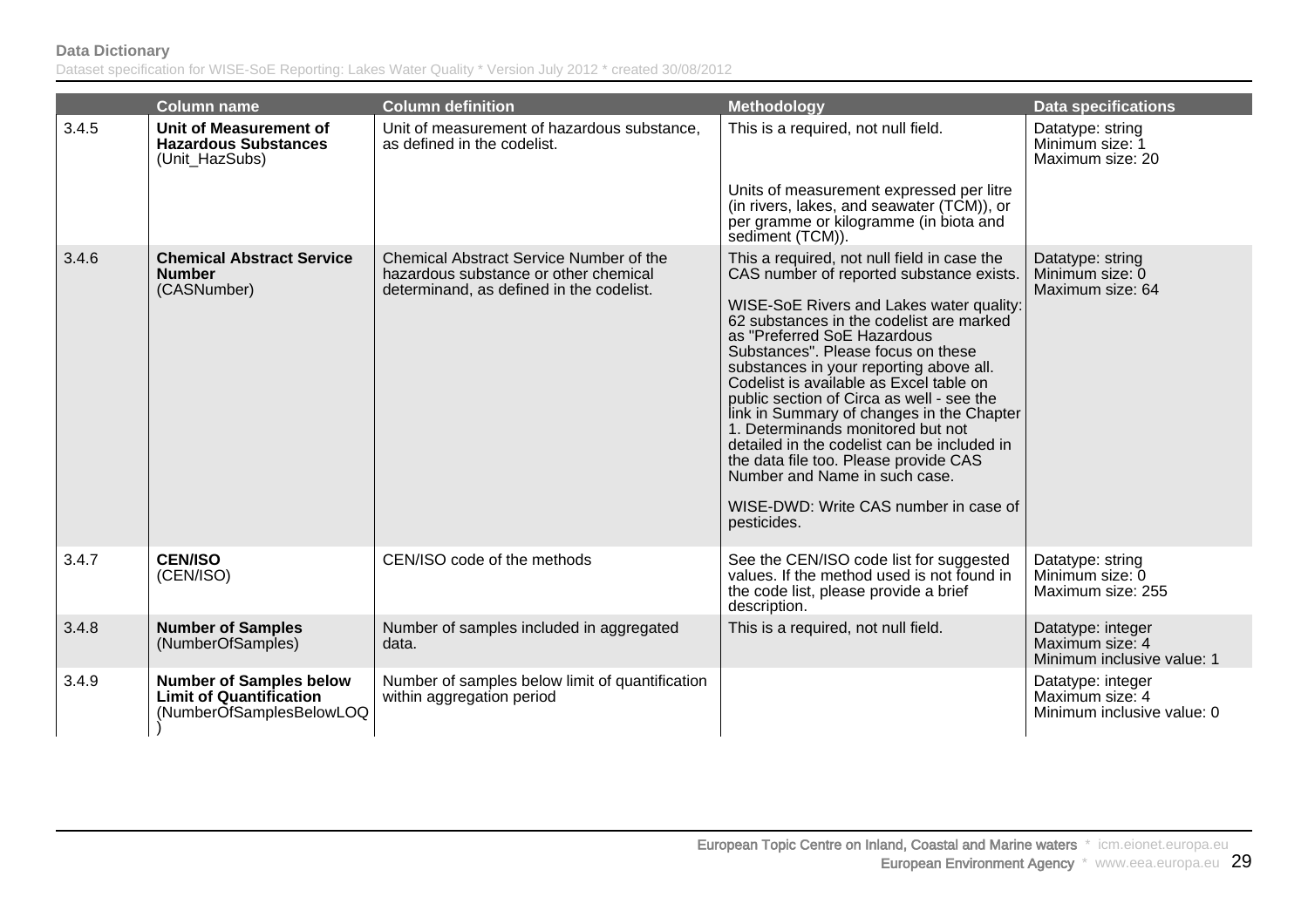|        | <b>Column name</b>                                        | <b>Column definition</b>                                                                                                                                                                                | <b>Methodology</b>                                                                                                                                                                                                                                     | <b>Data specifications</b>                    |
|--------|-----------------------------------------------------------|---------------------------------------------------------------------------------------------------------------------------------------------------------------------------------------------------------|--------------------------------------------------------------------------------------------------------------------------------------------------------------------------------------------------------------------------------------------------------|-----------------------------------------------|
| 3.4.10 | <b>Limit of Detection</b><br>(LimitOfDetection)           | Concentration for which there is a desirably<br>small probability (around 5%) that the<br>determinand will not be detected i.e. there is a<br>95% probability that the determinand will be<br>detected. | Aggregated data reporting: In case of<br>using different limits within the aggregation<br>period, please enter the highest value.                                                                                                                      | Datatype: float                               |
| 3.4.11 | <b>Limit of Quantification</b><br>(LimitOfQuantification) | The smallest concentration that can be<br>distinguished from the analytical blank at a<br>chosen level of statistical confidence (usually<br>$95%$ ).                                                   | Hazardous substances: Required, not null<br>field.<br>Nutrients: Voluntary field<br>Aggregated data reporting: In case of<br>using different limits within the aggregation<br>period, please enter the highest value.                                  | Datatype: float                               |
| 3.4.12 | <b>Minimum</b><br>(Minimum)                               | Minimum disaggregated sample concentration<br>value of the input data used for aggregation.                                                                                                             | On aggregation, sample concentration<br>values recorded as below the limit of<br>detection or quantification should be<br>replaced with a value equivalent to half the<br>limit of detection or quantification.                                        | Datatype: float<br>Minimum inclusive value: 0 |
| 3.4.13 | <b>Mean</b><br>(Mean)                                     | Mean concentration value of aggregated data.                                                                                                                                                            | This is a required, not null field.<br>On aggregation, sample concentration<br>values recorded as below the limit of<br>detection or quantification should be<br>replaced with a value equivalent to half the<br>limit of detection or quantification. | Datatype: float<br>Minimum inclusive value: 0 |
| 3.4.14 | <b>Maximum</b><br>(Maximum)                               | Maximum disaggregated sample concentration<br>value of the input data used for aggregation.                                                                                                             | On aggregation, sample concentration<br>values recorded as below the limit of<br>detection or quantification should be<br>replaced with a value equivalent to half the<br>limit of detection or quantification.                                        | Datatype: float<br>Minimum inclusive value: 0 |
| 3.4.15 | <b>Median</b><br>(Median)                                 | Median concentration value of aggregated data.                                                                                                                                                          | On aggregation, sample concentration<br>values recorded as below the limit of<br>detection or quantification should be<br>replaced with a value equivalent to half the<br>limit of detection or quantification.                                        | Datatype: float<br>Minimum inclusive value: 0 |
| 3.4.16 | <b>Standard Deviation</b><br>(StandardDeviation)          | Standard deviation of concentration values of<br>aggregated data.                                                                                                                                       | On aggregation, sample concentration<br>values recorded as below the limit of<br>detection or quantification should be<br>replaced with a value equivalent to half the<br>limit of detection or quantification.                                        | Datatype: float<br>Minimum inclusive value: 0 |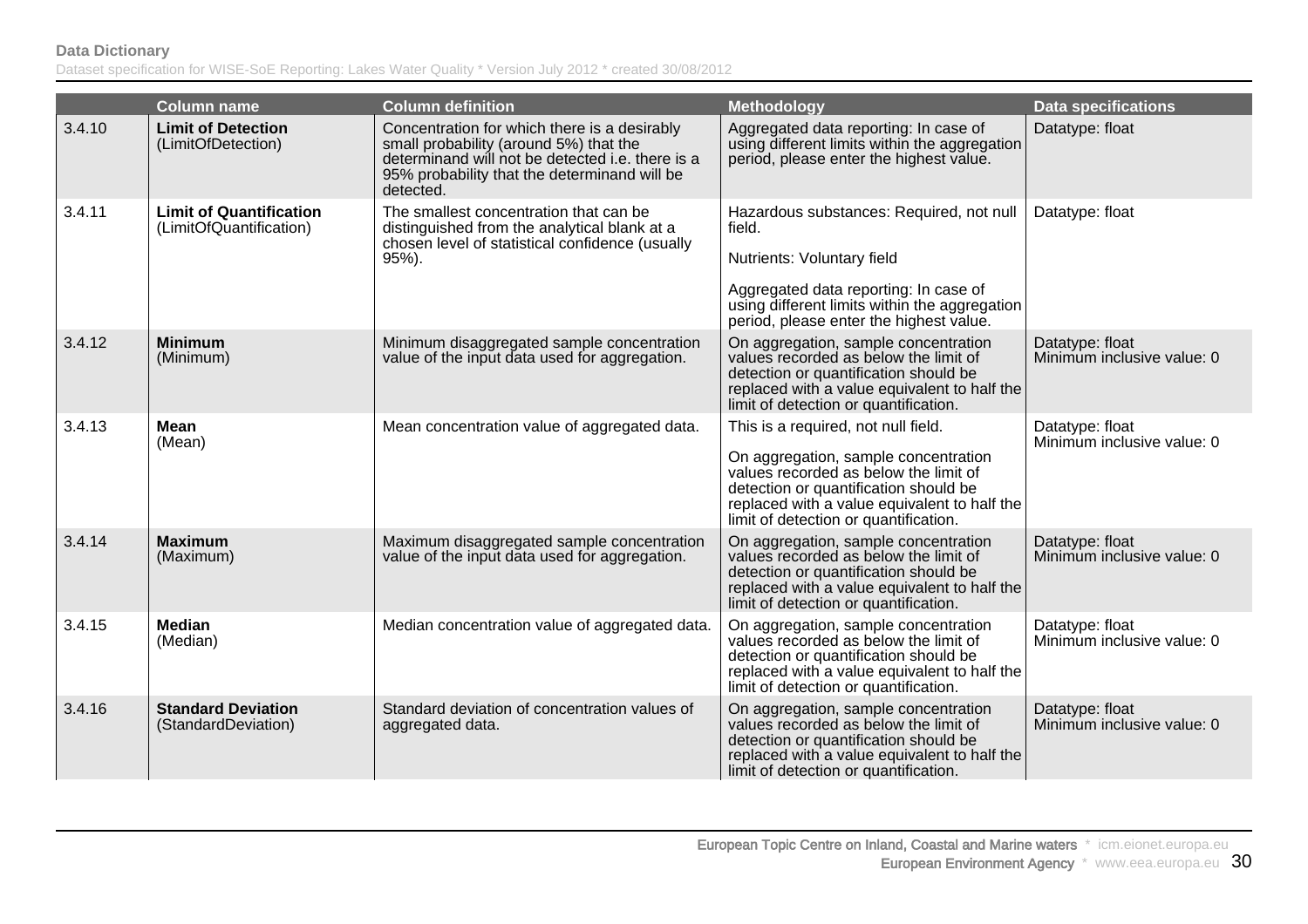|        | <b>Column name</b>                                                               | <b>Column definition</b>                                                                                                                                                                                                                               | <b>Methodology</b>                                                                                                                                                                                                                                                                                                                                                                                                                                                                                                                                                                                                                                        | <b>Data specifications</b>                                                                         |
|--------|----------------------------------------------------------------------------------|--------------------------------------------------------------------------------------------------------------------------------------------------------------------------------------------------------------------------------------------------------|-----------------------------------------------------------------------------------------------------------------------------------------------------------------------------------------------------------------------------------------------------------------------------------------------------------------------------------------------------------------------------------------------------------------------------------------------------------------------------------------------------------------------------------------------------------------------------------------------------------------------------------------------------------|----------------------------------------------------------------------------------------------------|
| 3.4.17 | <b>Sample Depth</b><br>(SampleDepth)                                             | Depth at which sample taken in metres below<br>water surface.<br>Rivers, Lakes: In case of aggregated data<br>please provide average sample depth.<br>TCM: In case of an integrated sample provide<br>the upper depth of the sample.                   | TCM: This is a required, not null field. If<br>reporting an integrated sample from e.g. 0-<br>10 m enter the upper depth of the<br>integrated sample here (in this example 0).<br>Rivers, Lakes: This field is required for<br>distinct measurements.<br>For surface concentrations, enter value 0.<br>The measurements from different depths<br>can be reported as separate samples; if so<br>please report the sample depth for each<br>measurement. If the measurement from<br>different samples are aggregated into one<br>value, please describe the depth range<br>and aggregation method in the field<br>"Method of Subsites Spatial Aggregation". | Datatype: float<br>Minimum inclusive value: 0<br>Unit: m                                           |
| 3.4.18 | <b>Number of subsites</b><br>(NoOfSubsites)                                      | Number of subsites.                                                                                                                                                                                                                                    |                                                                                                                                                                                                                                                                                                                                                                                                                                                                                                                                                                                                                                                           | Datatype: integer<br>Maximum size: 3<br>Minimum inclusive value: 1<br>Maximum inclusive value: 100 |
| 3.4.19 | <b>Method of Subsites Spatial</b><br>Aggregation<br>(MethodSubsitesSpatialAggreg | Method of Subsites Spatial Aggregation field is<br>used only if the data are spatially aggregated<br>(No. of subsites $> 1$ ), e.g. several subsites<br>across the river profile or across lake depth<br>profile are joined to one monitoring station. | State that the data are spatially averaged<br>and specify if they are depth-averaged<br>(lakes only) or width-averaged (rivers<br>only).                                                                                                                                                                                                                                                                                                                                                                                                                                                                                                                  | Datatype: string<br>Minimum size: 0<br>Maximum size: 255                                           |
|        |                                                                                  |                                                                                                                                                                                                                                                        | Please note that all supportive<br>determinands (pH, temperature, etc.) for<br>aggregated data should be aggregated in<br>the same way as reported here.                                                                                                                                                                                                                                                                                                                                                                                                                                                                                                  |                                                                                                    |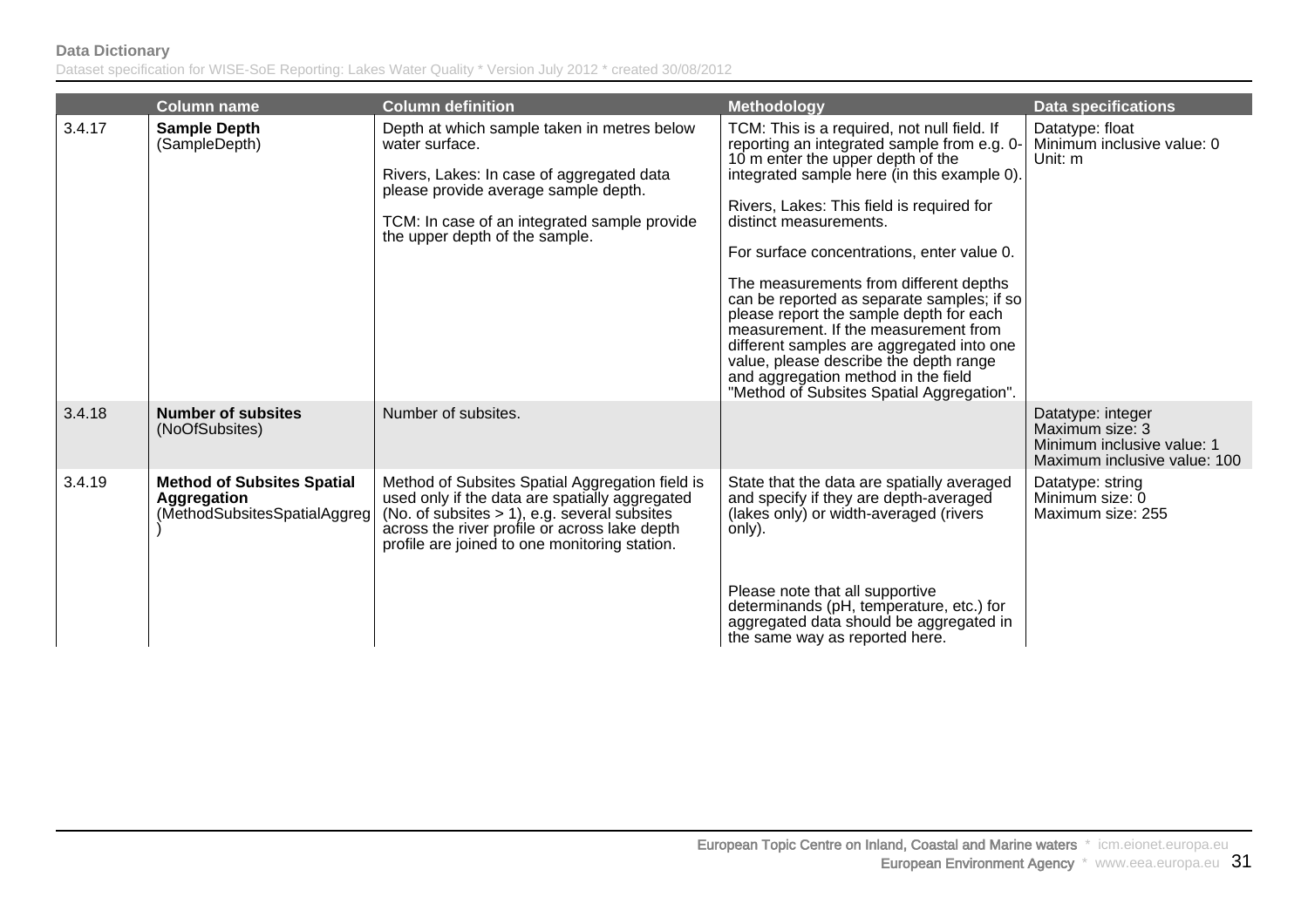|        | <b>Column name</b>          | <b>Column definition</b>                               | <b>Methodology</b>                                                                                                                                                                                                                                                                                                                                                                                                                           | <b>Data specifications</b>                               |
|--------|-----------------------------|--------------------------------------------------------|----------------------------------------------------------------------------------------------------------------------------------------------------------------------------------------------------------------------------------------------------------------------------------------------------------------------------------------------------------------------------------------------------------------------------------------------|----------------------------------------------------------|
| 3.4.20 | <b>Remarks</b><br>(Remarks) | Remarks, comments or explanatory notes (free<br>text). | Rivers, Lakes, Groundwater quality -<br>concentration data tables: Enter the text<br>"value confirmed" in the case you are sure<br>the value exceeding the Potentially high<br>value is correct. Lists of these high values<br>for selected substances are available on<br>the Forum folder:<br>http://forum.eionet.europa.eu/nrc-eionet-<br>freshwater/library/wise-soe-reporting-<br>2012/codelists-substances-water-quality-<br>reporting | Datatype: string<br>Minimum size: 0<br>Maximum size: 255 |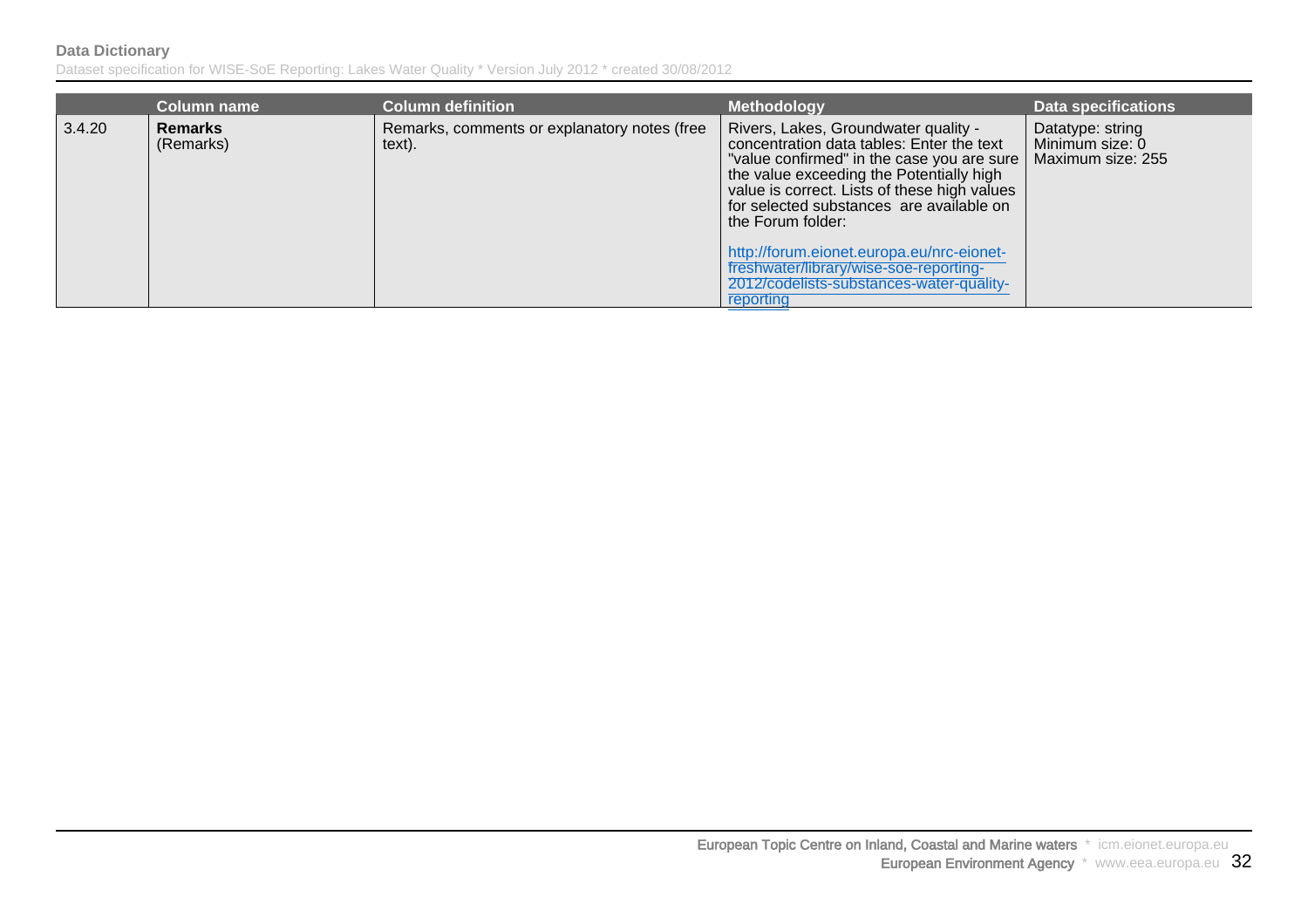## 3.5 Hazardous Substances and Other Chemical Determinands in Lakes - Disaggregated Data table

|                                | <b>Short name</b> HazSubstLakes_Disagg                                                                                                                                                                                                                                                                                                                                                                                                                                                                                                                                                                                  |
|--------------------------------|-------------------------------------------------------------------------------------------------------------------------------------------------------------------------------------------------------------------------------------------------------------------------------------------------------------------------------------------------------------------------------------------------------------------------------------------------------------------------------------------------------------------------------------------------------------------------------------------------------------------------|
| <b>Definition</b>              | Chemical quality data on the concentrations of hazardous substances and other chemical determinands in lakes are requested<br>from EEA Member Countries on an annual basis.                                                                                                                                                                                                                                                                                                                                                                                                                                             |
| Methodology for obtaining data | Comparable and harmonised data are requested on the concentrations and distribution of hazardous substances and other<br>chemical determinands in all lakes. The focus is on pesticides and other Preferred SoE Hazardous Substances marked in the<br>codelist attached to the CASnumber field. Reporting of any other monitored polutants is welcomed. Countries are asked to<br>provide the Name and CAS Number in case of reporting any additional determinands missing in the codelist.<br>Countries are also asked to provide a description of the analytical method, preferable as a CEN/ISO code (if available). |
|                                |                                                                                                                                                                                                                                                                                                                                                                                                                                                                                                                                                                                                                         |

#### Columns in **Hazardous Substances and Other Chemical Determinands in Lakes - Disaggregated Data** table:

|       | <b>Column name</b>                                | <b>Column definition</b>                                                                                                                                                                                                                                                                                                                                                                                                                                                                                                                       | <b>Methodology</b>                                                                                                                                                                                                                                                                                                                                                                                                                                                                  | <b>Data specifications</b>                                                                                |
|-------|---------------------------------------------------|------------------------------------------------------------------------------------------------------------------------------------------------------------------------------------------------------------------------------------------------------------------------------------------------------------------------------------------------------------------------------------------------------------------------------------------------------------------------------------------------------------------------------------------------|-------------------------------------------------------------------------------------------------------------------------------------------------------------------------------------------------------------------------------------------------------------------------------------------------------------------------------------------------------------------------------------------------------------------------------------------------------------------------------------|-----------------------------------------------------------------------------------------------------------|
| 3.5.1 | <b>Country Code</b><br>(CountryCode)              | Abbreviation of EEA Member or Collaborating<br>Country, as defined in the codelist.                                                                                                                                                                                                                                                                                                                                                                                                                                                            | This is a required, not null field.<br>ISO 3166-alpha-2 code elements.                                                                                                                                                                                                                                                                                                                                                                                                              | string codelist:<br>see section 4                                                                         |
| 3.5.2 | <b>National Station ID</b><br>(NationalStationID) | Identifier of the river or lake monitoring station,<br>the water quantity station, the TCM flux station<br>or monitoring station, all unique at the national<br>level.<br>A TCM station should be a geographically fixed<br>location, an area in which actual sampling<br>locations vary from survey to survey or an area<br>with a defined salinity range within which<br>samples have been taken. Each station must be<br>referred to by its single, central location.<br>Supplementary information can be included in<br>the Remarks field. | This is a required, not null field.<br>The NationalStationID must be a unique<br>identifier at the national level and must<br>contain no duplicate values.<br>It should be the same ID as supplied in<br>previous updates unless the ID numbering<br>system has changed, in which case a full<br>resupply of all data should be provided<br>using the new ID.<br>For TCM flux stations, the<br>NationalStationID should be the same as<br>that provided for the river flux station. | Datatype: string<br>Minimum size: 1<br>Maximum size: 255                                                  |
| 3.5.3 | Year<br>(Year)                                    | Year of aggregation period (aggregated data<br>sets) or year in which sample taken<br>(disaggregated data sets), in format YYYY.                                                                                                                                                                                                                                                                                                                                                                                                               | This is a required, not null field.<br>Year should be no later than that<br>requested in the latest data request.                                                                                                                                                                                                                                                                                                                                                                   | Datatype: integer<br>Maximum size: 4<br>Minimum inclusive value: 1800<br>Maximum inclusive value:<br>2011 |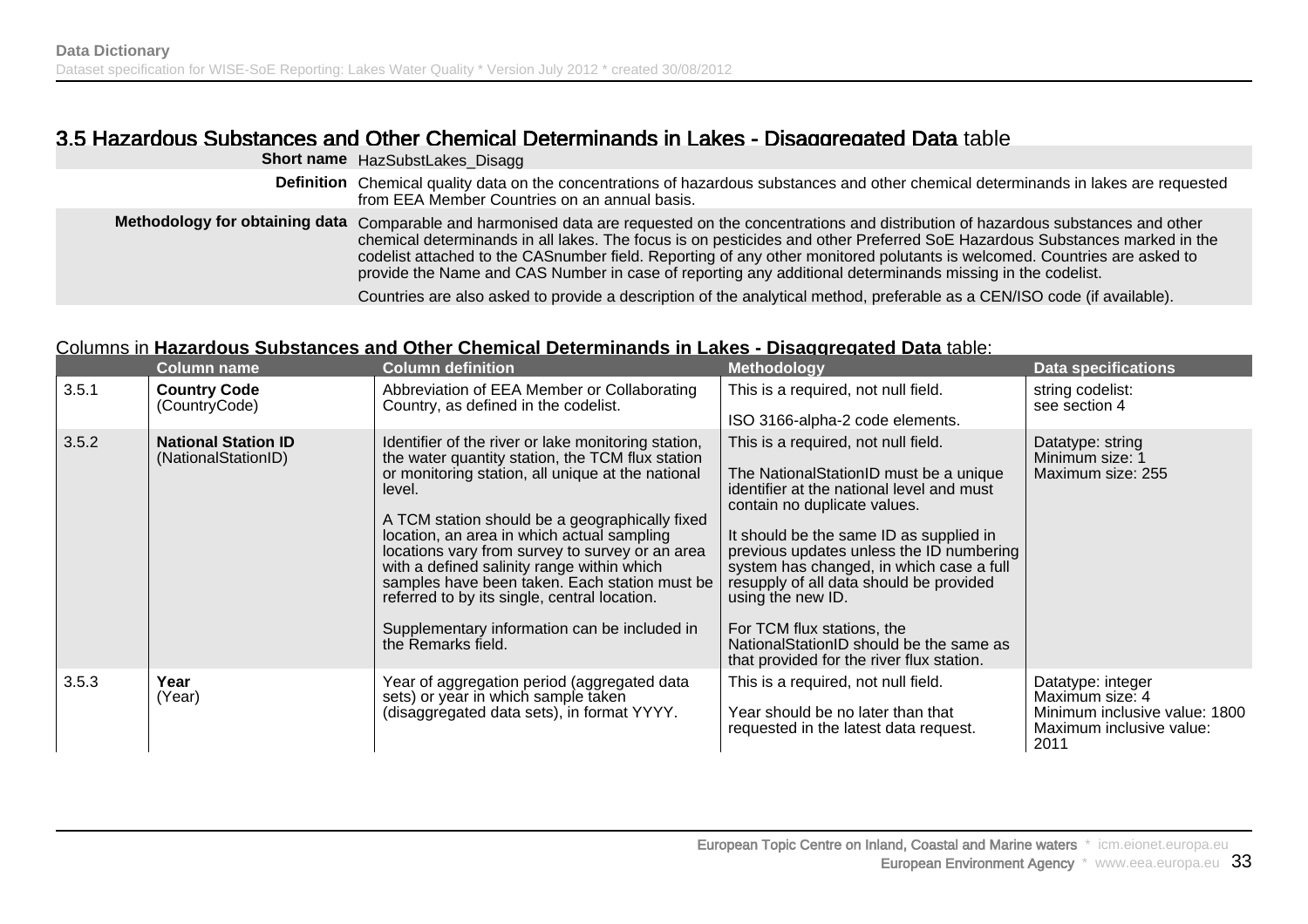|       | <b>Column name</b>                                                                | <b>Column definition</b>                                                              | <b>Methodology</b>                                                                                                                                                                                                                                                                                                                                                                                                                     | <b>Data specifications</b>                                                                        |
|-------|-----------------------------------------------------------------------------------|---------------------------------------------------------------------------------------|----------------------------------------------------------------------------------------------------------------------------------------------------------------------------------------------------------------------------------------------------------------------------------------------------------------------------------------------------------------------------------------------------------------------------------------|---------------------------------------------------------------------------------------------------|
| 3.5.4 | <b>Month</b><br>(Month)                                                           | Month in which sample taken, in range 0-12.                                           | This is a required, not null field.<br>It is possible that the Month value may not<br>be available, in which case the value<br>should be provided as 0.                                                                                                                                                                                                                                                                                | Datatype: integer<br>Maximum size: 2<br>Minimum inclusive value: 0<br>Maximum inclusive value: 12 |
| 3.5.5 | Day<br>(Day)                                                                      | Day on which sample taken, in range 0-31.                                             | This is a required, not null field.<br>It is possible that the Day value may not<br>be available, in which case the value<br>should be provided as 0.                                                                                                                                                                                                                                                                                  | Datatype: integer<br>Maximum size: 2<br>Minimum inclusive value: 0<br>Maximum inclusive value: 31 |
| 3.5.6 | <b>Hazardous Substance</b><br><b>Determinand Name</b><br>(DeterminandHazSubsName) | Name of hazardous substance or other chemical<br>determinand, as defined in codelist. | This is a required, not null field.<br>Rivers, Lakes, TCM: Use codelist<br>embedded to the Chemical Abstract<br>Service Number (CASNumber) field,<br>column Definition.<br>Emissions: Use codelist embedded to the<br>Hazardous Substances Determinand ID<br>field, column Short Description.<br>Data could also be provided for any other<br>hazardous substances which are not<br>defined in codelist.<br>Use ASCII characters only. | Datatype: string<br>Minimum size: 0<br>Maximum size: 255                                          |
| 3.5.7 | Unit of Measurement of<br><b>Hazardous Substances</b><br>(Unit_HazSubs)           | Unit of measurement of hazardous substance,<br>as defined in the codelist.            | This is a required, not null field.<br>Units of measurement expressed per litre<br>(in rivers, lakes, and seawater (TCM)), or<br>per gramme or kilogramme (in biota and<br>sediment (TCM)).                                                                                                                                                                                                                                            | Datatype: string<br>Minimum size: 1<br>Maximum size: 20                                           |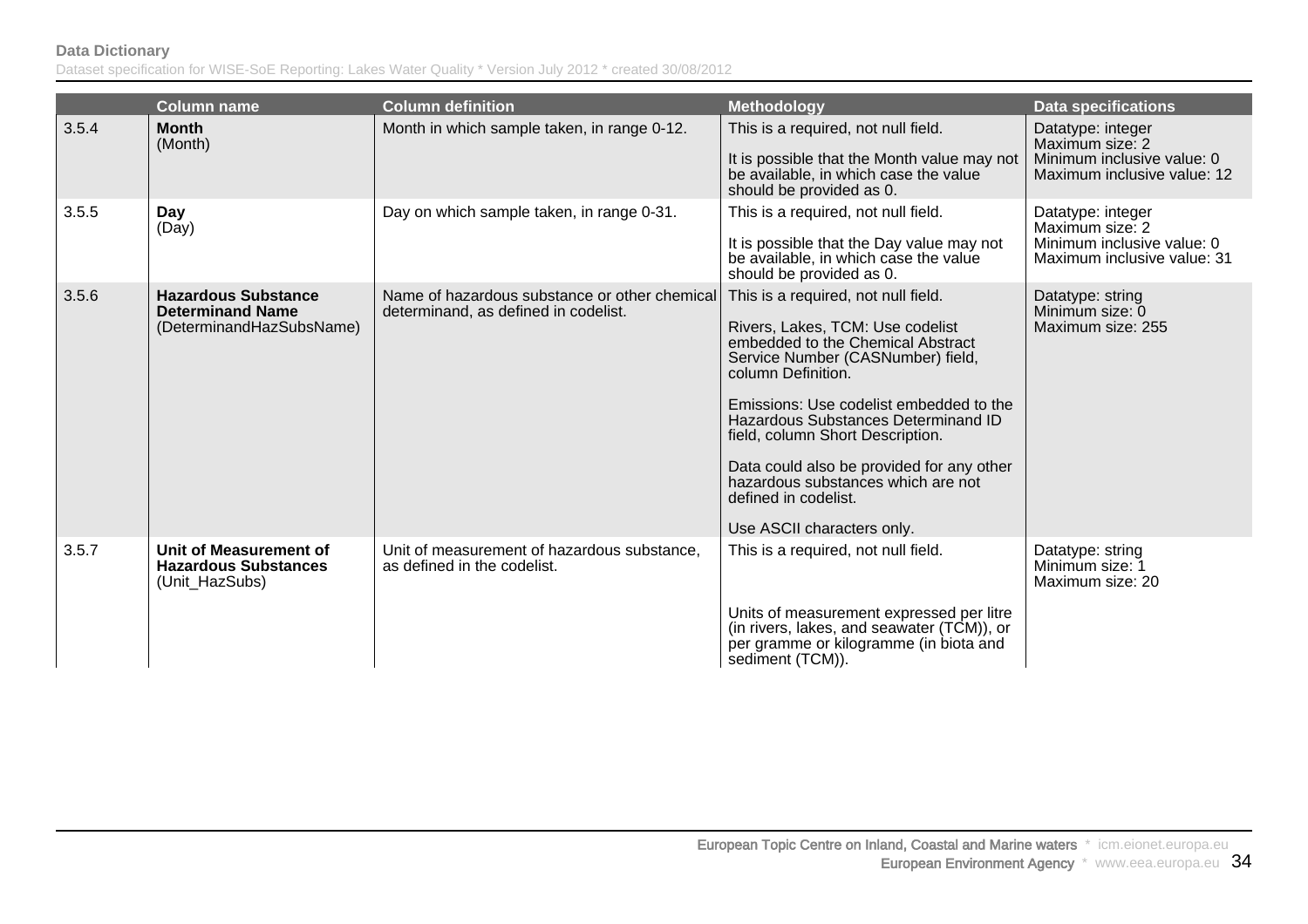|        | <b>Column name</b>                                               | <b>Column definition</b>                                                                                                            | <b>Methodology</b>                                                                                                                                                                                                                                                                                                                                                                                                                                                                                                                                                                                                                                         | <b>Data specifications</b>                               |
|--------|------------------------------------------------------------------|-------------------------------------------------------------------------------------------------------------------------------------|------------------------------------------------------------------------------------------------------------------------------------------------------------------------------------------------------------------------------------------------------------------------------------------------------------------------------------------------------------------------------------------------------------------------------------------------------------------------------------------------------------------------------------------------------------------------------------------------------------------------------------------------------------|----------------------------------------------------------|
| 3.5.8  | <b>Chemical Abstract Service</b><br><b>Number</b><br>(CASNumber) | <b>Chemical Abstract Service Number of the</b><br>hazardous substance or other chemical<br>determinand, as defined in the codelist. | This a required, not null field in case the<br>CAS number of reported substance exists.<br>WISE-SoE Rivers and Lakes water quality:<br>62 substances in the codelist are marked<br>as "Preferred SoE Hazardous<br>Substances". Please focus on these<br>substances in your reporting above all.<br>Codelist is available as Excel table on<br>public section of Circa as well - see the<br>link in Summary of changes in the Chapter<br>1. Determinands monitored but not<br>detailed in the codelist can be included in<br>the data file too. Please provide CAS<br>Number and Name in such case.<br>WISE-DWD: Write CAS number in case of<br>pesticides. | Datatype: string<br>Minimum size: 0<br>Maximum size: 64  |
| 3.5.9  | <b>CEN/ISO</b><br>(CEN/ISO)                                      | CEN/ISO code of the methods                                                                                                         | See the CEN/ISO code list for suggested<br>values. If the method used is not found in<br>the code list, please provide a brief<br>description.                                                                                                                                                                                                                                                                                                                                                                                                                                                                                                             | Datatype: string<br>Minimum size: 0<br>Maximum size: 255 |
| 3.5.10 | LOD LOQ Flag<br>(LOD LOQ Flag)                                   | Flag to indicate sample below analytical limit of<br>detection (LOD) or limit of quantification (LOQ).                              | Required field for hazardous substances<br>reporting if sample concentration value is<br>below the the limit of detection or<br>quantification.<br>Enter the character [ if sample<br>concentration value is below the the limit<br>of detection.<br>Enter the character $\lt$ if sample<br>concentration value is below the the limit<br>of quantification.<br>Keep blank in other cases.                                                                                                                                                                                                                                                                 | string codelist:<br>see section 4                        |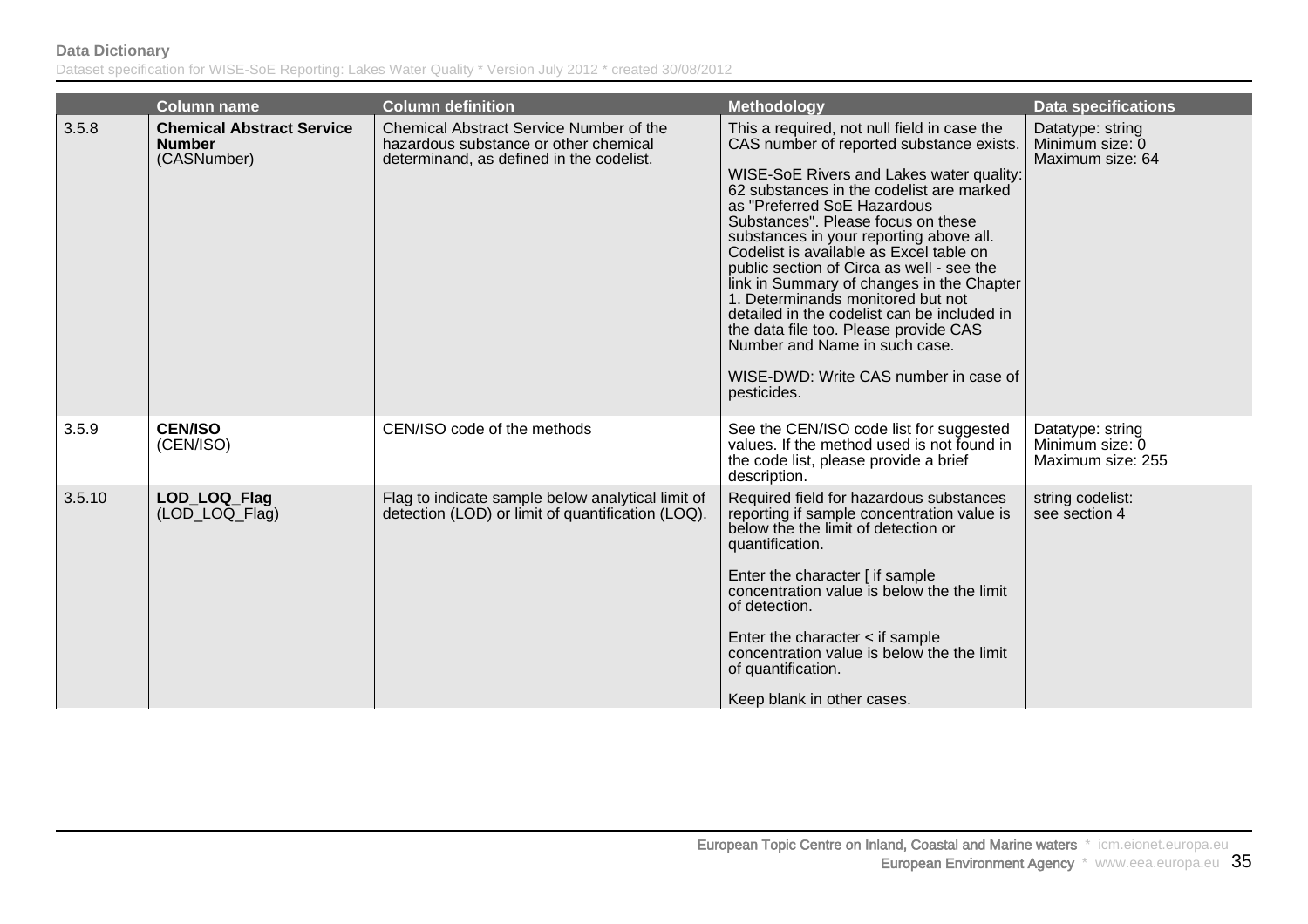|        | <b>Column name</b>                          | <b>Column definition</b>                                                                                                                                                                                                             | <b>Methodology</b>                                                                                                                                                                                                                                                                                                                                                                                                                                                                                                                                                                                                                                        | <b>Data specifications</b>                                                                         |
|--------|---------------------------------------------|--------------------------------------------------------------------------------------------------------------------------------------------------------------------------------------------------------------------------------------|-----------------------------------------------------------------------------------------------------------------------------------------------------------------------------------------------------------------------------------------------------------------------------------------------------------------------------------------------------------------------------------------------------------------------------------------------------------------------------------------------------------------------------------------------------------------------------------------------------------------------------------------------------------|----------------------------------------------------------------------------------------------------|
| 3.5.11 | <b>Concentration</b><br>(Concentration)     | Concentration of determinand in sample<br>(negative values should not be supplied).<br>EXCEPTION: In case the determinand is<br>Temperature, minimum value up to -3 is allowed<br>for seawater temperature only.                     | This is a required, not null field.<br>If the sample concentration value is below<br>the limit of detection or limit of<br>quantification, enter the limit of detection<br>or limit of quantification value itself into the<br>Concentration field and fill the field<br>LOD_LOQ_Flag with appropriate<br>character ( $\lceil$ or $\leq$ ).<br>For aggregated data (from sub-sites),<br>enter the mean concentration of the<br>samples.                                                                                                                                                                                                                   | Datatype: float<br>Minimum inclusive value: 0                                                      |
| 3.5.12 | <b>Sample Depth</b><br>(SampleDepth)        | Depth at which sample taken in metres below<br>water surface.<br>Rivers, Lakes: In case of aggregated data<br>please provide average sample depth.<br>TCM: In case of an integrated sample provide<br>the upper depth of the sample. | TCM: This is a required, not null field. If<br>reporting an integrated sample from e.g. 0-<br>10 m enter the upper depth of the<br>integrated sample here (in this example 0).<br>Rivers, Lakes: This field is required for<br>distinct measurements.<br>For surface concentrations, enter value 0.<br>The measurements from different depths<br>can be reported as separate samples; if so<br>please report the sample depth for each<br>measurement. If the measurement from<br>different samples are aggregated into one<br>value, please describe the depth range<br>and aggregation method in the field<br>"Method of Subsites Spatial Aggregation". | Datatype: float<br>Minimum inclusive value: 0<br>Unit: m                                           |
| 3.5.13 | <b>Number of subsites</b><br>(NoOfSubsites) | Number of subsites.                                                                                                                                                                                                                  |                                                                                                                                                                                                                                                                                                                                                                                                                                                                                                                                                                                                                                                           | Datatype: integer<br>Maximum size: 3<br>Minimum inclusive value: 1<br>Maximum inclusive value: 100 |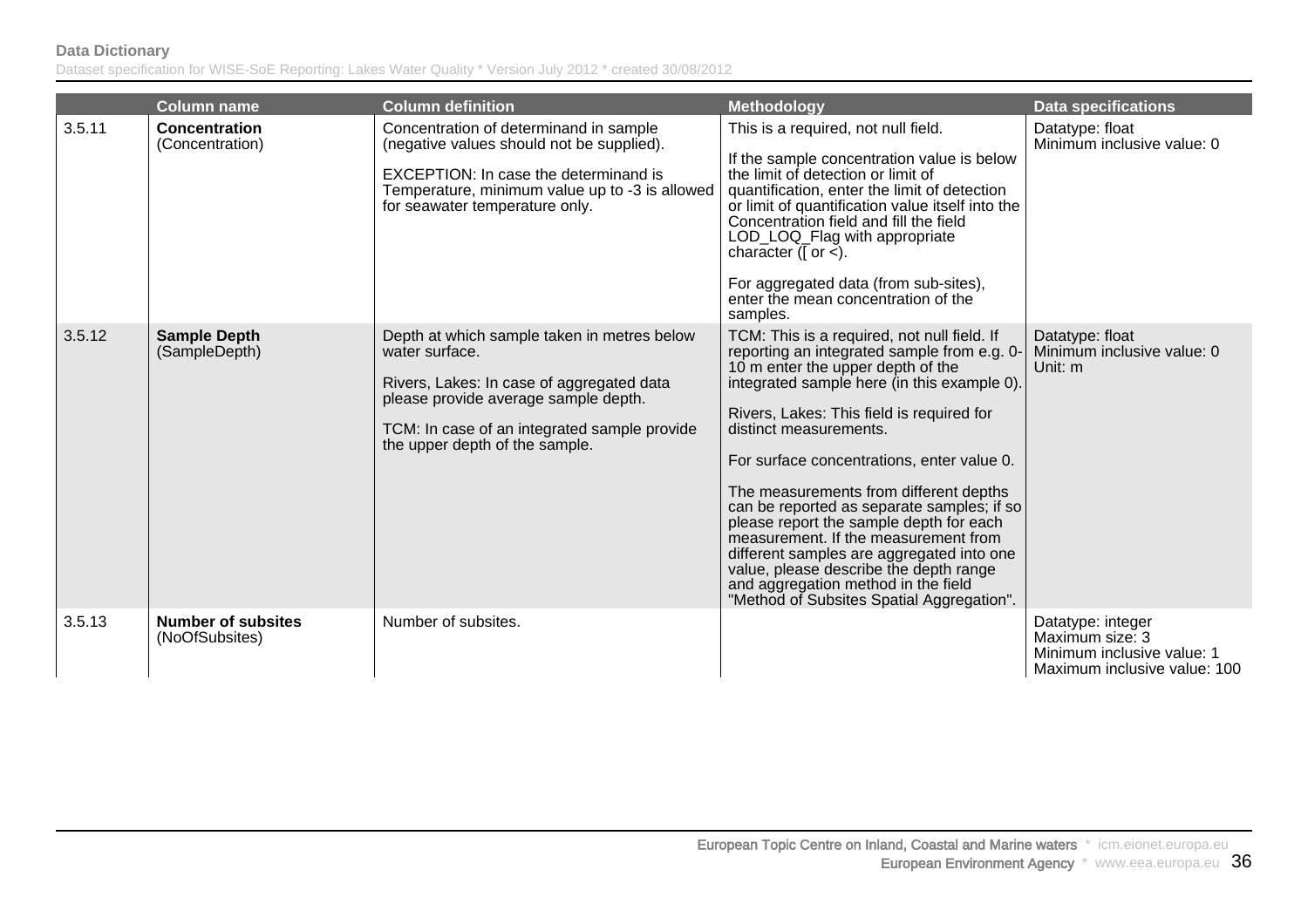|        | <b>Column name</b>                                                                | <b>Column definition</b>                                                                                                                                                                                                                               | <b>Methodology</b>                                                                                                                                                                                                                                                                                                                        | <b>Data specifications</b>                               |
|--------|-----------------------------------------------------------------------------------|--------------------------------------------------------------------------------------------------------------------------------------------------------------------------------------------------------------------------------------------------------|-------------------------------------------------------------------------------------------------------------------------------------------------------------------------------------------------------------------------------------------------------------------------------------------------------------------------------------------|----------------------------------------------------------|
| 3.5.14 | <b>Method of Subsites Spatial</b><br>Aggregation<br>(MethodSubsitesSpatialAggreg) | Method of Subsites Spatial Aggregation field is<br>used only if the data are spatially aggregated<br>(No. of subsites $> 1$ ), e.g. several subsites<br>across the river profile or across lake depth<br>profile are joined to one monitoring station. | State that the data are spatially averaged<br>and specify if they are depth-averaged<br>(lakes only) or width-averaged (rivers<br>only).                                                                                                                                                                                                  | Datatype: string<br>Minimum size: 0<br>Maximum size: 255 |
|        |                                                                                   |                                                                                                                                                                                                                                                        | Please note that all supportive<br>determinands (pH, temperature, etc.) for<br>aggregated data should be aggregated in<br>the same way as reported here.                                                                                                                                                                                  |                                                          |
| 3.5.15 | <b>Remarks</b><br>(Remarks)                                                       | Remarks, comments or explanatory notes (free<br>text).                                                                                                                                                                                                 | Rivers, Lakes, Groundwater quality -<br>concentration data tables: Enter the text<br>"value confirmed" in the case you are sure<br>the value exceeding the Potentially high<br>value is correct. Lists of these high values<br>for selected substances are available on<br>the Forum folder:<br>http://forum.eionet.europa.eu/nrc-eionet- | Datatype: string<br>Minimum size: 0<br>Maximum size: 255 |
|        |                                                                                   |                                                                                                                                                                                                                                                        | freshwater/library/wise-soe-reporting-<br>2012/codelists-substances-water-quality-<br>reporting                                                                                                                                                                                                                                           |                                                          |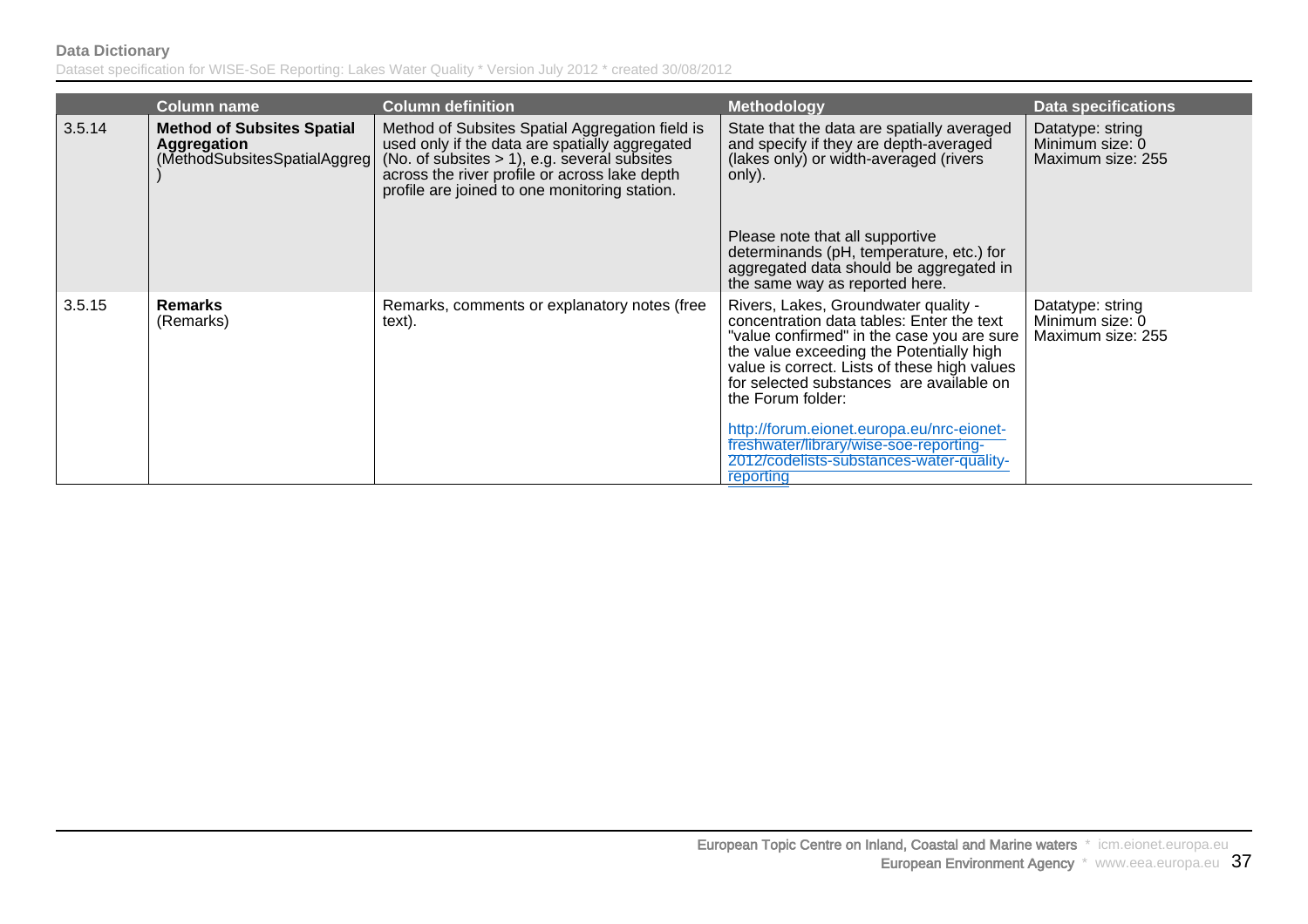### 3.6 Hazardous Substances in Lakes - Supportive Determinands table

| Short name HazSubstLakes_SuppDet                                                                                                                                                          |
|-------------------------------------------------------------------------------------------------------------------------------------------------------------------------------------------|
| <b>Definition</b> Supportive determinands of hazardous substances in Lakes                                                                                                                |
| <b>Short Description</b> Supportive determinands of hazardous substances in Lakes                                                                                                         |
| Methodology for obtaining data Please enter supportive determinands values into this table. Supportive determinands should be provided for relevant hazardous<br>substances data records. |

#### Columns in **Hazardous Substances in Lakes - Supportive Determinands** table:

|       | <b>Column name</b>                                | <b>Column definition</b>                                                                                                                                                                                                                                                                                                                                                                                                                                                                                                                       | <b>Methodology</b>                                                                                                                                                                                                                                                                                                                                                                                                                                                                  | <b>Data specifications</b>                                                                                |
|-------|---------------------------------------------------|------------------------------------------------------------------------------------------------------------------------------------------------------------------------------------------------------------------------------------------------------------------------------------------------------------------------------------------------------------------------------------------------------------------------------------------------------------------------------------------------------------------------------------------------|-------------------------------------------------------------------------------------------------------------------------------------------------------------------------------------------------------------------------------------------------------------------------------------------------------------------------------------------------------------------------------------------------------------------------------------------------------------------------------------|-----------------------------------------------------------------------------------------------------------|
| 3.6.1 | <b>Country Code</b><br>(CountryCode)              | Abbreviation of EEA Member or Collaborating<br>Country, as defined in the codelist.                                                                                                                                                                                                                                                                                                                                                                                                                                                            | This is a required, not null field.<br>ISO 3166-alpha-2 code elements.                                                                                                                                                                                                                                                                                                                                                                                                              | string codelist:<br>see section 4                                                                         |
| 3.6.2 | <b>National Station ID</b><br>(NationalStationID) | Identifier of the river or lake monitoring station,<br>the water quantity station, the TCM flux station<br>or monitoring station, all unique at the national<br>level.<br>A TCM station should be a geographically fixed<br>location, an area in which actual sampling<br>locations vary from survey to survey or an area<br>with a defined salinity range within which<br>samples have been taken. Each station must be<br>referred to by its single, central location.<br>Supplementary information can be included in<br>the Remarks field. | This is a required, not null field.<br>The NationalStationID must be a unique<br>identifier at the national level and must<br>contain no duplicate values.<br>It should be the same ID as supplied in<br>previous updates unless the ID numbering<br>system has changed, in which case a full<br>resupply of all data should be provided<br>using the new ID.<br>For TCM flux stations, the<br>NationalStationID should be the same as<br>that provided for the river flux station. | Datatype: string<br>Minimum size: 1<br>Maximum size: 255                                                  |
| 3.6.3 | Year<br>(Year)                                    | Year of aggregation period (aggregated data<br>sets) or year in which sample taken<br>(disaggregated data sets), in format YYYY.                                                                                                                                                                                                                                                                                                                                                                                                               | This is a required, not null field.<br>Year should be no later than that<br>requested in the latest data request.                                                                                                                                                                                                                                                                                                                                                                   | Datatype: integer<br>Maximum size: 4<br>Minimum inclusive value: 1800<br>Maximum inclusive value:<br>2011 |
| 3.6.4 | <b>Month</b><br>(Month)                           | Month in which sample taken, in range 0-12.                                                                                                                                                                                                                                                                                                                                                                                                                                                                                                    | This is a required, not null field.<br>It is possible that the Month value may not<br>be available, in which case the value<br>should be provided as 0.                                                                                                                                                                                                                                                                                                                             | Datatype: integer<br>Maximum size: 2<br>Minimum inclusive value: 0<br>Maximum inclusive value: 12         |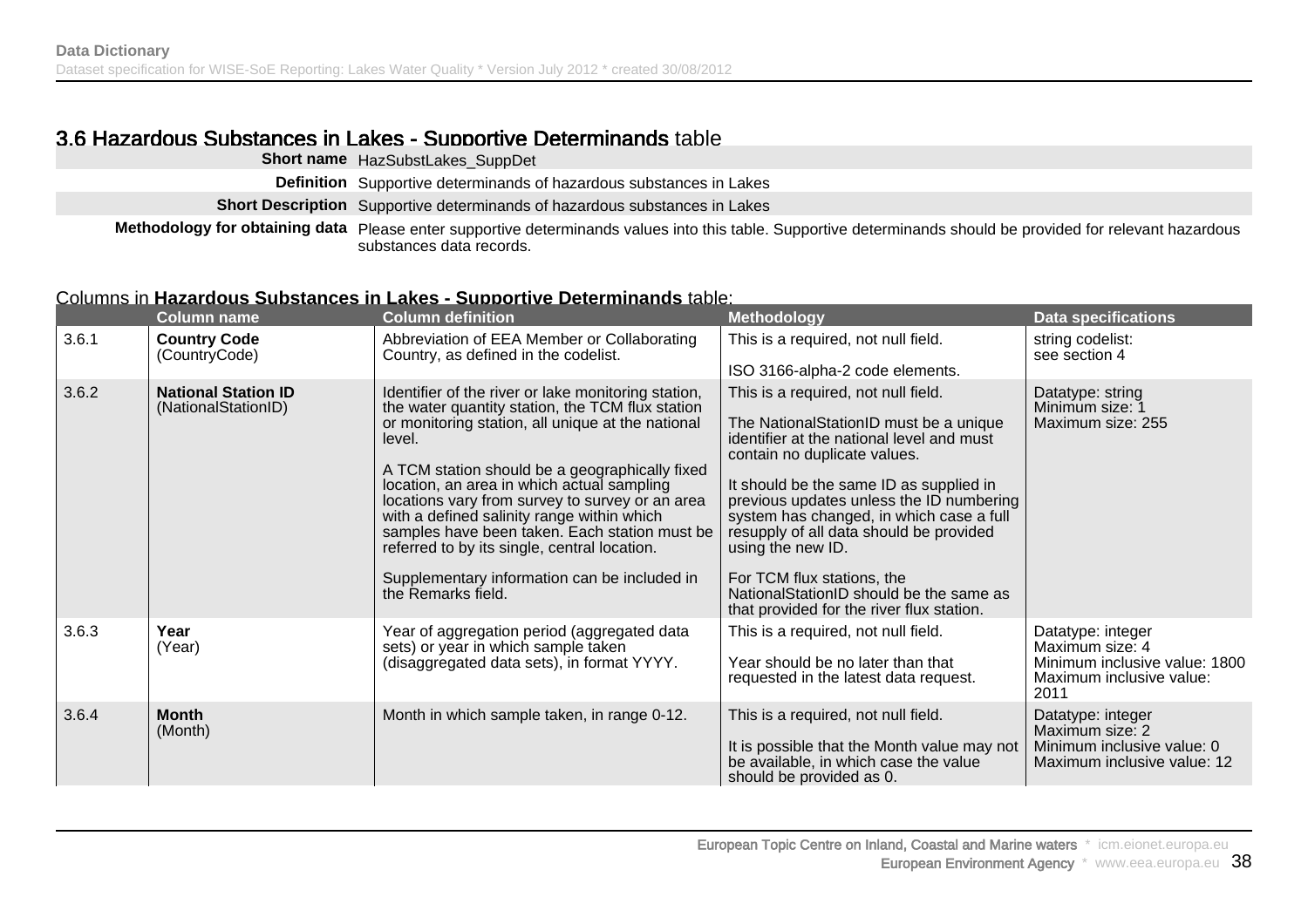|       | <b>Column name</b>                                                                                                      | <b>Column definition</b>                                                                               | <b>Methodology</b>                                                                                                                                                                                                                                                                                                                                                                                                                           | <b>Data specifications</b>                                                                        |
|-------|-------------------------------------------------------------------------------------------------------------------------|--------------------------------------------------------------------------------------------------------|----------------------------------------------------------------------------------------------------------------------------------------------------------------------------------------------------------------------------------------------------------------------------------------------------------------------------------------------------------------------------------------------------------------------------------------------|---------------------------------------------------------------------------------------------------|
| 3.6.5 | Day<br>(Day)                                                                                                            | Day on which sample taken, in range 0-31.                                                              | This is a required, not null field.<br>It is possible that the Day value may not<br>be available, in which case the value<br>should be provided as 0.                                                                                                                                                                                                                                                                                        | Datatype: integer<br>Maximum size: 2<br>Minimum inclusive value: 0<br>Maximum inclusive value: 31 |
| 3.6.6 | <b>Hazardous Substance</b><br><b>Supportive Determinand</b><br>(Determinand_Supportive)                                 | Supportive determinands needed for correct<br>interpretation of some hazardous substances.             | Enter supportive determinand values<br>relevant for reported samples of<br>hazardous substances.                                                                                                                                                                                                                                                                                                                                             | string codelist:<br>see section 4                                                                 |
| 3.6.7 | Value<br>(Value)                                                                                                        | Reported value of determinand (concentration or<br>other measured quantity).                           |                                                                                                                                                                                                                                                                                                                                                                                                                                              | Datatype: float                                                                                   |
| 3.6.8 | Unit of Measurement of<br><b>Hazardous Substances</b><br><b>Supportive Determinands</b><br>(Unit_Determinand_Supportive | Unit of measurement of hazardous substances<br>supportive determinands, as defined in the<br>codelist. |                                                                                                                                                                                                                                                                                                                                                                                                                                              | string codelist:<br>see section 4                                                                 |
| 3.6.9 | <b>Remarks</b><br>(Remarks)                                                                                             | Remarks, comments or explanatory notes (free<br>text).                                                 | Rivers, Lakes, Groundwater quality -<br>concentration data tables: Enter the text<br>"value confirmed" in the case you are sure<br>the value exceeding the Potentially high<br>value is correct. Lists of these high values<br>for selected substances are available on<br>the Forum folder:<br>http://forum.eionet.europa.eu/nrc-eionet-<br>freshwater/library/wise-soe-reporting-<br>2012/codelists-substances-water-quality-<br>reporting | Datatype: string<br>Minimum size: 0<br>Maximum size: 255                                          |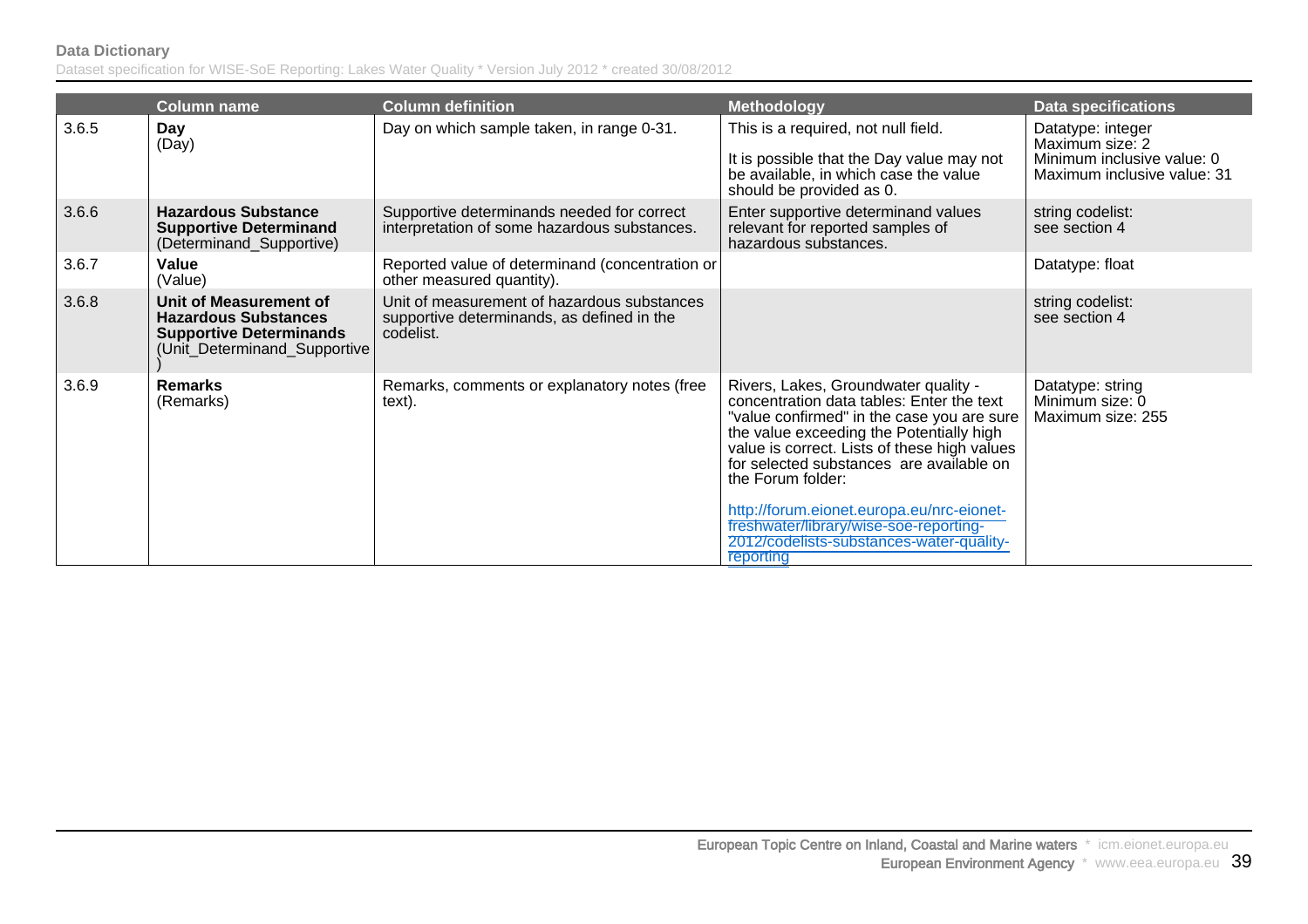#### 3.7 Biology in Lakes - Aggregated data table

| <b>Short name</b> BiologyLakes_Agg                                                                                                                                                                                                                                                                                                                                                                                                                                                                                                                                                                                     |
|------------------------------------------------------------------------------------------------------------------------------------------------------------------------------------------------------------------------------------------------------------------------------------------------------------------------------------------------------------------------------------------------------------------------------------------------------------------------------------------------------------------------------------------------------------------------------------------------------------------------|
| <b>Definition</b> Aggregated biological data from Lakes.                                                                                                                                                                                                                                                                                                                                                                                                                                                                                                                                                               |
| Short Description Aggregated biological data from Lakes.                                                                                                                                                                                                                                                                                                                                                                                                                                                                                                                                                               |
| Methodology for obtaining data Biological data should be reported as national EQRs (Ecological Quality Ratio) which are specific for a impact type<br>(eutrophication, acidification etc.). Please report only one type of national EQR for each BQE (Biological Quality Element) and<br>impact type. If there are cases where more than one type of national EQR must be reported per BQE and impact type, please<br>inform about this.                                                                                                                                                                               |
| In addition, certain metrics can be reported at original scale (Chlorophyll_a, TotalPhytoplanktonBiomass,<br>CyanobacteriaProportion, CharaphytesPresence, IsoetidesPresence, MacrophyteDepthLimit). More information is given in the<br>description of DeterminandBiology.                                                                                                                                                                                                                                                                                                                                            |
| Classification systems for the different national EQRs can depend on waterbody type, therefore the field WaterbodyTypeNCS<br>(NCS = National Classification System) should always be filled in. For practical reasons, information on waterbody type should be<br>reported in the table BiologyLakes_Agg (and not in the table StationsLakesBio). Intercalibration waterbody types are preferred,<br>but in cases where this is not possible, other national waterbody types can be reported instead. Where possible, intercalibration<br>waterbody types should in addition be reported in the field WaterbodyTypeIC. |
| Only one WaterbodyTypeNCS can be reported per BQE in one row. For each WaterbodyTypeNCS, please use a new row and<br>repeat the full information on classification systems for each BQE and pressure type.                                                                                                                                                                                                                                                                                                                                                                                                             |
| If the classification system is identical for all waterbody types, please fill in "general" as WaterbodyTypeNCS.                                                                                                                                                                                                                                                                                                                                                                                                                                                                                                       |
| The information in WaterbodyTypeNCS must be consistent with what is reported in the table ClassificationSystemLakes.                                                                                                                                                                                                                                                                                                                                                                                                                                                                                                   |
| Please see SoE reporting sheets for more information:                                                                                                                                                                                                                                                                                                                                                                                                                                                                                                                                                                  |
| http://forum.eionet.europa.eu/nrc-eionet-freshwater/library/reporting_eionetwfd/reporting_guidance                                                                                                                                                                                                                                                                                                                                                                                                                                                                                                                     |
|                                                                                                                                                                                                                                                                                                                                                                                                                                                                                                                                                                                                                        |

#### Columns in **Biology in Lakes - Aggregated data** table:

|               | Column name                              | <b>Column definition</b>                                                            | <b>Methodology</b>                                                     | Data specifications               |
|---------------|------------------------------------------|-------------------------------------------------------------------------------------|------------------------------------------------------------------------|-----------------------------------|
| $\vert$ 3.7.1 | <b>Country Code</b><br>(CountryCode)     | Abbreviation of EEA Member or Collaborating<br>Country, as defined in the codelist. | This is a required, not null field.<br>ISO 3166-alpha-2 code elements. | string codelist:<br>see section 4 |
| 3.7.2         | <b>Water Category</b><br>(WaterCategory) | Water Category, as defined in the codelist.                                         | This is a required, not null field.                                    | string codelist:<br>see section 4 |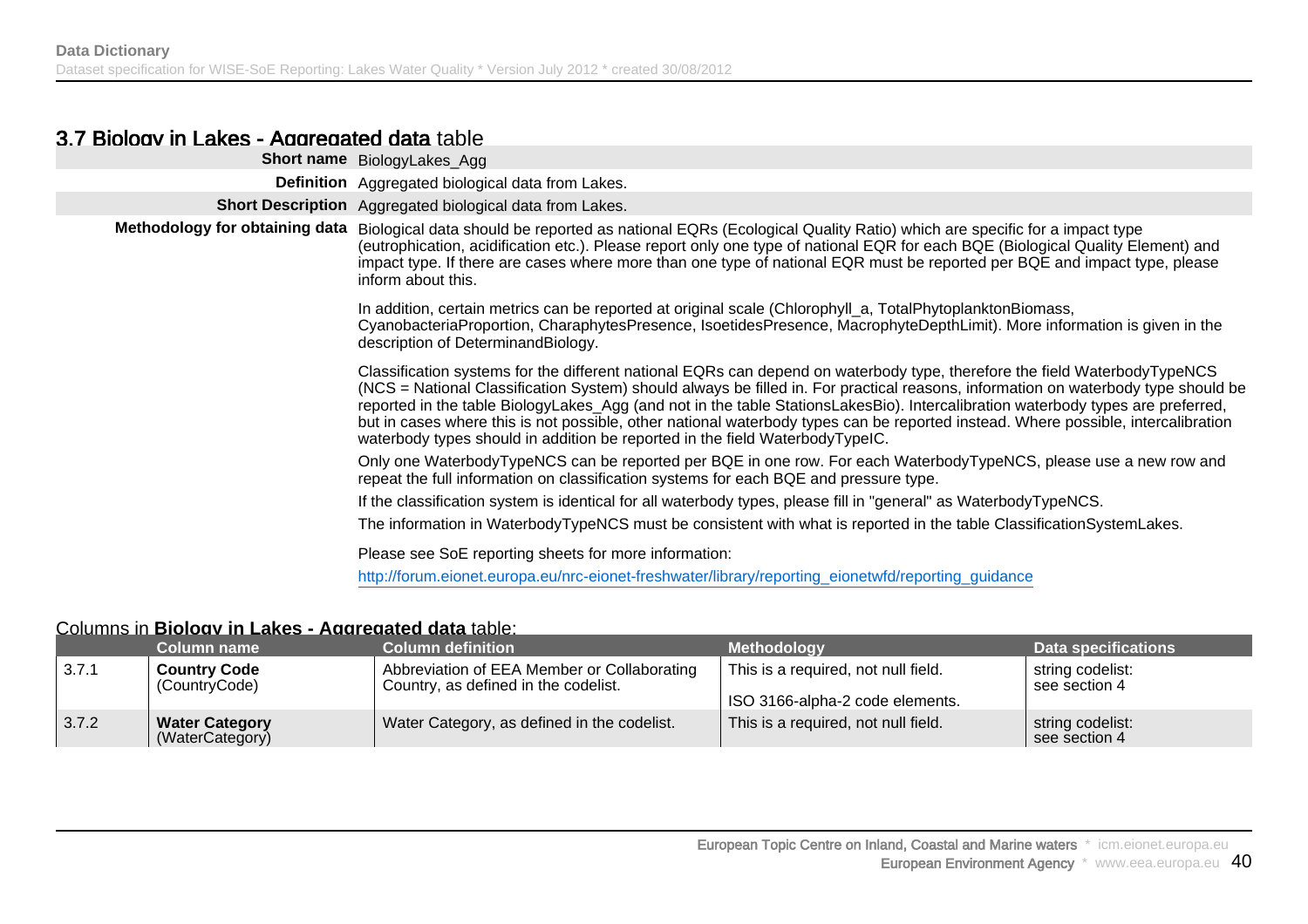|       | <b>Column name</b>                                                                       | <b>Column definition</b>                                                                                                                                                                                                                                                                                                                                                                                                                                                                                                                       | <b>Methodology</b>                                                                                                                                                                                                                                                                                                                                                                                                                                                                  | <b>Data specifications</b>                                                                                |
|-------|------------------------------------------------------------------------------------------|------------------------------------------------------------------------------------------------------------------------------------------------------------------------------------------------------------------------------------------------------------------------------------------------------------------------------------------------------------------------------------------------------------------------------------------------------------------------------------------------------------------------------------------------|-------------------------------------------------------------------------------------------------------------------------------------------------------------------------------------------------------------------------------------------------------------------------------------------------------------------------------------------------------------------------------------------------------------------------------------------------------------------------------------|-----------------------------------------------------------------------------------------------------------|
| 3.7.3 | <b>National Station ID</b><br>(NationalStationID)                                        | Identifier of the river or lake monitoring station,<br>the water quantity station, the TCM flux station<br>or monitoring station, all unique at the national<br>level.<br>A TCM station should be a geographically fixed<br>location, an area in which actual sampling<br>locations vary from survey to survey or an area<br>with a defined salinity range within which<br>samples have been taken. Each station must be<br>referred to by its single, central location.<br>Supplementary information can be included in<br>the Remarks field. | This is a required, not null field.<br>The NationalStationID must be a unique<br>identifier at the national level and must<br>contain no duplicate values.<br>It should be the same ID as supplied in<br>previous updates unless the ID numbering<br>system has changed, in which case a full<br>resupply of all data should be provided<br>using the new ID.<br>For TCM flux stations, the<br>NationalStationID should be the same as<br>that provided for the river flux station. | Datatype: string<br>Minimum size: 1<br>Maximum size: 255                                                  |
| 3.7.4 | Waterbody type as used in<br>the national classification<br>system<br>(WaterbodyTypeNCS) | Type of waterbody as defined by the member<br>state.                                                                                                                                                                                                                                                                                                                                                                                                                                                                                           | This is a required, not null field.                                                                                                                                                                                                                                                                                                                                                                                                                                                 | Datatype: string<br>Minimum size: 1<br>Maximum size: 50                                                   |
| 3.7.5 | <b>Intercalibration waterbody</b><br>type<br>(WaterbodyTypeIC)                           | Type of waterbody as defined by the WFD<br>Intercalibration process                                                                                                                                                                                                                                                                                                                                                                                                                                                                            | Allowed values: see codelist                                                                                                                                                                                                                                                                                                                                                                                                                                                        | string codelist:<br>see section 4                                                                         |
| 3.7.6 | Year<br>(Year)                                                                           | Year of aggregation period (aggregated data<br>sets) or year in which sample taken<br>(disaggregated data sets), in format YYYY.                                                                                                                                                                                                                                                                                                                                                                                                               | This is a required, not null field.<br>Year should be no later than that<br>requested in the latest data request.                                                                                                                                                                                                                                                                                                                                                                   | Datatype: integer<br>Maximum size: 4<br>Minimum inclusive value: 1800<br>Maximum inclusive value:<br>2011 |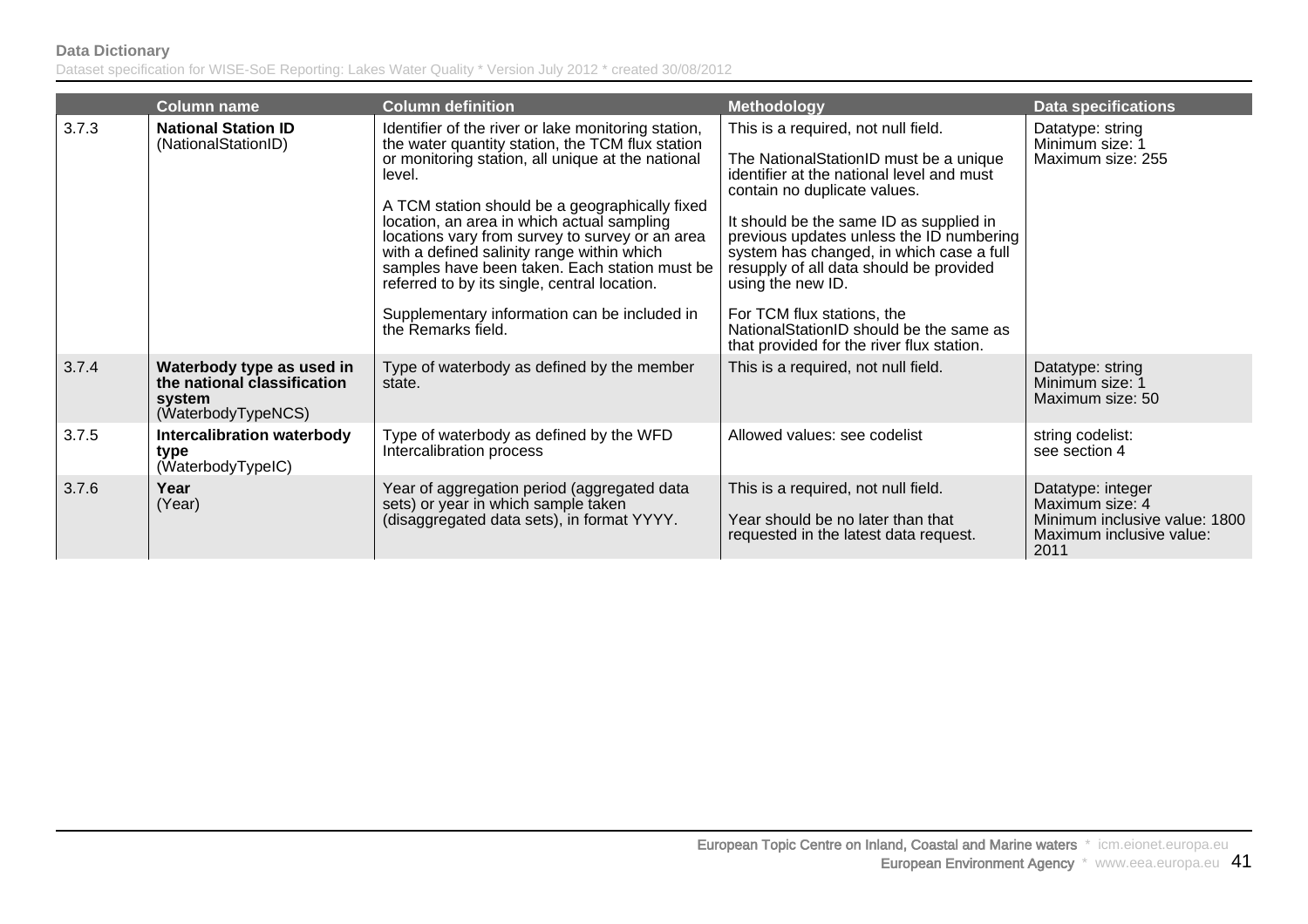|        | <b>Column name</b>                                                                   | <b>Column definition</b>                                                                                                                                                                                                            | <b>Methodology</b>                                                                                                                                                                                                                                                                                                                                                                                                                                                                                                                                                                                                                                                                          | <b>Data specifications</b>                                                                        |
|--------|--------------------------------------------------------------------------------------|-------------------------------------------------------------------------------------------------------------------------------------------------------------------------------------------------------------------------------------|---------------------------------------------------------------------------------------------------------------------------------------------------------------------------------------------------------------------------------------------------------------------------------------------------------------------------------------------------------------------------------------------------------------------------------------------------------------------------------------------------------------------------------------------------------------------------------------------------------------------------------------------------------------------------------------------|---------------------------------------------------------------------------------------------------|
| 3.7.7  | <b>Aggregation Period</b><br>(AggregationPeriod)                                     | Period of aggregation, as defined in the codelist.                                                                                                                                                                                  | This is a required, not null field.<br>Data are requested, preferably, as<br>annually aggregated mean values.<br>Aggregation Period for a station should be<br>consistent from year to year, otherwise the<br>time series from this station will be broken.<br>and data from this station may have to be<br>excluded from trend analyses. For rivers<br>and lakes, AggregationPeriod "Annual"<br>should therefore be used even if the<br>station is not sampled throughout the<br>whole year. For lakes, data can also be<br>aggregated by alternative aggregation<br>periods in addition to Annual (see the list<br>of allowable values) and reported as<br>additional records, if wanted. | string codelist:<br>see section 4                                                                 |
| 3.7.8  | <b>Aggregation Period -</b><br><b>Specification by Months</b><br>(AggregationMonths) | Additional information - detailed specification of<br>aggregation period by months. Should be used<br>especially in case the reported period of<br>aggregation is different from any value of<br>AggregationPeriod column codelist. | Enter the succession or range of months,<br>using the order of months within the year<br>(e.g.: 05,06,07 or 04-10).                                                                                                                                                                                                                                                                                                                                                                                                                                                                                                                                                                         | Datatype: string<br>Minimum size: 0<br>Maximum size: 128                                          |
| 3.7.9  | <b>Aggregation Period - Length</b><br>in Months<br>(AggregationLength)               | Number of months in aggregation period.                                                                                                                                                                                             |                                                                                                                                                                                                                                                                                                                                                                                                                                                                                                                                                                                                                                                                                             | Datatype: integer<br>Maximum size: 2<br>Minimum inclusive value: 1<br>Maximum inclusive value: 12 |
| 3.7.10 | Determinand name for<br>biological metrics<br>(DeterminandBiology)                   | Pressure-specific determinand name for<br>biological metrics, as defined in the codelist.                                                                                                                                           | This is a required, not null field.<br>The codelist contains all determinands<br>relating to biological metrics. The<br>determinand name must be unique for<br>each record reported per station and year,<br>and must therefore be both BQE-specific<br>and pressure-specific (because different<br>EQR values based on the same BQE may<br>be reported for different pressures).                                                                                                                                                                                                                                                                                                           | string codelist:<br>see section 4                                                                 |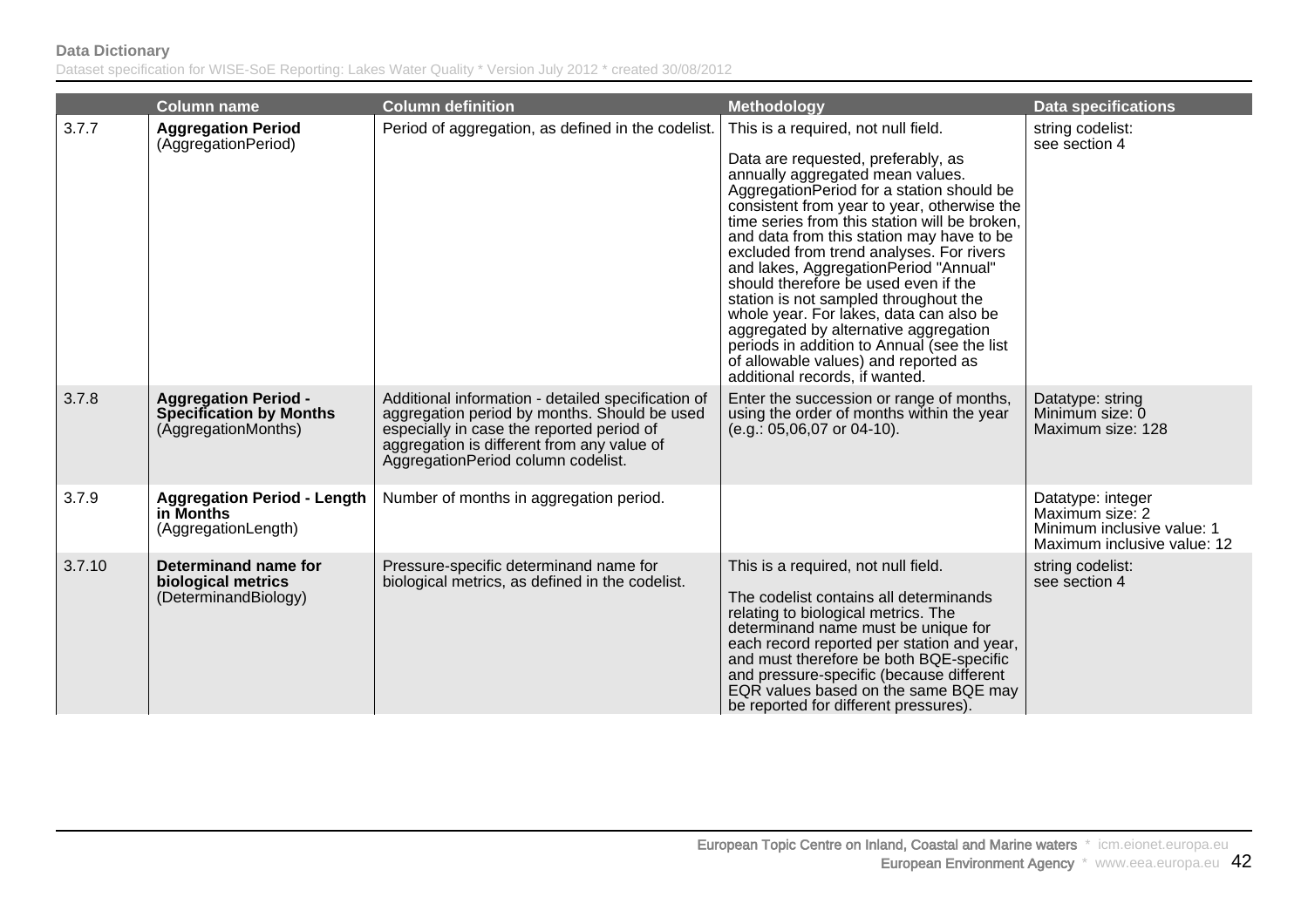|        | <b>Column name</b>                                                                | <b>Column definition</b>                                                                                                                                                                                                                                                                                                                                                                                                 | <b>Methodology</b>                                                                                                                                                                     | <b>Data specifications</b>                                         |
|--------|-----------------------------------------------------------------------------------|--------------------------------------------------------------------------------------------------------------------------------------------------------------------------------------------------------------------------------------------------------------------------------------------------------------------------------------------------------------------------------------------------------------------------|----------------------------------------------------------------------------------------------------------------------------------------------------------------------------------------|--------------------------------------------------------------------|
| 3.7.11 | <b>Unit of Biological Metrics</b><br>(UnitBiology)                                | Unit of biological metrics, as defined in the<br>codelist.                                                                                                                                                                                                                                                                                                                                                               | This is a required, not null field.<br>The appropriate unit for each biological<br>metrics is given in the field Definition for<br>the code list of the element<br>DeterminandBiology. | string codelist:<br>see section 4                                  |
| 3.7.12 | <b>Biological Quality Element</b><br>(BQE)                                        | Name of biological quality element, as defined in<br>the codelist.                                                                                                                                                                                                                                                                                                                                                       | This is a required, not null field.<br>The codelist contains all determinands<br>relating to biological metrics. Data should<br>be provided where available and<br>applicable.         | string codelist:<br>see section 4                                  |
| 3.7.13 | Scale of biological metric<br>(MetricScale)                                       | The scale the of biological metric: EQR<br>(Ecological Quality Ratio, i.e. metric in original<br>scale divided by the metric's reference value) or<br>original (metric reported in its original scale).                                                                                                                                                                                                                  | This is a required, not null field.<br>The codelist contains all allowed entries<br>for the metric scale.                                                                              | string codelist:<br>see section 4                                  |
| 3.7.14 | Ecological status class per<br>biological determinand<br>(DeterminandStatusClass) | Ecological status class of a monitoring station<br>calculated for a single biological quality element,<br>as defined in the codelist.<br>DeterminandStatusClass should be reported<br>only for records with MetricScale = EQR.<br>Biology in TC waters, table<br>WaterbodyBiologyTC_Agg: Ecological status<br>class of a waterbody calculated for a single<br>biological quality element, as defined in the<br>codelist. | This is a required, not null field.                                                                                                                                                    | string codelist:<br>see section 4                                  |
| 3.7.15 | <b>Number of Samples</b><br>(NumberOfSamples)                                     | Number of samples included in aggregated<br>data.                                                                                                                                                                                                                                                                                                                                                                        | This is a required, not null field.                                                                                                                                                    | Datatype: integer<br>Maximum size: 4<br>Minimum inclusive value: 1 |
| 3.7.16 | <b>Minimum Value</b><br>(MinValue)                                                | Minimum disaggregated sample value of the<br>input data used for aggregation.                                                                                                                                                                                                                                                                                                                                            |                                                                                                                                                                                        | Datatype: float<br>Minimum inclusive value: 0                      |
| 3.7.17 | <b>Mean Value Original</b><br>(MeanValueOriginal)                                 | Mean value of metric in the original metric scale<br>(lakes only).                                                                                                                                                                                                                                                                                                                                                       | This field is required for all records with<br>DeterminandBiology NOT containing<br>"EQR" and MetricScale = "Original" (e.g.<br>Chlorophyll a).                                        | Datatype: float                                                    |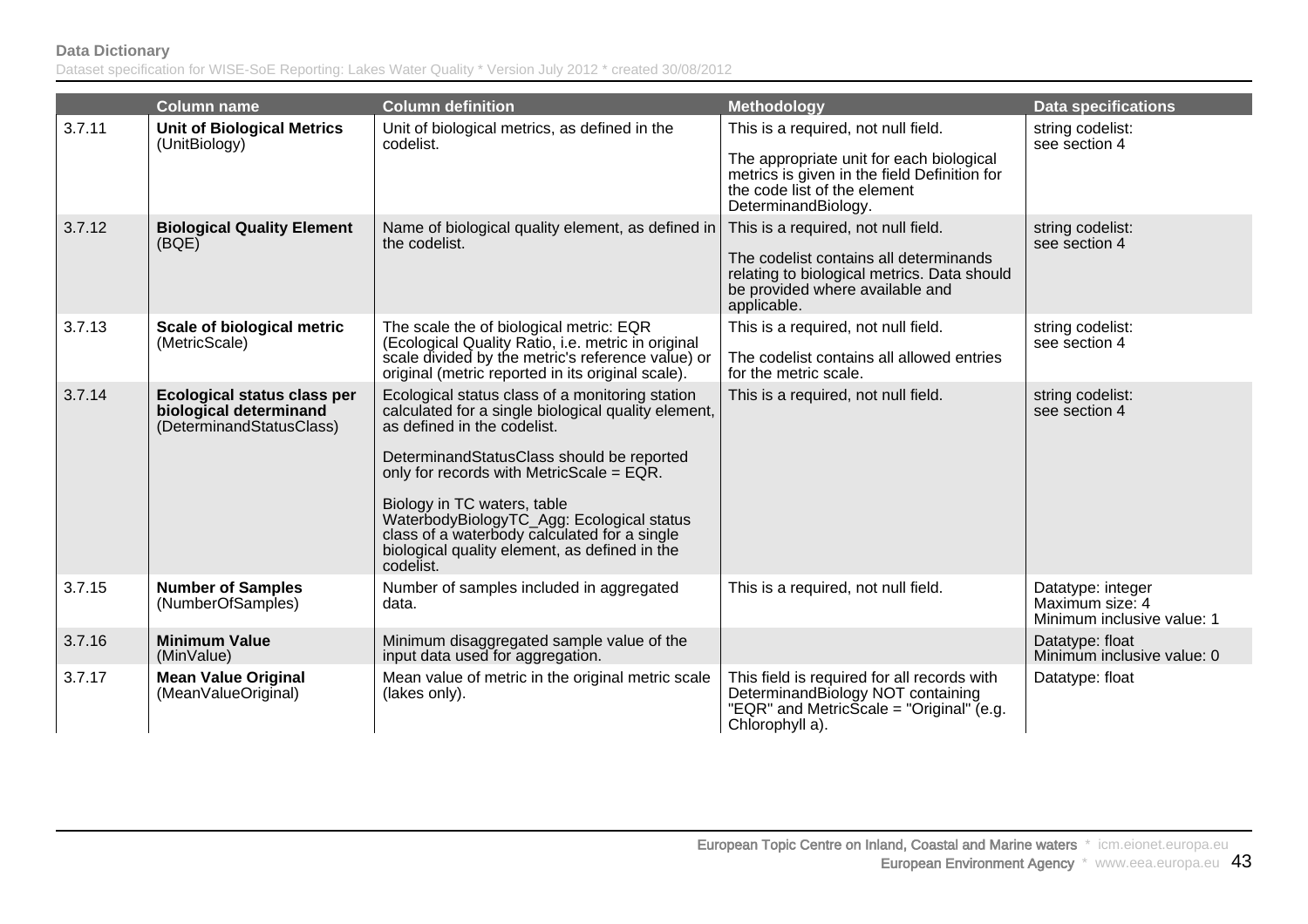|        | <b>Column name</b>                                                               | <b>Column definition</b>                                                                                                                                                                                                                               | Methodology                                                                                                                                                                                                                                                               | <b>Data specifications</b>                                                                         |
|--------|----------------------------------------------------------------------------------|--------------------------------------------------------------------------------------------------------------------------------------------------------------------------------------------------------------------------------------------------------|---------------------------------------------------------------------------------------------------------------------------------------------------------------------------------------------------------------------------------------------------------------------------|----------------------------------------------------------------------------------------------------|
| 3.7.18 | <b>Mean ValueEQR</b><br>(MeanValueEQR)                                           | Mean value of metric converted to EQR scale<br>(Ecological Quality Ratio)                                                                                                                                                                              | This field is required for all records with<br>DeterminandBiology containing "EQR" and<br>MetricScale = $EQR$ .<br>EQR is usually calculated as metric value<br>divided by reference value, but different<br>methods are used depending on the<br>metric and the country. | Datatype: float<br>Minimum inclusive value: 0                                                      |
| 3.7.19 | <b>Mean ValueNormEQR</b><br>(MeanValueNormEQR)                                   | Mean value of metric converted to normalised<br>EQR scale (Ecological Quality Ratio).                                                                                                                                                                  | This field is optional for all records with a<br>MeanValueEQR reported.<br>MeanValueNormEQR will also be<br>calculated by EEA.                                                                                                                                            | Datatype: float<br>Minimum inclusive value: 0                                                      |
| 3.7.20 | <b>Maximum Value</b><br>(MaxValue)                                               | Maximum disaggregated sample value of the<br>input data used for aggregation.                                                                                                                                                                          |                                                                                                                                                                                                                                                                           | Datatype: float<br>Minimum inclusive value: 0                                                      |
| 3.7.21 | <b>Median Value</b><br>(MedianValue)                                             | Median value of aggregated data.                                                                                                                                                                                                                       |                                                                                                                                                                                                                                                                           | Datatype: float<br>Minimum inclusive value: 0                                                      |
| 3.7.22 | <b>Standard Deviation Value</b><br>(StDevValue)                                  | Standard deviation of values of aggregated<br>data.                                                                                                                                                                                                    |                                                                                                                                                                                                                                                                           | Datatype: float<br>Minimum inclusive value: 0                                                      |
| 3.7.23 | Total depth of water column<br>(TotalDepth)                                      | Total depth of water column at the sampling<br>location and at the time of sampling (meters).                                                                                                                                                          |                                                                                                                                                                                                                                                                           | Datatype: float<br>Minimum inclusive value: 0<br>Maximum inclusive value:<br>9999.99<br>Unit: m    |
| 3.7.24 | <b>Number of subsites</b><br>(NoOfSubsites)                                      | Number of subsites.                                                                                                                                                                                                                                    |                                                                                                                                                                                                                                                                           | Datatype: integer<br>Maximum size: 3<br>Minimum inclusive value: 1<br>Maximum inclusive value: 100 |
| 3.7.25 | <b>Method of Subsites Spatial</b><br>Aggregation<br>(MethodSubsitesSpatialAggreg | Method of Subsites Spatial Aggregation field is<br>used only if the data are spatially aggregated<br>(No. of subsites $> 1$ ), e.g. several subsites<br>across the river profile or across lake depth<br>profile are joined to one monitoring station. | State that the data are spatially averaged<br>and specify if they are depth-averaged<br>(lakes only) or width-averaged (rivers<br>only).                                                                                                                                  | Datatype: string<br>Minimum size: 0<br>Maximum size: 255                                           |
|        |                                                                                  |                                                                                                                                                                                                                                                        | Please note that all supportive<br>determinands (pH, temperature, etc.) for<br>aggregated data should be aggregated in<br>the same way as reported here.                                                                                                                  |                                                                                                    |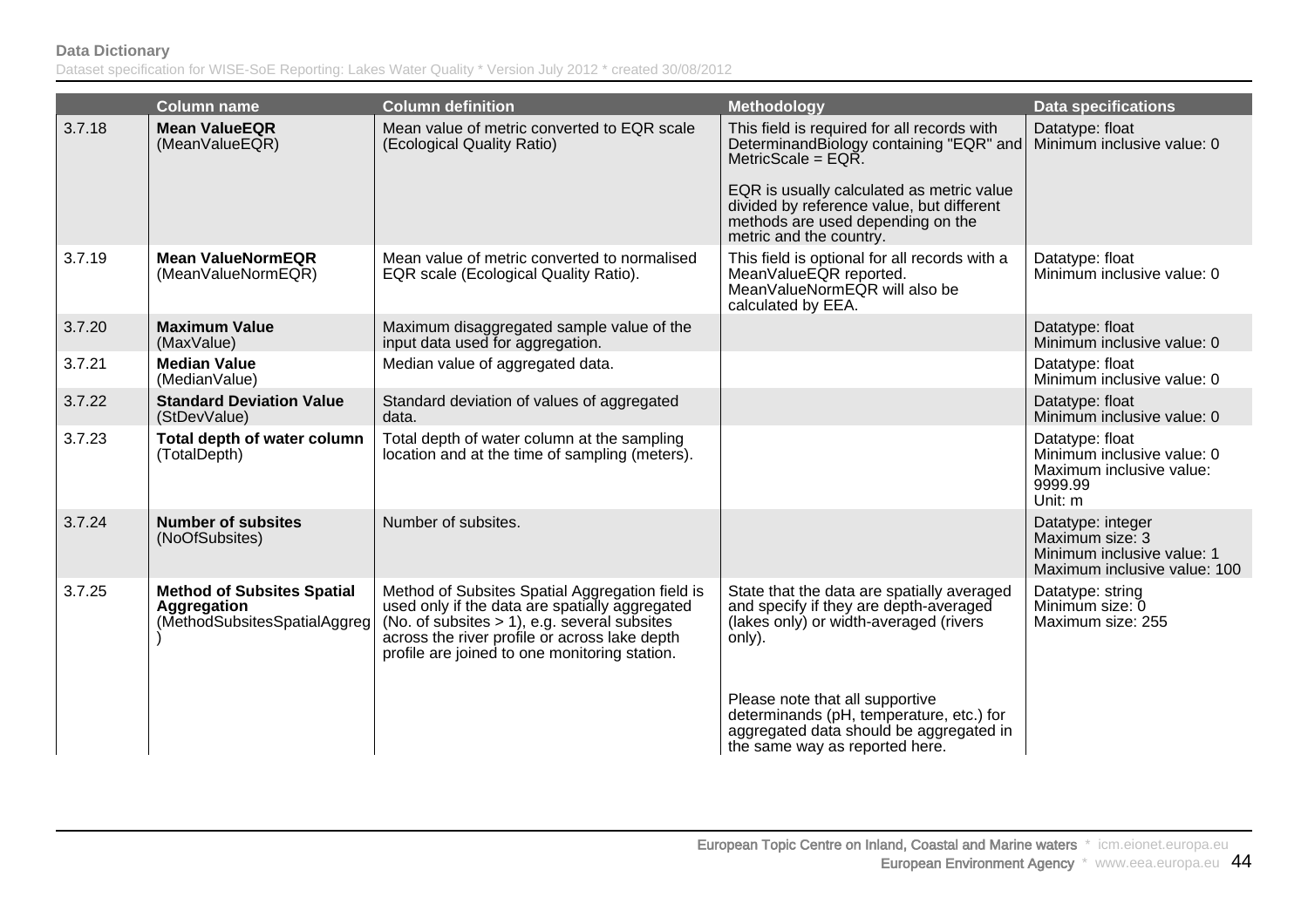|        | <b>Column name</b>          | <b>Column definition</b>                               | <b>Methodology</b>                                                                                                                                                                                                                                                                                                                                                                                                                             | <b>Data specifications</b>                               |
|--------|-----------------------------|--------------------------------------------------------|------------------------------------------------------------------------------------------------------------------------------------------------------------------------------------------------------------------------------------------------------------------------------------------------------------------------------------------------------------------------------------------------------------------------------------------------|----------------------------------------------------------|
| 3.7.26 | <b>Remarks</b><br>(Remarks) | Remarks, comments or explanatory notes (free<br>text). | Rivers, Lakes, Groundwater quality -<br>concentration data tables: Enter the text<br>"value confirmed" in the case you are sure  <br>the value exceeding the Potentially high<br>value is correct. Lists of these high values<br>for selected substances are available on<br>the Forum folder:<br>http://forum.eionet.europa.eu/nrc-eionet-<br>freshwater/library/wise-soe-reporting-<br>2012/codelists-substances-water-quality-<br>reporting | Datatype: string<br>Minimum size: 0<br>Maximum size: 255 |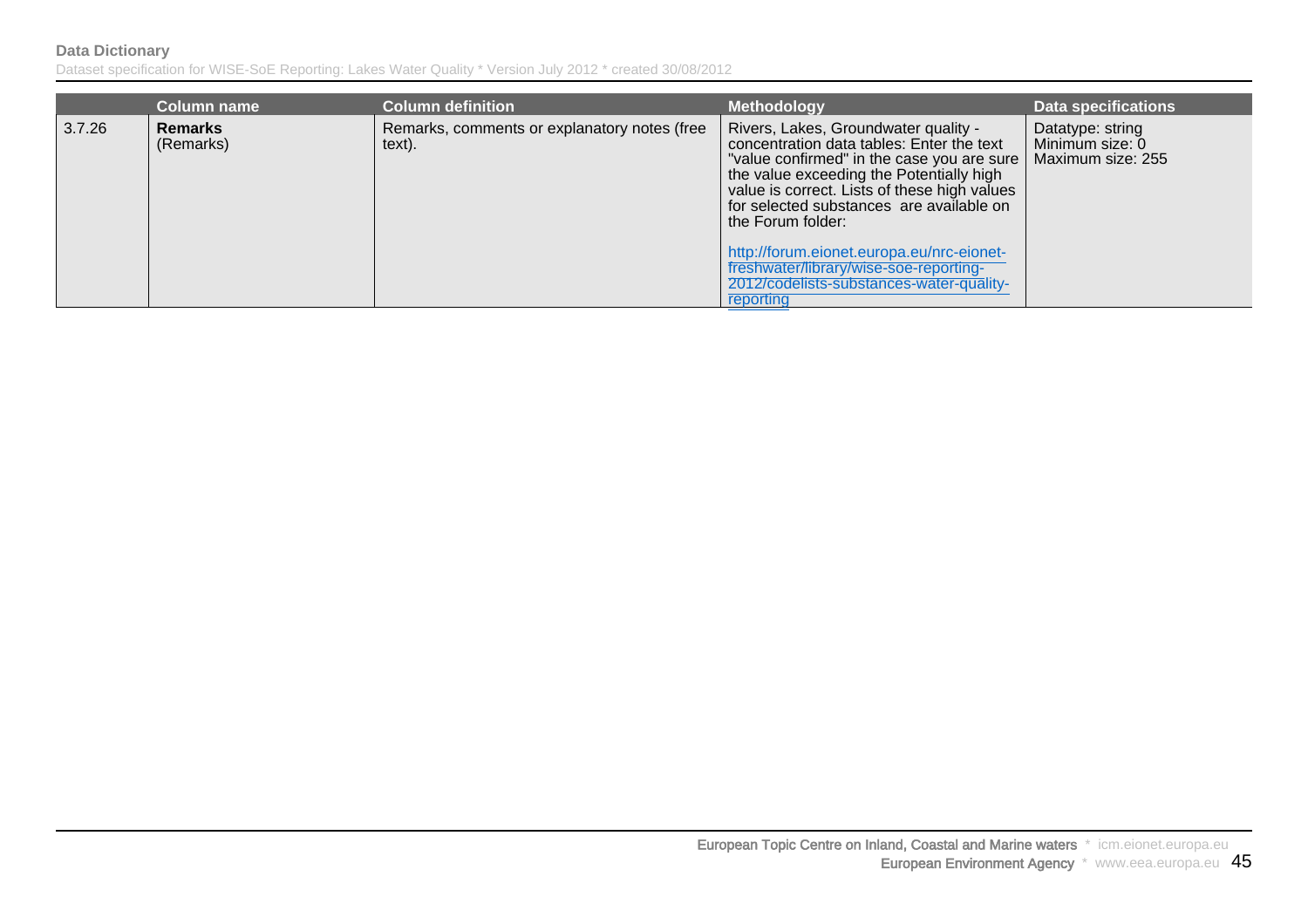### 3.8 Classification system for Ecological Status Classes in Lakes table

|                                | <b>Short name</b> Classification System Lakes                                                                                                                                                                                                                                                                                                                                                                                                                                                                                                                                                                                                                                                                                                                                                                                                                                          |
|--------------------------------|----------------------------------------------------------------------------------------------------------------------------------------------------------------------------------------------------------------------------------------------------------------------------------------------------------------------------------------------------------------------------------------------------------------------------------------------------------------------------------------------------------------------------------------------------------------------------------------------------------------------------------------------------------------------------------------------------------------------------------------------------------------------------------------------------------------------------------------------------------------------------------------|
|                                | Definition Information on national classification system for each biological determinand and waterbody type, including reference conditions<br>and boundaries of ecological status classes and ecological potential classes (for artificial and/or heavily modified waterbodies).                                                                                                                                                                                                                                                                                                                                                                                                                                                                                                                                                                                                      |
|                                | Short Description Classification system for Ecological Status Classes in Lakes                                                                                                                                                                                                                                                                                                                                                                                                                                                                                                                                                                                                                                                                                                                                                                                                         |
| Methodology for obtaining data | Classification system (class boundaries and reference conditions) should be reported only for biological determinands reported as<br>national EQRs (Ecological Quality Ratio), and for Chlorophyll-a.                                                                                                                                                                                                                                                                                                                                                                                                                                                                                                                                                                                                                                                                                  |
|                                | All class boundary values should be reported at the national EQR scale (normally between 0 and 1).                                                                                                                                                                                                                                                                                                                                                                                                                                                                                                                                                                                                                                                                                                                                                                                     |
|                                | Reference conditions, however, should be reported at the scale of the original metric (any value). Reference conditions are<br>particularly important for Chlorophyll-a.                                                                                                                                                                                                                                                                                                                                                                                                                                                                                                                                                                                                                                                                                                               |
|                                | Please see illustration "Reporting of biological metric values and class boundaries in EQR scale" for more explanation:                                                                                                                                                                                                                                                                                                                                                                                                                                                                                                                                                                                                                                                                                                                                                                |
|                                | http://forum.eionet.europa.eu/nrc-eionet-freshwater/library/wise_reporting_2011/biological_reporting/biologydd_20110617jpg                                                                                                                                                                                                                                                                                                                                                                                                                                                                                                                                                                                                                                                                                                                                                             |
|                                | For artificial waterbodies and highly modified waterbodies, the information given on reference conditions and class boundaries will<br>represent ecological potential instead of ecological status. Classification systems for the different national EQRs can depend on<br>waterbody type - therefore the field WaterbodyTypeNCS (NCS = National Classification System) should always be filled in.<br>Intercalibration waterbody types are preferred, but in cases where this is not possible, other national waterbody types can be<br>reported instead. Only one waterbody type can be reported per BQE in one row. For each waterbody type, please use a new row<br>and repeat the full information on classification systems for each BQE and pressure type.<br>If the classification system is identical for all waterbody types, please fill in "general" as WaterbodyTypeNCS. |
|                                | The information in WaterbodyTypeNCS must be consistent with what is reported in the table BiologyLakes_Agg.                                                                                                                                                                                                                                                                                                                                                                                                                                                                                                                                                                                                                                                                                                                                                                            |
|                                |                                                                                                                                                                                                                                                                                                                                                                                                                                                                                                                                                                                                                                                                                                                                                                                                                                                                                        |

#### Columns in **Classification system for Ecological Status Classes in Lakes** table:

|       | Column name                              | <b>Column definition</b>                                                            | <b>Methodology</b>                                                     | Data specifications               |
|-------|------------------------------------------|-------------------------------------------------------------------------------------|------------------------------------------------------------------------|-----------------------------------|
| 3.8.1 | <b>Country Code</b><br>(CountryCode)     | Abbreviation of EEA Member or Collaborating<br>Country, as defined in the codelist. | This is a required, not null field.<br>ISO 3166-alpha-2 code elements. | string codelist:<br>see section 4 |
| 3.8.2 | <b>Water Category</b><br>(WaterCategory) | Water Category, as defined in the codelist.                                         | This is a required, not null field.                                    | string codelist:<br>see section 4 |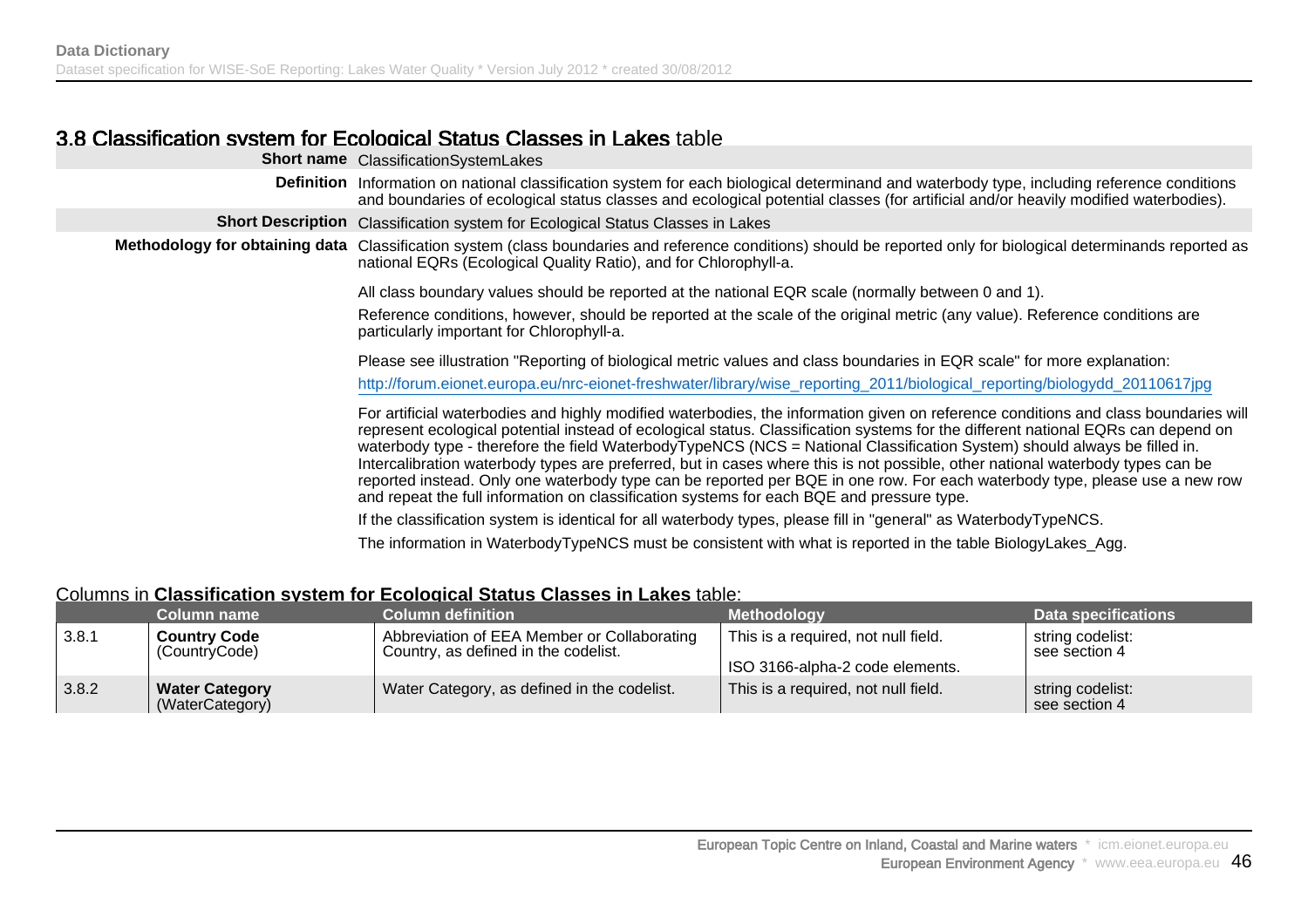|       | <b>Column name</b>                                                                                                                | <b>Column definition</b>                                                                                                                                      | <b>Methodology</b>                                                                                                                                                                                                                                                                                                                                                                | <b>Data specifications</b>                               |
|-------|-----------------------------------------------------------------------------------------------------------------------------------|---------------------------------------------------------------------------------------------------------------------------------------------------------------|-----------------------------------------------------------------------------------------------------------------------------------------------------------------------------------------------------------------------------------------------------------------------------------------------------------------------------------------------------------------------------------|----------------------------------------------------------|
| 3.8.3 | Determinand name for<br>biological metrics<br>(DeterminandBiology)                                                                | Pressure-specific determinand name for<br>biological metrics, as defined in the codelist.                                                                     | This is a required, not null field.<br>The codelist contains all determinands<br>relating to biological metrics. The<br>determinand name must be unique for<br>each record reported per station and year,<br>and must therefore be both BQE-specific<br>and pressure-specific (because different<br>EQR values based on the same BQE may<br>be reported for different pressures). | string codelist:<br>see section 4                        |
| 3.8.4 | <b>Biological Quality Element</b><br>(BOE)                                                                                        | Name of biological quality element, as defined in<br>the codelist.                                                                                            | This is a required, not null field.<br>The codelist contains all determinands<br>relating to biological metrics. Data should<br>be provided where available and<br>applicable.                                                                                                                                                                                                    | string codelist:<br>see section 4                        |
| 3.8.5 | Physicochemical impact for<br>biological determinand<br>(ImpactBio)                                                               | The dominant physical or chemical<br>anthropogenic impact for which the biological<br>metric is an indicator.                                                 | This is a required, not null field.<br>The codelist contains all allowed values for<br>physicochemical impacts.                                                                                                                                                                                                                                                                   | string codelist:<br>see section 4                        |
| 3.8.6 | Name of biologial metric<br>(MetricName)                                                                                          | Name or other description of biological metric<br>(as basis for calculated EQR).                                                                              | For river phytobenthos, this field must also<br>contain specification of the type of<br>phytobenthos: diatoms, non-diatoms,<br>macrohpytes, or a combination.<br>For lake macrophytes, this field must also<br>contain specification on the type of<br>macrophytes: only submersed or a<br>combination of submersed and emergent<br>(helophytes).                                 | Datatype: string<br>Minimum size: 0<br>Maximum size: 255 |
| 3.8.7 | Description of the sampling<br>method for biological data<br>(SamplingMethodBio)                                                  | Written explanation and/or URL (free text).                                                                                                                   |                                                                                                                                                                                                                                                                                                                                                                                   | Datatype: string<br>Minimum size: 0<br>Maximum size: 255 |
| 3.8.8 | <b>Description of the analysis</b><br>method (identification and<br>quantification) for biological<br>data<br>(AnalysisMethodBio) | Written explanation and/or URL (free text). If<br>possible, use CEN/ISO code<br>(http://dd.eionet.europa.eu/data_element.jsp?m<br>ode=view&delem_idf=CEN_ISO) |                                                                                                                                                                                                                                                                                                                                                                                   | Datatype: string<br>Minimum size: 0<br>Maximum size: 255 |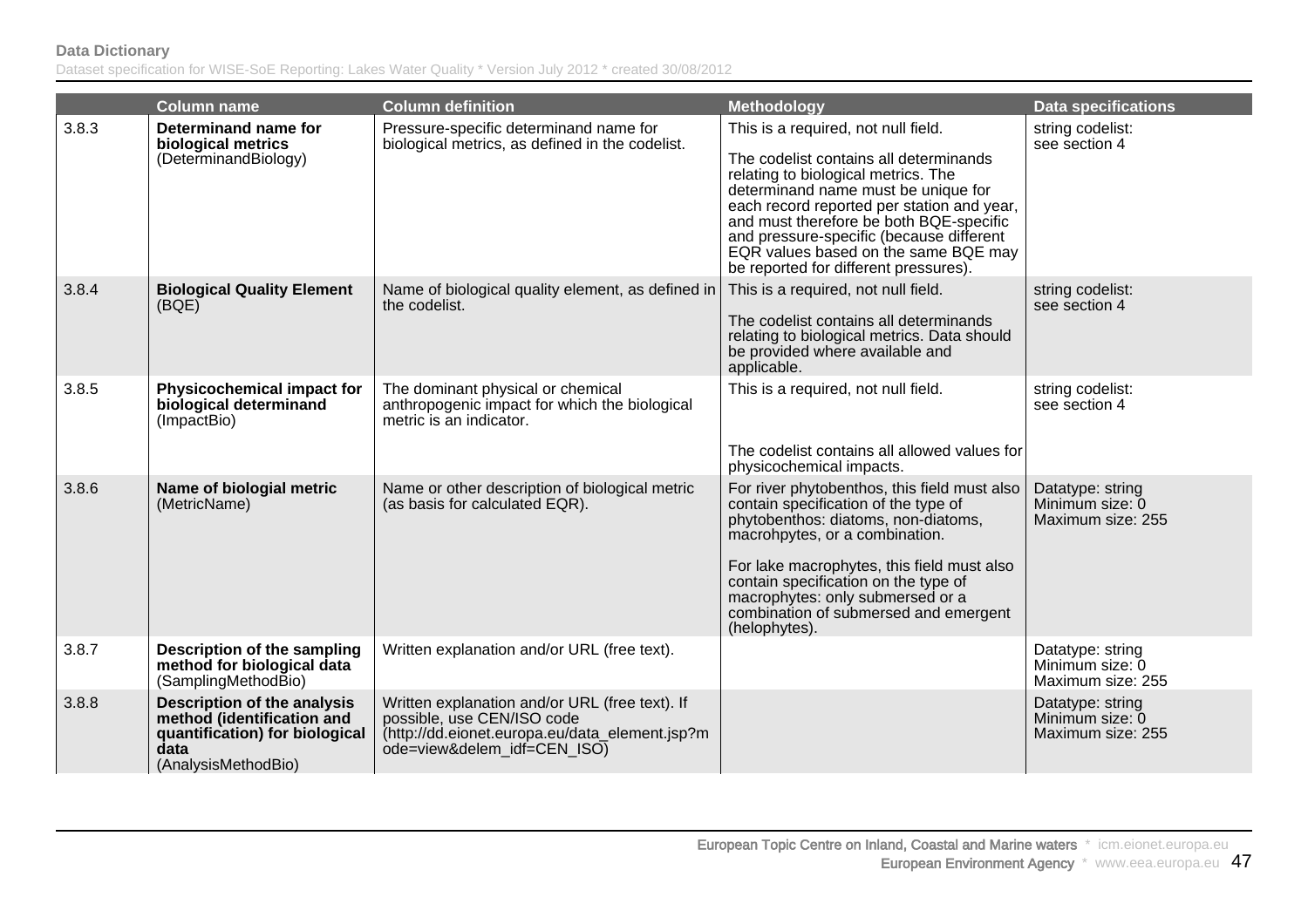|        | <b>Column name</b>                                                                                  | <b>Column definition</b>                                                                                                                                                                                                                          | <b>Methodology</b>                                                                                                                                                                         | <b>Data specifications</b>                              |
|--------|-----------------------------------------------------------------------------------------------------|---------------------------------------------------------------------------------------------------------------------------------------------------------------------------------------------------------------------------------------------------|--------------------------------------------------------------------------------------------------------------------------------------------------------------------------------------------|---------------------------------------------------------|
| 3.8.9  | Waterbody type as used in<br>the national classification<br>system<br>(WaterbodyTypeNCS)            | Type of waterbody as defined by the member<br>state.                                                                                                                                                                                              | This is a required, not null field.                                                                                                                                                        | Datatype: string<br>Minimum size: 1<br>Maximum size: 50 |
| 3.8.10 | <b>Heavily modified water body</b><br>(HMWB)                                                        | Lake is identified as heavily modified in terms of<br>hydromorphological impacts, such as<br>impoundments and high water level fluctuations,<br>according to WFD-compliant national guidelines                                                    | Provide data as text Y or N.                                                                                                                                                               | boolean codelist:<br>see section 4                      |
| 3.8.11 | <b>Artificial water body</b><br>(ArtificialWB)                                                      | Station is located in an artificial water body, (e.g.<br>artificial water reservoir) in terms of<br>hydromorphological impacts, such as<br>impoundments and high water level fluctuations,<br>according to WFD- compliant national<br>guidelines. | Provide data as text Y or N.                                                                                                                                                               | boolean codelist:<br>see section 4                      |
| 3.8.12 | <b>Reference condition</b><br>(ReferenceCondition)                                                  | Ecological reference condition of waterbody,<br>specific per biological determinand and<br>waterbody type.                                                                                                                                        | Reference value of biological determinand<br>(metric). The reference condition should<br>be given in the original scale of the metric,<br>even if the metric is reported as EQR<br>values. | Datatype: float<br>Minimum inclusive value: 0           |
| 3.8.13 | Boundary between High and<br>Good ecological status<br>classes<br>(HG_Boundary)                     | Boundary between High and Good ecological<br>status classes, for a given biological<br>determinand and waterbody type.                                                                                                                            | The class boundary should be given at the<br>scale of the national EQR (between 0 and<br>$1$ ).                                                                                            | Datatype: float<br>Minimum inclusive value: 0           |
| 3.8.14 | <b>Boundary between Good</b><br>and Moderate ecological<br>status classes<br>(GM Boundary)          | Boundary between Good and Moderate<br>ecological status classes (alternatively,<br>ecological potential classes), for a given<br>biological determinand and waterbody type.                                                                       | The class boundary should be given at the<br>scale of the national EQR (between 0 and<br>$1$ ).                                                                                            | Datatype: float<br>Minimum inclusive value: 0           |
| 3.8.15 | <b>Boundary between Moderate</b><br>and Poor ecological status<br>classes<br>(MP_Boundary)          | Boundary between Moderate and Poor<br>ecological status classes (alternatively,<br>ecological potential classes), for a given<br>biological determinand and waterbody type.                                                                       | The class boundary should be given at the<br>scale of the national EQR (between 0 and<br>$1$ ).                                                                                            | Datatype: float<br>Minimum inclusive value: 0           |
| 3.8.16 | <b>Boundary between Poor and</b><br><b>Bad ecological status</b><br>classes<br>(PB_Boundary)        | Boundary between Poor and Bad ecological<br>status classes (alternatively, ecological<br>potential classes), for a given biological<br>determinand and waterbody type.                                                                            | The class boundary should be given at the<br>scale of the national EQR (between 0 and<br>$1$ ).                                                                                            | Datatype: float<br>Minimum inclusive value: 0           |
| 3.8.17 | Intercalibration status of the<br>biological determinand<br>(IntercalibratedDeterminandBio<br>logy) | Has the biological determinand been<br>intercalibrated?                                                                                                                                                                                           | Provide data as text "yes" or "no".                                                                                                                                                        | string codelist:<br>see section 4                       |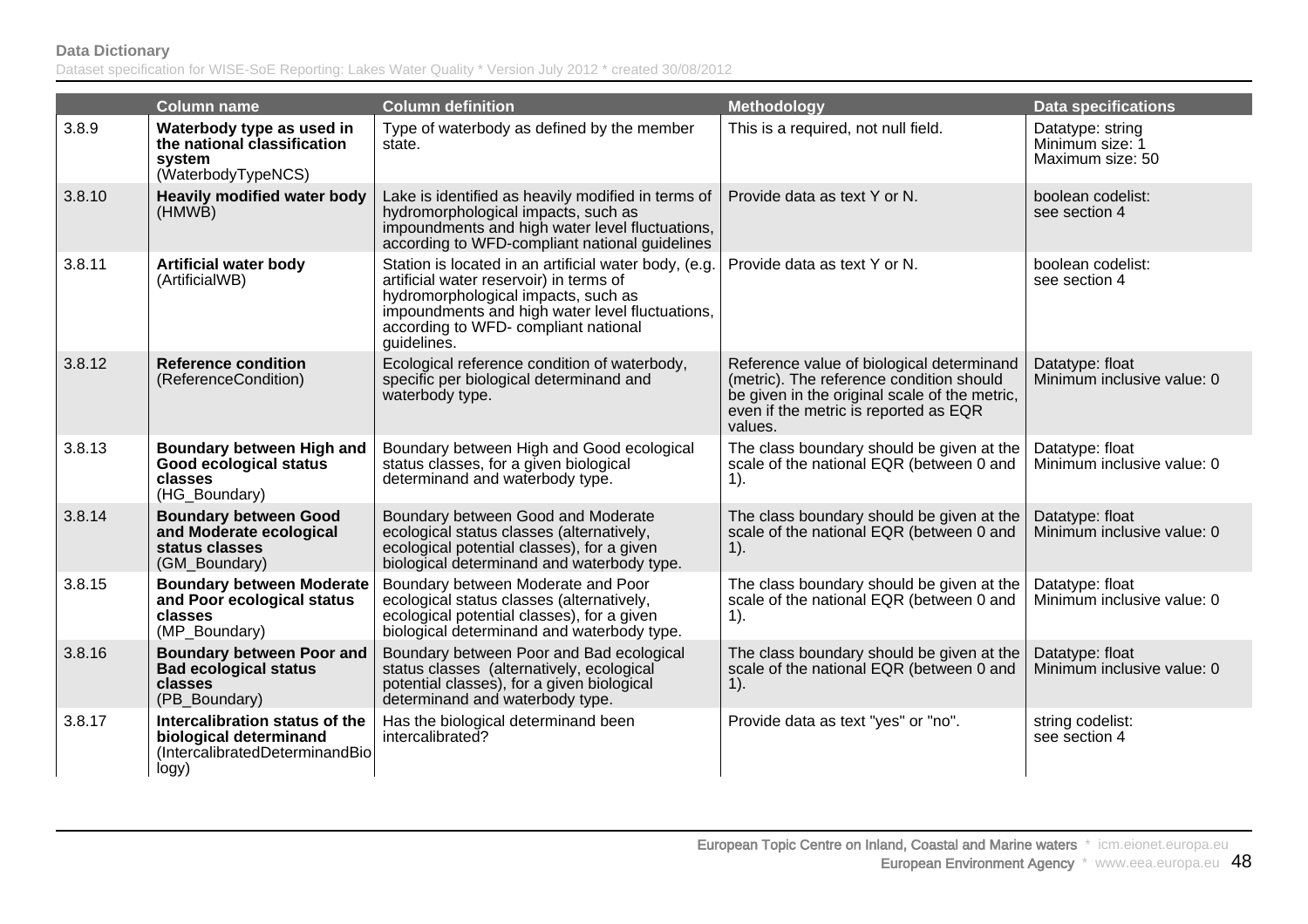|        | <b>Column name</b>                                                                                                          | <b>Column definition</b>                                                                                                              | Methodology                                                                                                                                                                                                                                                                                                                                                                                                                                  | Data specifications                                      |
|--------|-----------------------------------------------------------------------------------------------------------------------------|---------------------------------------------------------------------------------------------------------------------------------------|----------------------------------------------------------------------------------------------------------------------------------------------------------------------------------------------------------------------------------------------------------------------------------------------------------------------------------------------------------------------------------------------------------------------------------------------|----------------------------------------------------------|
| 3.8.18 | Intercalibration status of the<br>class boundaries of the<br>biological determinand<br>(IntercalibratedClassBoundarie<br>S) | Are the class boundaries of the biological<br>determinand correct for the given waterbody<br>type, according to the intercalibration? | Provide data as text "yes" or "no".                                                                                                                                                                                                                                                                                                                                                                                                          | string codelist:<br>see section 4                        |
| 3.8.19 | Intercalibration status of the<br>waterbody type<br>(IntercalibratedWaterbodyType                                           | Has the waterbody type been included in<br>intercalibration?                                                                          | Provide data as text "yes" or "no".                                                                                                                                                                                                                                                                                                                                                                                                          | string codelist:<br>see section 4                        |
| 3.8.20 | <b>Remarks</b><br>(Remarks)                                                                                                 | Remarks, comments or explanatory notes (free<br>text).                                                                                | Rivers, Lakes, Groundwater quality -<br>concentration data tables: Enter the text<br>"value confirmed" in the case you are sure<br>the value exceeding the Potentially high<br>value is correct. Lists of these high values<br>for selected substances are available on<br>the Forum folder:<br>http://forum.eionet.europa.eu/nrc-eionet-<br>freshwater/library/wise-soe-reporting-<br>2012/codelists-substances-water-quality-<br>reporting | Datatype: string<br>Minimum size: 0<br>Maximum size: 255 |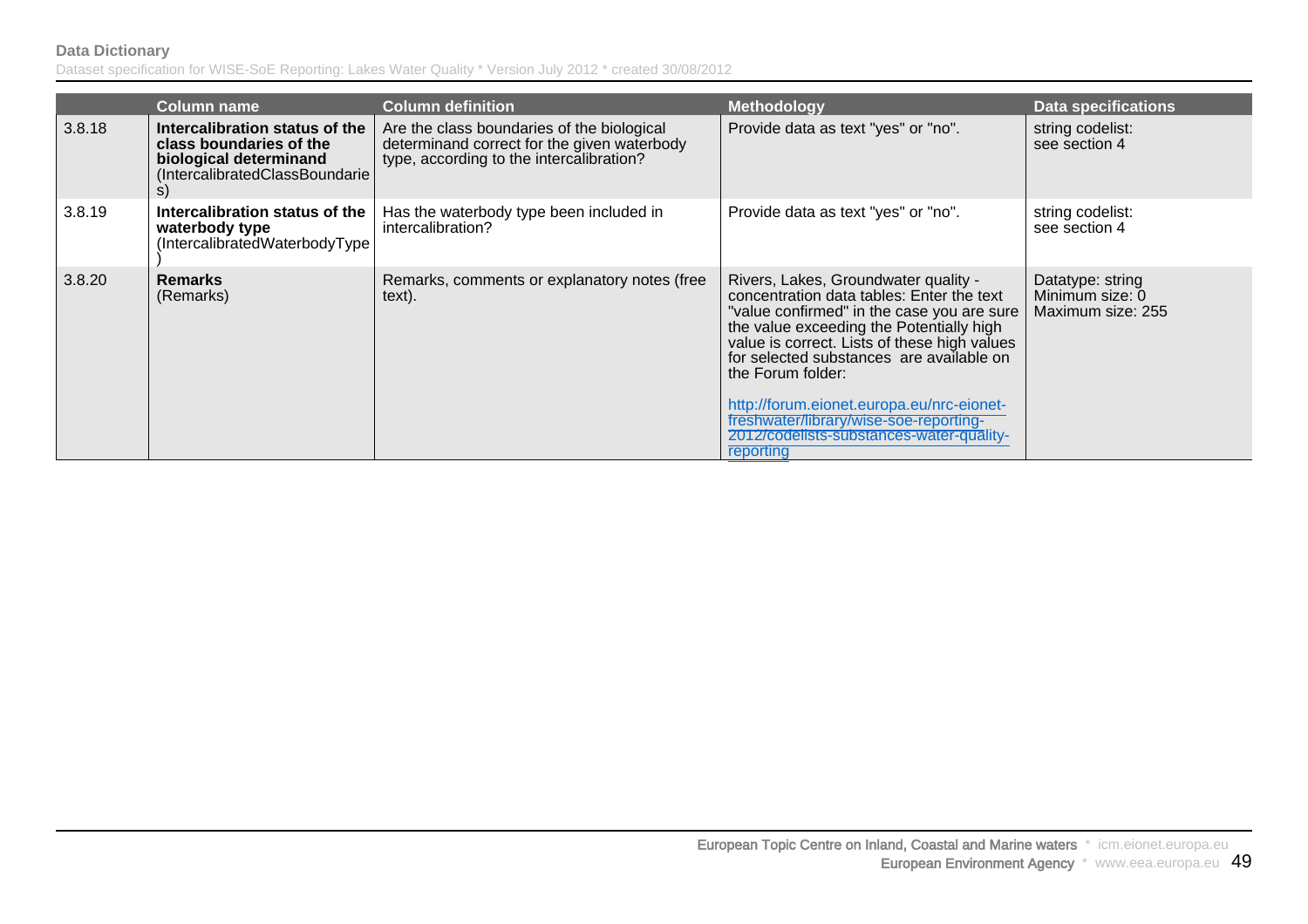# **4. Codelists**

## 4.1 Codelists for Physical Characteristics of Lake Monitoring Stations table

## 4.1.1 Country Code codelist

| <b>Value</b>           | <b>Definition</b>                          | <b>Short Description</b> |
|------------------------|--------------------------------------------|--------------------------|
| <b>AL</b>              | Albania                                    |                          |
| AT                     | Austria                                    |                          |
| <b>BA</b>              | Bosnia and Herzegovina                     |                          |
| <b>BE</b>              | Belgium                                    |                          |
| <b>BG</b>              | <b>Bulgaria</b>                            |                          |
| CH                     | Switzerland                                |                          |
| CY                     | Cyprus                                     |                          |
| CZ                     | <b>Czech Republic</b>                      |                          |
| DE                     | Germany                                    |                          |
| DK                     | Denmark                                    |                          |
| EE                     | Estonia                                    |                          |
| ES                     | Spain                                      |                          |
| F1                     | Finland                                    |                          |
| <b>FR</b>              | France                                     |                          |
| GB                     | United Kingdom                             |                          |
| <b>GR</b>              | Greece                                     |                          |
| HR                     | Croatia                                    |                          |
| HU                     | Hungary                                    |                          |
| IE                     | Ireland                                    |                          |
| IS                     | Iceland                                    |                          |
| $\mathsf{I}\mathsf{T}$ | Italy                                      |                          |
| $\mathsf{L}\mathsf{I}$ | Liechtenstein                              |                          |
| LT.                    | Lithuania                                  |                          |
| LU                     | Luxembourg                                 |                          |
| ${\sf L}{\sf V}$       | Latvia                                     |                          |
| ME                     | Montenegro                                 |                          |
| MK                     | Macedonia, the Former Yugoslav Republic of |                          |
| <b>MT</b>              | Malta                                      |                          |
| NL                     | Netherlands                                |                          |
| <b>NO</b>              | Norway                                     |                          |
| PL                     | Poland                                     |                          |
| PT                     | Portugal                                   |                          |
| <b>RO</b>              | Romania                                    |                          |
| RS                     | Serbia                                     |                          |
| SE                     | Sweden                                     |                          |
| SI                     | Slovenia                                   |                          |
| SK                     | Slovakia                                   |                          |
| <b>TR</b>              | Turkey                                     |                          |
| XK                     | Kosovo                                     |                          |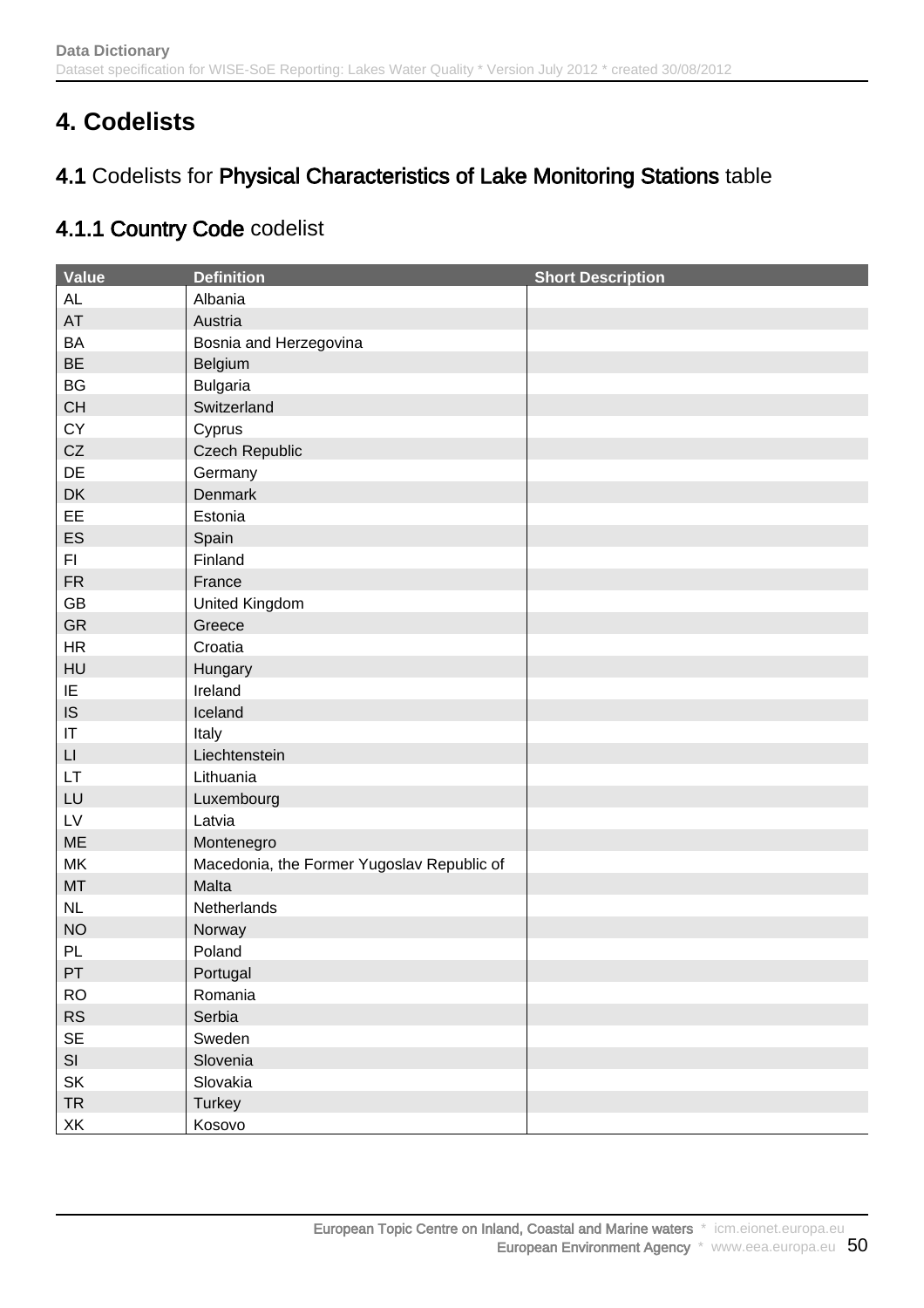## 4.1.2 WFD station codelist

| <b>Value</b> | <b>Definition</b>                                            | <b>Short Description</b> |
|--------------|--------------------------------------------------------------|--------------------------|
| no           | Station was not reported as WFD Art.8<br>monitoring station. |                          |
| <b>ves</b>   | Station was reported as WFD Art.8 monitoring<br>station.     |                          |

## 4.1.3 Water Category codelist

| Value     | <b>Definition</b>                                   | <b>Short Description</b> |
|-----------|-----------------------------------------------------|--------------------------|
| C         | Coastal water (TCM), as defined by the WFD.         |                          |
| <b>CN</b> | Canal (Rivers)                                      |                          |
| <b>LK</b> | Lake (Lakes)                                        |                          |
| M         | Marine water (TCM)                                  |                          |
| <b>RS</b> | Reservoir (Lakes)                                   |                          |
| <b>RV</b> | <b>River (Rivers)</b>                               |                          |
|           | Transitional water (TCM), as defined by the<br>WFD. |                          |

### 4.1.4 River Basin District Code codelist

| Value                   | <b>Definition</b>                     | <b>Short Description</b> |
|-------------------------|---------------------------------------|--------------------------|
| AD1                     | Andorra                               | <b>AD</b>                |
| AT1000                  | Danube                                | <b>AT</b>                |
| AT2000                  | Rhine                                 | <b>AT</b>                |
| AT5000                  | Elbe                                  | AT                       |
| <b>BEEscaut RW</b>      | Scheldt                               | <b>BE</b>                |
| BEEscaut_Schel<br>de BR | Scheldt                               | <b>BE</b>                |
| BEMaas_VL               | Meuse                                 | <b>BE</b>                |
| BEMeuse_RW              | Meuse                                 | <b>BE</b>                |
| BERhin_RW               | Rhine                                 | <b>BE</b>                |
| BESchelde_VL            | <b>Scheldt in Flanders</b>            | <b>BE</b>                |
| BESeine_RW              | Seine                                 | <b>BE</b>                |
| <b>BG1000</b>           | Danube River Basin District           | <b>BG</b>                |
| <b>BG2000</b>           | <b>Black Sea River Basin District</b> | <b>BG</b>                |
| <b>BG3000</b>           | East Aegean River Basin District      | <b>BG</b>                |
| <b>BG4000</b>           | West Aegean River Basin District      | <b>BG</b>                |
| <b>CH10</b>             | Rhine                                 | <b>CH</b>                |
| <b>CH50</b>             | Rhone                                 | <b>CH</b>                |
| <b>CH60</b>             | Po                                    | <b>CH</b>                |
| <b>CH80</b>             | Danube                                | <b>CH</b>                |
| <b>CH90</b>             | Adige                                 | <b>CH</b>                |
| CY001                   | Cyprus                                | <b>CY</b>                |
| CZ_1000                 | Danube                                | CZ                       |
| CZ_5000                 | Elbe                                  | CZ                       |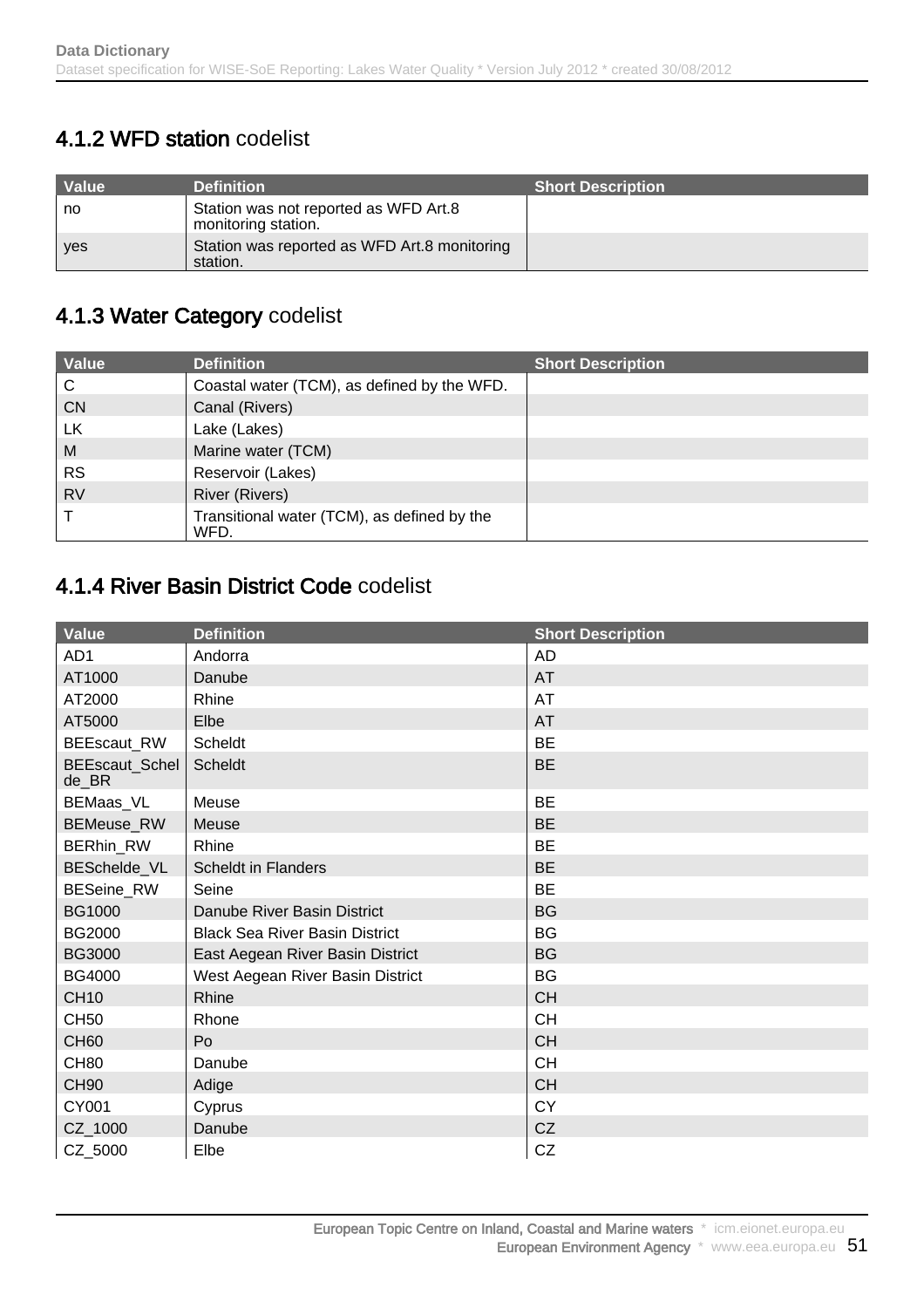| <b>Value</b>       | <b>Definition</b>                                                 | <b>Short Description</b> |
|--------------------|-------------------------------------------------------------------|--------------------------|
| CZ_6000            | Oder                                                              | CZ                       |
| DE1000             | Danube River Basin District                                       | DE                       |
| DE2000             | <b>Rhine River Basin District</b>                                 | DE                       |
| DE3000             | <b>Ems River Basin District</b>                                   | DE                       |
| DE4000             | <b>Weser River Basin District</b>                                 | <b>DE</b>                |
| DE5000             | <b>German Elbe</b>                                                | DE                       |
| DE6000             | Oder                                                              | <b>DE</b>                |
| <b>DE7000</b>      | Maas River Basin District (German Part)                           | DE                       |
| DE9500             | Eider                                                             | DE                       |
| DE9610             | Schlei/Trave                                                      | DE                       |
| DE9650             | Warnow/Peene                                                      | <b>DE</b>                |
| DK <sub>1</sub>    | Jutland and Funen                                                 | DK                       |
| DK <sub>2</sub>    | Zealand                                                           | <b>DK</b>                |
| DK3                | Bornholm                                                          | DK                       |
| DK4                | Vidaa-Krusaa                                                      | <b>DK</b>                |
| EE1                | West-Estonian River Basin District                                | EE                       |
|                    | East-Estonian River Basin District                                | EE                       |
| EE <sub>2</sub>    | Koiva River Basin District                                        | EE                       |
| EE3                |                                                                   |                          |
| <b>ES010</b>       | Minho                                                             | <b>ES</b>                |
| ES014              | <b>Galician Coast</b>                                             | ES                       |
| <b>ES015</b>       | <b>Basque County Internal Basins</b>                              | ES                       |
| <b>ES016</b>       | Cantabrian                                                        | ES                       |
| ES020              | Duero                                                             | ES                       |
| ES030              | Tagus                                                             | ES                       |
| <b>ES040</b>       | Guadiana River Basin District                                     | <b>ES</b>                |
| <b>ES050</b>       | Guadalquivir                                                      | ES                       |
| <b>ES060</b>       | Andalusia Mediterranean Basins                                    | ES                       |
| ES063              | <b>Guadalete and Barbate</b>                                      | ES                       |
| <b>ES064</b>       | Tinto, Odiel and Piedras                                          | ES                       |
| <b>ES070</b>       | Segura                                                            | ES                       |
| <b>ES080</b>       | Jucar                                                             | ES                       |
| ES091              | Ebro                                                              | ES                       |
| <b>ES100</b>       | <b>Catalan River Basin District</b>                               | <b>ES</b>                |
| ES110              | <b>Balearic Islands</b>                                           | <b>ES</b>                |
| <b>ES120</b>       | Gran Canaria                                                      | <b>ES</b>                |
| <b>ES122</b>       | Fuerteventura                                                     | <b>ES</b>                |
| <b>ES123</b>       | Lanzarote                                                         | <b>ES</b>                |
| ES124              | Tenerife                                                          | ES                       |
| <b>ES125</b>       | La Palma                                                          | <b>ES</b>                |
| <b>ES126</b>       | La Gomera                                                         | <b>ES</b>                |
| <b>ES127</b>       | El Hierro                                                         | <b>ES</b>                |
| ES150              | Ceuta                                                             | <b>ES</b>                |
| <b>ES160</b>       | Melilla                                                           | <b>ES</b>                |
| FIVHA1             | <b>Vuoksi River Basin District</b>                                | F1                       |
| FIVHA <sub>2</sub> | Kymijoki-Gulf of Finland River Basin District                     | F1                       |
| FIVHA3             | Kokemäenjoki-Archipelago Sea-Bothnian Sea<br>River Basin District | F <sub>1</sub>           |
| FIVHA4             | Oulujoki-lijoki River Basin District                              | F1                       |
| FIVHA5             | Kemijoki River Basin District                                     | F <sub>1</sub>           |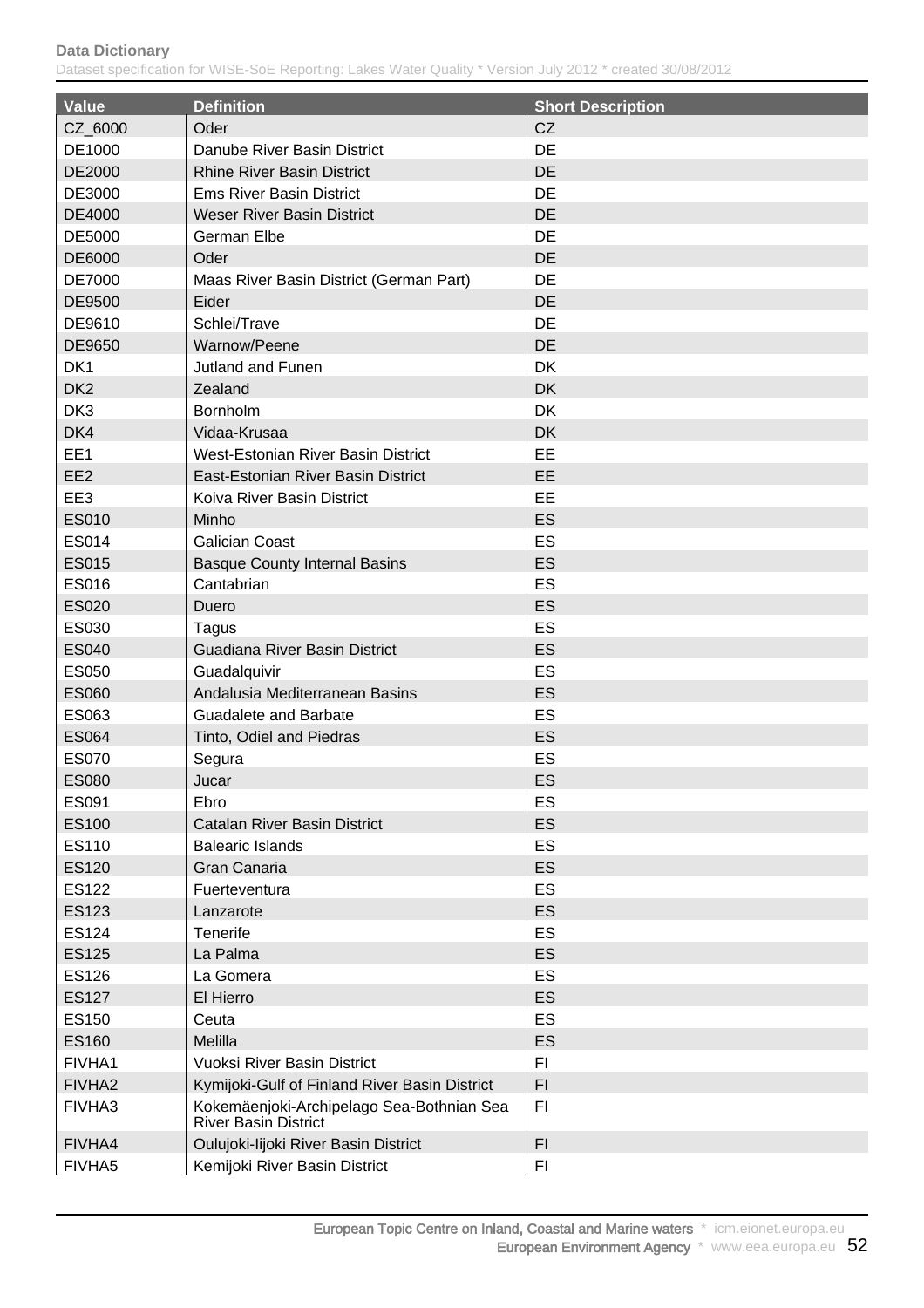| Value              | <b>Definition</b>                                                                                      | <b>Short Description</b>                                    |
|--------------------|--------------------------------------------------------------------------------------------------------|-------------------------------------------------------------|
| FIVHA <sub>6</sub> | Tornionjoki IRBD                                                                                       | F1                                                          |
| FIVHA7             | Teno, Näätämöjoki and Paatsjoki IRBD                                                                   | FI.                                                         |
| <b>FIWDA</b>       | Åland River Basin District                                                                             | FI.                                                         |
| <b>FRA</b>         | L'Escaut, la Somme et les cours d'eau côtiers<br>de la Manche et de la mer du Nord                     | <b>FR</b>                                                   |
| FRB1               | Meuse                                                                                                  | <b>FR</b>                                                   |
| FRB <sub>2</sub>   | La Sambre                                                                                              | <b>FR</b>                                                   |
| <b>FRC</b>         | <b>Rhine</b>                                                                                           | <b>FR</b>                                                   |
| <b>FRD</b>         | Le Rhône et les cours d'eau côtiers<br>méditerranéens                                                  | <b>FR</b>                                                   |
| <b>FRE</b>         | Les cours d'eau de la Corse                                                                            | <b>FR</b>                                                   |
| <b>FRF</b>         | L'Adour, la Garonne, la Dordogne, la Charente<br>et les cours d'eau côtiers charentais et<br>aquitains | <b>FR</b>                                                   |
| <b>FRG</b>         | La Loire, les cours d'eau côtiers vendéens et<br>bretons                                               | <b>FR</b>                                                   |
| <b>FRH</b>         | La Seine et les cours d'eau côtiers normands                                                           | <b>FR</b>                                                   |
| <b>FRI</b>         | Les cours d'eau de la Guadeloupe                                                                       | <b>FR</b>                                                   |
| <b>FRJ</b>         | Les cours d'eau de la Martinique                                                                       | <b>FR</b>                                                   |
| <b>FRK</b>         | Les fleuves et cours d'eau côtiers de la Guyane                                                        | <b>FR</b>                                                   |
| <b>FRL</b>         | Les cours d'eau de la Réunion                                                                          | <b>FR</b>                                                   |
| <b>GBNIIENB</b>    | Neagh Bann                                                                                             | IE; !!! RBDcode starts with abbreviation GB                 |
| <b>GBNIIENW</b>    | North Western                                                                                          | IE; !!! RBDcode starts with abbreviation GB                 |
| <b>GR01</b>        | Western Peloponnese                                                                                    | <b>GR</b>                                                   |
| <b>GR02</b>        | Northern Peloponnese                                                                                   | <b>GR</b>                                                   |
| <b>GR03</b>        | Eastern Peloponnese                                                                                    | <b>GR</b>                                                   |
| GR <sub>04</sub>   | Western Sterea Ellada                                                                                  | <b>GR</b>                                                   |
| <b>GR05</b>        | Epirus                                                                                                 | <b>GR</b>                                                   |
| GR <sub>06</sub>   | Attica                                                                                                 | <b>GR</b>                                                   |
| GR07               | Eastern Sterea Ellada                                                                                  | <b>GR</b>                                                   |
| GR <sub>08</sub>   | Thessalia                                                                                              | <b>GR</b>                                                   |
| GR <sub>09</sub>   | Western Macedonia                                                                                      | <b>GR</b>                                                   |
| <b>GR10</b>        | Central Macedonia                                                                                      | <b>GR</b>                                                   |
| <b>GR11</b>        | Eastern Macedonia                                                                                      | <b>GR</b>                                                   |
| <b>GR12</b>        | <b>Thrace</b>                                                                                          | <b>GR</b>                                                   |
| <b>GR13</b>        | Crete                                                                                                  | <b>GR</b>                                                   |
| GR <sub>14</sub>   | Aegean Islands                                                                                         | <b>GR</b>                                                   |
| <b>HU1000</b>      | Hungarian part of the Danube River Basin<br><b>District</b>                                            | HU                                                          |
| <b>IEEA</b>        | Eastern                                                                                                | IE                                                          |
| <b>IEGBNISH</b>    | Shannon                                                                                                | IE                                                          |
| <b>IESE</b>        | South Eastern                                                                                          | IE                                                          |
| <b>IESW</b>        | South Western                                                                                          | IE                                                          |
| <b>IEWE</b>        | Western                                                                                                | IE                                                          |
| IS <sub>1</sub>    | Iceland                                                                                                | IS; RBD not included in the RBD GIS reference<br>layer v1.4 |
| <b>ITA</b>         | Eastern Alps                                                                                           | $\mathsf{I}\mathsf{T}$                                      |
| <b>ITB</b>         | Po Basin                                                                                               | IT                                                          |
| <b>ITC</b>         | Northern Appenines                                                                                     | $\mathsf{I}\mathsf{T}$                                      |
| <b>ITD</b>         | Serchio                                                                                                | $\mathsf{I}\mathsf{T}$                                      |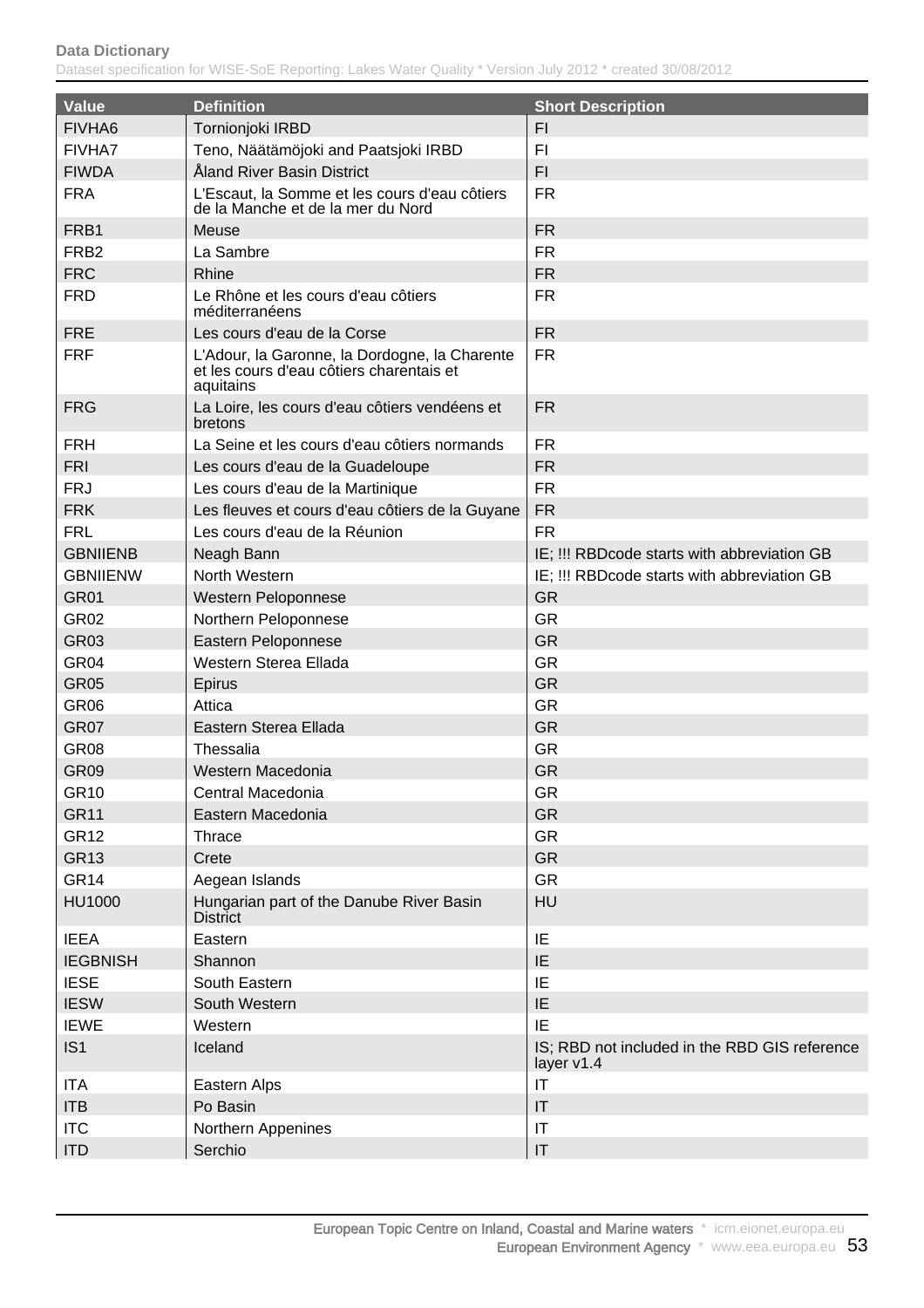| <b>Value</b>      | <b>Definition</b>                 | <b>Short Description</b>       |
|-------------------|-----------------------------------|--------------------------------|
| <b>ITE</b>        | Middle Appenines                  | $\mathsf{I}\mathsf{T}$         |
| <b>ITF</b>        | Southern Appenines                | IT                             |
| <b>ITG</b>        | Sardinia                          | $\mathsf{I}\mathsf{T}$         |
| <b>ITH</b>        | <b>Sicily</b>                     | $\mathsf{I}\mathsf{T}$         |
| LI1               | Liechtenstein                     | $\mathsf{L}\mathsf{I}$         |
| LT1100            | Nemunas River Basin District      | LT                             |
| LT2300            | Venta River Basin District        | LT                             |
| LT3400            | Lielupe River Basin District      | LT                             |
| LT4500            | Dauguva River Basin District      | LT                             |
| <b>LU RB_000</b>  | Mosel                             | LU; !!! RBDcode contains space |
| LU RB_001         | Chiers                            | LU; !!! RBDcode contains space |
| <b>LVDUBA</b>     | Daugava river basin district      | LV                             |
| <b>LVGUBA</b>     | Gauja river basin district        | LV                             |
| <b>LVLUBA</b>     | Lielupe river basin district      | LV                             |
| <b>LVVUBA</b>     | Venta river basin district        | LV                             |
| MC <sub>1</sub>   | Monaco                            | <b>MC</b>                      |
| <b>MTMALTA</b>    | Malta                             | MT                             |
| <b>NLEM</b>       | Ems                               | <b>NL</b>                      |
| <b>NLMS</b>       | Meuse                             | <b>NL</b>                      |
| <b>NLRN</b>       | Rhine                             | <b>NL</b>                      |
| <b>NLSC</b>       | <b>Scheldt</b>                    | <b>NL</b>                      |
| NO1101            |                                   | <b>NO</b>                      |
|                   | Moere og Romsdal                  | <b>NO</b>                      |
| NO1102            | Troendelag<br>Nordland            | <b>NO</b>                      |
| NO1103            |                                   |                                |
| NO1104            | Troms                             | <b>NO</b>                      |
| NO1105            | Finnmark                          | <b>NO</b>                      |
| NO5101            | Glomma                            | <b>NO</b>                      |
| NO5102            | West Bay                          | <b>NO</b>                      |
| NO5103            | Agder                             | <b>NO</b>                      |
| NO5104            | Rogaland                          | <b>NO</b>                      |
| NO5105            | Hordaland                         | <b>NO</b>                      |
| NO5106            | Sogn and Fjordane                 | <b>NO</b>                      |
| NOFIVHA5          | Kemijoki                          | <b>NO</b>                      |
| NOFIVHA6          | Tornionjoki (Finnish part)        | <b>NO</b>                      |
| NOSE1             | <b>Bothnian Bay</b>               | <b>NO</b>                      |
| NOSE1TO           | <b>Torne River</b>                | <b>NO</b>                      |
| NOSE <sub>2</sub> | <b>Bothnian Sea</b>               | <b>NO</b>                      |
| NOSE <sub>5</sub> | <b>Skagerrak and Kattegat</b>     | <b>NO</b>                      |
| PL1000            | Danube River Basin District       | PL                             |
| PL2000            | Vistula River Basin District      | PL                             |
| PL3000            | Swieza River Basin District       | PL                             |
| PL4000            | <b>Jarft River Basin District</b> | PL                             |
| PL5000            | Elbe River Basin District         | PL                             |
| PL6000            | <b>Oder River Basin District</b>  | PL                             |
| PL6700            | <b>Ucker River Basin District</b> | PL                             |
| PL7000            | Pregolya River Basin District     | PL                             |
| PL8000            | Nemunas River Basin District      | PL                             |
| PL9000            | Dniester River Basin District     | PL                             |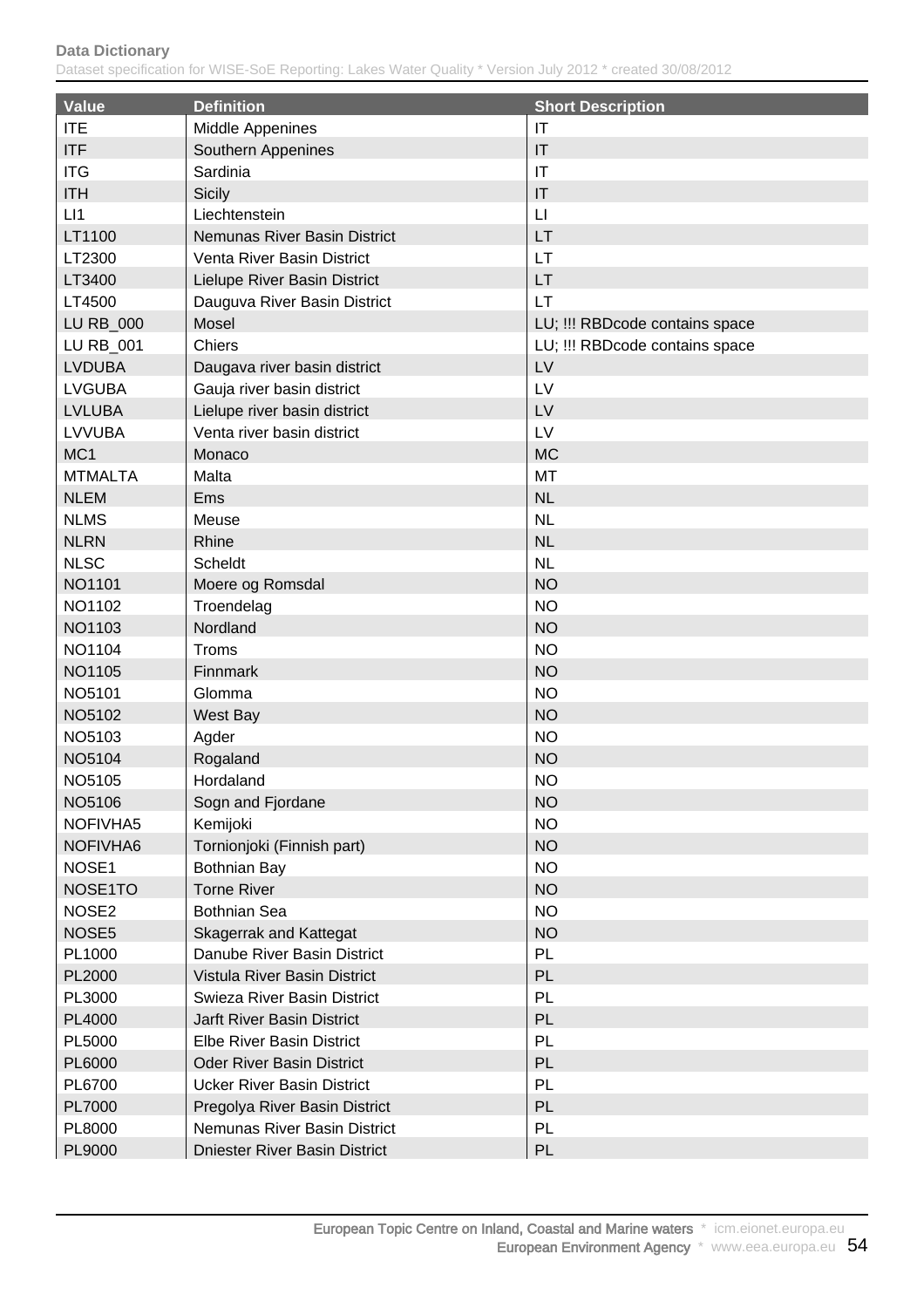| <b>Value</b>       | <b>Definition</b>                                                            | <b>Short Description</b>                                    |
|--------------------|------------------------------------------------------------------------------|-------------------------------------------------------------|
| PTRH1              | Minho and Lima                                                               | PT                                                          |
| PTRH <sub>10</sub> | Madeira                                                                      | PT                                                          |
| PTRH <sub>2</sub>  | Cavado, Ave and Leca                                                         | PT                                                          |
| PTRH <sub>3</sub>  | Douro                                                                        | PT                                                          |
| PTRH4              | Vouga, Mondego and Lis                                                       | PT                                                          |
| PTRH <sub>5</sub>  | <b>Tagus and Western Basins</b>                                              | PT                                                          |
| PTRH <sub>6</sub>  | Sado and Mira                                                                | PT                                                          |
| PTRH7              | Guadiana                                                                     | PT                                                          |
| PTRH <sub>8</sub>  | <b>Algarve Basins</b>                                                        | PT                                                          |
| PTRH9              | <b>Azores</b>                                                                | PT                                                          |
| RO1000             | Danube River Basin District                                                  | <b>RO</b>                                                   |
| SE <sub>1</sub>    | 1. Bothnian Bay (Sweden)                                                     | <b>SE</b>                                                   |
| SE <sub>1</sub> TO | 1. Bothnian Bay (International district Torne<br>river - Sweden)             | <b>SE</b>                                                   |
| SE <sub>2</sub>    | 2. Bothnian Sea (Sweden)                                                     | <b>SE</b>                                                   |
| SE <sub>3</sub>    | 3. North Baltic Sea (Sweden)                                                 | <b>SE</b>                                                   |
| SE4                | 4. South Baltic Sea (Sweden)                                                 | <b>SE</b>                                                   |
| SE <sub>5</sub>    | 5. Skagerrak and Kattegat (Sweden)                                           | <b>SE</b>                                                   |
| <b>SENO1102</b>    | 2. Bothnian Sea (International drainage basin<br>Trondelagsfylkene - Sweden) | <b>SE</b>                                                   |
| <b>SENO1103</b>    | 1. Bothnian Bay (International drainage basin<br>Nordland - Sweden)          | <b>SE</b>                                                   |
| <b>SENO1104</b>    | 1. Bothnian Bay (International drainage basin<br>Troms - Sweden)             | <b>SE</b>                                                   |
| <b>SENO5101</b>    | 5. Skagerrak and Kattegat (International<br>drainage basin Glomma - Sweden)  | <b>SE</b>                                                   |
| SI_RBD_1           | Danube                                                                       | SI                                                          |
| SI_RBD_2           | <b>North Adriatic</b>                                                        | SI                                                          |
| SK30000            | Vistula                                                                      | <b>SK</b>                                                   |
| SK40000            | Danube                                                                       | <b>SK</b>                                                   |
| <b>TR01</b>        | Meric Basin                                                                  | TR; RBD not included in the RBD GIS<br>reference layer v1.4 |
| TR02               | Marmara Basin                                                                | TR; RBD not included in the RBD GIS<br>reference layer v1.4 |
| <b>TR03</b>        | Susurluk Basin                                                               | TR; RBD not included in the RBD GIS<br>reference layer v1.4 |
| <b>TR04</b>        | Kuzey Ege Basin                                                              | TR; RBD not included in the RBD GIS<br>reference layer v1.4 |
| <b>TR05</b>        | Gediz Basin                                                                  | TR; RBD not included in the RBD GIS<br>reference layer v1.4 |
| TR06               | K. Menderes Basin                                                            | TR; RBD not included in the RBD GIS<br>reference layer v1.4 |
| <b>TR07</b>        | <b>B. Menderes Basin</b>                                                     | TR; RBD not included in the RBD GIS<br>reference layer v1.4 |
| TR08               | <b>Bat Akdeniz Basin</b>                                                     | TR; RBD not included in the RBD GIS<br>reference layer v1.4 |
| <b>TR09</b>        | Antalya Basin                                                                | TR; RBD not included in the RBD GIS<br>reference layer v1.4 |
| <b>TR10</b>        | <b>Burdur Lakes Basin</b>                                                    | TR; RBD not included in the RBD GIS<br>reference layer v1.4 |
| <b>TR11</b>        | Akarcay Basin                                                                | TR; RBD not included in the RBD GIS<br>reference layer v1.4 |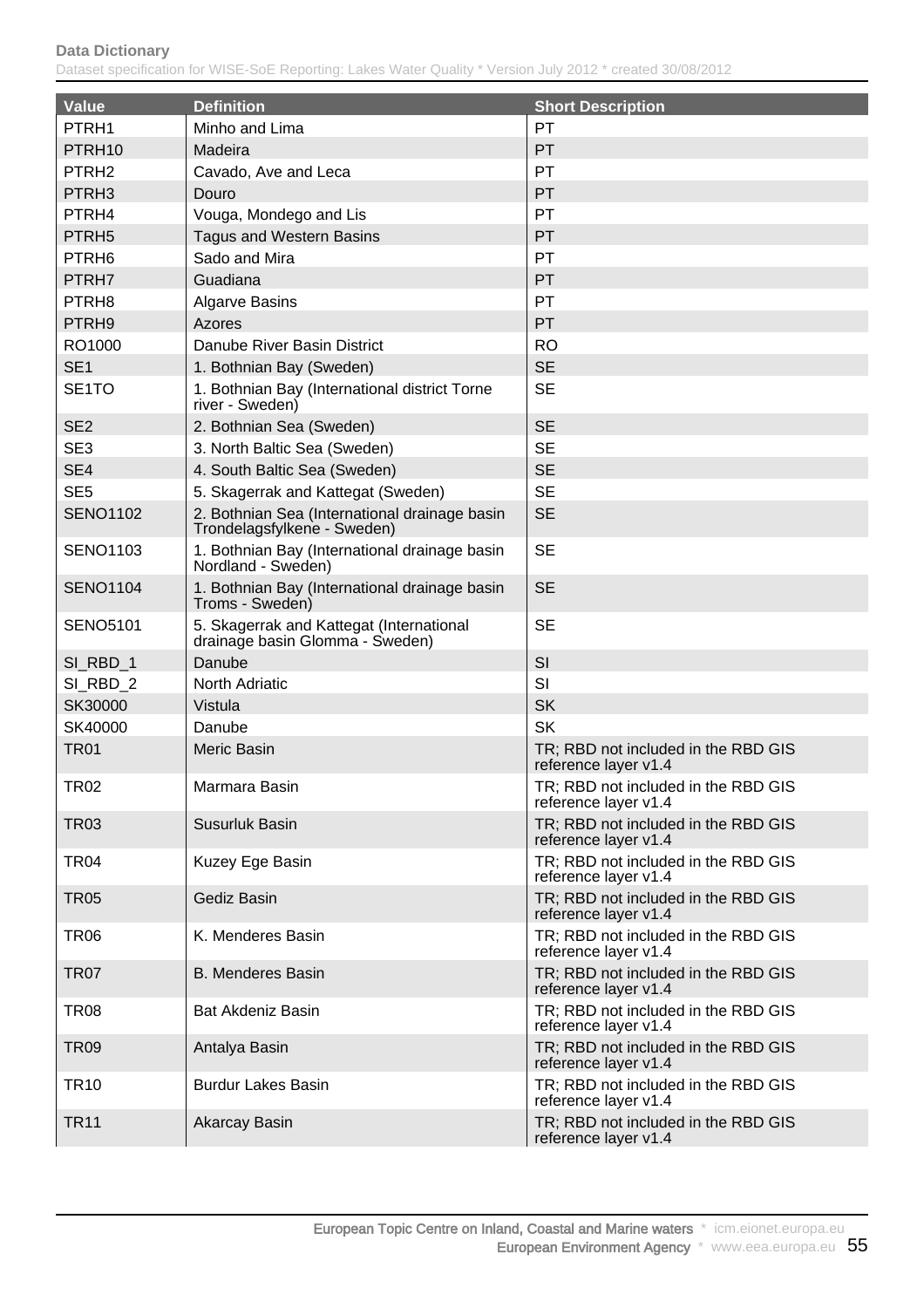#### **Data Dictionary** Dataset specification for WISE-SoE Reporting: Lakes Water Quality \* Version July 2012 \* created 30/08/2012

| <b>Value</b>      | <b>Definition</b>       | <b>Short Description</b>                                    |
|-------------------|-------------------------|-------------------------------------------------------------|
| <b>TR12</b>       | Sakarya Basin           | TR; RBD not included in the RBD GIS<br>reference layer v1.4 |
| <b>TR13</b>       | Bati Karadeniz Basin    | TR; RBD not included in the RBD GIS<br>reference layer v1.4 |
| <b>TR14</b>       | <b>Yesilirmak Basin</b> | TR; RBD not included in the RBD GIS<br>reference layer v1.4 |
| <b>TR15</b>       | Kizilirmak Basin        | TR; RBD not included in the RBD GIS<br>reference layer v1.4 |
| <b>TR16</b>       | Konya Closed Basin      | TR; RBD not included in the RBD GIS<br>reference layer v1.4 |
| TR <sub>17</sub>  | Dogu Akdeniz Basin      | TR; RBD not included in the RBD GIS<br>reference layer v1.4 |
| <b>TR18</b>       | Seyhan Basin            | TR; RBD not included in the RBD GIS<br>reference layer v1.4 |
| <b>TR19</b>       | Asi Basin               | TR; RBD not included in the RBD GIS<br>reference layer v1.4 |
| <b>TR20</b>       | Ceyhan Basin            | TR; RBD not included in the RBD GIS<br>reference layer v1.4 |
| <b>TR21</b>       | Firat ve Dicle Basin    | TR; RBD not included in the RBD GIS<br>reference layer v1.4 |
| <b>TR22</b>       | Dogu Karadeniz Basin    | TR; RBD not included in the RBD GIS<br>reference layer v1.4 |
| <b>TR23</b>       | Coruh Basin             | TR; RBD not included in the RBD GIS<br>reference layer v1.4 |
| <b>TR24</b>       | Aras Basin              | TR; RBD not included in the RBD GIS<br>reference layer v1.4 |
| <b>TR25</b>       | Van Lake Basin          | TR; RBD not included in the RBD GIS<br>reference layer v1.4 |
| <b>UK01</b>       | Scotland                | <b>GB</b>                                                   |
| <b>UK02</b>       | <b>Solway Tweed</b>     | <b>GB</b>                                                   |
| <b>UK03</b>       | Northumbria             | <b>GB</b>                                                   |
| <b>UK04</b>       | Humber                  | <b>GB</b>                                                   |
| <b>UK05</b>       | Anglian                 | <b>GB</b>                                                   |
| <b>UK06</b>       | <b>Thames</b>           | <b>GB</b>                                                   |
| <b>UK07</b>       | South East              | GB                                                          |
| <b>UK08</b>       | South West              | <b>GB</b>                                                   |
| <b>UK09</b>       | Severn                  | GB                                                          |
| <b>UK10</b>       | <b>Western Wales</b>    | <b>GB</b>                                                   |
| <b>UK11</b>       | Dee                     | <b>GB</b>                                                   |
| <b>UK12</b>       | North West              | <b>GB</b>                                                   |
| <b>UKGBNIIENB</b> | Neagh Bann              | <b>GB</b>                                                   |
| <b>UKGBNIIENW</b> | North Western           | <b>GB</b>                                                   |
| <b>UKGBNINE</b>   | North Eastern           | <b>GB</b>                                                   |
| UKGI17            | Gibraltar               | GB                                                          |

## 4.1.5 Representative Station codelist

| Value | <b>Definition</b>        | <b>Short Description</b> |
|-------|--------------------------|--------------------------|
| false | Value auto-created by DD | Auto-created by DD       |
| true  | Value auto-created by DD | Auto-created by DD       |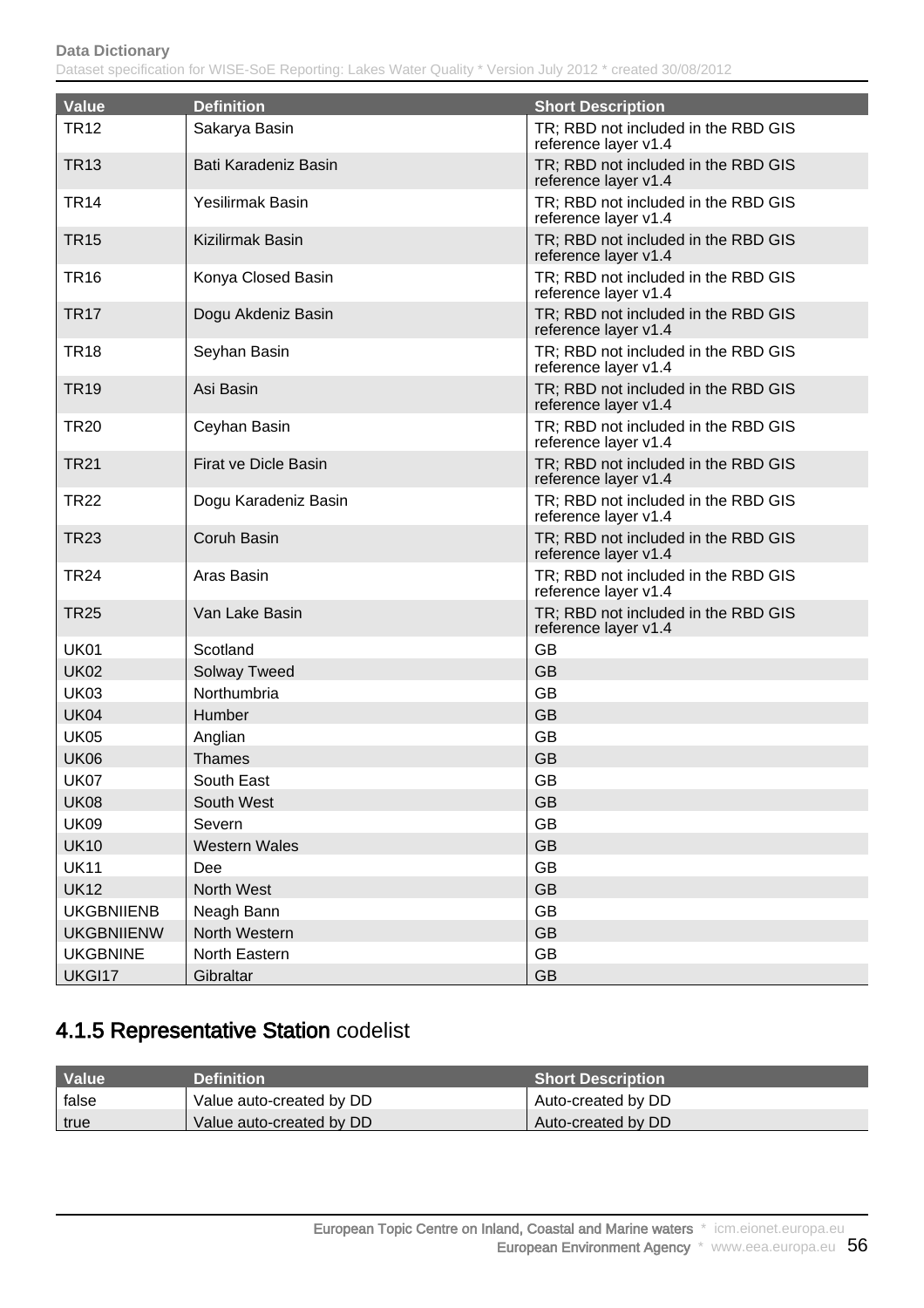## 4.1.6 Reference Station codelist

| <b>Value</b> | <b>Definition</b>        | <b>Short Description</b> |
|--------------|--------------------------|--------------------------|
| false        | Value auto-created by DD | Auto-created by DD       |
| true         | Value auto-created by DD | Auto-created by DD       |

### 4.1.7 Impact Station codelist

| <b>Value</b> | <b>Definition</b>        | <b>Short Description</b> |
|--------------|--------------------------|--------------------------|
| false        | Value auto-created by DD | Auto-created by DD       |
| true         | Value auto-created by DD | Auto-created by DD       |

### 4.1.8 Largest Station codelist

| <b>Value</b> | <b>Definition</b> \      | <b>Short Description</b> |
|--------------|--------------------------|--------------------------|
| false        | Value auto-created by DD | Auto-created by DD       |
| true         | Value auto-created by DD | Auto-created by DD       |

## 4.1.9 Geology codelist

| Value      | <b>Definition</b>                                                                      | <b>Short Description</b>                                                  |
|------------|----------------------------------------------------------------------------------------|---------------------------------------------------------------------------|
| calcareous | Predominant catchment geology is calcareous<br>(as identified by geological maps)      | Calcareous bedrock or deposits (e.g. marine<br>deposits in lowland areas) |
| organic    | Predominant catchment geology is organic or<br>peat (as identified by geological maps) | This geology is often found in areas with bogs<br>and wetlands            |
| siliceous  | Predominant catchment geology is siliceous (as  <br>identified by geological maps)     | Examples of siliceous bedrock is granites and<br>gneisses                 |

### 4.1.10 Water colour average level codelist

| Value    | <b>Definition</b> | <b>Short Description</b> ا |
|----------|-------------------|----------------------------|
| high     | >90 mg/l Pt       | polyhumic                  |
| low      | $<$ 30 mg/l Pt    | oligohumic                 |
| moderate | 30-90 mg/l Pt     | mesohumic                  |

### 4.1.11 Alkalinity average level codelist

| <b>Value</b> | <b>Definition</b> | <b>Short Description</b> |
|--------------|-------------------|--------------------------|
| high         | >1 meg/l          |                          |
| low          | $<$ 0.2 meg/l     |                          |
| moderate     | $0.2 - 1$ meg/l   |                          |

### 4.1.12 Heavily modified water body codelist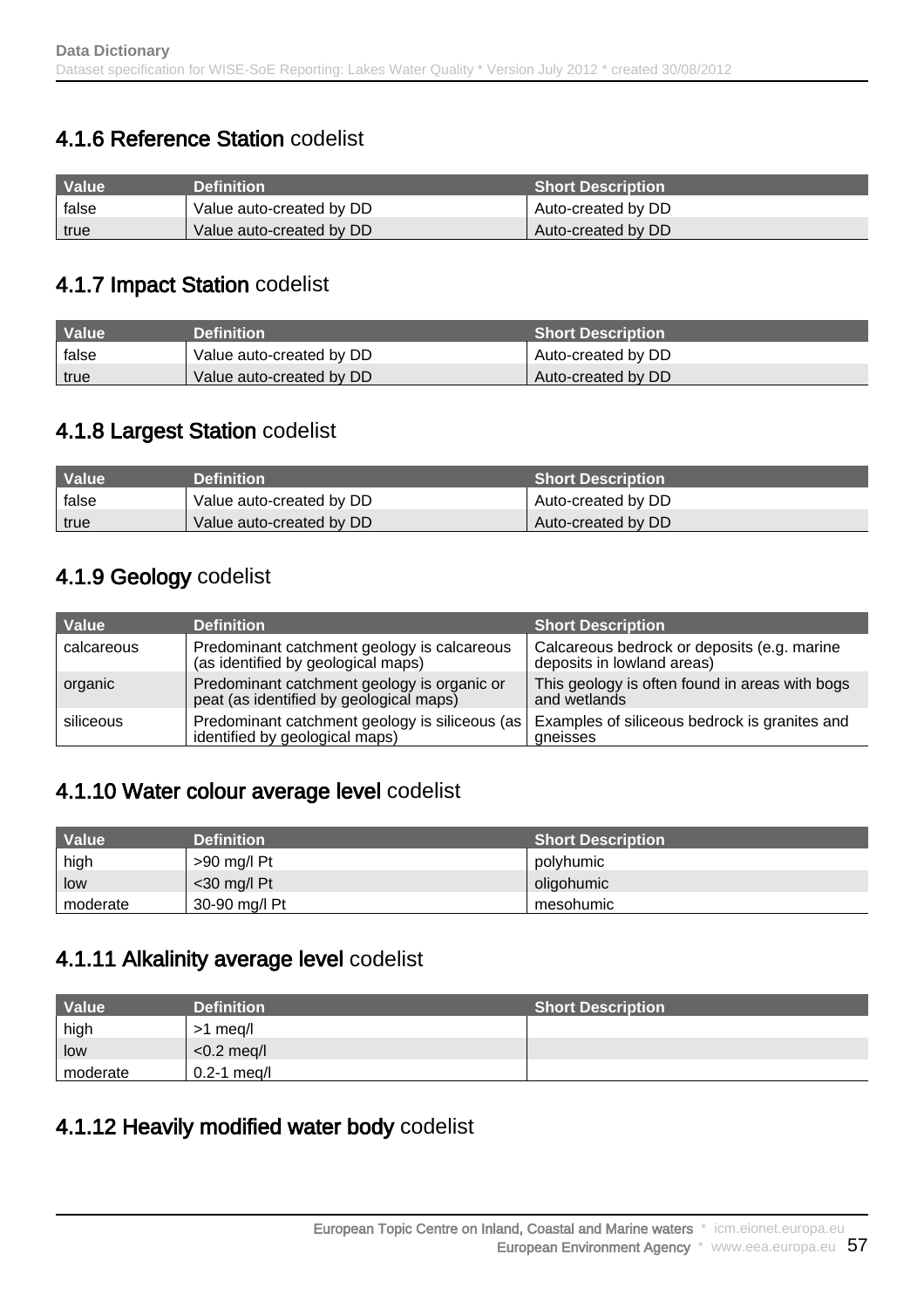| Value | <b>Definition</b>        | <b>Short Description</b> |
|-------|--------------------------|--------------------------|
| false | Value auto-created by DD | Auto-created by DD       |
| true  | Value auto-created by DD | Auto-created by DD       |

## 4.1.13 Artificial water body codelist

| Value | <b>Definition</b>        | <b>Short Description</b> |
|-------|--------------------------|--------------------------|
| false | Value auto-created by DD | Auto-created by DD       |
| true  | Value auto-created by DD | Auto-created by DD       |

## 4.2 Codelists for Proxy Pressures of Lakes table

## 4.2.1 Country Code codelist

| <b>Value</b>           | <b>Definition</b>                          | <b>Short Description</b> |
|------------------------|--------------------------------------------|--------------------------|
| <b>AL</b>              | Albania                                    |                          |
| AT                     | Austria                                    |                          |
| <b>BA</b>              | Bosnia and Herzegovina                     |                          |
| <b>BE</b>              | Belgium                                    |                          |
| <b>BG</b>              | <b>Bulgaria</b>                            |                          |
| <b>CH</b>              | Switzerland                                |                          |
| CY                     | Cyprus                                     |                          |
| CZ                     | <b>Czech Republic</b>                      |                          |
| DE                     | Germany                                    |                          |
| DK                     | Denmark                                    |                          |
| EE                     | Estonia                                    |                          |
| ES                     | Spain                                      |                          |
| FI.                    | Finland                                    |                          |
| <b>FR</b>              | France                                     |                          |
| <b>GB</b>              | United Kingdom                             |                          |
| GR                     | Greece                                     |                          |
| HR                     | Croatia                                    |                          |
| HU                     | Hungary                                    |                          |
| IE                     | Ireland                                    |                          |
| IS                     | Iceland                                    |                          |
| $\mathsf{I}\mathsf{T}$ | Italy                                      |                          |
| $\mathsf{L}\mathsf{L}$ | Liechtenstein                              |                          |
| LT.                    | Lithuania                                  |                          |
| LU                     | Luxembourg                                 |                          |
| ${\sf L}{\sf V}$       | Latvia                                     |                          |
| <b>ME</b>              | Montenegro                                 |                          |
| <b>MK</b>              | Macedonia, the Former Yugoslav Republic of |                          |
| MT                     | Malta                                      |                          |
| NL                     | Netherlands                                |                          |
| <b>NO</b>              | Norway                                     |                          |
| PL                     | Poland                                     |                          |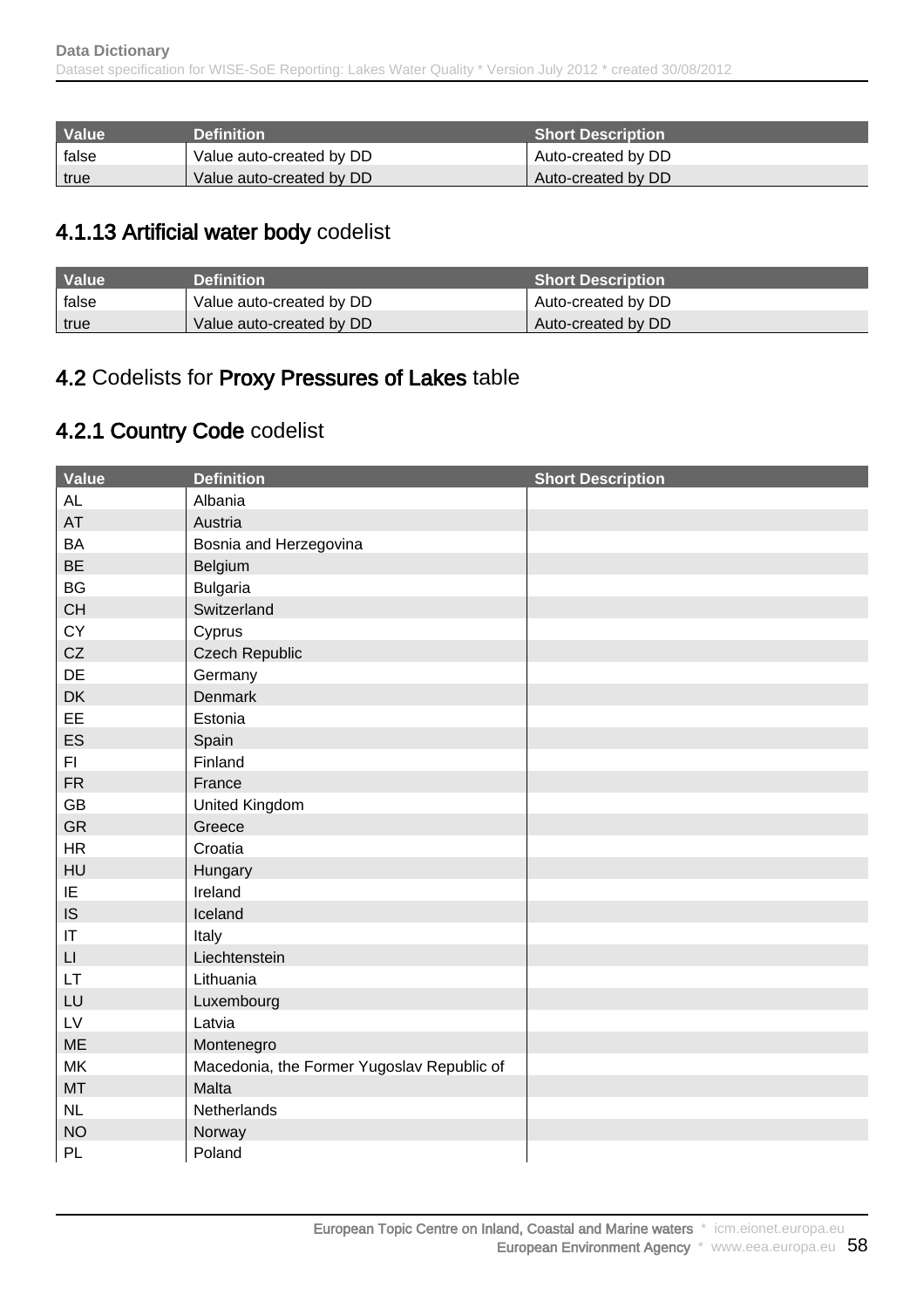Dataset specification for WISE-SoE Reporting: Lakes Water Quality \* Version July 2012 \* created 30/08/2012

| Value     | <b>Definition</b> | <b>Short Description</b> |
|-----------|-------------------|--------------------------|
| PT        | Portugal          |                          |
| <b>RO</b> | Romania           |                          |
| <b>RS</b> | Serbia            |                          |
| <b>SE</b> | Sweden            |                          |
| SI        | Slovenia          |                          |
| <b>SK</b> | Slovakia          |                          |
| <b>TR</b> | <b>Turkey</b>     |                          |
| XK        | Kosovo            |                          |

### 4.2.2 Urban waste water treatment discharges codelist

| Value | <b>Definition</b>        | <b>Short Description</b> |
|-------|--------------------------|--------------------------|
| false | Value auto-created by DD | Auto-created by DD       |
| true  | Value auto-created by DD | Auto-created by DD       |

#### 4.2.3 Storm overflows and urban discharges codelist

| <b>Value</b> | <b>Definition</b>        | <b>Short Description</b> |
|--------------|--------------------------|--------------------------|
| false        | Value auto-created by DD | Auto-created by DD       |
| true         | Value auto-created by DD | Auto-created by DD       |

### 4.2.4 Integrated Pollution Prevention and Control Installation codelist

| Value | <b>Definition</b>        | <b>Short Description</b> |
|-------|--------------------------|--------------------------|
| false | Value auto-created by DD | Auto-created by DD       |
| true  | Value auto-created by DD | Auto-created by DD       |

### 4.2.5 Non-Integrated Pollution Prevention and Control Installation codelist

| Value \ | <b>Definition</b>        | <b>Short Description</b> |
|---------|--------------------------|--------------------------|
| false   | Value auto-created by DD | Auto-created by DD       |
| true    | Value auto-created by DD | Auto-created by DD       |

#### 4.2.6 Fertiliser use codelist

| I Value | <b>Definition</b> \      | <b>Short Description</b> |
|---------|--------------------------|--------------------------|
| false   | Value auto-created by DD | Auto-created by DD       |
| true    | Value auto-created by DD | Auto-created by DD       |

### 4.2.7 Pesticide use codelist

| Value | <b>Definition</b>        | <b>Short Description</b> |
|-------|--------------------------|--------------------------|
| false | Value auto-created by DD | Auto-created by DD       |
| true  | Value auto-created by DD | Auto-created by DD       |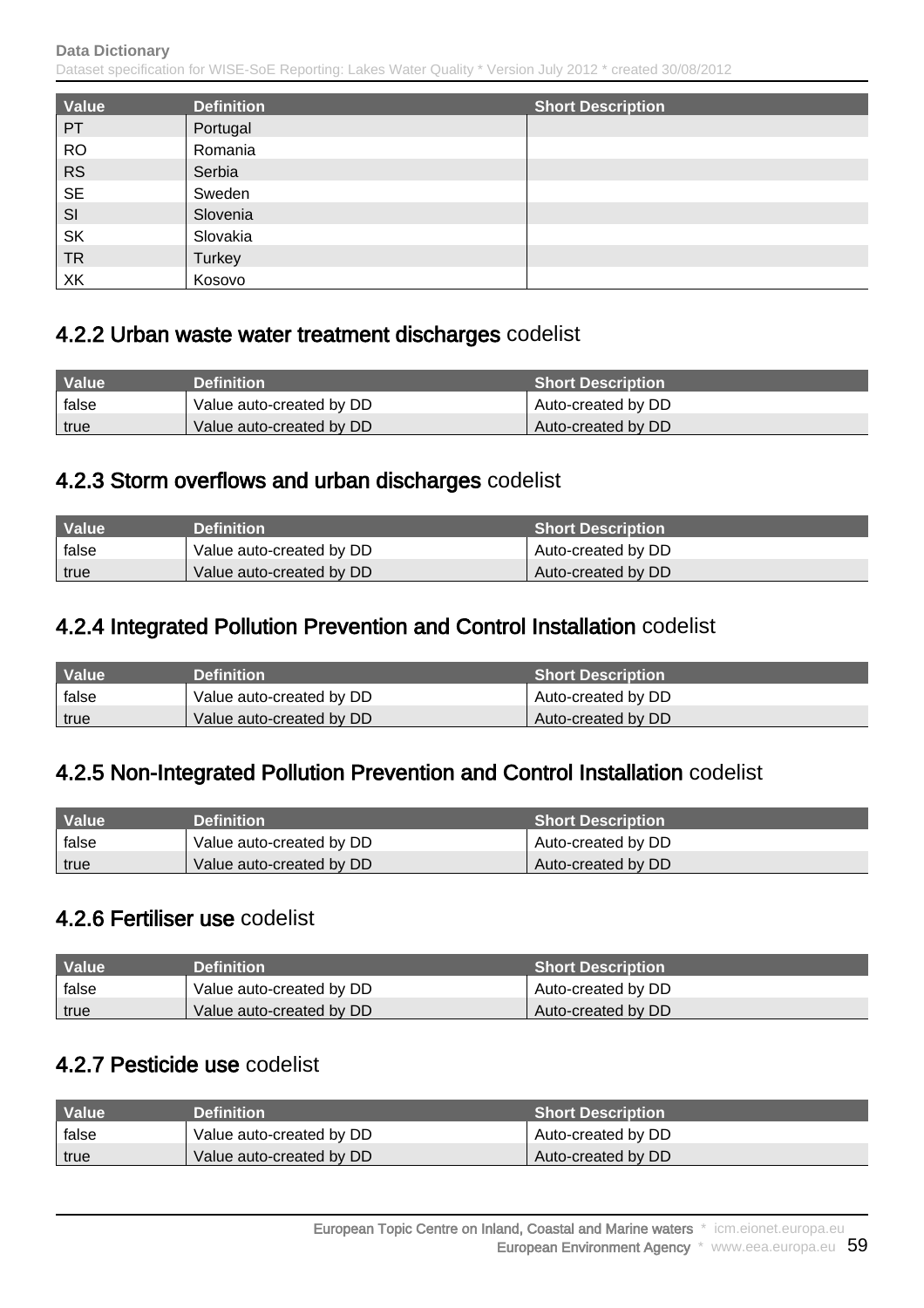## 4.2.8 Livestock codelist

| <b>Value</b> | <b>Definition</b>        | <b>Short Description</b> |
|--------------|--------------------------|--------------------------|
| false        | Value auto-created by DD | Auto-created by DD       |
| true         | Value auto-created by DD | Auto-created by DD       |

### 4.2.9 Transport and infrastructure codelist

| Value | <b>Definition</b>        | <b>Short Description</b> |
|-------|--------------------------|--------------------------|
| false | Value auto-created by DD | Auto-created by DD       |
| true  | Value auto-created by DD | Auto-created by DD       |

### 4.2.10 Water abstraction for public water supply codelist

| Value | <b>Definition</b>        | <b>Short Description</b> |
|-------|--------------------------|--------------------------|
| false | Value auto-created by DD | Auto-created by DD       |
| true  | Value auto-created by DD | Auto-created by DD       |

### 4.2.11 Water abstraction for industry codelist

| <b>Value</b> | <b>Definition</b>        | <b>Short Description</b> |
|--------------|--------------------------|--------------------------|
| false        | Value auto-created by DD | Auto-created by DD       |
| true         | Value auto-created by DD | Auto-created by DD       |

### 4.2.12 Water abstraction for irrigation codelist

| Value | <b>Definition</b>        | <b>Short Description</b> |
|-------|--------------------------|--------------------------|
| false | Value auto-created by DD | Auto-created by DD       |
| true  | Value auto-created by DD | Auto-created by DD       |

### 4.2.13 Water abstraction for cooling codelist

| Value | <b>Definition</b>        | <b>Short Description S</b> |
|-------|--------------------------|----------------------------|
| false | Value auto-created by DD | Auto-created by DD         |
| true  | Value auto-created by DD | Auto-created by DD         |

### 4.2.14 Water flow regulation and morphological alterations codelist

| Value               | <b>Definition</b>                                                                                                  | <b>Short Description</b> |
|---------------------|--------------------------------------------------------------------------------------------------------------------|--------------------------|
| Agriculture         | Water flow regulation and morphological<br>alterations due to agriculture.                                         |                          |
| DamConstructio<br>n | Water flow regulation and morphological<br>alterations due such as to dam construction due<br>to flood protection. |                          |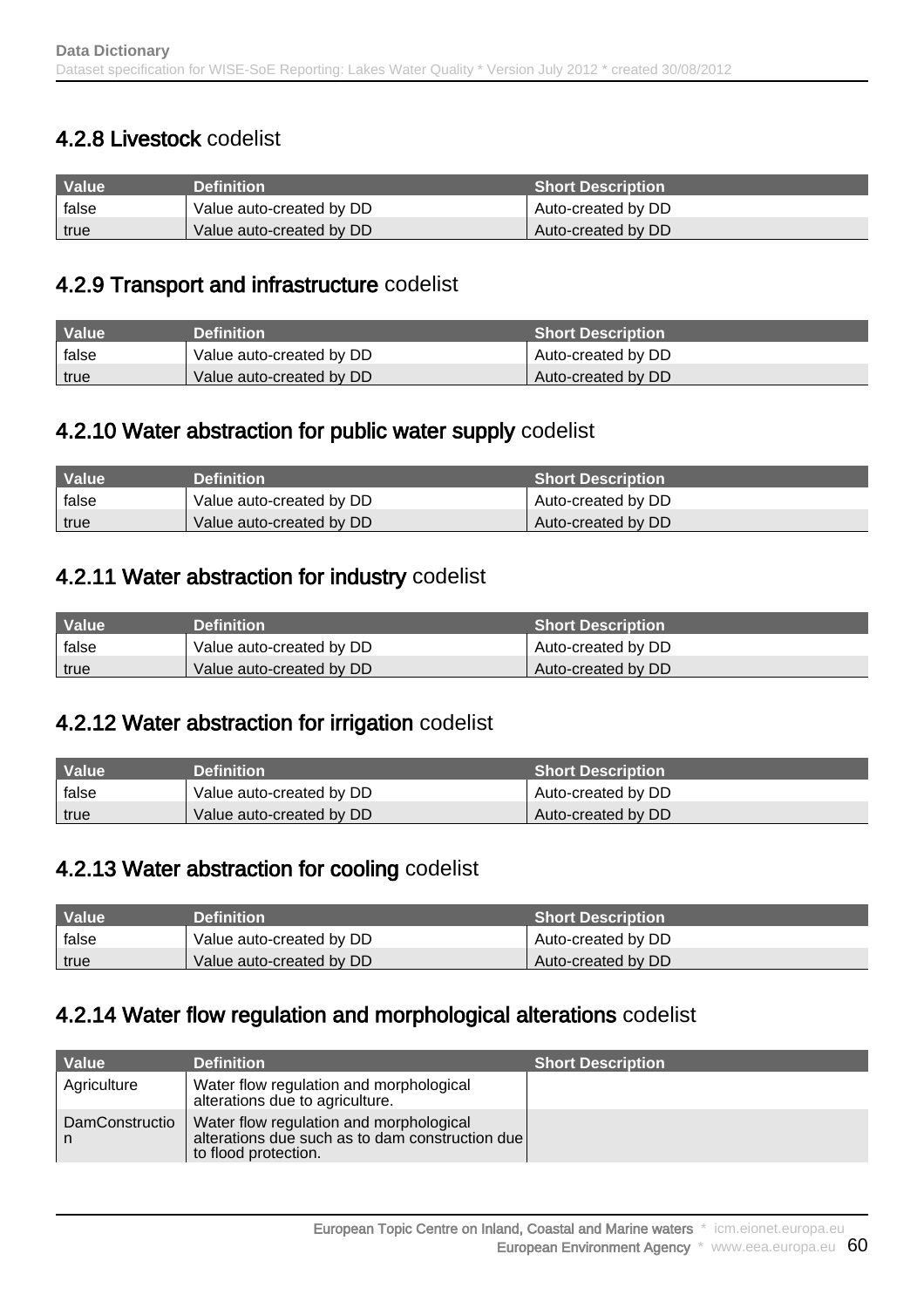| Value      | <b>Definition</b>                                                         | <b>Short Description</b> |
|------------|---------------------------------------------------------------------------|--------------------------|
| Hydropower | Water flow regulation and morphological<br>alterations due to hydropower. |                          |
| Navigation | Water flow regulation and morphological<br>alterations due to navigation. |                          |

### 4.3 Codelists for Nutrients, Organic Matter and General Physico-Chemical Determinands in Lakes - Aggregated Data table

## 4.3.1 Country Code codelist

| Value                  | <b>Definition</b>                          | <b>Short Description</b> |
|------------------------|--------------------------------------------|--------------------------|
| <b>AL</b>              | Albania                                    |                          |
| AT                     | Austria                                    |                          |
| BA                     | Bosnia and Herzegovina                     |                          |
| <b>BE</b>              | Belgium                                    |                          |
| <b>BG</b>              | <b>Bulgaria</b>                            |                          |
| CH                     | Switzerland                                |                          |
| CY                     | Cyprus                                     |                          |
| CZ                     | <b>Czech Republic</b>                      |                          |
| DE                     | Germany                                    |                          |
| DK                     | Denmark                                    |                          |
| EE                     | Estonia                                    |                          |
| ES                     | Spain                                      |                          |
| F1                     | Finland                                    |                          |
| ${\sf FR}$             | France                                     |                          |
| GB                     | United Kingdom                             |                          |
| <b>GR</b>              | Greece                                     |                          |
| HR                     | Croatia                                    |                          |
| HU                     | Hungary                                    |                          |
| IE                     | Ireland                                    |                          |
| IS                     | Iceland                                    |                          |
| $\sf IT$               | Italy                                      |                          |
| $\mathsf{L}\mathsf{I}$ | Liechtenstein                              |                          |
| <b>LT</b>              | Lithuania                                  |                          |
| LU                     | Luxembourg                                 |                          |
| LV                     | Latvia                                     |                          |
| ME                     | Montenegro                                 |                          |
| MK                     | Macedonia, the Former Yugoslav Republic of |                          |
| MT                     | Malta                                      |                          |
| NL                     | Netherlands                                |                          |
| <b>NO</b>              | Norway                                     |                          |
| PL                     | Poland                                     |                          |
| PT                     | Portugal                                   |                          |
| <b>RO</b>              | Romania                                    |                          |
| RS                     | Serbia                                     |                          |
| $\sf SE$               | Sweden                                     |                          |
| SI                     | Slovenia                                   |                          |
| SK                     | Slovakia                                   |                          |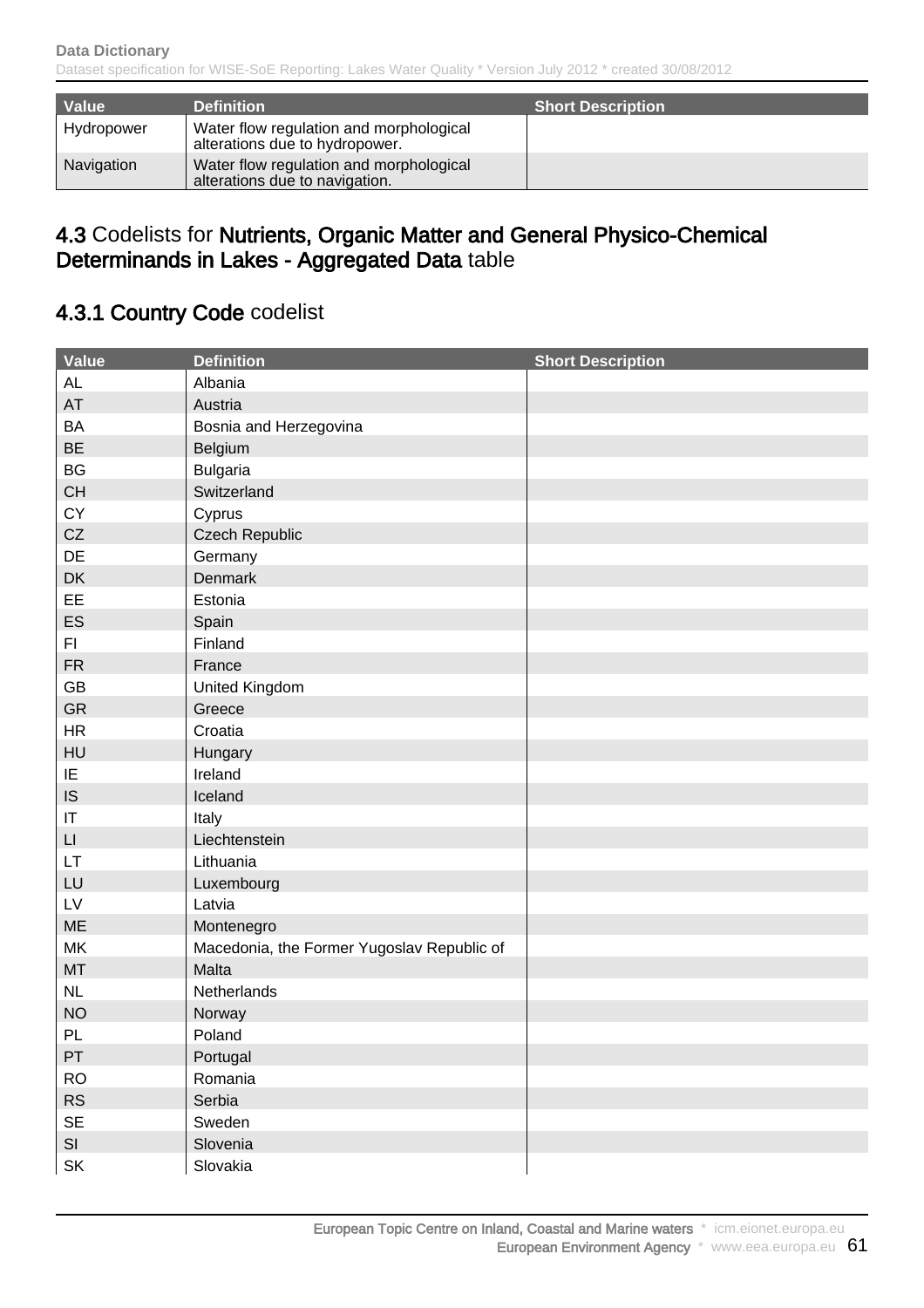| Value | <b>Definition</b> | <b>Short Description</b> |
|-------|-------------------|--------------------------|
| TR    | <b>Turkey</b>     |                          |
| XK    | Kosovo            |                          |

## 4.3.2 Aggregation Period codelist

| <b>Value</b>  | <b>Definition</b>                                                                                                      | <b>Short Description</b> |
|---------------|------------------------------------------------------------------------------------------------------------------------|--------------------------|
| Annual        | Data aggregated over a year.                                                                                           |                          |
| Autumn        | Data aggregated over autumn months $($<br>September, October, November).                                               |                          |
| GrowingSeason | Data aggregated over the growing season for<br>phytoplankton (normally April-October, but may<br>vary among countries) |                          |
| Spring        | Data aggregated over spring months (~ March,<br>April, May).                                                           |                          |
| Summer        | Data aggregated over summer months (~ June,<br>July, August).                                                          |                          |
| Winter        | Data aggregated over winter months (~<br>December, January, February).                                                 |                          |

## 4.3.3 Name of Nutrients Determinand codelist

| <b>Value</b>                              | <b>Definition</b>                                                                                                                                                                                                                                            | <b>Short Description</b>                                        |
|-------------------------------------------|--------------------------------------------------------------------------------------------------------------------------------------------------------------------------------------------------------------------------------------------------------------|-----------------------------------------------------------------|
| Alkalinity                                |                                                                                                                                                                                                                                                              |                                                                 |
| Ammonium                                  |                                                                                                                                                                                                                                                              | Preferred SoE Nutrients (Rivers, Lakes, TCM)<br>CAS: 14798-03-9 |
| BOD <sub>5</sub>                          | Biochemical Oxygen Demand (incubated for 5<br>days).                                                                                                                                                                                                         | Preferred SoE Nutrients (Rivers, Lakes)                         |
| BOD7                                      | Biochemical Oxygen Demand (incubated for 7<br>days).                                                                                                                                                                                                         | Preferred SoE Nutrients (Rivers, Lakes)                         |
| Chlorophyll a                             |                                                                                                                                                                                                                                                              | Preferred SoE Nutrients (TCM)                                   |
| <b>CODCr</b>                              | Chemical Oxygen Demand (dichromate<br>method).                                                                                                                                                                                                               |                                                                 |
| <b>CODMn</b>                              | Chemical Oxygen Demand (potassium<br>permanganate method).                                                                                                                                                                                                   |                                                                 |
| <b>Dissolved</b><br>inorganic<br>nitrogen |                                                                                                                                                                                                                                                              |                                                                 |
| <b>Dissolved</b><br>organic carbon        |                                                                                                                                                                                                                                                              | Preferred SoE Nutrients (Rivers, Lakes)                         |
| <b>Dissolved</b><br>oxygen                |                                                                                                                                                                                                                                                              | CAS: 7782-44-7                                                  |
| Electrical<br>conductivity                | The ability of water to lead electricity, and is<br>proportional to the concentration of dissolved<br>salts in the water sample. Most commonly<br>measured with an electrode. Does not need to<br>be measured in the exactly same sample as the<br>nutrient. |                                                                 |
| Hydrogen<br>sulphide                      |                                                                                                                                                                                                                                                              |                                                                 |
| Kjeldahl Nitrogen                         |                                                                                                                                                                                                                                                              |                                                                 |
| <b>Nitrate</b>                            |                                                                                                                                                                                                                                                              | Preferred SoE Nutrients (Rivers, Lakes, TCM)<br>CAS: 14797-55-8 |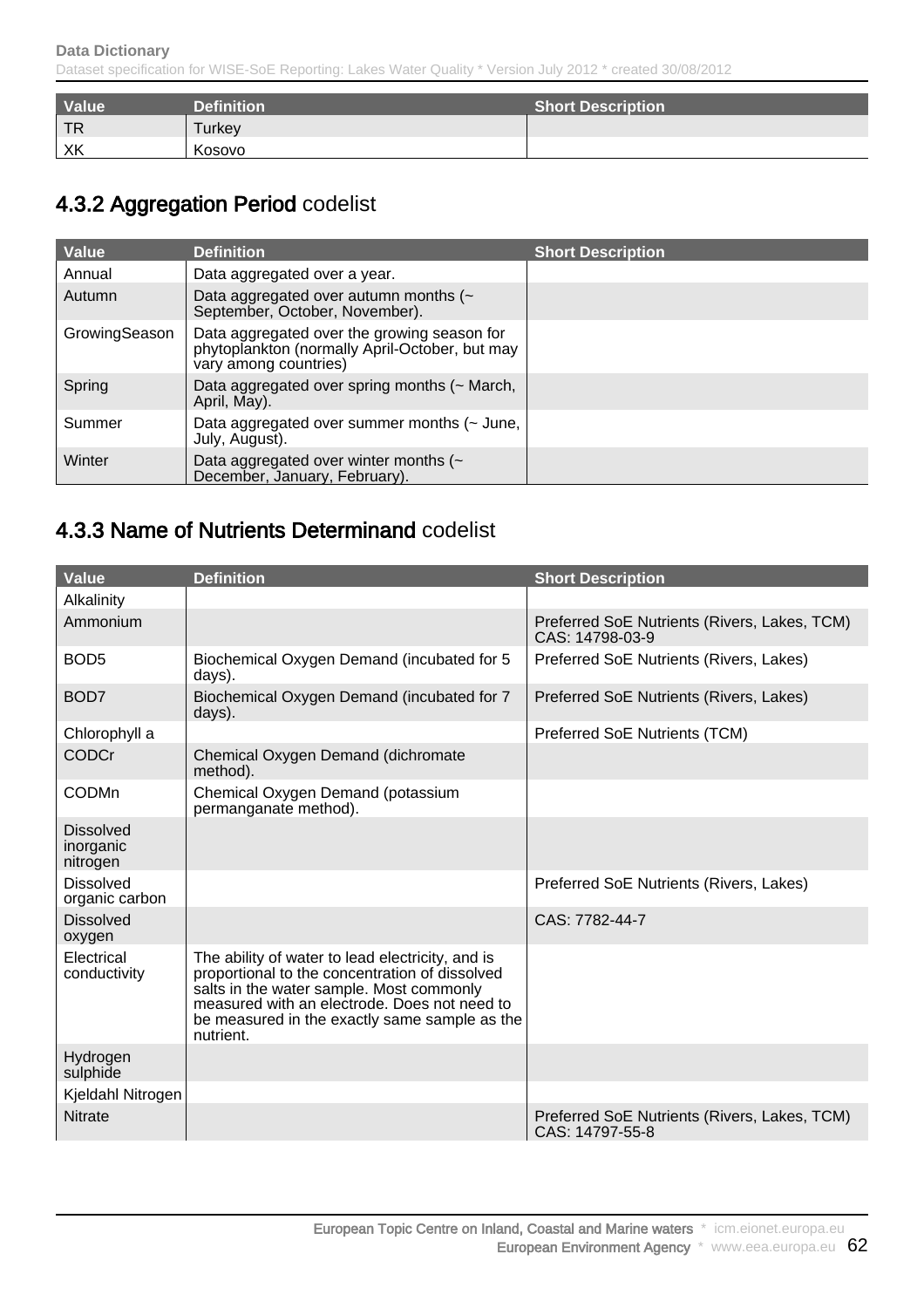Dataset specification for WISE-SoE Reporting: Lakes Water Quality \* Version July 2012 \* created 30/08/2012

| <b>Value</b>                                   | <b>Definition</b>                                         | <b>Short Description</b>                                        |
|------------------------------------------------|-----------------------------------------------------------|-----------------------------------------------------------------|
| Nitrate to<br>orthophosphate<br>ratio          |                                                           |                                                                 |
| <b>Nitrite</b>                                 |                                                           | CAS: 14797-65-0                                                 |
| Non-ionised<br>ammonia                         |                                                           |                                                                 |
| Orthophosphate<br>s                            | Orthophosphate or Soluble Reactive Phosphate<br>$(SRP)$ . | Preferred SoE Nutrients (Rivers, Lakes, TCM)<br>CAS: 14265-44-2 |
| Oxygen<br>saturation                           |                                                           |                                                                 |
| Particulate<br>organic nitrogen                |                                                           |                                                                 |
| pH                                             |                                                           |                                                                 |
| Secchi depth                                   | Lakes and Seawater only                                   |                                                                 |
| Silicate                                       |                                                           |                                                                 |
| Temperature<br>(water)                         | Water temperature                                         |                                                                 |
| Total ammonium                                 |                                                           | Preferred SoE Nutrients (Rivers, Lakes, TCM)<br>CAS: 14798-03-9 |
| Total inorganic<br>nitrogen                    |                                                           |                                                                 |
| Total nitrogen                                 |                                                           |                                                                 |
| Total nitrogen to<br>total phosphorus<br>ratio |                                                           |                                                                 |
| Total organic<br>carbon (TOC)                  |                                                           |                                                                 |
| Total organic<br>nitrogen                      |                                                           |                                                                 |
| <b>Total oxidised</b><br>nitrogen              | Nitrate + Nitrite                                         | Preferred SoE Nutrients (Rivers, Lakes, TCM)                    |
| Total<br>phosphorus                            |                                                           | Preferred SoE Nutrients (Rivers, Lakes, TCM)                    |

## 4.3.4 Unit of Measurement of Nutrients codelist

| <b>Value</b>        | <b>Definition</b>                                                                                                                                                                                                                                        | <b>Short Description</b> |
|---------------------|----------------------------------------------------------------------------------------------------------------------------------------------------------------------------------------------------------------------------------------------------------|--------------------------|
| %                   | <b>Oxygen Saturation</b>                                                                                                                                                                                                                                 |                          |
| m                   | Secchi Depth (Lakes and Seawater only)                                                                                                                                                                                                                   |                          |
| mg/l C              | <b>Total Organic Carbon, Dissolved Organic</b><br>Carbon                                                                                                                                                                                                 |                          |
| $mg/l$ N            | Ammonium, Dissolved Inorganic Nitrogen,<br>Kjeldahl Nitrogen, Nitrate, Nitrite, Non-ionised<br>Ammonia, Particulate Organic Nitrogen, Total<br>Ammonium, Total Inorganic Nitrogen, Total<br>Nitrogen, Total Organic Nitrogen, Total<br>Oxidised Nitrogen |                          |
| mg/l O <sub>2</sub> | BOD5, BOD7, CODCr, CODMn, Dissolved<br>Oxygen                                                                                                                                                                                                            |                          |
| mg/lP               | Orthophosphates, Total Phosphorus                                                                                                                                                                                                                        |                          |
| mg/l S              | Hydrogen Sulphide                                                                                                                                                                                                                                        |                          |
| mg/l Si             | Silicate                                                                                                                                                                                                                                                 |                          |
| mmol/l              | Alkalinity                                                                                                                                                                                                                                               |                          |
| pH                  | рH                                                                                                                                                                                                                                                       |                          |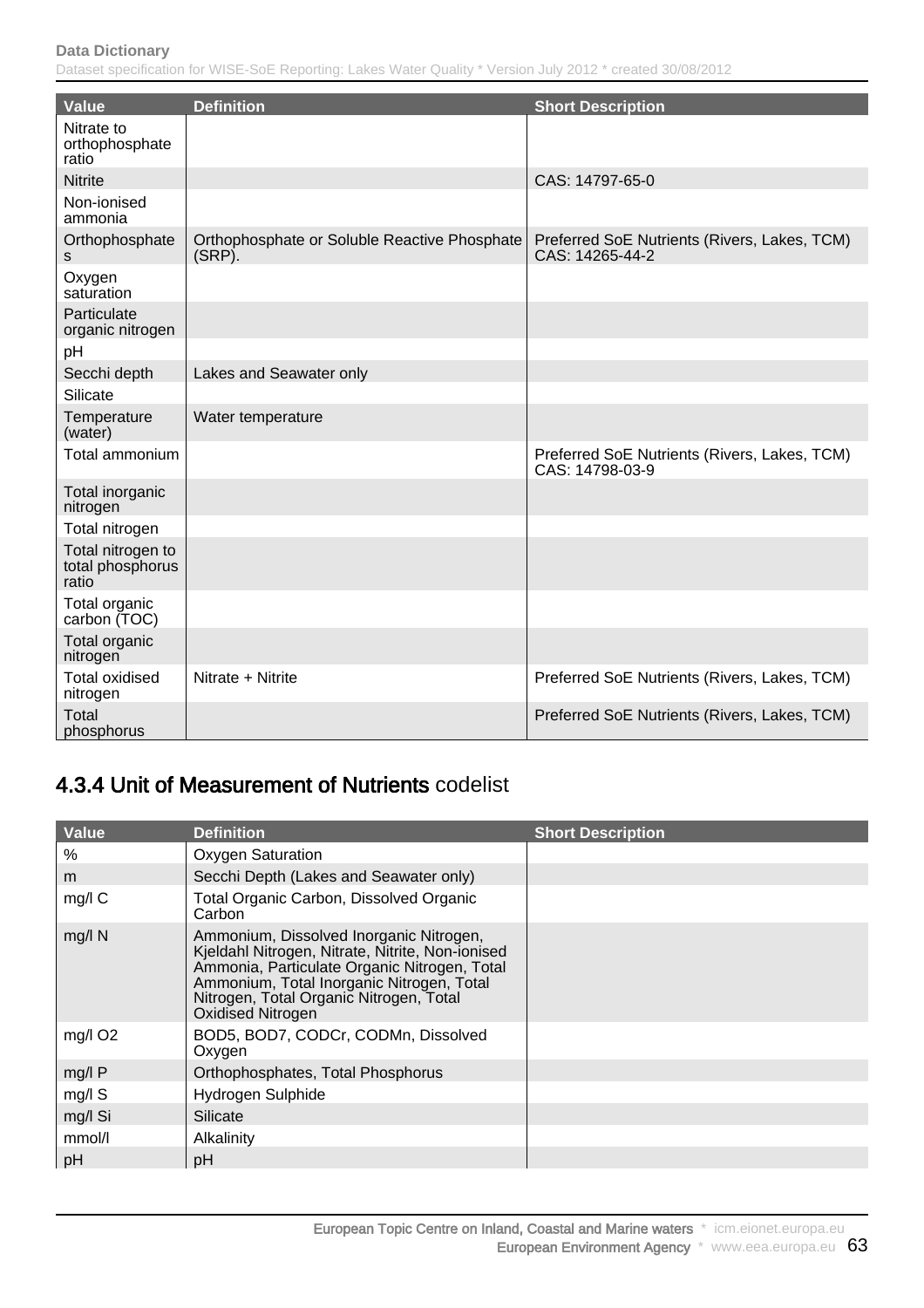| Value           | <b>Definition</b>                                                                                         | <b>Short Description</b> |
|-----------------|-----------------------------------------------------------------------------------------------------------|--------------------------|
| ratio           | Nitrate to Orthophosphate Ratio, Total Nitrogen<br>to Total Phosphorus Ratio                              |                          |
| $\rm ^{\circ}C$ | degrees Celsius (Temperature)                                                                             |                          |
| $\mu$ g/l       | Chlorophyll a                                                                                             |                          |
| $\mu$ S/cm      | Electrical Conductivity. If original unit is mS/m,<br>you must multiply by 10 to get convert to<br>µS/cm. |                          |

## 4.3.5 CEN/ISO codelist

| <b>Value</b>   | <b>Definition</b>                                                                                                                                                                          | <b>Short Description</b> |
|----------------|--------------------------------------------------------------------------------------------------------------------------------------------------------------------------------------------|--------------------------|
| EN 12260:2003  | Water quality - Determination of nitrogen -<br>Determination of bound nitrogen (TNb),<br>following oxidation to nitrogen oxides                                                            |                          |
| EN 12338:1998  | Water quality - Determination of mercury -<br>Enrichment methods by amalgamation                                                                                                           |                          |
| EN 1233:1996   | Water quality - Determination of chromium -<br>Atomic absorption spectrometric methods                                                                                                     |                          |
| EN 12673:1998  | Water quality - Gas chromatographic<br>determination of some selected chlorophenols<br>in water                                                                                            |                          |
| EN 12918:1999  | Water quality - Determination of parathion,<br>parathion-methyl and some other<br>organophosphorus compounds in water by<br>dichloromethane extraction and gas<br>chromatographic analysis |                          |
| EN 13506:2001  | Water quality - Determination of mercury by<br>atomic fluorescence spectrometry                                                                                                            |                          |
| EN 14207:2003  | Water quality - Determination of epichlorohydrin                                                                                                                                           |                          |
| EN 1483:2007   | Water quality - Determination of mercury -<br>Method using atomic absorption spectrometry                                                                                                  |                          |
| EN 1484:1997   | Water analysis - Guidelines for the<br>determination of total organic carbon (TOC) and<br>dissolved organic carbon (DOC)                                                                   |                          |
| EN 14996:2006  | Water quality - Guidance on assuring the<br>quality of biological and ecological assessments<br>in the aquatic environment                                                                 |                          |
| EN 1899-1:1998 | Water quality - Determination of biochemical<br>oxygen demand after n days (BODn) - Part 1:<br>Dilution and seeding method with allyIthiourea<br>addition (ISO 5815:1989, modified)        |                          |
| EN 1899-2:1998 | Water quality - Determination of biochemical<br>oxygen demand after n days (BODn) - Part 2:<br>Method for undiluted samples (ISO 5815:1989,<br>modified)                                   |                          |
| EN 25663:1993  | Water quality - Determination of Kjeldahl<br>nitrogen - Method after mineralization with<br>selenium (ISO 5663:1984)                                                                       |                          |
| EN 25813:1992  | Water quality - Determination of dissolved<br>oxygen - Iodometric method (ISO 5813:1983)                                                                                                   |                          |
| EN 25814:1992  | Water quality - Determination of dissolved<br>oxygen - Electrotechnical probe method (ISO<br>5814:1990)                                                                                    |                          |
| EN 26595:1992  | Water quality - Determination of total arsenic -<br>Silver diethyldithiocarbamate<br>spectrophotometric method (ISO 6595:1982)                                                             |                          |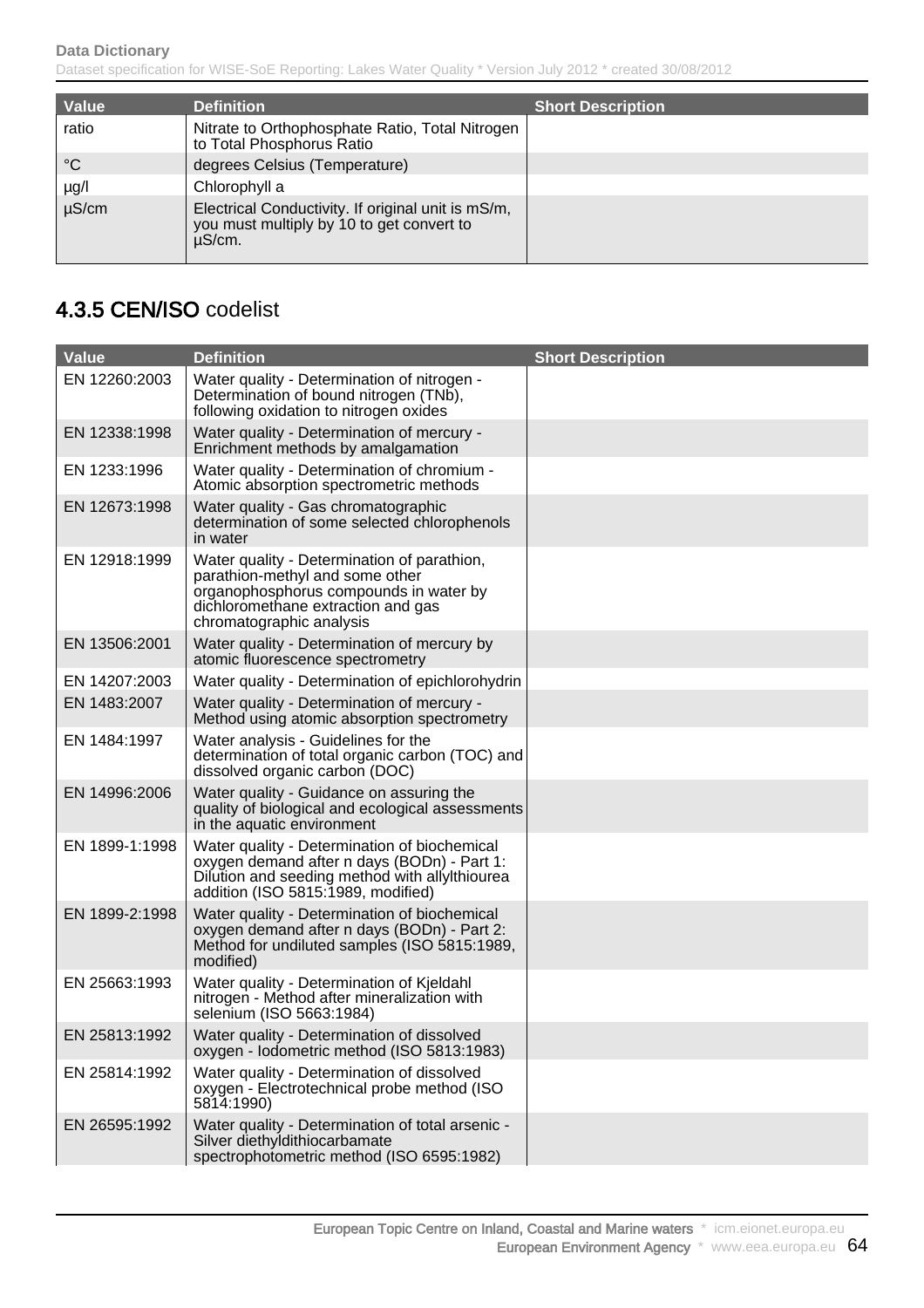| <b>Value</b>                 | <b>Definition</b>                                                                                                                                                                                                                                   | <b>Short Description</b> |
|------------------------------|-----------------------------------------------------------------------------------------------------------------------------------------------------------------------------------------------------------------------------------------------------|--------------------------|
| EN<br>26595:1992/AC:<br>1992 | Water quality - Determination of total arsenic -<br>Silver diethyldithiocarbamate<br>spectrophotometric method (ISO 6595:1982)                                                                                                                      |                          |
| EN 26777:1993                | Water quality - Determination of nitrite -<br>Molecular nitrite absorption spectrometric<br>method (ISO 6777:1984)                                                                                                                                  |                          |
| EN 27888:1993                | Water quality - Determination of electrical<br>conductivity (ISO 7888:1985)                                                                                                                                                                         |                          |
| EN 872:2005                  | Water quality - Determination of suspended<br>solids - Method by filtration through glass fibre<br>filters                                                                                                                                          |                          |
| EN ISO<br>10301:1997         | Water quality - Determination of highly volatile<br>halogenated hydrocarbons - Gas-<br>chromatographic methods (ISO 10301:1997)                                                                                                                     |                          |
| EN ISO 10304-<br>1:1995      | Water quality - Determination of dissolved<br>fluoride, chloride, nitrite, orthophosphate,<br>bromide, nitrate and sulfate ions, using liquid<br>chromatography of ions - Part 1: Method for<br>water with low contamination (ISO 10304-<br>1:1992) |                          |
| EN ISO 10304-<br>2:1996      | Water quality - Determination of dissolved<br>anions by liquid chromatography of ions - Part<br>2: Determination of bromide, chloride, nitrate,<br>nitrite, orthophosphate and sulfate in waste<br>water (ISO 10304-2:1995)                         |                          |
| EN ISO 10304-<br>3:1997      | Water quality - Determination of dissolved<br>anions by liquid chromatography of ions - Part<br>3: Determination of chromate, iodide, sulfite,<br>thiocyanate and thiosulfate (ISO 10304-3:1997)                                                    |                          |
| EN ISO 10304-<br>4:1999      | Water quality - Determination of dissolved<br>anions by liquid chromatography of ions - Part<br>4: Determination of chlorate, chloride and<br>chlorite in water with low contamination (ISO<br>10304-4:1997)                                        |                          |
| EN ISO<br>10695:2000         | Water quality - Determination of selected<br>organic nitrogen and phosphorus compounds -<br>Gas chromatographic methods (ISO<br>10695:2000)                                                                                                         |                          |
| EN ISO<br>11732:2005         | Water quality - Determination of ammonium<br>nitrogen - Method by flow analysis (CFA and<br>FIA) and spectrometric detection (ISO<br>11732:2005)                                                                                                    |                          |
| EN ISO<br>11885:1997         | Water quality - Determination of 33 elements by<br>inductively coupled plasma atomic emission<br>spectroscopy (ISO 11885:1996)                                                                                                                      |                          |
| EN ISO 11905-<br>1:1998      | Water quality - Determination of nitrogen - Part<br>1: Method using oxidative digestion with<br>peroxodisulfate (ISO 11905-1:1997)                                                                                                                  |                          |
| EN ISO<br>11969:1996         | Water quality - Determination of arsenic -<br>Atomic absorption spectrometric method<br>(hydride technique) (ISO 11969:1996)                                                                                                                        |                          |
| EN ISO<br>12020:2000         | Water quality - Determination of aluminium -<br>Atomic absorption spectrometric methods (ISO)<br>12020:1997)                                                                                                                                        |                          |
| EN ISO<br>13395:1996         | Water quality - Determination of nitrite nitrogen<br>and nitrate nitrogen and the sum of both by flow<br>analysis (CFA and FIA) and spectrometric<br>detection (ISO 13395:1996)                                                                     |                          |
| EN ISO<br>14402:1999         | Water quality - Determination of phenol index<br>by flow analysis (FIA and CFA)(ISO<br>14402:1999)                                                                                                                                                  |                          |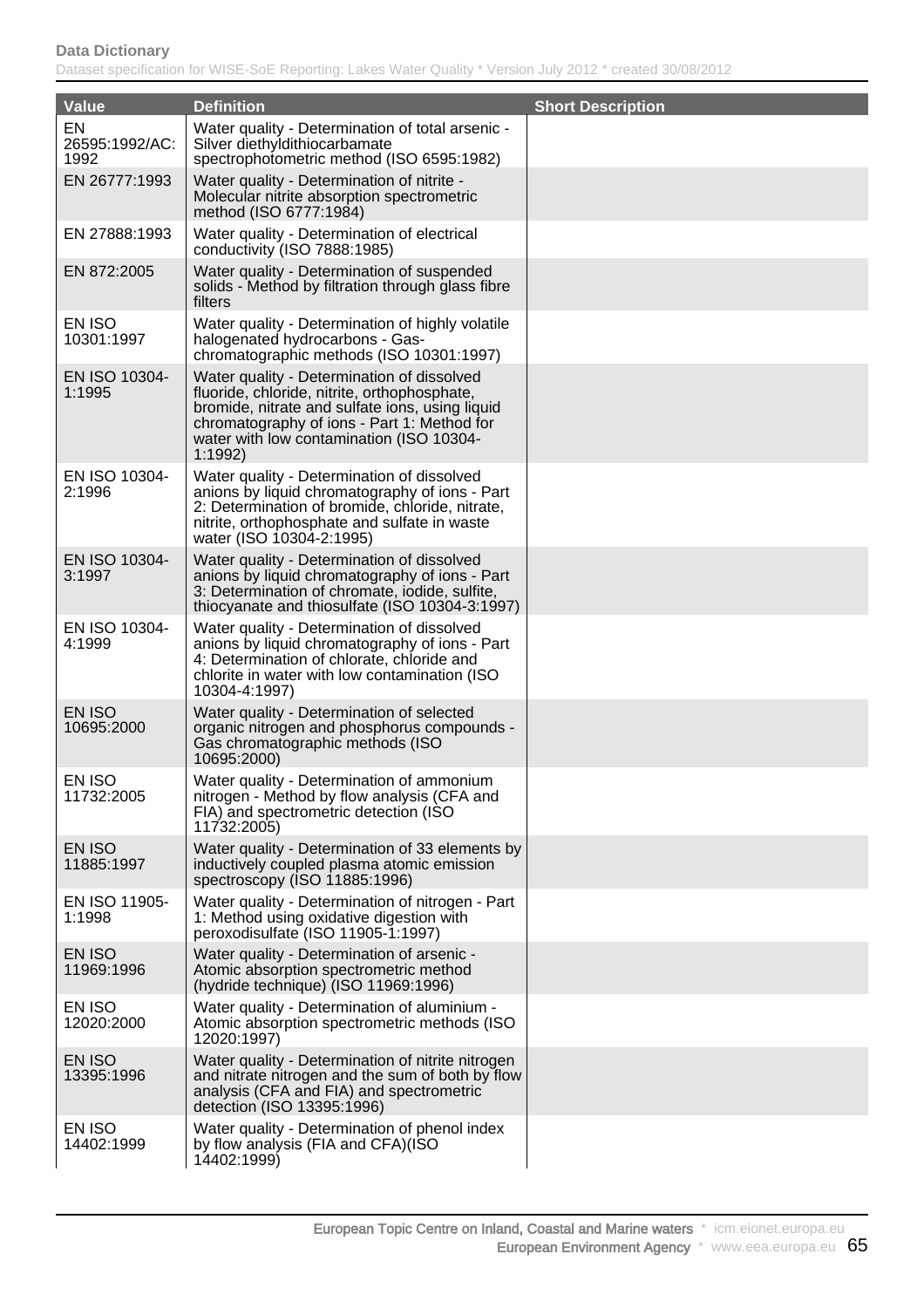| <b>Value</b>            | <b>Definition</b>                                                                                                                                                                                                                               | <b>Short Description</b> |
|-------------------------|-------------------------------------------------------------------------------------------------------------------------------------------------------------------------------------------------------------------------------------------------|--------------------------|
| EN ISO<br>14403:2002    | Water quality - Determination of total cyanide<br>and free cyanide by continuous flow analysis<br>(ISO 14403:2002)                                                                                                                              |                          |
| EN ISO<br>14911:1999    | Water quality - Determination of dissolved Li+,<br>Na+, NH4+, K+, Mn2+, Ca2+, Mg2+, Sr2+ and<br>Ba2+ using ion chromatography - Method for<br>water and waste water (ISO 14911:1998)                                                            |                          |
| EN ISO<br>15061:2001    | Water quality - Determination of dissolved<br>bromate - Method by liquid chromatography of<br>ions (ISO 15061:2001)                                                                                                                             |                          |
| EN ISO<br>15586:2003    | Water quality - Determination of trace elements<br>using atomic absorption spectrometry with<br>graphite furnace (ISO 15586:2003)                                                                                                               |                          |
| EN ISO<br>15680:2003    | Water quality - Gas-chromatographic<br>determination of a number of monocyclic<br>aromatic hydrocarbons, naphthalene and<br>several chlorinated compounds using purge-<br>and-trap and thermal desorption (ISO<br>15680:2003)                   |                          |
| EN ISO 15681-<br>1:2004 | Water quality - Determination of<br>orthophosphate and total phosphorus contents<br>by flow analysis (FIA and CFA) - Part 1: Method<br>by flow injection analysis (FIA) (ISO 15681-<br>1:2003                                                   |                          |
| EN ISO 15681-<br>2:2004 | Water quality - Determination of<br>orthophosphate and total phosphorus contents<br>by flow analysis (FIA and CFA) - Part 2: Method<br>by continuous flow analysis (CFA) (ISO 15681-<br>2:2003                                                  |                          |
| EN ISO<br>15682:2001    | Water quality - Determination of chloride by flow<br>analysis (CFA and FIA) and photometric or<br>potentiometric detection (ISO 15682:2000)                                                                                                     |                          |
| EN ISO<br>15913:2003    | Water quality - Determination of selected<br>phenoxyalkanoic herbicides, including<br>bentazones and hydroxybenzonitriles by gas<br>chromatography and mass spectrometry after<br>solid phase extraction and derivatization (ISO<br>15913:2000) |                          |
| EN ISO 17294-<br>1:2006 | Water quality - Application of inductively<br>coupled plasma mass spectrometry (ICP-MS) -<br>Part 1: General guidelines (ISO 17294-1:2004)                                                                                                      |                          |
| EN ISO 17294-<br>2:2004 | Water quality - Application of inductively<br>coupled plasma mass spectrometry (ICP-MS) -<br>Part 2: Determination of 62 elements (ISO<br>17294-2:2003)                                                                                         |                          |
| EN ISO<br>17353:2005    | Water quality - Determination of selected<br>organotin compounds - Gas chromatographic<br>method (ISO 17353:2004)                                                                                                                               |                          |
| EN ISO<br>17495:2003    | Water quality - Determination of selected<br>nitrophenols - Method by solid-phase extraction<br>and gas chromatography with mass<br>spectrometric detection (ISO 17495:2001)                                                                    |                          |
| EN ISO<br>17993:2003    | Water quality - Determination of 15 polycyclic<br>aromatic hydrocarbons (PAH) in water by HPLC<br>with fluorescence detection after liquid-liquid<br>extraction (ISO 17993:2002)                                                                |                          |
| EN ISO<br>18412:2006    | Water quality - Determination of chromium(VI) -<br>Photometric method for weakly contaminated<br>water (ISO 18412:2005)                                                                                                                         |                          |
| EN ISO<br>18856:2005    | Water quality - Determination of selected<br>phthalates using gas chromatography/mass<br>spectrometry (ISO 18856:2004)                                                                                                                          |                          |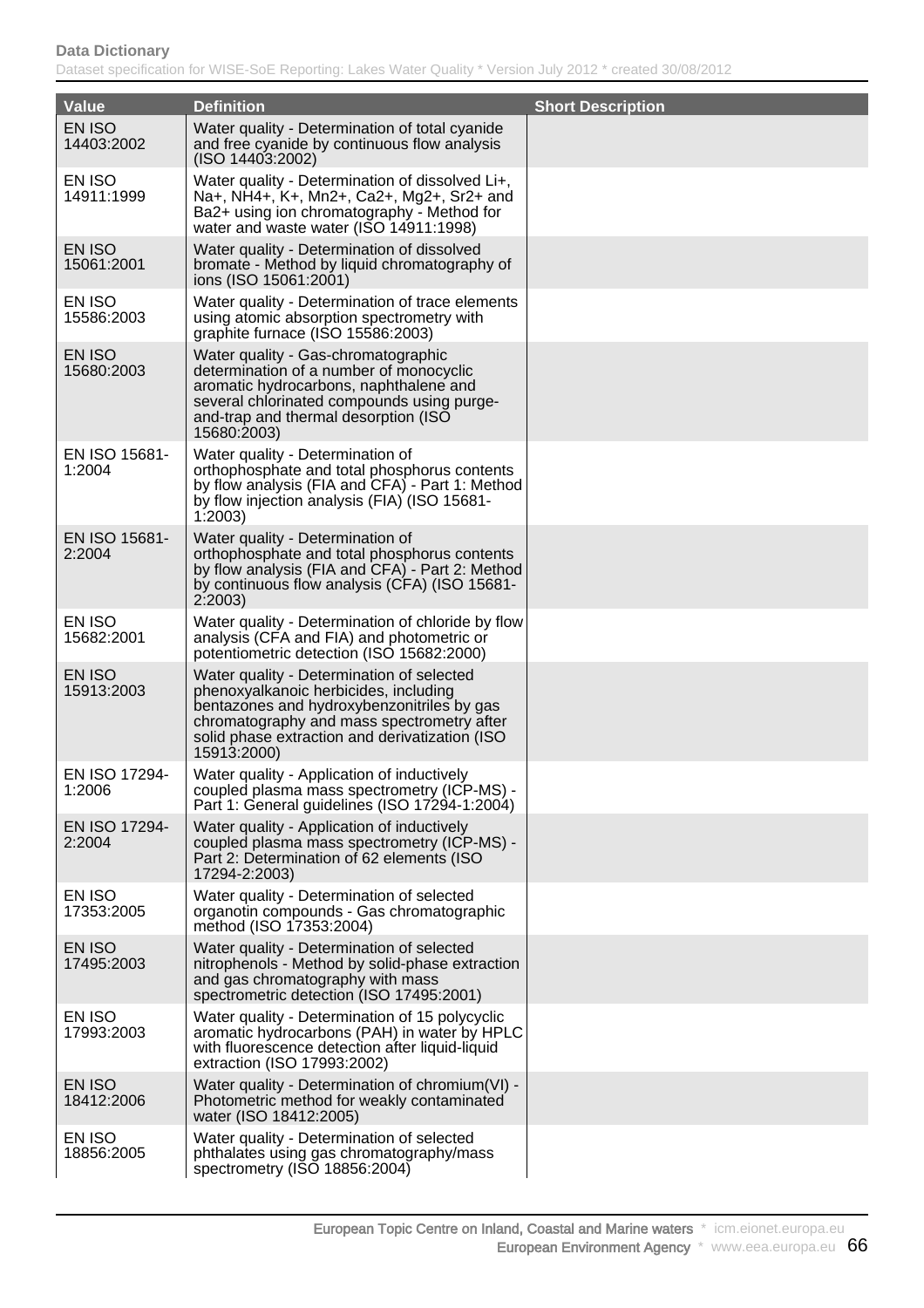Dataset specification for WISE-SoE Reporting: Lakes Water Quality \* Version July 2012 \* created 30/08/2012

| <b>Value</b>                     | <b>Definition</b>                                                                                                                                                                                                                              | <b>Short Description</b> |
|----------------------------------|------------------------------------------------------------------------------------------------------------------------------------------------------------------------------------------------------------------------------------------------|--------------------------|
| EN ISO 18857-<br>1:2006          | Water quality - Determination of selected<br>alkylphenols - Part 1: Method for non-filtered<br>samples using liquid-liquid extraction and gas<br>chromatography with mass selective detection<br>$(ISO 18857-1:2005)$                          |                          |
| EN ISO<br>23631:2006             | Water quality - Determination of dalapon,<br>trichloroacetic acid and selected haloacetic<br>acids - Method using gas chromatography (GC-<br>ECD and/or GC-MS detection) after liquid-liquid<br>extraction and derivatization (ISO 23631:2006) |                          |
| EN ISO<br>23631:2006/AC:<br>2007 | Water quality - Determination of dalapon,<br>trichloroacetic acid and selected haloacetic<br>acids - Method using gas chromatography (GC-<br>ECD and/or GC-MS detection) after liquid-liquid<br>extraction and derivatization (ISO 23631:2006) |                          |
| EN ISO 5667-<br>1:2006           | Water quality - Sampling - Part 1: Guidance on<br>the design of sampling programmes and<br>sampling techniques (ISO 5667-1:2006)                                                                                                               |                          |
| EN ISO 5667-<br>1:2006/AC:2007   | Water quality - Sampling - Part 1: Guidance on<br>the design of sampling programmes and<br>sampling techniques (ISO 5667-1:2006)                                                                                                               |                          |
| EN ISO 5667-<br>3:2003           | Water quality - Sampling - Part 3: Guidance on<br>the preservation and handling of water samples<br>$(ISO 5667-3:2003)$                                                                                                                        |                          |
| EN ISO<br>5961:1995              | Water quality - Determination of cadmium by<br>atomic absorption spectrometry (ISO<br>5961:1994)                                                                                                                                               |                          |
| EN ISO<br>6468:1996              | Water quality - Determination of certain<br>organochlorine insecticides, polychlorinated<br>biphenyls and chlorobenzenes - Gas<br>chromatographic method after liquid-liquid<br>extraction (ISO 6468:1996)                                     |                          |
| EN ISO<br>6878:2004              | Water quality - Determination of phosphorus -<br>Ammonium molybdate spectrometric method<br>(ISO 6878:2004)                                                                                                                                    |                          |
| EN ISO<br>7027:1999              | Water quality - Determination of turbidity (ISO<br>7027:1999)                                                                                                                                                                                  |                          |
| EN ISO<br>7887:1994              | Water quality - Examination and determination<br>of colour (ISO 7887:1994)                                                                                                                                                                     |                          |
| EN ISO<br>7980:2000              | Water quality - Determination of calcium and<br>magnesium - Atomic absorption spectrometric<br>method (ISO 7980:1986)                                                                                                                          |                          |
| EN ISO 9377-<br>2:2000           | Water quality - Determination of hydrocarbon oil<br>index - Part 2: Method using solvent extraction<br>and gas chromatography (ISO 9377-2:2000)                                                                                                |                          |
| EN ISO<br>9562:2004              | Water quality - Determination of adsorbable<br>organically bound halogens (AOX) (ISO<br>9562:2004)                                                                                                                                             |                          |
| EN ISO 9963-<br>1:1995           | Water quality - Determination of alkalinity - Part<br>1: Determination of total and composite<br>alkalinity (ISO 9963-1:1994)                                                                                                                  |                          |
| EN ISO 9963-<br>2:1995           | Water quality - Determination of alkalinity - Part<br>2: Determination of carbonate alkalinity (ISO<br>9963-2:1994)                                                                                                                            |                          |

### 4.4 Codelists for Hazardous Substances and Other Chemical Determinands in Lakes - Aggregated Data table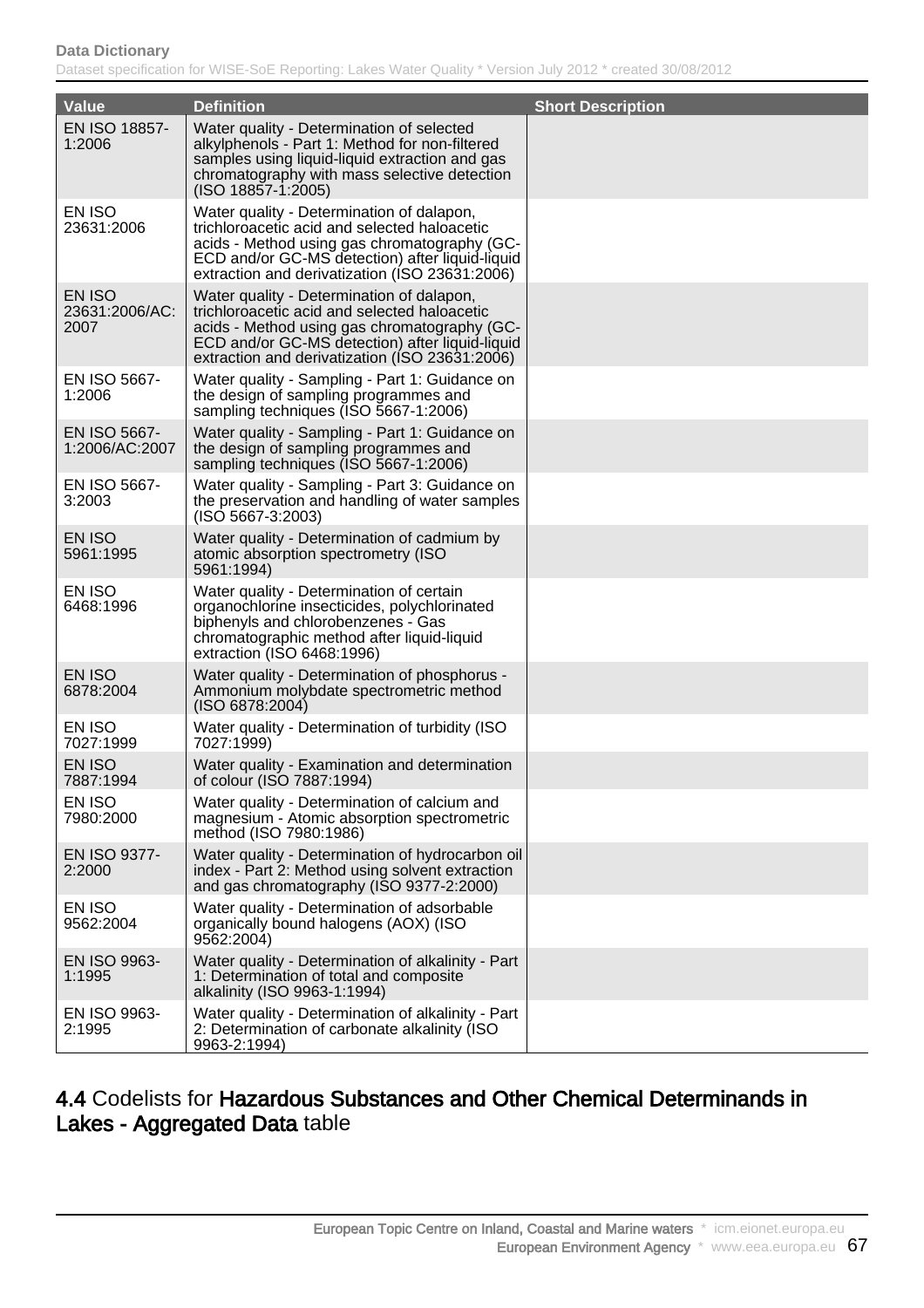## 4.4.1 Country Code codelist

| Value                  | <b>Definition</b>                          | <b>Short Description</b> |
|------------------------|--------------------------------------------|--------------------------|
| AL                     | Albania                                    |                          |
| AT                     | Austria                                    |                          |
| <b>BA</b>              | Bosnia and Herzegovina                     |                          |
| <b>BE</b>              | Belgium                                    |                          |
| BG                     | <b>Bulgaria</b>                            |                          |
| CH                     | Switzerland                                |                          |
| CY                     | Cyprus                                     |                          |
| CZ                     | <b>Czech Republic</b>                      |                          |
| DE                     | Germany                                    |                          |
| DK                     | Denmark                                    |                          |
| EE                     | Estonia                                    |                          |
| ES                     | Spain                                      |                          |
| FI.                    | Finland                                    |                          |
| <b>FR</b>              | France                                     |                          |
| GB                     | United Kingdom                             |                          |
| GR                     | Greece                                     |                          |
| <b>HR</b>              | Croatia                                    |                          |
| HU                     | Hungary                                    |                          |
| IE                     | Ireland                                    |                          |
| IS                     | Iceland                                    |                          |
| IT                     | Italy                                      |                          |
| $\mathsf{L}\mathsf{I}$ | Liechtenstein                              |                          |
| LT.                    | Lithuania                                  |                          |
| LU                     | Luxembourg                                 |                          |
| LV                     | Latvia                                     |                          |
| ME                     | Montenegro                                 |                          |
| <b>MK</b>              | Macedonia, the Former Yugoslav Republic of |                          |
| MT                     | Malta                                      |                          |
| NL                     | Netherlands                                |                          |
| <b>NO</b>              | Norway                                     |                          |
| PL                     | Poland                                     |                          |
| PT                     | Portugal                                   |                          |
| <b>RO</b>              | Romania                                    |                          |
| RS                     | Serbia                                     |                          |
| <b>SE</b>              | Sweden                                     |                          |
| SI                     | Slovenia                                   |                          |
| SK                     | Slovakia                                   |                          |
| <b>TR</b>              | Turkey                                     |                          |
| XK                     | Kosovo                                     |                          |

## 4.4.2 Unit of Measurement of Hazardous Substances codelist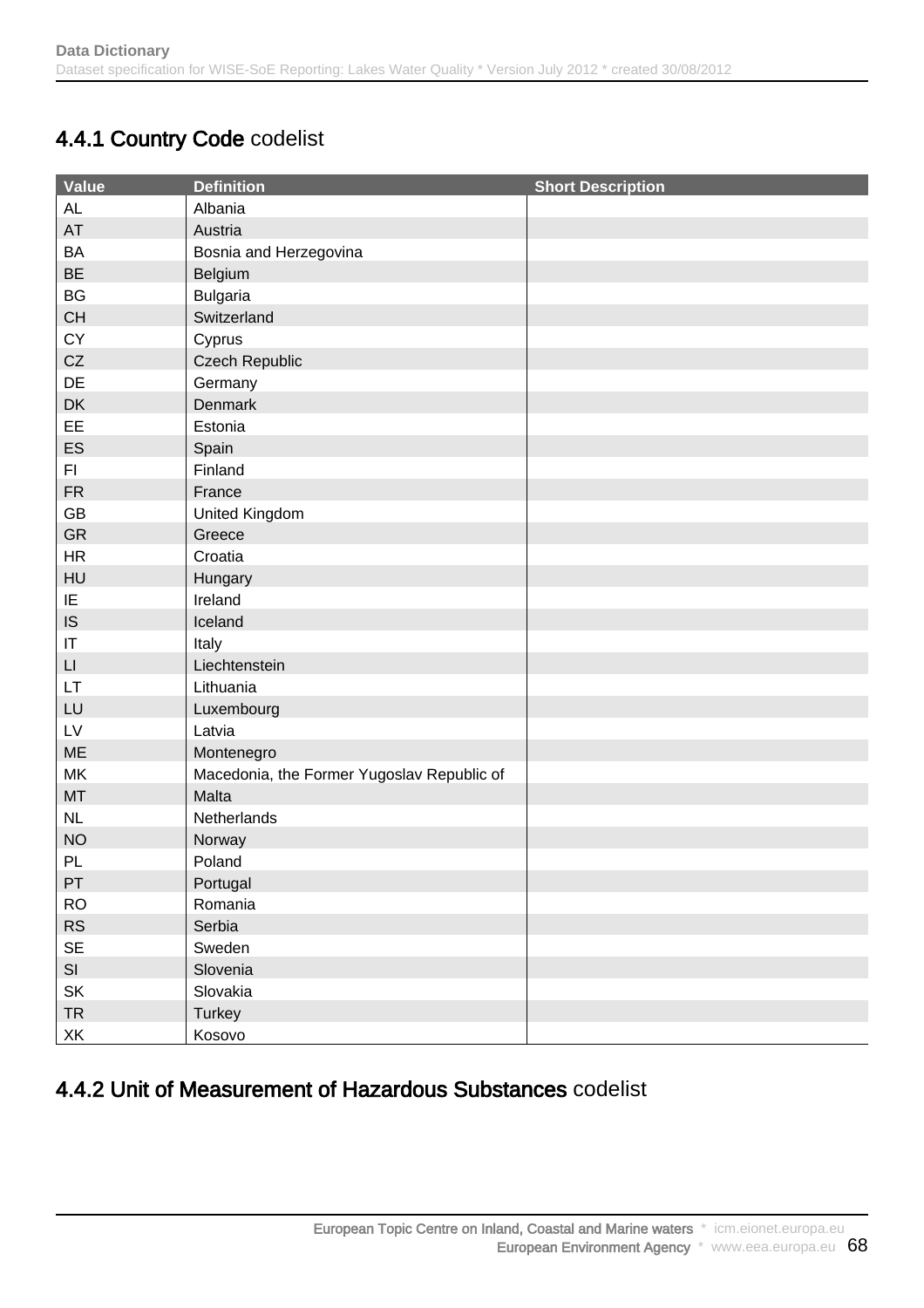| Value     | <b>Definition</b>          | <b>Short Description</b> |
|-----------|----------------------------|--------------------------|
| <b>Bq</b> | Becquerels (radionuclides) |                          |
| mg/g      | miligrammes per gram       |                          |
| mg/kg     | miligrammes per kilogram   |                          |
| mg/l      | miligrammes per liter      |                          |
| ng/g      | nanogrammes per gram       |                          |
| ng/kg     | nanogrammes per kilogram   |                          |
| ng/l      | nanogrammes per liter      |                          |
| $\mu$ g/g | microgrammes per gram      |                          |
| µg/kg     | microgrammes per kilogram  |                          |
| µg/l      | microgrammes per liter     |                          |

## 4.4.3 Chemical Abstract Service Number codelist

| <b>Value</b>   | <b>Definition</b>                     | <b>Short Description</b>        |
|----------------|---------------------------------------|---------------------------------|
| 100-02-7       | Nitrophenol                           | Preferred SoE Haz.Subst. [µg/l] |
| $100 - 41 - 4$ | Ethylbenzene                          | $[\mu g/l]$                     |
| 100-42-5       | Styrene                               | $[\mu g/l]$                     |
| 1002-53-5      | Dibutyltin                            | $[\mu g/l]$                     |
| 10028-17-8     | Tritium                               | $[\mu g/l]$                     |
| 10061-01-5     | c-1,3-dichloropropene                 | $[\mu g/l]$                     |
| 10061-02-6     | t-1,3-dichloropropene                 | [µg/l]                          |
| 1007-28-9      | Desisopropylatrazine                  | [µg/l]                          |
| 101-55-3       | 4-bromophenyl phenyl ether            | $[\mu g/l]$                     |
| 1014-69-3      | Desmetryn                             | $[\mu g/l]$                     |
| 1024-57-3      | Heptachloroepoxide                    | Preferred SoE Haz.Subst. [µg/l] |
| 10265-92-6     | Methamidophos                         | $[\mu g/l]$                     |
| 103-65-1       | n-propylbenzene                       | $[\mu g/l]$                     |
| 104-35-8       | 4-nonylphenol mono-ethoxylate (NP1EO) | $[\mu g/l]$                     |
| 104-40-5       | 4-nonylphenol                         | Preferred SoE Haz.Subst. [µg/l] |
| 104-51-8       | n-butylbenzene                        | $[\mu g/l]$                     |
| 105-67-9       | 2,4-dimethyl-phenol                   | $[\mu g/l]$                     |
| 106-42-3       | P-xylene                              | [µg/l]                          |
| 106-43-4       | 4-chlorotoluene                       | $[\mu g/l]$                     |
| 106-44-4       | 4-methyl-phenol                       | $[\mu g/l]$                     |
| 106-44-5       | P-cresol                              | $[\mu g/l]$                     |
| 106-46-7       | 1,4-dichlorobenzene                   | [µg/l]                          |
| 106-93-4       | 1,2-dibromoethane                     | $[\mu g/l]$                     |
| 1066-51-9      | Aminomethylphosphonic acid (AMPA)     | $[\mu g/l]$                     |
| 107-06-2       | 1,2-dichloroethane                    | Preferred SoE Haz.Subst. [µg/l] |
| 107-13-1       | Acrylonitrile                         | $[\mu g/l]$                     |
| 107-46-0       | Hexamethyldisiloxane (HMDS)           | $[\mu g/l]$                     |
| 1070-78-6      | 1,1,1,3-tetrachloropropane            | $[\mu g/l]$                     |
| 1071-83-6      | Glyphosate                            | $[\mu g/l]$                     |
| 108-38-3       | M-xylene                              | [µg/l]                          |
| 108-67-8       | 1,3,5-trimethylbenzene                | $[\mu g/l]$                     |
| 108-70-3       | 1,3,5-trichlorobenzene                | $[\mu g/l]$                     |
| 108-86-1       | Bromobenzene                          | $[\mu g/l]$                     |
| 108-88-3       | Toluene                               | Preferred SoE Haz.Subst. [µg/l] |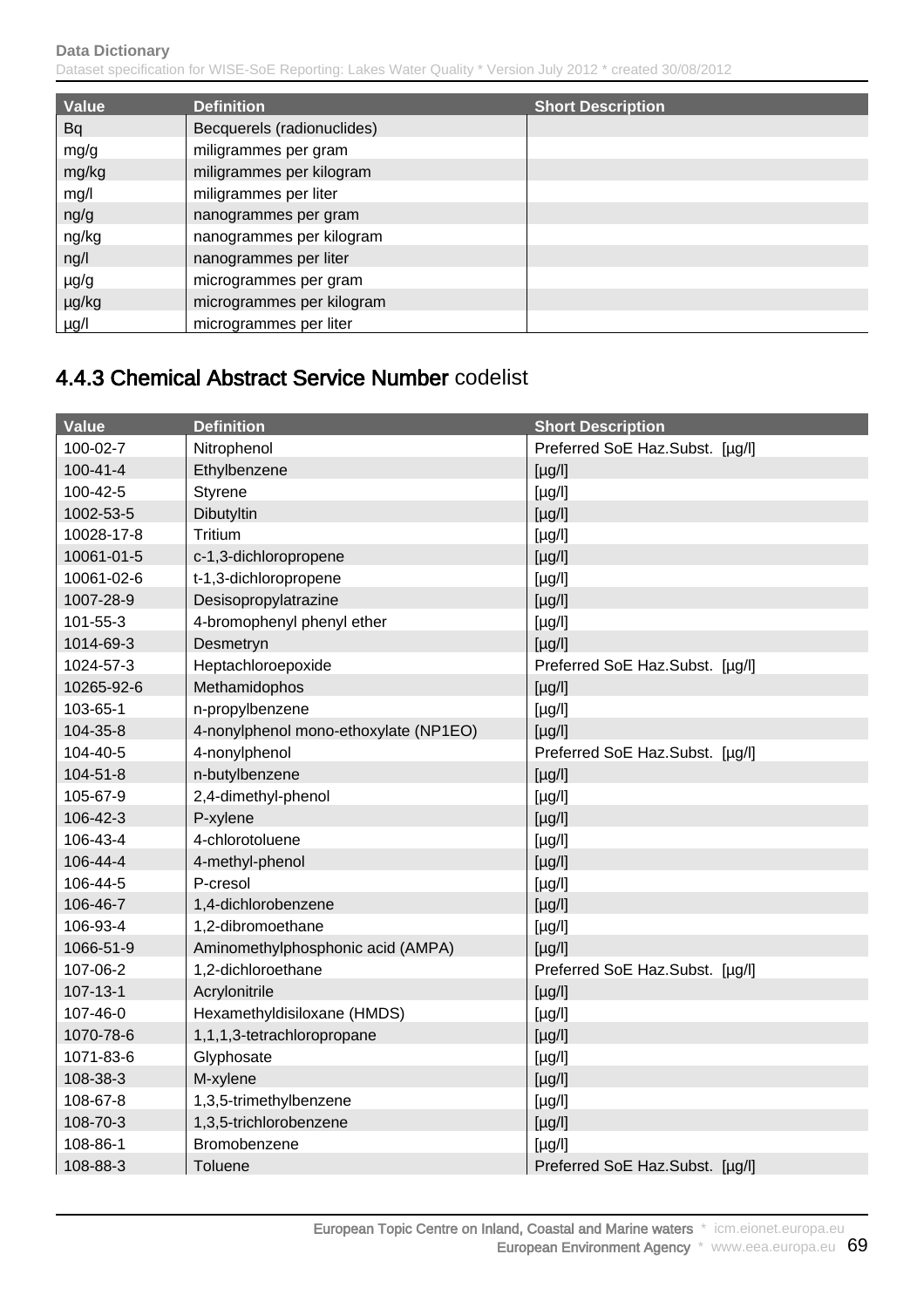| Value       | <b>Definition</b>                    | <b>Short Description</b>        |
|-------------|--------------------------------------|---------------------------------|
| 108-90-7    | Chlorobenzene                        | $[\mu g/l]$                     |
| 108-95-2    | Phenol                               | [µg/l]                          |
| 1113-02-6   | Omethoate                            | $[\mu g/l]$                     |
| 112410-23-8 | Tebufenozide                         | $[\mu g/l]$                     |
| 115-29-7    | Endosulfan                           | $[\mu g/l]$                     |
| 115-32-2    | <b>Dicofol</b>                       | Preferred SoE Haz.Subst. [µg/l] |
| 1163-19-5   | Bis(pentabromophenyl) ether          | $[\mu g/l]$                     |
| 117-81-7    | Di (2-ethylhexyl) phthalate (DEHP)   | Preferred SoE Haz.Subst. [µg/l] |
| 118-74-1    | Hexachlorobenzene (HCB)              | Preferred SoE Haz.Subst. [µg/l] |
| 118-96-7    | 2,4,6-trinitrotoluene                | $[\mu g/l]$                     |
| 1194-65-6   | Dichlobenil                          | $[\mu g/l]$                     |
| 120-12-7    | Anthracene                           | Preferred SoE Haz.Subst. [µg/l] |
| 120-36-5    | Dichlorprop (2,4-DP)                 | $[\mu g/l]$                     |
| 120-82-1    | 1,2,4-trichlorobenzene               | [µg/l]                          |
| 120-83-2    | 2,4-dichlorophenol                   | $[\mu g/l]$                     |
| 12002-48-1  | Trichlorobenzenes                    | Preferred SoE Haz.Subst. [µg/l] |
| 120928-09-8 | Fenazaquin                           | $[\mu g/l]$                     |
| 121-14-2    | 2,4-dinitrotoluene                   | $[\mu g/l]$                     |
| 121-75-5    | Malathion                            | $[\mu g/l]$                     |
| 122-14-5    | Fenitrothion                         | $[\mu g/l]$                     |
| 122-34-9    | Simazine                             | Preferred SoE Haz.Subst. [µg/l] |
| 123-33-1    | Maleinhydrazid                       | $[\mu g/l]$                     |
| 124-48-1    | Dibromochloromethane                 | $[\mu g/l]$                     |
| 124495-18-7 | Quinoxyfen                           | Preferred SoE Haz.Subst. [µg/l] |
| 127-18-4    | 1,1,2,2-tetrachloroethene            | Preferred SoE Haz.Subst. [µg/l] |
| 12767-79-2  | Aroclor                              | $[\mu g/l]$                     |
| 129-00-0    | Pyrene                               | $[\mu g/l]$                     |
| 13071-79-9  | <b>Terbufos</b>                      | $[\mu g/l]$                     |
| 131-11-3    | Dimethyl phthalate                   | $[\mu g/l]$                     |
| 131-16-8    | Dipropyl phthalate                   | $[\mu g/l]$                     |
| 131-18-0    | Dipentyl phthalate                   | $[\mu g/l]$                     |
| 1321-64-8   | Pentachloronaphthalene               | $[\mu g/l]$                     |
| 1321-65-9   | Trichloronaphthalene                 | $[\mu g/l]$                     |
| 133-06-2    | Captan                               | $[\mu g/l]$                     |
| 133-53-9    | 3,5-dimethyl-phenol                  | [µg/l]                          |
| 1330-20-7   | Xylene                               | $[\mu g/l]$                     |
| 1335-87-1   | Hexachloronaphthalene                | $[\mu g/l]$                     |
| 1335-88-2   | Tetrachloronaphthalene               | $[\mu g/l]$                     |
| 13351-73-0  | Tolyltriazole                        | Preferred SoE Haz.Subst. [µg/l] |
| 13356-08-6  | Fenbutatin oxide                     | $[\mu g/l]$                     |
| 1336-36-3   | Polychlorinated biphenyls            | [µg/l]                          |
| 133855-98-8 | Epoxiconazole                        | $[\mu g/l]$                     |
| 135-19-3    | 2-naphthol                           | [µg/l]                          |
| 135-98-8    | sec-butylbenzene                     | $[\mu g/l]$                     |
| 136-85-6    | Methylbenzotriazol                   | Preferred SoE Haz.Subst. [µg/l] |
| 136426-54-5 | Fluquinconazole                      | $[\mu g/l]$                     |
| 136677-10-6 | Polychlorinated dibenzofurans (PCDF) | [µg/l]                          |
| 13684-56-5  | Desmedipham                          | $[\mu g/l]$                     |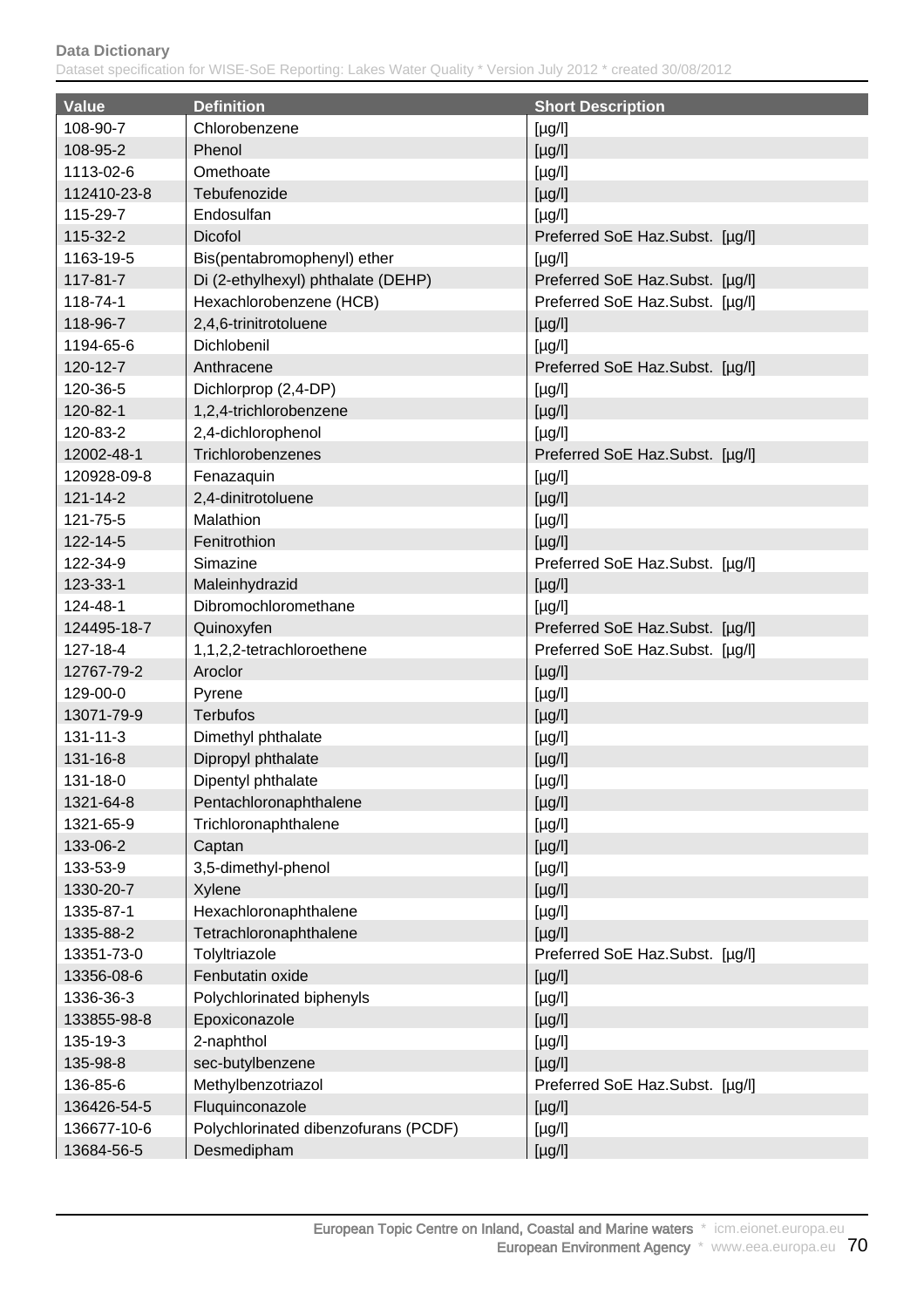| <b>Value</b> | <b>Definition</b>                                    | <b>Short Description</b>        |
|--------------|------------------------------------------------------|---------------------------------|
| 137-26-8     | Thiram                                               | $[\mu g/l]$                     |
| 137-30-4     | Ziram                                                | $[\mu g/l]$                     |
| 139-13-9     | <b>NTA</b>                                           | $[\mu g/l]$                     |
| 139-40-2     | Propazine                                            | $[\mu g/l]$                     |
| 140-57-8     | Aramite                                              | $[\mu g/l]$                     |
| 140-66-9     | Para-tert-octylphenol                                | Preferred SoE Haz.Subst. [µg/l] |
| 142-28-9     | 1,3-dichloropropane                                  | $[\mu g/l]$                     |
| 143-50-0     | Chlordecone                                          | [µg/l]                          |
| 144-49-0     | Fluoroacetic acid                                    | $[\mu g/l]$                     |
| 151-21-3     | Sodium dodecyl sulfate                               | $[\mu g/l]$                     |
| 15165-67-0   | Dichlorprop-P                                        | $[\mu g/l]$                     |
| 15307-86-5   | Diclofenac                                           | Preferred SoE Haz.Subst. [µg/l] |
| 156-52-9     | c-1,2-dichloroethene                                 | $[\mu g/l]$                     |
| 156-59-2     | Cis-1,2-dichloroethene                               | $[\mu g/l]$                     |
| 156-60-5     | Trans 1,2-dichloroethene                             | $[\mu g/l]$                     |
| 1563-66-2    | Carbofuran                                           | $[\mu g/l]$                     |
| 15687-27-1   | Ibuprofen                                            | Preferred SoE Haz.Subst. [µg/l] |
| 1570-64-5    | 4-chloro-2-methylphenol                              | $[\mu g/l]$                     |
| 1570-65-6    | 4,6-dichloro-2-methylphenol                          | $[\mu g/l]$                     |
| 1582-09-8    | Trifluralin                                          | Preferred SoE Haz.Subst. [µg/l] |
| 15972-60-8   | Alachlor                                             | Preferred SoE Haz.Subst. [µg/l] |
| 1610-18-0    | Prometon                                             | $[\mu g/l]$                     |
| 1634-04-4    | <b>MTBE</b>                                          | $[\mu g/l]$                     |
| 16478-18-5   | Pentachloroiodobenzene                               | $[\mu g/l]$                     |
| 16484-77-8   | Mecoprop-P (MCPP-P)                                  | $[\mu g/l]$                     |
| 16655-82-6   | 3-hydroxycarbofuran                                  | $[\mu g/l]$                     |
| 16672-87-0   | 2-chloroethylphosphonic acid                         | $[\mu g/l]$                     |
| 16752-77-5   | Methomyl                                             | $[\mu g/l]$                     |
| 1689-83-4    | loxynil                                              | $[\mu g/l]$                     |
| 1689-84-5    | Bromoxynil                                           | $[\mu g/l]$                     |
| 1689-99-2    | Bromoxynil octanoate                                 | $[\mu g/l]$                     |
| 1698-60-8    | Chloridazon                                          | $[\mu g/l]$                     |
| 1702-17-6    | Clopyralid                                           | $[\mu g/l]$                     |
| 17040-19-6   | Demeton-S-methylsulfon                               | $[\mu g/l]$                     |
| 1746-01-6    | 2,3,7,8-tetrachlorodibenzo-p-dioxin                  | $[\mu g/l]$                     |
| 1763-23-1    | PFOS and its derivatives                             | Preferred SoE Haz.Subst. [µg/l] |
| 1806-26-4    | 4-octylphenol                                        | $[\mu g/l]$                     |
| 18181-70-9   | lodofenphos                                          | $[\mu g/l]$                     |
| 182346-21-0  | 2,2',3,4,4'-pentabromodiphenyl ether (BDE85)         | $[\mu g/l]$                     |
| 1825-21-4    | Pentachloroanisole                                   | $[\mu g/l]$                     |
| 182677-30-1  | 2,2',3,4,4',5'-hexabromodiphenyl ether<br>(BD(E)138) | $[\mu g/l]$                     |
| 1836-75-5    | Nitrophen                                            | $[\mu g/l]$                     |
| 1861-40-1    | Benfluralin                                          | [yg/l]                          |
| 189084-64-8  | PBDE100 (2,2',4,4',6-pentabromodiphenyl<br>ether)    | $[\mu g/l]$                     |
| 191-24-2     | Benzo(g,h,i)perylene                                 | Preferred SoE Haz.Subst. [µg/l] |
| 1912-24-9    | Atrazine                                             | Preferred SoE Haz.Subst. [µg/l] |
| 1918-00-9    | Dicamba                                              | $[\mu g/l]$                     |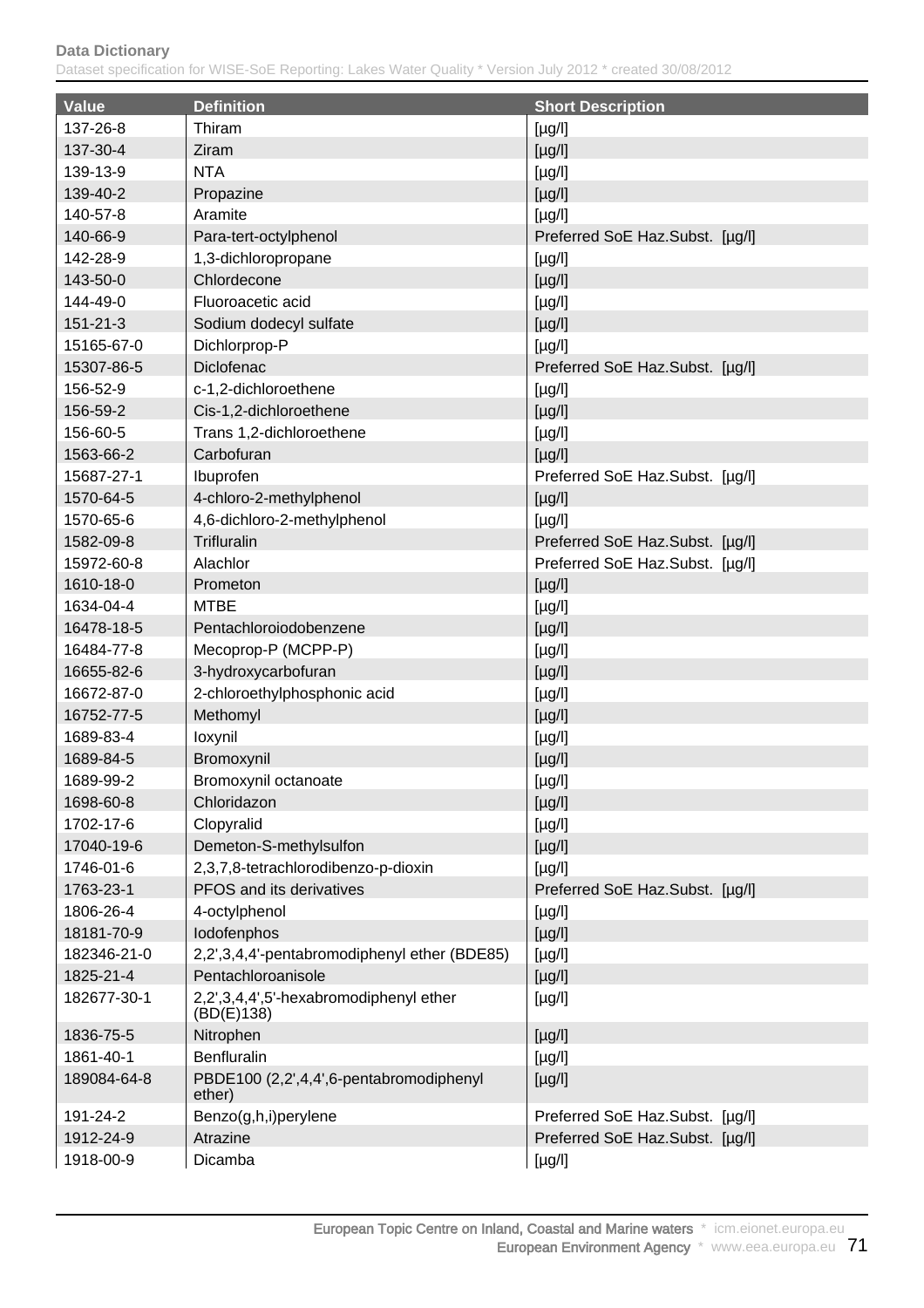| <b>Value</b> | <b>Definition</b>                                     | <b>Short Description</b>        |
|--------------|-------------------------------------------------------|---------------------------------|
| 1918-13-4    | Chlorthiamid                                          | $[\mu g/l]$                     |
| 193-39-5     | Indeno(1,2,3-cd)pyrene                                | Preferred SoE Haz.Subst. [µg/l] |
| 2008-58-4    | 2,6-dichlorobenzamide                                 | $[\mu g/l]$                     |
| 20427-84-3   | 4-nonylphenol di-ethoxylate (NP2EO)                   | $[\mu g/l]$                     |
| 20461-54-5   | lodide                                                | $[\mu g/l]$                     |
| 205-99-2     | Benzo(b)fluoranthene                                  | Preferred SoE Haz.Subst. [µg/l] |
| 2051-24-3    | 5,5',6,6'-decachlorobiphenyl (CB209)                  | $[\mu g/l]$                     |
| 206-44-0     | Fluoranthene                                          | Preferred SoE Haz.Subst. [µg/l] |
| 207-08-9     | Benzo(k)fluoranthene                                  | Preferred SoE Haz.Subst. [µg/l] |
| 207122-15-4  | PBDE154 (2,2',4,4',5,6'-hexabromodiphenyl<br>ether)   | $[\mu g/l]$                     |
| 208-96-8     | Acenaphthylene                                        | $[\mu g/l]$                     |
| 2104-64-5    | O-Ethyl O-(p-nitrophenyl)<br>phenylphosphonothiolate  | $[\mu g/l]$                     |
| 21087-64-9   | Metribuzin                                            | $[\mu g/l]$                     |
| 2163-68-0    | Hydroxyatrazine                                       | $[\mu g/l]$                     |
| 2164-08-1    | Lenacil                                               | $[\mu g/l]$                     |
| 21725-46-2   | Cyanazine                                             | $[\mu g/l]$                     |
| 218-01-9     | Chrysene                                              | $[\mu g/l]$                     |
| 22204-53-1   | Naproxen                                              | Preferred SoE Haz.Subst. [µg/l] |
| 2227-13-6    | <b>Tetrasul</b>                                       | $[\mu g/l]$                     |
| 2234-13-1    | Octachloronaphthalene                                 | $[\mu g/l]$                     |
| 2310-17-0    | Phosalone                                             | $[\mu g/l]$                     |
| 23103-98-2   | Pirimicarb                                            | $[\mu g/l]$                     |
| 23593-75-1   | Clotrimazole                                          | $[\mu g/l]$                     |
| 2385-85-5    | Mirex                                                 | $[\mu g/l]$                     |
| 23950-58-5   | Propyzamide                                           | $[\mu g/l]$                     |
| 2440-02-0    | Heptachloronorbornene                                 | $[\mu g/l]$                     |
| 24959-67-9   | <b>Bromide</b>                                        | $[\mu g/l]$                     |
| 25057-89-0   | <b>Bentazone</b>                                      | $[\mu g/l]$                     |
| 25140-90-3   | 2-(2,6-dichlorophenoxy) propionic acid (2,6-<br>DCPP) | $[\mu g/l]$                     |
| 25154-52-3   | Nonylphenol                                           | $[\mu g/l]$                     |
| 25167-83-3   | Tetrachlorophenols                                    | $[\mu g/l]$                     |
| 2599-11-3    | Hydroxysimazine                                       | $[\mu g/l]$                     |
| 262-12-4     | Dibenzodioxin                                         | $[\mu g/l]$                     |
| 26225-79-6   | Ethofumesate                                          | $[\mu g/l]$                     |
| 26259-45-0   | Secbumeton                                            | $[\mu g/l]$                     |
| 28159-98-0   | Cybutryne                                             | Preferred SoE Haz.Subst. [µg/l] |
| 29122-68-7   | Atenolol                                              | Preferred SoE Haz.Subst. [µg/l] |
| 2921-88-2    | Chlorpyrifos                                          | Preferred SoE Haz.Subst. [µg/l] |
| 294-62-2     | Cyclododecane                                         | $[\mu g/l]$                     |
| 297-78-9     | Isobenzan                                             | $[\mu g/l]$                     |
| 298-00-0     | Parathion-methyl                                      | $[\mu g/l]$                     |
| 298-46-4     | Carbamazepin                                          | Preferred SoE Haz.Subst. [µg/l] |
| 30125-63-4   | Desethylterbuthylazine                                | $[\mu g/l]$                     |
| 309-00-2     | Aldrin                                                | Preferred SoE Haz.Subst. [µg/l] |
| 3115-49-9    | Nonylphenoxyacetic acid (NPE1C)                       | Preferred SoE Haz.Subst. [µg/l] |
| 314-40-9     | <b>Bromacil</b>                                       | [µg/l]                          |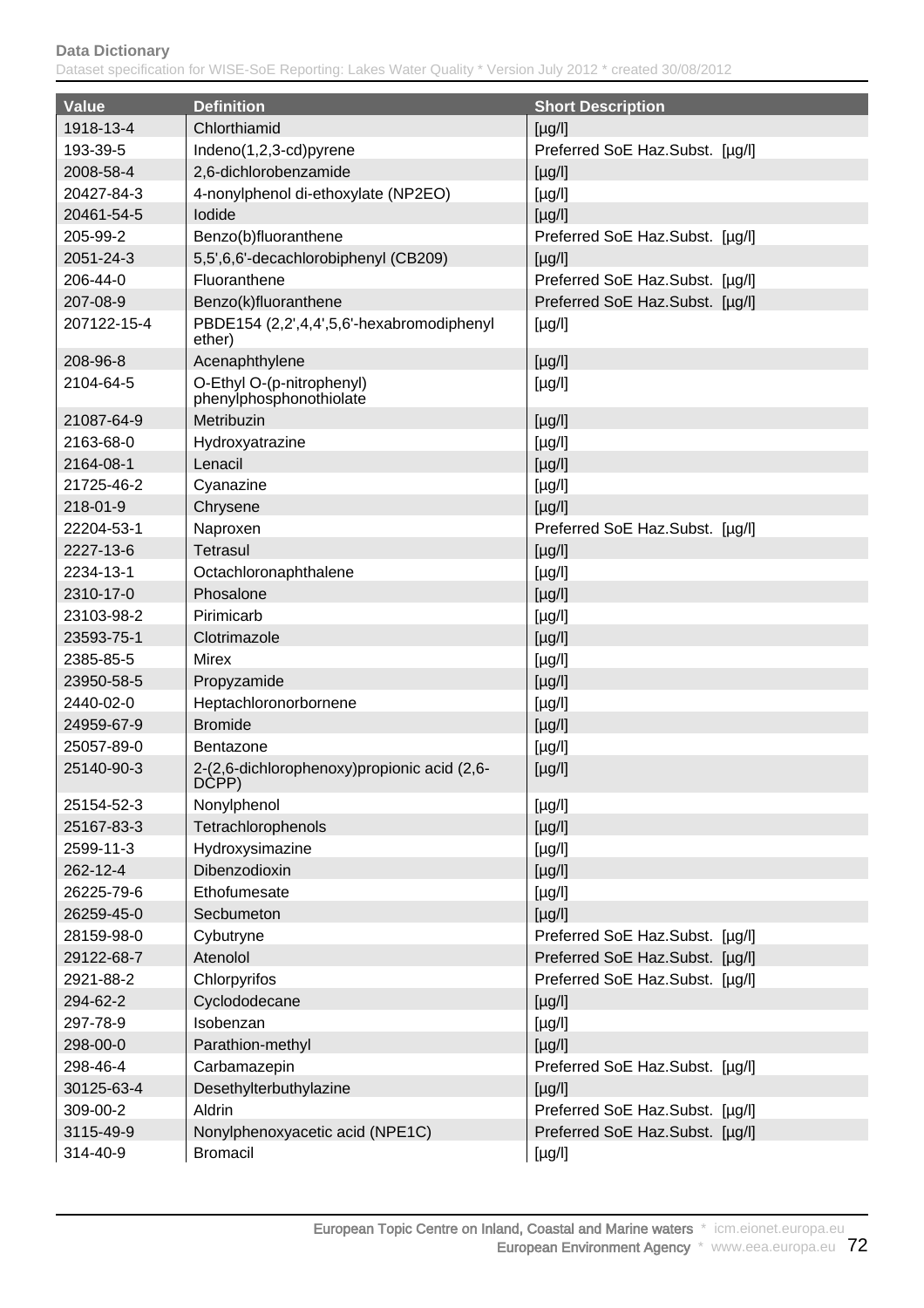| <b>Value</b> | <b>Definition</b>                                                     | <b>Short Description</b>        |
|--------------|-----------------------------------------------------------------------|---------------------------------|
| 31508-00-6   | <b>PCB118</b>                                                         | $[\mu g/l]$                     |
| 319-84-6     | Alpha-HCH                                                             | $[\mu g/l]$                     |
| 319-85-7     | Beta-HCH                                                              | $[\mu g/l]$                     |
| 319-86-8     | Delta-HCH                                                             | $[\mu g/l]$                     |
| 3194-55-6    | Hexabromocyclododecane (HBCDD)                                        | Preferred SoE Haz.Subst. [µg/l] |
| 32241-08-0   | Heptachloronaphthalene                                                | $[\mu g/l]$                     |
| 32534-81-9   | Diphenyl ether, pentabromo derivative                                 | $[\mu g/l]$                     |
| 32536-52-0   | Diphenyl ether, octabromo deviate                                     | $[\mu g/l]$                     |
| 32598-13-3   | PCB77                                                                 | $[\mu g/l]$                     |
| 32598-14-4   | PCB105 (2,3,3',4,4'-pentachlorobiphenyl)                              | $[\mu g/l]$                     |
| 32774-16-6   | <b>PCB169</b>                                                         | $[\mu g/l]$                     |
| 330-54-1     | Diuron                                                                | Preferred SoE Haz.Subst. [µg/l] |
| 330-55-2     | Linuron                                                               | Preferred SoE Haz.Subst. [µg/l] |
| 3307-39-9    | 2-(4-chlorophenoxy) propionic acid (4-CPP)                            | $[\mu g/l]$                     |
| 33213-65-9   | Beta-Endosulfan                                                       | $[\mu g/l]$                     |
| 333-41-5     | Diazinon                                                              | Preferred SoE Haz.Subst. [µg/l] |
| 335-67-1     | <b>PFOA</b>                                                           | Preferred SoE Haz.Subst. [µg/l] |
| 33693-04-8   | Terbumeton                                                            | $[\mu g/l]$                     |
| 3397-62-4    | Deisopropyldeethylatrazine                                            | $\lceil \mu g / I \rceil$       |
| 34123-59-6   | Isoproturon                                                           | Preferred SoE Haz.Subst. [µg/l] |
| 3424-82-6    | DDE, o,p'                                                             | $[\mu g/l]$                     |
| 34256-82-1   | Acetochlor                                                            | $[\mu g/l]$                     |
| 35065-27-1   | PCB153 (2,2',4,4',5,5'-hexachlorobiphenyl)                            | $[\mu g/l]$                     |
| 35065-28-2   | PCB138 (2,2',3,4,4',5'-hexachlorobiphenyl)                            | $[\mu g/l]$                     |
| 35065-29-3   | PCB180 (2,2',3,4,4',5,5'-heptachlorobiphenyl)                         | $[\mu g/l]$                     |
| 35065-30-6   | PCB170 (1,2,3,4-tetrachloro-5-(2,3,4-<br>trichlorophenyl)benzene)     | $[\mu g/l]$                     |
| 35693-99-3   | PCB52 (2,2',5,5'-tetrachlorobiphenyl)                                 | $[\mu g/l]$                     |
| 35694-08-7   | PCB194 (1,2,3,4-tetrachloro-5-(2,3,4,5-<br>tetrachlorophenyl)benzene) | $[\mu g/l]$                     |
| 36065-30-2   | 2,4,6-tribromophenyl 2-methyl-2,3-<br>dibromopropyl ether             | $[\mu g/l]$                     |
| 36355-01-8   | Hexabromobiphenyl                                                     | $[\mu g/l]$                     |
| 36643-28-4   | Tributyltin cation                                                    | Preferred SoE Haz.Subst. [µg/l] |
| 37350-58-6   | Metoprolol                                                            | Preferred SoE Haz.Subst. [µg/l] |
| 37680-73-2   | PCB101 (2,2',4,5,5'-pentachlorobiphenyl)                              | $[\mu g/l]$                     |
| 38380-08-4   | PCB156 (2,3,3',4,4',5-hexachlorobiphenyl)                             | $[\mu g/l]$                     |
| 39635-31-9   | PCB189 (1,2,3,4-tetrachloro-5-(3,4,5-<br>trichlorophenyl) benzene)    | $[\mu g/l]$                     |
| 39765-80-5   | Nonachlor-trans                                                       | $[\mu g/l]$                     |
| 40487-42-1   | Pendimethalin                                                         | $[\mu g/l]$                     |
| 41318-75-6   | PBDE28                                                                | $[\mu g/l]$                     |
| 41394-05-2   | Metamitron                                                            | $[\mu g/l]$                     |
| 41859-67-0   | <b>Bezafibrate</b>                                                    | Preferred SoE Haz.Subst. [µg/l] |
| 4234-79-1    | Kelevan                                                               | $[\mu g/l]$                     |
| 42576-02-3   | <b>Bifenox</b>                                                        | Preferred SoE Haz.Subst. [µg/l] |
| 4636-83-3    | Morfamquat                                                            | $\lceil \mu g / I \rceil$       |
| 465-73-6     | Isodrin                                                               | Preferred SoE Haz.Subst. [µg/l] |
| 470-90-6     | Chlorfenvinphos                                                       | Preferred SoE Haz.Subst. [µg/l] |
| 4901-51-3    | 2,3,4,5-tetrachlorophenol                                             | $[\mu g/l]$                     |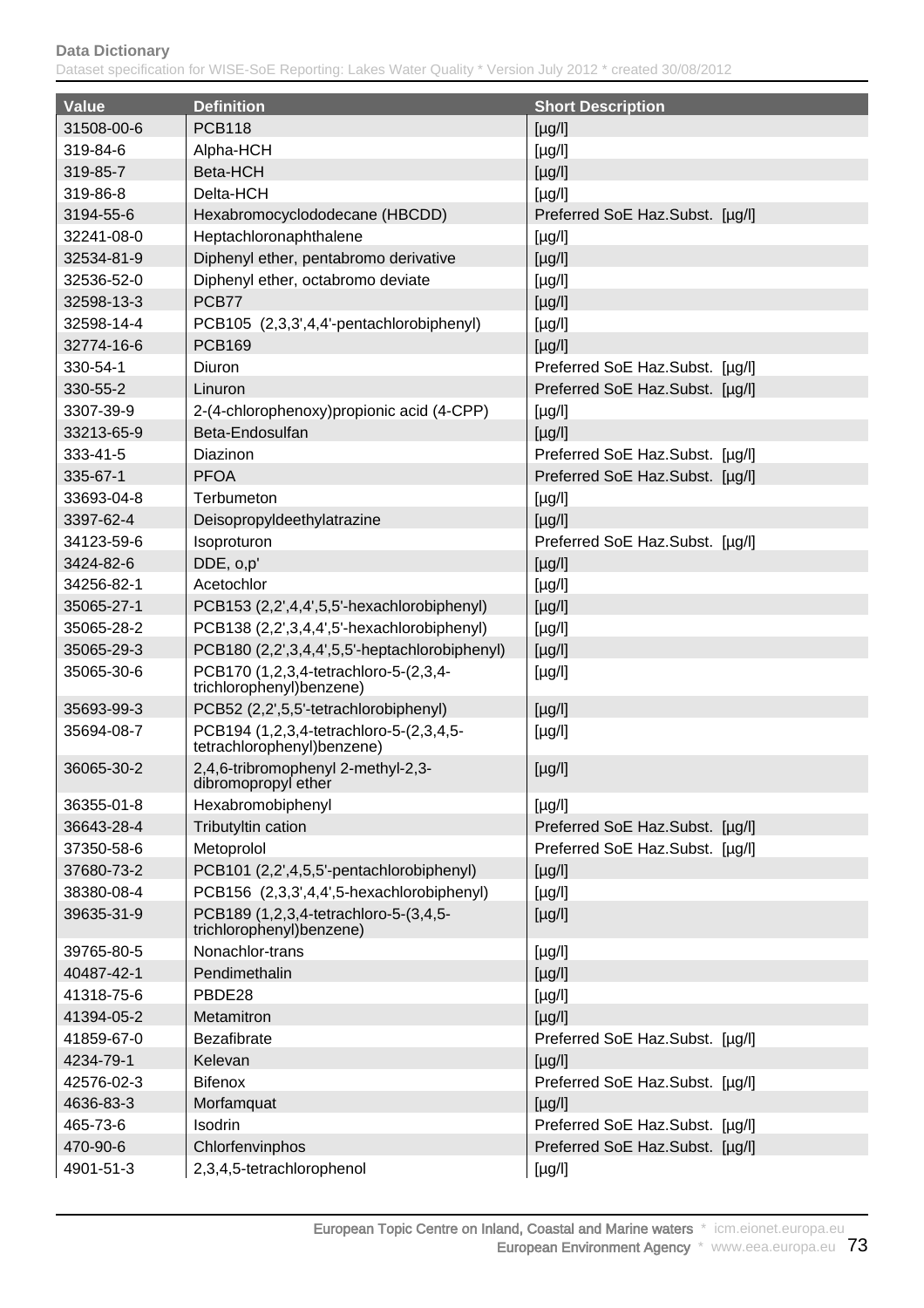| Value         | <b>Definition</b>                                                          | <b>Short Description</b>        |
|---------------|----------------------------------------------------------------------------|---------------------------------|
| 4904-61-4     | 1,5,9-cyclododecatriene                                                    | $[\mu g/l]$                     |
| $50-00-0$     | Formaldehyde                                                               | $[\mu g/l]$                     |
| $50 - 28 - 2$ | 17beta-estradiol                                                           | Preferred SoE Haz.Subst. [µg/l] |
| $50 - 29 - 3$ | DDT, p,p'                                                                  | Preferred SoE Haz.Subst. [µg/l] |
| $50-30-6$     | 2,6-dichlorobenzoic acid                                                   | $[\mu g/l]$                     |
| $50-32-8$     | Benzo(a)pyrene                                                             | Preferred SoE Haz.Subst. [µg/l] |
| 51000-52-3    | Vinyl neodecanoate                                                         | $[\mu g/l]$                     |
| 512-04-9      | Diosgenin                                                                  | $[\mu g/l]$                     |
| 51218-45-2    | Metolachlor                                                                | $[\mu g/l]$                     |
| 51235-04-2    | Hexazinone                                                                 | $[\mu g/l]$                     |
| 52236-30-3    | Desamino-diketo-metribuzin                                                 | $[\mu g/l]$                     |
| 52315-07-8    | Cypermethrin                                                               | Preferred SoE Haz.Subst. [µg/l] |
| 526-75-0      | 2,3-dimethyl-phenol                                                        | $[\mu g/l]$                     |
| 52645-53-1    | Permethrin                                                                 | $[\mu g/l]$                     |
| 52663-72-6    | PCB167 (1,2,3-trichloro-5-(2,4,5-                                          | $[\mu g/l]$                     |
|               | trichlorophenyl)benzene)                                                   |                                 |
| $53-19-0$     | DDD, o,p'                                                                  | $[\mu g/l]$                     |
| 53-70-3       | Dibenzo(a,h)anthracene                                                     | $[\mu g/l]$                     |
| 534-52-1      | Dinitro-o-cresol (DNOC)                                                    | $[\mu g/l]$                     |
| 540-59-0      | 1,2-dichloroethene                                                         | $[\mu g/l]$                     |
| 541-73-1      | 1,3-dichlorobenzene                                                        | $[\mu g/l]$                     |
| 5436-43-1     | PBDE47 (2,2',4,4'-tetrabromodiphenyl ether)                                | $[\mu g/l]$                     |
| 55512-33-9    | Pyridate                                                                   | $[\mu g/l]$                     |
| 55525-54-7    | 3,3'-(ureylenedimethylene)bis(3,5,5'-<br>trimethylcyclohexyl) diisocyanate | $[\mu g/l]$                     |
| 5598-13-0     | Chlorpyrifos-methyl                                                        | $[\mu g/l]$                     |
| 56-23-5       | Tetrachloromethane                                                         | Preferred SoE Haz.Subst. [µg/l] |
| 56-38-2       | Parathion                                                                  | $[\mu g/l]$                     |
| 56-55-3       | Benzo(a)anthracene                                                         | $[\mu g/l]$                     |
| 563-58-6      | 1,1-dichloropropene                                                        | $[\mu g/l]$                     |
| 56507-37-0    | Diketo-metribuzin                                                          | $[\mu g/l]$                     |
| 56573-85-4    | Tributyltin                                                                | [µg/l]                          |
| $57-12-5$     | Cyanides (as total CN)                                                     | $[\mu g/l]$                     |
| 57-63-6       | 17alpha-ethinylestradiol                                                   | Preferred SoE Haz.Subst. [µg/l] |
| 57-74-9       | Chlordane                                                                  | $[\mu g/l]$                     |
| 57465-28-8    | PCB126 (1,2,3-trichloro-5-(3,4-<br>dichlorophenyl)benzene)                 | $[\mu g/l]$                     |
| 576-26-1      | 2,6-dimethyl-phenol                                                        | $[\mu g/l]$                     |
| 57837-19-1    | Metalaxyl                                                                  | $[\mu g/l]$                     |
| 58-08-2       | Caffeine                                                                   | Preferred SoE Haz.Subst. [µg/l] |
| 58-89-9       | Gamma-HCH (Lindane)                                                        | Preferred SoE Haz.Subst. [µg/l] |
| 58-90-2       | 2,3,4,6-tetrachlorophenol                                                  | $[\mu g/l]$                     |
| 59-50-7       | 3-methyl-4-chlorophenol                                                    | $[\mu g/l]$                     |
| 5915-41-3     | Terbuthylazine                                                             | $[\mu g/l]$                     |
| 594-20-7      | 2,2-dichloropropane                                                        | $[\mu g/l]$                     |
| 60-00-4       | <b>EDTA</b>                                                                | $[\mu g/l]$                     |
| 60-51-5       | Dimethoate                                                                 | $[\mu g/l]$                     |
| $60 - 57 - 1$ | <b>Dieldrin</b>                                                            | Preferred SoE Haz.Subst. [µg/l] |
| 60145-21-3    | <b>PCB103</b>                                                              | [µg/l]                          |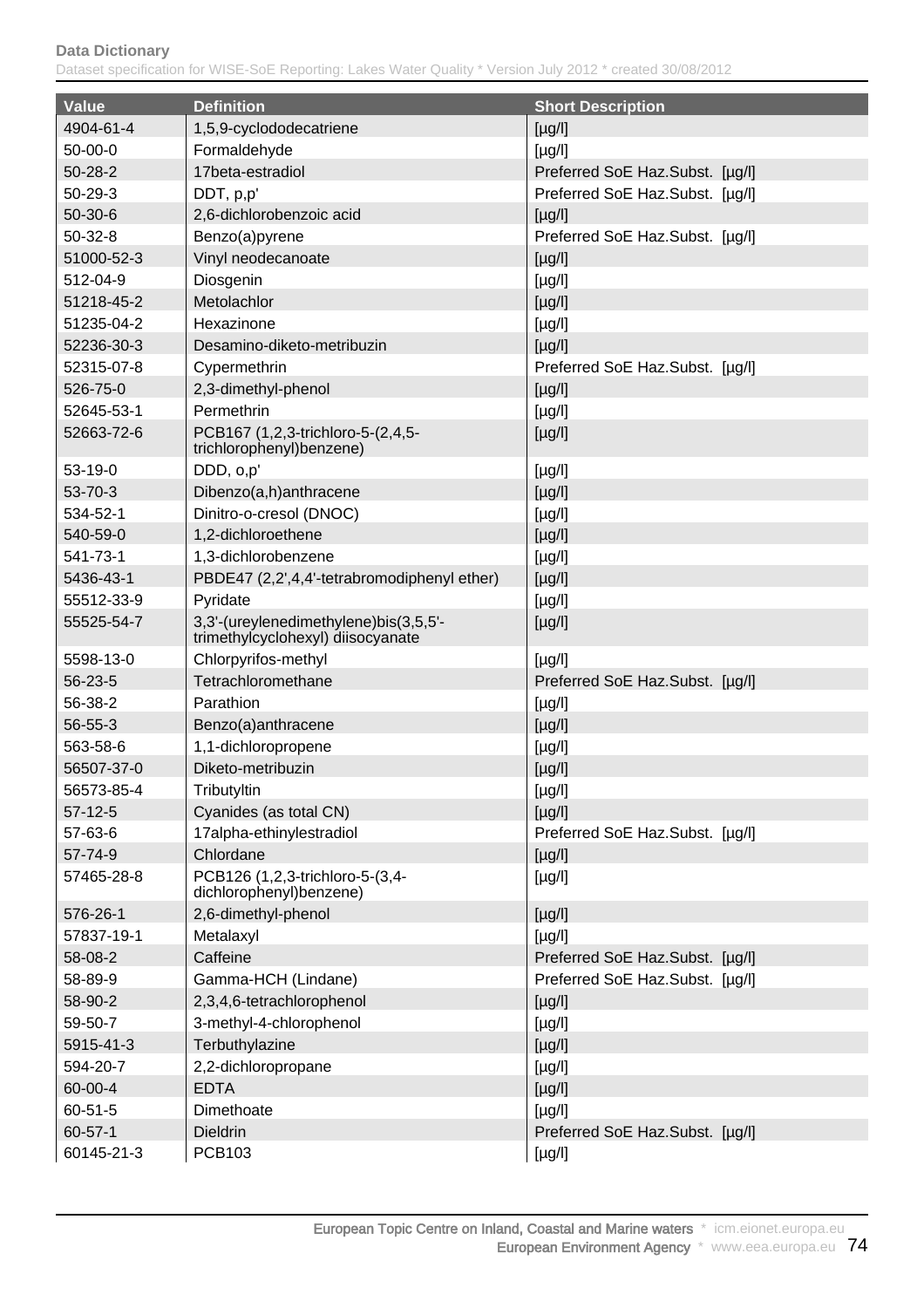| <b>Value</b>            | <b>Definition</b>                                             | <b>Short Description</b>        |
|-------------------------|---------------------------------------------------------------|---------------------------------|
| 60207-90-1              | Propiconazole                                                 | $[\mu g/l]$                     |
| 603-35-0                | Triphenylphosphine                                            | $[\mu g/l]$                     |
| 60328-60-9              | PBDE99                                                        | $[\mu g/l]$                     |
| 60348-60-9              | 2,2',4,4',5-pentabromodiphenyl ether (BDE99)                  | $[\mu g/l]$                     |
| 608-73-1                | Hexachlorocyclohexane (HCH)                                   | $[\mu g/l]$                     |
| 608-93-5                | Pentachlorobenzene                                            | Preferred SoE Haz.Subst. [µg/l] |
| 6108-10-07              | Epsilon-HCH                                                   | $[\mu g/l]$                     |
| 6164-98-3               | Chlordimeform                                                 | $[\mu g/l]$                     |
| 6190-65-4               | Desethylatrazine                                              | $[\mu g/l]$                     |
| 62-73-7                 | Dichlorvos                                                    | Preferred SoE Haz.Subst. [µg/l] |
| 630-20-6                | 1,1,1,2-tetrachloroethane                                     | $[\mu g/l]$                     |
| 64902-72-3              | Chlorsulfuron                                                 | $[\mu g/l]$                     |
| 65510-44-3              | PCB123 (1,2,3-trichloro-5-(2,4-                               | $[\mu g/l]$                     |
|                         | dichlorophenyl)benzene)                                       |                                 |
| 66753-07-9              | Hydroxyterbuthylazine                                         | $[\mu g/l]$                     |
| 67-66-3                 | Trichloromethane                                              | Preferred SoE Haz.Subst. [µg/l] |
| 67129-08-2              | Metazachlor                                                   | $[\mu g/l]$                     |
| 67564-91-4              | Fenpropimorph                                                 | $[\mu g/l]$                     |
| 68631-49-2              | PBDE153 (2,2',4,4',5,5'-hexabromodiphenyl<br>ether)           | $[\mu g/l]$                     |
| 688-73-3                | Tributyltin compounds                                         | Preferred SoE Haz.Subst. [µg/l] |
| 69782-90-7              | PCB157 (1,2,3-trichloro-5-(2,3,4-<br>trichlorophenyl)benzene) | $[\mu g/l]$                     |
| 7012-37-5               | PCB28 (2,4,4'-trichlorobiphenyl)                              | $[\mu g/l]$                     |
| 70124-77-5              | Flucythrinate                                                 | $[\mu g/l]$                     |
| 70362-41-3              | <b>PCB106</b>                                                 | $[\mu g/l]$                     |
| 70362-50-4              | PCB81 (3,4,4',5-tetrachlorobiphenyl)                          | $[\mu g/l]$                     |
| 70630-17-0              | Metalaxyl-M                                                   | $[\mu g/l]$                     |
| 70776-03-3              | Naphthalene, chloro derivatives                               | $[\mu g/l]$                     |
| 7085-19-0               | Mecoprop                                                      | Preferred SoE Haz.Subst. [µg/l] |
| $71-43-2$               | <b>Benzene</b>                                                | Preferred SoE Haz.Subst. [µg/l] |
| $71 - 55 - 6$           | 1,1,1-trichloroethane                                         | $[\mu g/l]$                     |
| 72-20-8                 | Endrin                                                        | Preferred SoE Haz.Subst. [µg/l] |
| 72-43-5                 | Methoxychlor                                                  | $[\mu g/l]$                     |
| 72-54-8                 | DDD, p,p'                                                     | Preferred SoE Haz.Subst. [µg/l] |
| 72-55-9                 | DDE, p,p'                                                     | Preferred SoE Haz.Subst. [µg/l] |
| 723-46-6                | Sulfamethoxazol                                               | Preferred SoE Haz.Subst. [µg/l] |
| 7286-69-3               | Sebuthylazine                                                 | $[\mu g/l]$                     |
| 7287-19-6               | Prometryn                                                     | $[\mu g/l]$                     |
| 732-26-3                | 2,4,6-tri-tert-butylphenol                                    | $[\mu g/l]$                     |
| 738-70-5                | Trimethoprim                                                  | Preferred SoE Haz.Subst. [µg/l] |
| 74-83-9                 | Bromomethane                                                  | $[\mu g/l]$                     |
| 74-95-3                 | Dibromomethane                                                | $[\mu g/l]$                     |
| 74-97-5                 | Bromochloromethane                                            | $[\mu g/l]$                     |
| 74070-46-5              | Aclonifen                                                     | Preferred SoE Haz.Subst. [µg/l] |
| 74233-64-6              | Metsulfuronmethyl                                             | $[\mu g/l]$                     |
| 7429-90-5               | Aluminium and its compounds                                   | $[\mu g/l]$                     |
| 7429-90-<br>5_dissolved | Aluminium dissolved                                           | $[\mu g/l]$                     |
| 7439-89-6               | Iron and its compounds                                        | [µg/l]                          |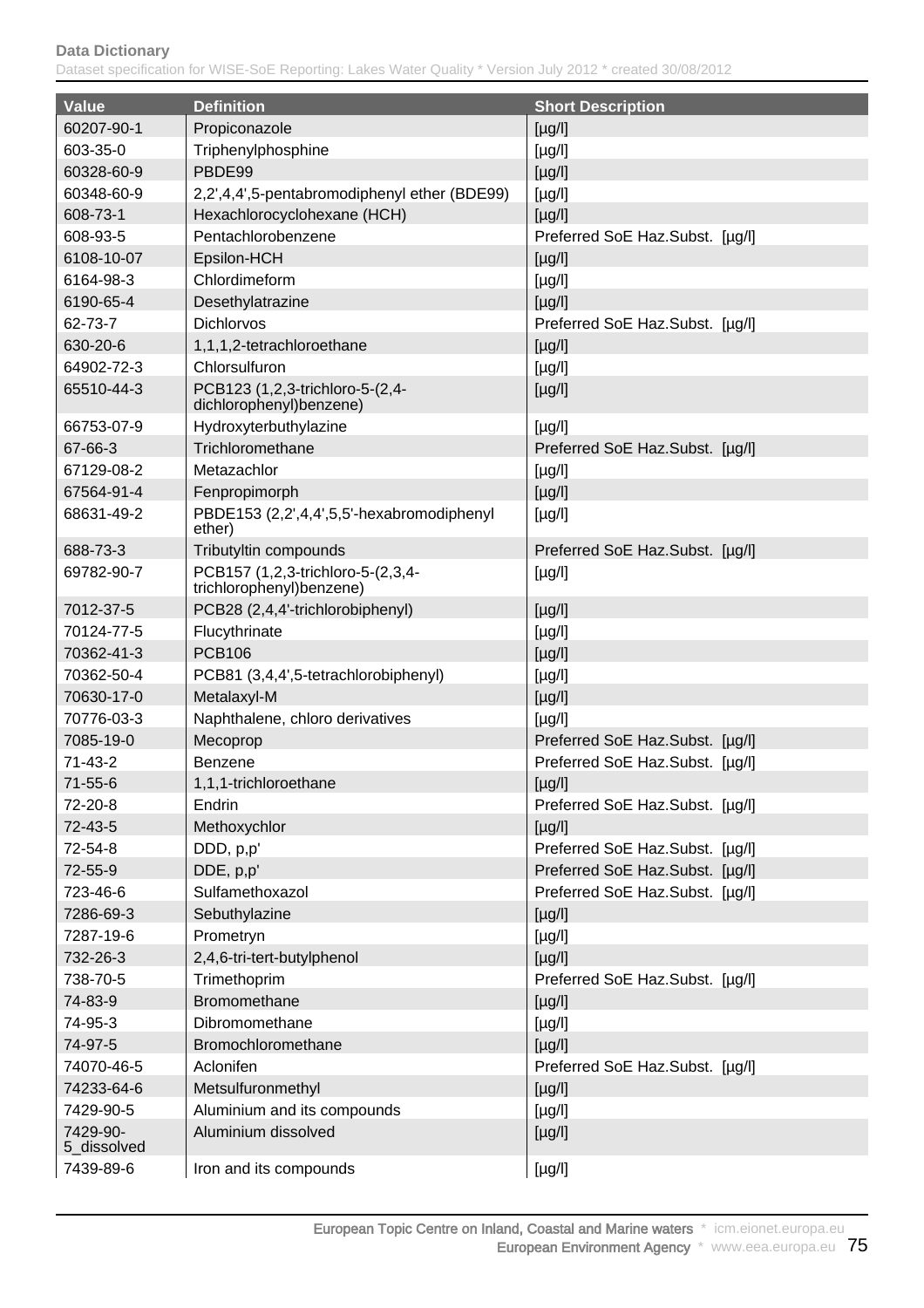| <b>Value</b>            | <b>Definition</b>                       |                                 |
|-------------------------|-----------------------------------------|---------------------------------|
|                         |                                         | <b>Short Description</b>        |
| 7439-89-<br>6 dissolved | Iron dissolved                          | $[\mu g/l]$                     |
| 7439-92-1               | Lead                                    | Preferred SoE Haz.Subst. [µg/l] |
| 7439-92-<br>1_dissolved | Lead dissolved                          | Preferred SoE Haz.Subst. [µg/l] |
| 7439-93-2               | Lithium                                 | $[\mu g/l]$                     |
| 7439-95-4               | Magnesium                               | [mg/l]                          |
| 7439-96-5               | Manganese and its compounds             | $[\mu g/l]$                     |
| 7439-96-<br>5_dissolved | Manganese dissolved                     | $[\mu g/l]$                     |
| 7439-97-6               | Mercury                                 | Preferred SoE Haz.Subst. [µg/l] |
| 7439-97-<br>6_dissolved | Mercury dissolved                       | Preferred SoE Haz.Subst. [µg/l] |
| 7439-98-7               | Molybdenum and its compounds            | $[\mu g/l]$                     |
| 7440-02-0               | <b>Nickel</b>                           | Preferred SoE Haz.Subst. [µg/l] |
| 7440-02-<br>0_dissolved | Nickel dissolved                        | Preferred SoE Haz.Subst. [µg/l] |
| 7440-09-7               | Potassium                               | [mg/l]                          |
| 7440-22-4               | Silver                                  | $[\mu g/l]$                     |
| 7440-23-5               | Sodium                                  | [mg/l]                          |
| 7440-24-6               | Strontium                               | $[\mu g/l]$                     |
| 7440-28-0               | Thallium                                | $[\mu g/l]$                     |
| 7440-31-5               | Tin and its compounds                   | $[\mu g/l]$                     |
| 7440-32-6               | Titanium                                | $[\mu g/l]$                     |
| 7440-33-7               | Tungsten and its compounds              | $[\mu g/l]$                     |
| 7440-36-0               | Antimony                                | $[\mu g/l]$                     |
| 7440-38-2               | Arsenic                                 | Preferred SoE Haz.Subst. [µg/l] |
| 7440-38-<br>2_dissolved | Arsenic dissolved                       | Preferred SoE Haz.Subst. [µg/l] |
| 7440-39-3               | <b>Barium</b>                           | $[\mu g/l]$                     |
| 7440-41-7               | <b>Beryllium</b>                        | $[\mu g/l]$                     |
| 7440-42-8               | <b>Boron</b>                            | $[\mu g/l]$                     |
| 7440-43-9               | Cadmium                                 | Preferred SoE Haz.Subst. [µg/l] |
| 7440-43-<br>9_dissolved | Cadmium dissolved                       | Preferred SoE Haz.Subst. [µg/l] |
| 7440-47-3               | Chromium                                | Preferred SoE Haz.Subst. [µg/l] |
| 7440-47-<br>3 dissolved | Chromium dissolved                      | Preferred SoE Haz.Subst. [µg/l] |
| 7440-48-4               | Cobalt and its compounds                | $[\mu g/l]$                     |
| 7440-50-8               | Copper                                  | Preferred SoE Haz.Subst. [µg/l] |
| 7440-50-<br>8_dissolved | Copper dissolved                        | Preferred SoE Haz.Subst. [µg/l] |
| 7440-61-1               | Uranium                                 | $[\mu g/l]$                     |
| 7440-62-2               | Vanadium and its compounds              | $[\mu g/l]$                     |
| 7440-66-6               | Zinc                                    | Preferred SoE Haz.Subst. [µg/l] |
| 7440-66-<br>6_dissolved | Zinc dissolved                          | Preferred SoE Haz.Subst. [µg/l] |
| 7440-70-2               | Calcium                                 | [mg/l]                          |
| 74472-37-0              | PCB114 (2,3,4,4',5-pentachlorobiphenyl) | $[\mu g/l]$                     |
| $75-01-4$               | Chloroethene (vinylchloride)            | $[\mu g/l]$                     |
| 75-09-2                 | Dichloromethane                         | Preferred SoE Haz.Subst. [µg/l] |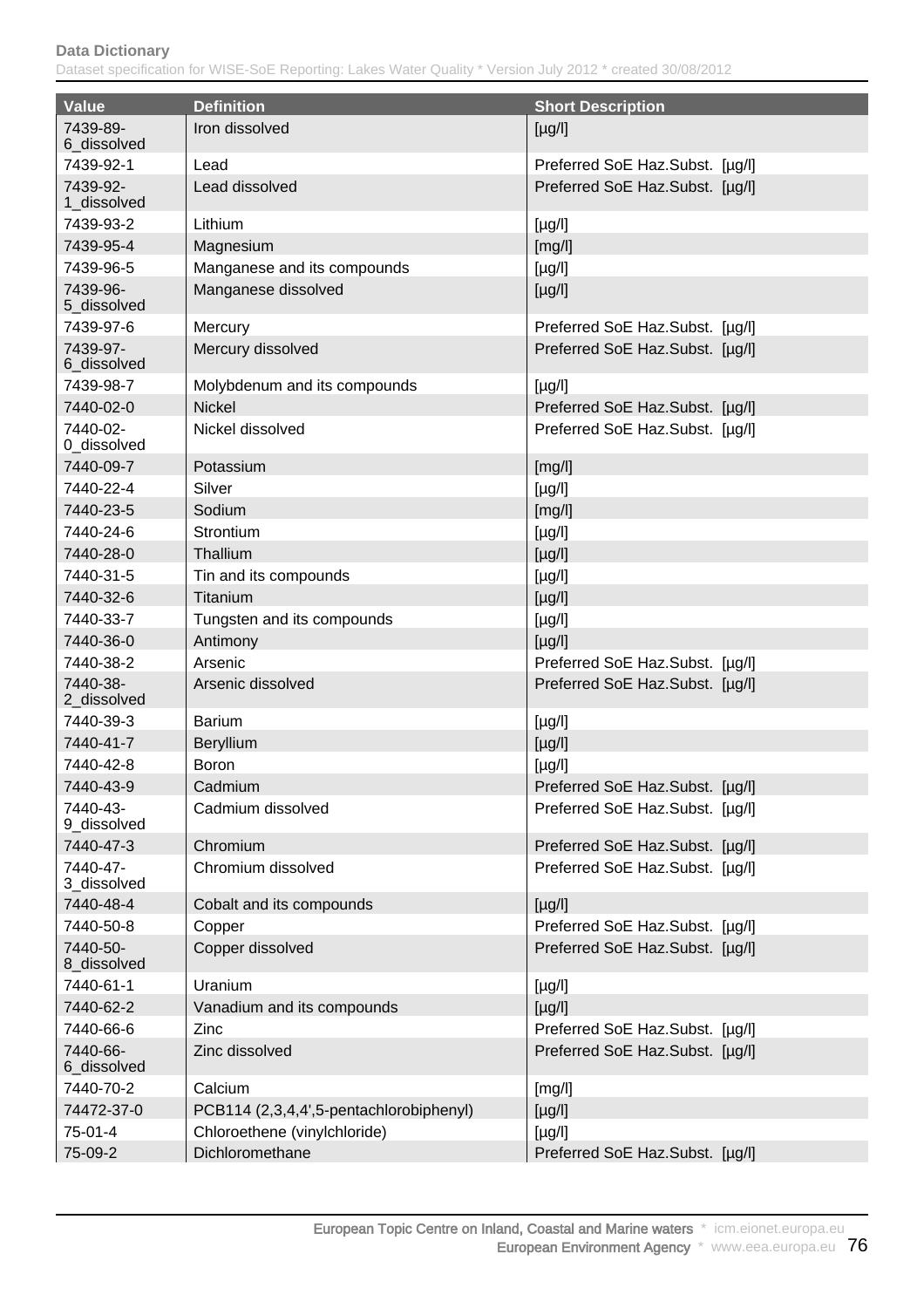| <b>Value</b>  | <b>Definition</b>                          | <b>Short Description</b>        |
|---------------|--------------------------------------------|---------------------------------|
| $75 - 25 - 2$ | <b>Bromoform</b>                           | $[\mu g/l]$                     |
| $75-27-4$     | Dichlorobromomethane                       | $[\mu g/l]$                     |
| 75-34-3       | 1,1-dichloroethane                         | $[\mu g/l]$                     |
| 75-35-4       | 1,1-dichloroethene                         | $[\mu g/l]$                     |
| 75-69-4       | Trichlorofluoromethane                     | $[\mu g/l]$                     |
| $75 - 71 - 8$ | Dichlorodifluoromethane                    | $[\mu g/l]$                     |
| 75-99-0       | Dalapon                                    | [yg/l]                          |
| 76-03-9       | Trichloroacetic acid                       | $[\mu g/l]$                     |
| 76-44-8       | Heptachlor                                 | Preferred SoE Haz.Subst. [µg/l] |
| $77 - 47 - 4$ | Hexachlorocyclopentadiene (HCCP)           |                                 |
| 7782-41-4     | Fluorine                                   | $[\mu g/l]$<br>$[\mu g/l]$      |
| 7782-49-2     | Selenium and its compounds                 | $[\mu g/l]$                     |
| 78-87-5       | 1,2-dichloropropane                        | $[\mu g/l]$                     |
| 789-02-6      | DDT, o,p'                                  | Preferred SoE Haz.Subst. [µg/l] |
| 79-00-5       | 1,1,2-trichloroethane                      | $[\mu g/l]$                     |
| 79-01-6       | 1,1,2-trichloroethene                      | Preferred SoE Haz.Subst. [µg/l] |
| 79-34-5       | 1,1,2,2-tetrachloroethane                  | $[\mu g/l]$                     |
| 79-94-7       | Tetrabromobisphenol A (TBBP-A)             | $[\mu g/l]$                     |
| 793-24-8      | 4-(dimethylbutylamino) diphenylamin (6PPD) | [yg/l]                          |
| 80-05-7       | <b>Bisphenol A</b>                         | $[\mu g/l]$                     |
| 8001-35-2     | Toxaphene                                  | $[\mu g/l]$                     |
| $81 - 15 - 2$ | Musk xylene                                | $[\mu g/l]$                     |
| 81103-11-9    | Clarithromycin                             | Preferred SoE Haz.Subst. [µg/l] |
| 82-68-8       | Quintozene                                 | $[\mu g/l]$                     |
| 83-32-9       | Acenaphthene                               | $[\mu g/l]$                     |
| 834-12-8      | Ametryn                                    | $[\mu g/l]$                     |
| 83905-01-5    | Azitromycin                                | Preferred SoE Haz.Subst. [µg/l] |
| 84-66-2       | Di-ethyl phthalate                         | $[\mu g/l]$                     |
| 84-69-5       | Di-iso-butyl phthalate                     | $[\mu g/l]$                     |
| 84-74-2       | Di-(n-butyl) phthalate                     | $[\mu g/l]$                     |
| 84852-15-3    | 4-nonylphenol, branched                    | $[\mu g/l]$                     |
| $85 - 01 - 8$ | Phenanthrene                               | $[\mu g/l]$                     |
| 85-22-3       | Pentabromoethylbenzene                     | $[\mu g/l]$                     |
| 85-68-7       | Butyl benzyl phthalate (BBP)               | $[\mu g/l]$                     |
| 85535-84-8    | Chloroalkanes C10-13                       | Preferred SoE Haz.Subst. [µg/l] |
| 85540-50-1    | 6-chloro-2-dimethylphenol                  | $[\mu g/l]$                     |
| 86-73-7       | Fluorene                                   | $[\mu g/l]$                     |
| 87-61-6       | 1,2,3-trichlorobenzene                     | $[\mu g/l]$                     |
| 87-65-0       | 2,6-dichlorophenol                         | $[\mu g/l]$                     |
| 87-68-3       | Hexachlorobutadiene (HCBD)                 | Preferred SoE Haz.Subst. [µg/l] |
| 87-86-5       | Pentachlorophenol                          | Preferred SoE Haz.Subst. [µg/l] |
| 88-06-2       | 2,4,6-trichlorophenol                      | $[\mu g/l]$                     |
| 88-85-7       | Dinoseb                                    | $[\mu g/l]$                     |
| 886-50-0      | Terbutryn                                  | Preferred SoE Haz.Subst. [µg/l] |
| $90 - 12 - 0$ | 1-methylnaphthalene                        | $[\mu g/l]$                     |
| 9016-45-9     | Nonylphenolethoxylate                      | $[\mu g/l]$                     |
| $91 - 20 - 3$ | Naphthalene                                | Preferred SoE Haz.Subst. [µg/l] |
| $91 - 57 - 6$ | 2-methylnaphthalene                        | $[\mu g/l]$                     |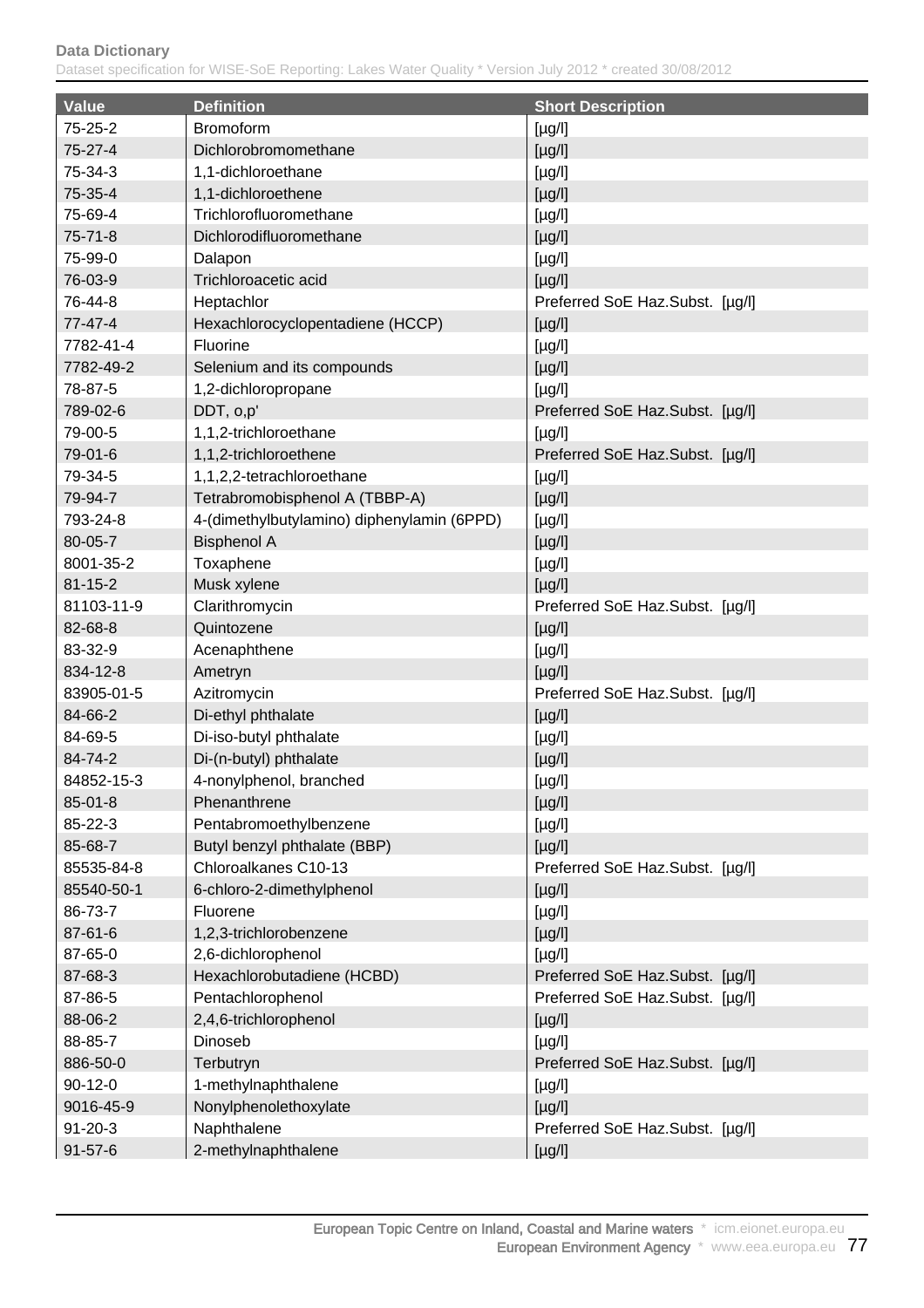| <b>Value</b>  | <b>Definition</b>                                                                                      | <b>Short Description</b>        |
|---------------|--------------------------------------------------------------------------------------------------------|---------------------------------|
| 919-86-8      | Demeton-S-methyl                                                                                       | $[\mu g/l]$                     |
| $93 - 72 - 1$ | Fenoprop                                                                                               | [µg/l]                          |
| 93-76-5       | $2,4,5 - T$                                                                                            | $[\mu g/l]$                     |
| $94 - 74 - 6$ | <b>MCPA</b>                                                                                            | Preferred SoE Haz.Subst. [µg/l] |
| 94-75-7       | $2,4-D$                                                                                                | $[\mu g/l]$                     |
| 94-81-5       | <b>MCPB</b>                                                                                            | $[\mu g/l]$                     |
| 94-82-6       | $2,4-DB$                                                                                               | $[\mu g/l]$                     |
| 95-14-7       | Benzotriazol                                                                                           | Preferred SoE Haz.Subst. [µg/l] |
| 95-47-6       | O-xylene                                                                                               | $[\mu g/l]$                     |
| 95-48-7       | 2-methyl-phenol                                                                                        | $[\mu g/l]$                     |
| 95-49-8       | 2-chlorotoluene                                                                                        | $[\mu g/l]$                     |
| $95 - 50 - 1$ | 1,2-dichlorobenzene                                                                                    | $[\mu g/l]$                     |
| 95-63-6       | 1,2,4-trimethylbenzene                                                                                 | $[\mu g/l]$                     |
| 95-65-8       | 3,4-dimethyl-phenol                                                                                    | $[\mu g/l]$                     |
| 95-87-4       | 2,5-dimethylphenol                                                                                     | $[\mu g/l]$                     |
| 95-95-4       | 2,4,5-trichlorophenol                                                                                  | $[\mu g/l]$                     |
| 959-98-8      | Alpha-Endosulfan                                                                                       | Preferred SoE Haz.Subst. [µg/l] |
| $96 - 12 - 8$ | 1,2-dibromo-3-chloropropane                                                                            | $[\mu g/l]$                     |
| $96 - 18 - 4$ | 1,2,3-trichloropropane                                                                                 | $[\mu g/l]$                     |
| 96-45-7       | Ethylenethiourea (ETU)                                                                                 | $[\mu g/l]$                     |
| 98-06-6       | tert-butylbenzene                                                                                      | $[\mu g/l]$                     |
| $98 - 51 - 1$ | 4-tert-butyltoluene                                                                                    | $[\mu g/l]$                     |
| 98-82-8       | Isopropylbenzene                                                                                       | $[\mu g/l]$                     |
| 99-87-6       | 4-isopropyltoluene                                                                                     | $[\mu g/l]$                     |
| no CAS 1      | Adsorbable organic halogens (AOX)                                                                      | $[\mu g/l]$                     |
| no CAS 10     | Radionuclides                                                                                          | $[\mu g/l]$                     |
| no CAS 11     | Chrysene+Triphenylene (sum)                                                                            | $[\mu g/l]$                     |
| no CAS 12     | DDT + DDE + DDD total = (DDT, o,p' + DDT,<br>p,p' + DDE, o,p' + DDE, p,p' + DDD, o,p' +<br>DDD, p, p') | $[\mu g/l]$                     |
| no CAS 13     | Polyaromatic hydro-carbons (PAH) (sum)                                                                 | $[\mu g/l]$                     |
| no CAS 14     | PAH excl Bicycl (sum)                                                                                  | $[\mu g/l]$                     |
| no CAS 15     | PCB (sum)                                                                                              | [µg/l]                          |
| no CAS 16     | PCB7 (sum)                                                                                             | $[\mu g/l]$                     |
| no CAS 17     | TCDD (dioxins and furans)                                                                              | $[\mu g/l]$                     |
| no CAS 18     | <b>Total PCBs</b>                                                                                      | $[\mu g/l]$                     |
| no CAS 19     | Brominated diphenylethers                                                                              | $[\mu g/l]$                     |
| no CAS 2      | Brominated flame retardants                                                                            | $[\mu g/l]$                     |
| no CAS 20     | DDD (TDE) sum = (DDD, $o, p'$ + DDD, $p, p'$ )                                                         | $[\mu g/l]$                     |
| no CAS 21     | DDE sum = $(DDE, o, p' + DDE, p, p')$                                                                  | $[\mu g/l]$                     |
| no CAS 22     | DDT sum = $(DDT, o, p' + DDT, p, p')$                                                                  | $[\mu g/l]$                     |
| no CAS 23     | DDT total according Directive 2008/105/EC =<br>$(DDT, o, p' + DDT, p, p' + DDE, p, p' + DDD, p, p')$   | $[\mu g/l]$                     |
| no CAS 24     | Dichlorobenzene                                                                                        | $[\mu g/l]$                     |
| no CAS 25     | Dichlorophenol                                                                                         | $[\mu g/l]$                     |
| no CAS 26     | Chloride                                                                                               | [mg/l]                          |
| no CAS 27     | Chlorine CI-                                                                                           | [mg/l]                          |
| no CAS 28     | Chromium 3+                                                                                            | $[\mu g/l]$                     |
| no CAS 29     | Chromium 6+                                                                                            | $[\mu g/l]$                     |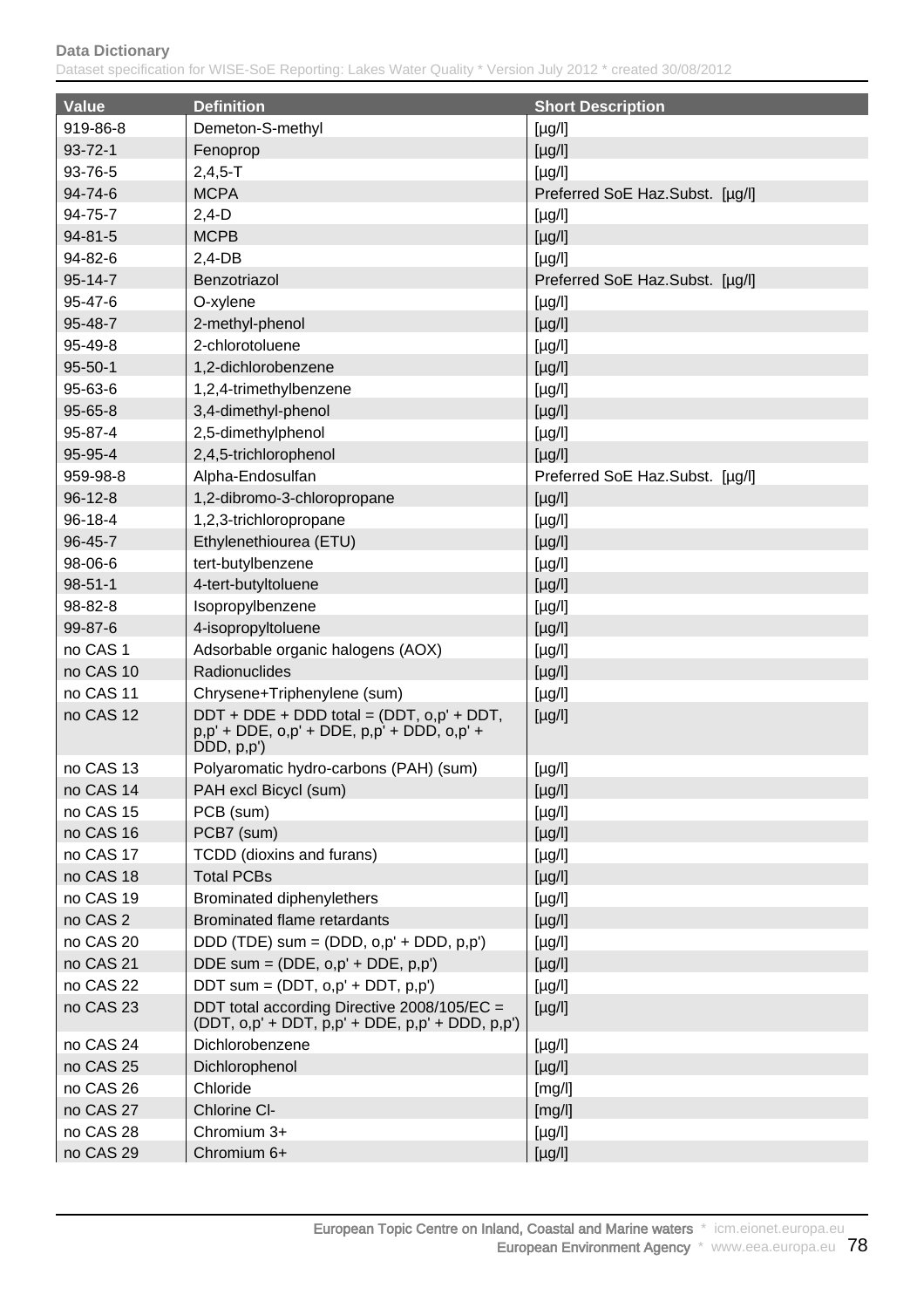| Value               | <b>Definition</b>                                        | <b>Short Description</b> |
|---------------------|----------------------------------------------------------|--------------------------|
| no CAS 3            | Detergents                                               | $[\mu g/l]$              |
| no CAS 30           | Pesticides (sum)                                         | $[\mu g/l]$              |
| no CAS 32           | Sulphate                                                 | [mg/l]                   |
| no CAS 33           | Volatile organic halogens (VOX)                          | $[\mu g/l]$              |
| no CAS 34           | Phenols                                                  | $[\mu g/l]$              |
| no CAS 36           | meta + para xylene                                       | $[\mu g/l]$              |
| no CAS 4            | Extractable organically bound chlorine                   | $[\mu g/l]$              |
| no CAS <sub>5</sub> | Extractable persistent organically bound<br>chlorine     | $[\mu g/l]$              |
| no CAS 6            | Hydrocarbons                                             | $[\mu g/l]$              |
| no CAS 8            | PCB Total (congeners 28, 52, 101, 118, 138,<br>153, 180) | $[\mu g/l]$              |
| no CAS <sub>9</sub> | Polychlorinated dibenzodioxins (PCDD)                    | $[\mu g/l]$              |

# 4.4.4 CEN/ISO codelist

| <b>Value</b>   | <b>Definition</b>                                                                                                                                                                          | <b>Short Description</b> |
|----------------|--------------------------------------------------------------------------------------------------------------------------------------------------------------------------------------------|--------------------------|
| EN 12260:2003  | Water quality - Determination of nitrogen -<br>Determination of bound nitrogen (TNb),<br>following oxidation to nitrogen oxides                                                            |                          |
| EN 12338:1998  | Water quality - Determination of mercury -<br>Enrichment methods by amalgamation                                                                                                           |                          |
| EN 1233:1996   | Water quality - Determination of chromium -<br>Atomic absorption spectrometric methods                                                                                                     |                          |
| EN 12673:1998  | Water quality - Gas chromatographic<br>determination of some selected chlorophenols<br>in water                                                                                            |                          |
| EN 12918:1999  | Water quality - Determination of parathion,<br>parathion-methyl and some other<br>organophosphorus compounds in water by<br>dichloromethane extraction and gas<br>chromatographic analysis |                          |
| EN 13506:2001  | Water quality - Determination of mercury by<br>atomic fluorescence spectrometry                                                                                                            |                          |
| EN 14207:2003  | Water quality - Determination of epichlorohydrin                                                                                                                                           |                          |
| EN 1483:2007   | Water quality - Determination of mercury -<br>Method using atomic absorption spectrometry                                                                                                  |                          |
| EN 1484:1997   | Water analysis - Guidelines for the<br>determination of total organic carbon (TOC) and<br>dissolved organic carbon (DOC)                                                                   |                          |
| EN 14996:2006  | Water quality - Guidance on assuring the<br>quality of biological and ecological assessments<br>in the aquatic environment                                                                 |                          |
| EN 1899-1:1998 | Water quality - Determination of biochemical<br>oxygen demand after n days (BODn) - Part 1:<br>Dilution and seeding method with ally thiourea<br>addition (ISO 5815:1989, modified)        |                          |
| EN 1899-2:1998 | Water quality - Determination of biochemical<br>oxygen demand after n days (BODn) - Part 2:<br>Method for undiluted samples (ISO 5815:1989,<br>modified)                                   |                          |
| EN 25663:1993  | Water quality - Determination of Kjeldahl<br>nitrogen - Method after mineralization with<br>selenium (ISO 5663:1984)                                                                       |                          |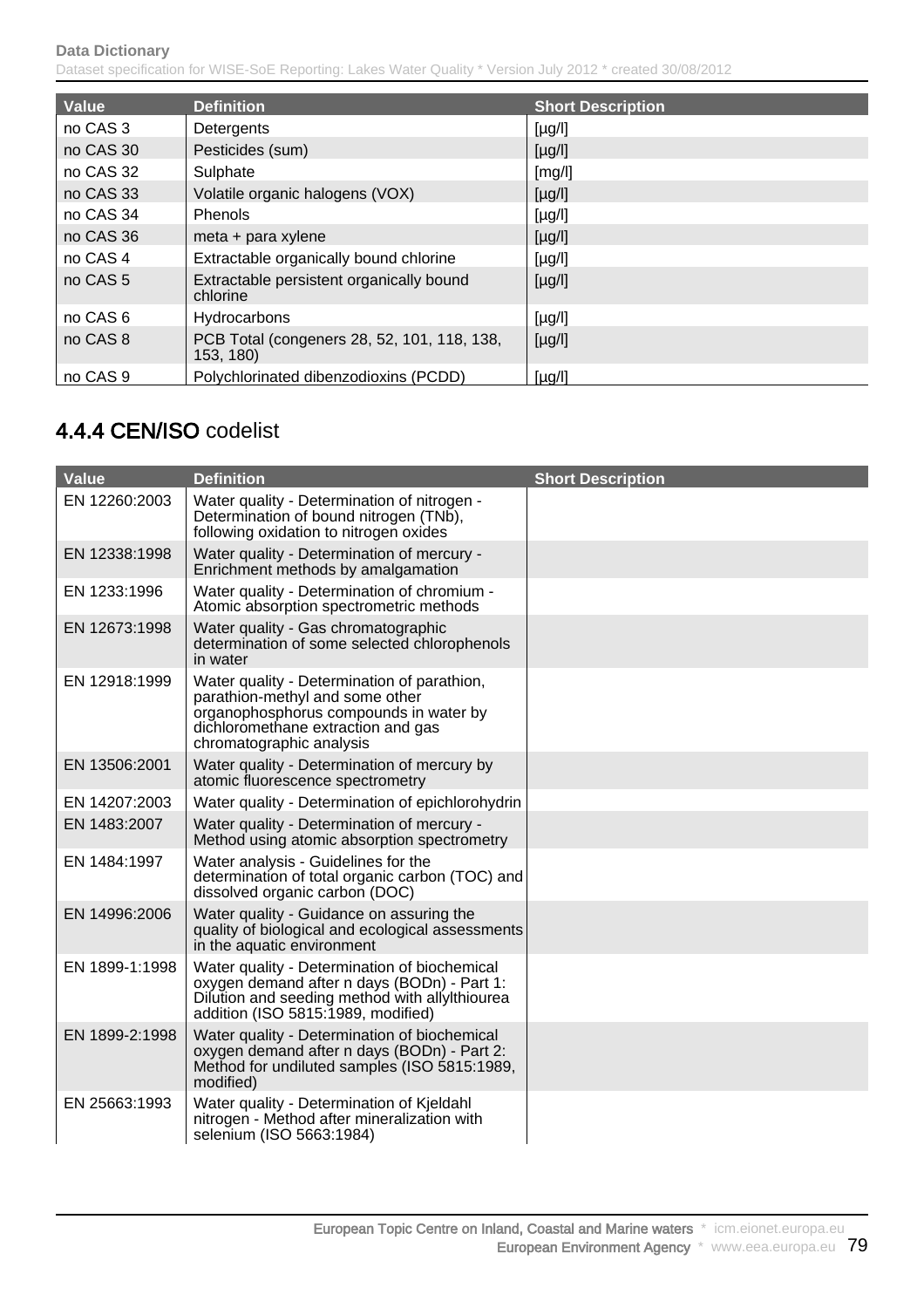| <b>Value</b>                 | <b>Definition</b>                                                                                                                                                                                                                                   | <b>Short Description</b> |
|------------------------------|-----------------------------------------------------------------------------------------------------------------------------------------------------------------------------------------------------------------------------------------------------|--------------------------|
| EN 25813:1992                | Water quality - Determination of dissolved                                                                                                                                                                                                          |                          |
|                              | oxygen - Iodometric method (ISO 5813:1983)                                                                                                                                                                                                          |                          |
| EN 25814:1992                | Water quality - Determination of dissolved<br>oxygen - Electrotechnical probe method (ISO<br>5814:1990)                                                                                                                                             |                          |
| EN 26595:1992                | Water quality - Determination of total arsenic -<br>Silver diethyldithiocarbamate<br>spectrophotometric method (ISO 6595:1982)                                                                                                                      |                          |
| EN<br>26595:1992/AC:<br>1992 | Water quality - Determination of total arsenic -<br>Silver diethyldithiocarbamate<br>spectrophotometric method (ISO 6595:1982)                                                                                                                      |                          |
| EN 26777:1993                | Water quality - Determination of nitrite -<br>Molecular nitrite absorption spectrometric<br>method (ISO 6777:1984)                                                                                                                                  |                          |
| EN 27888:1993                | Water quality - Determination of electrical<br>conductivity (ISO 7888:1985)                                                                                                                                                                         |                          |
| EN 872:2005                  | Water quality - Determination of suspended<br>solids - Method by filtration through glass fibre<br>filters                                                                                                                                          |                          |
| EN ISO<br>10301:1997         | Water quality - Determination of highly volatile<br>halogenated hydrocarbons - Gas-<br>chromatographic methods (ISO 10301:1997)                                                                                                                     |                          |
| EN ISO 10304-<br>1:1995      | Water quality - Determination of dissolved<br>fluoride, chloride, nitrite, orthophosphate,<br>bromide, nitrate and sulfate ions, using liquid<br>chromatography of ions - Part 1: Method for<br>water with low contamination (ISO 10304-<br>1:1992) |                          |
| EN ISO 10304-<br>2:1996      | Water quality - Determination of dissolved<br>anions by liquid chromatography of ions - Part<br>2: Determination of bromide, chloride, nitrate,<br>nitrite, orthophosphate and sulfate in waste<br>water (ISO 10304-2:1995)                         |                          |
| EN ISO 10304-<br>3:1997      | Water quality - Determination of dissolved<br>anions by liquid chromatography of ions - Part<br>3: Determination of chromate, iodide, sulfite,<br>thiocyanate and thiosulfate (ISO 10304-3:1997)                                                    |                          |
| EN ISO 10304-<br>4:1999      | Water quality - Determination of dissolved<br>anions by liquid chromatography of ions - Part<br>4: Determination of chlorate, chloride and<br>chlorite in water with low contamination (ISO<br>10304-4:1997)                                        |                          |
| EN ISO<br>10695:2000         | Water quality - Determination of selected<br>organic nitrogen and phosphorus compounds -<br>Gas chromatographic methods (ISO<br>10695:2000)                                                                                                         |                          |
| EN ISO<br>11732:2005         | Water quality - Determination of ammonium<br>nitrogen - Method by flow analysis (CFA and<br>FIA) and spectrometric detection (ISO<br>11732:2005)                                                                                                    |                          |
| EN ISO<br>11885:1997         | Water quality - Determination of 33 elements by<br>inductively coupled plasma atomic emission<br>spectroscopy (ISO 11885:1996)                                                                                                                      |                          |
| EN ISO 11905-<br>1:1998      | Water quality - Determination of nitrogen - Part<br>1: Method using oxidative digestion with<br>peroxodisulfate (ISO 11905-1:1997)                                                                                                                  |                          |
| EN ISO<br>11969:1996         | Water quality - Determination of arsenic -<br>Atomic absorption spectrometric method<br>(hydride technique) (ISO 11969:1996)                                                                                                                        |                          |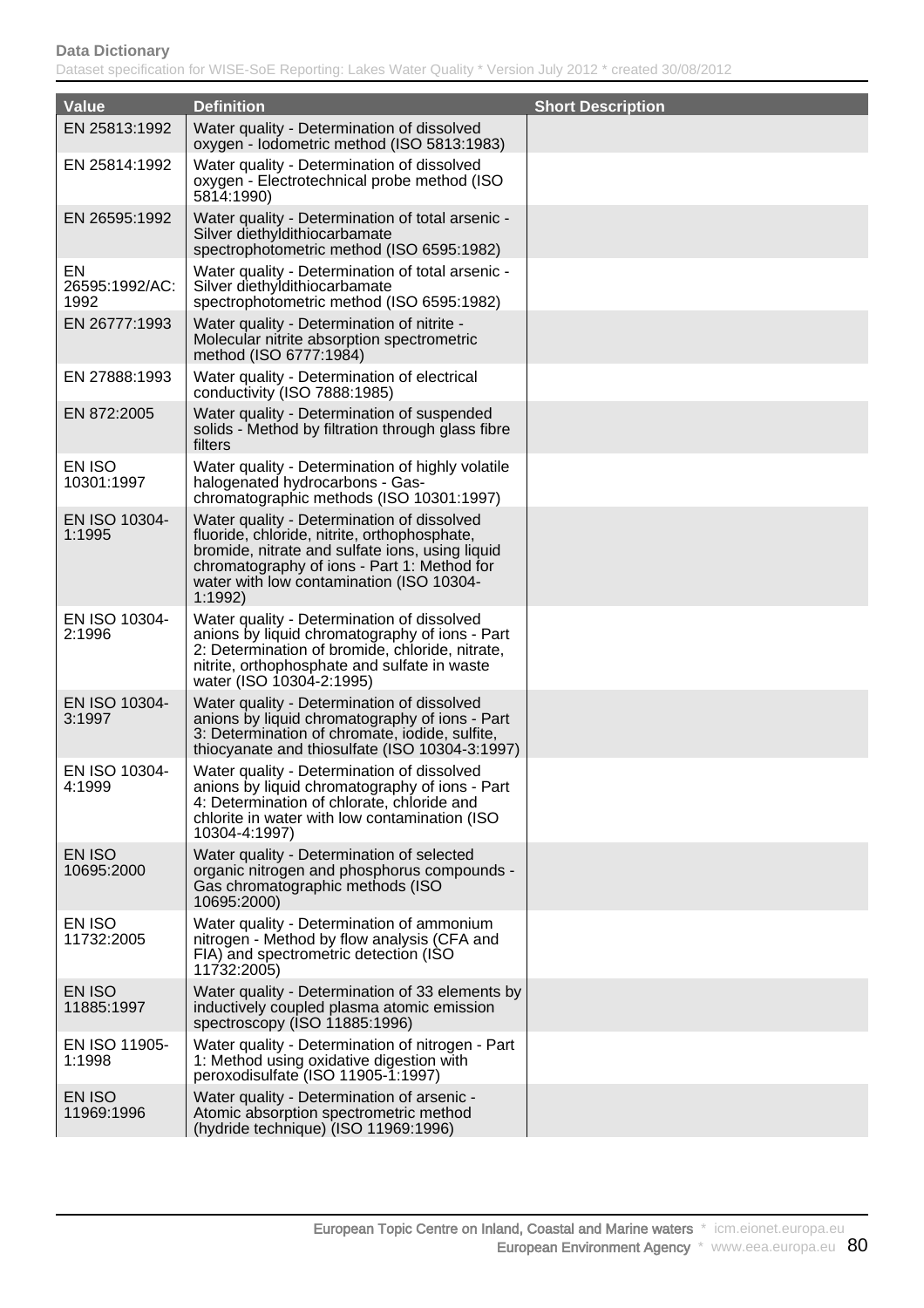| Value                   | <b>Definition</b>                                                                                                                                                                                                                               | <b>Short Description</b> |
|-------------------------|-------------------------------------------------------------------------------------------------------------------------------------------------------------------------------------------------------------------------------------------------|--------------------------|
| EN ISO<br>12020:2000    | Water quality - Determination of aluminium -<br>Atomic absorption spectrometric methods (ISO)<br>12020:1997)                                                                                                                                    |                          |
| EN ISO<br>13395:1996    | Water quality - Determination of nitrite nitrogen<br>and nitrate nitrogen and the sum of both by flow<br>analysis (CFA and FIA) and spectrometric<br>detection (ISO 13395:1996)                                                                 |                          |
| EN ISO<br>14402:1999    | Water quality - Determination of phenol index<br>by flow analysis (FIA and CFA)(ISO<br>14402:1999)                                                                                                                                              |                          |
| EN ISO<br>14403:2002    | Water quality - Determination of total cyanide<br>and free cyanide by continuous flow analysis<br>(ISO 14403:2002)                                                                                                                              |                          |
| EN ISO<br>14911:1999    | Water quality - Determination of dissolved Li+,<br>Na+, NH4+, K+, Mn2+, Ca2+, Mg2+, Sr2+ and<br>Ba2+ using ion chromatography - Method for<br>water and waste water (ISO 14911:1998)                                                            |                          |
| EN ISO<br>15061:2001    | Water quality - Determination of dissolved<br>bromate - Method by liquid chromatography of<br>ions (ISO 15061:2001)                                                                                                                             |                          |
| EN ISO<br>15586:2003    | Water quality - Determination of trace elements<br>using atomic absorption spectrometry with<br>graphite furnace (ISO 15586:2003)                                                                                                               |                          |
| EN ISO<br>15680:2003    | Water quality - Gas-chromatographic<br>determination of a number of monocyclic<br>aromatic hydrocarbons, naphthalene and<br>several chlorinated compounds using purge-<br>and-trap and thermal desorption (ISO<br>15680:2003)                   |                          |
| EN ISO 15681-<br>1:2004 | Water quality - Determination of<br>orthophosphate and total phosphorus contents<br>by flow analysis (FIA and CFA) - Part 1: Method<br>by flow injection analysis (FIA) (ISO 15681-<br>1:2003                                                   |                          |
| EN ISO 15681-<br>2:2004 | Water quality - Determination of<br>orthophosphate and total phosphorus contents<br>by flow analysis (FIA and CFA) - Part 2: Method<br>by continuous flow analysis (CFA) (ISO 15681-<br>2:2003                                                  |                          |
| EN ISO<br>15682:2001    | Water quality - Determination of chloride by flow<br>analysis (CFA and FIA) and photometric or<br>potentiometric detection (ISO 15682:2000)                                                                                                     |                          |
| EN ISO<br>15913:2003    | Water quality - Determination of selected<br>phenoxyalkanoic herbicides, including<br>bentazones and hydroxybenzonitriles by gas<br>chromatography and mass spectrometry after<br>solid phase extraction and derivatization (ISO<br>15913:2000) |                          |
| EN ISO 17294-<br>1:2006 | Water quality - Application of inductively<br>coupled plasma mass spectrometry (ICP-MS) -<br>Part 1: General guidelines (ISO 17294-1:2004)                                                                                                      |                          |
| EN ISO 17294-<br>2:2004 | Water quality - Application of inductively<br>coupled plasma mass spectrometry (ICP-MS) -<br>Part 2: Determination of 62 elements (ISO<br>17294-2:2003)                                                                                         |                          |
| EN ISO<br>17353:2005    | Water quality - Determination of selected<br>organotin compounds - Gas chromatographic<br>method (ISO 17353:2004)                                                                                                                               |                          |
| EN ISO<br>17495:2003    | Water quality - Determination of selected<br>nitrophenols - Method by solid-phase extraction<br>and gas chromatography with mass<br>spectrometric detection (ISO 17495:2001)                                                                    |                          |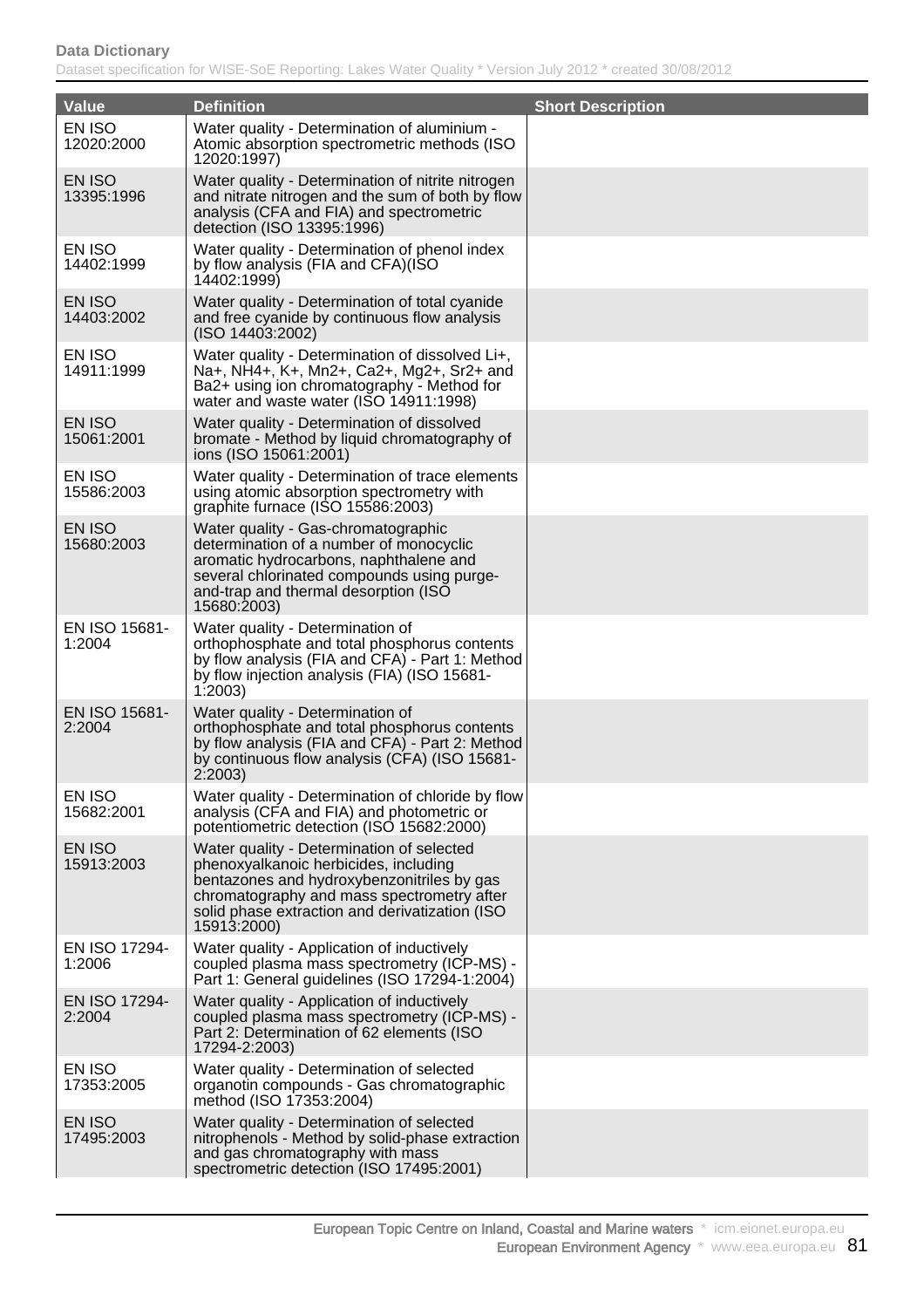| <b>Value</b>                     | <b>Definition</b>                                                                                                                                                                                                                              | <b>Short Description</b> |
|----------------------------------|------------------------------------------------------------------------------------------------------------------------------------------------------------------------------------------------------------------------------------------------|--------------------------|
| EN ISO                           | Water quality - Determination of 15 polycyclic                                                                                                                                                                                                 |                          |
| 17993:2003                       | aromatic hydrocarbons (PAH) in water by HPLC<br>with fluorescence detection after liquid-liquid<br>extraction (ISO 17993:2002)                                                                                                                 |                          |
| EN ISO<br>18412:2006             | Water quality - Determination of chromium(VI) -<br>Photometric method for weakly contaminated<br>water (ISO 18412:2005)                                                                                                                        |                          |
| EN ISO<br>18856:2005             | Water quality - Determination of selected<br>phthalates using gas chromatography/mass<br>spectrometry (ISO 18856:2004)                                                                                                                         |                          |
| EN ISO 18857-<br>1:2006          | Water quality - Determination of selected<br>alkylphenols - Part 1: Method for non-filtered<br>samples using liquid-liquid extraction and gas<br>chromatography with mass selective detection<br>(ISO 18857-1:2005)                            |                          |
| EN ISO<br>23631:2006             | Water quality - Determination of dalapon,<br>trichloroacetic acid and selected haloacetic<br>acids - Method using gas chromatography (GC-<br>ECD and/or GC-MS detection) after liquid-liquid<br>extraction and derivatization (ISO 23631:2006) |                          |
| EN ISO<br>23631:2006/AC:<br>2007 | Water quality - Determination of dalapon,<br>trichloroacetic acid and selected haloacetic<br>acids - Method using gas chromatography (GC-<br>ECD and/or GC-MS detection) after liquid-liquid<br>extraction and derivatization (ISO 23631:2006) |                          |
| EN ISO 5667-<br>1:2006           | Water quality - Sampling - Part 1: Guidance on<br>the design of sampling programmes and<br>sampling techniques (ISO 5667-1:2006)                                                                                                               |                          |
| EN ISO 5667-<br>1:2006/AC:2007   | Water quality - Sampling - Part 1: Guidance on<br>the design of sampling programmes and<br>sampling techniques (ISO 5667-1:2006)                                                                                                               |                          |
| EN ISO 5667-<br>3:2003           | Water quality - Sampling - Part 3: Guidance on<br>the preservation and handling of water samples<br>(ISO 5667-3:2003)                                                                                                                          |                          |
| <b>EN ISO</b><br>5961:1995       | Water quality - Determination of cadmium by<br>atomic absorption spectrometry (ISO<br>5961:1994)                                                                                                                                               |                          |
| EN ISO<br>6468:1996              | Water quality - Determination of certain<br>organochlorine insecticides, polychlorinated<br>biphenyls and chlorobenzenes - Gas<br>chromatographic method after liquid-liquid<br>extraction (ISO 6468:1996)                                     |                          |
| <b>EN ISO</b><br>6878:2004       | Water quality - Determination of phosphorus -<br>Ammonium molybdate spectrometric method<br>(ISO 6878:2004)                                                                                                                                    |                          |
| EN ISO<br>7027:1999              | Water quality - Determination of turbidity (ISO<br>7027:1999)                                                                                                                                                                                  |                          |
| EN ISO<br>7887:1994              | Water quality - Examination and determination<br>of colour (ISO 7887:1994)                                                                                                                                                                     |                          |
| EN ISO<br>7980:2000              | Water quality - Determination of calcium and<br>magnesium - Atomic absorption spectrometric<br>method (ISO 7980:1986)                                                                                                                          |                          |
| EN ISO 9377-<br>2:2000           | Water quality - Determination of hydrocarbon oil<br>index - Part 2: Method using solvent extraction<br>and gas chromatography (ISO 9377-2:2000)                                                                                                |                          |
| EN ISO<br>9562:2004              | Water quality - Determination of adsorbable<br>organically bound halogens (AOX) (ISO<br>9562:2004)                                                                                                                                             |                          |
| EN ISO 9963-<br>1:1995           | Water quality - Determination of alkalinity - Part<br>1: Determination of total and composite<br>alkalinity (ISO 9963-1:1994)                                                                                                                  |                          |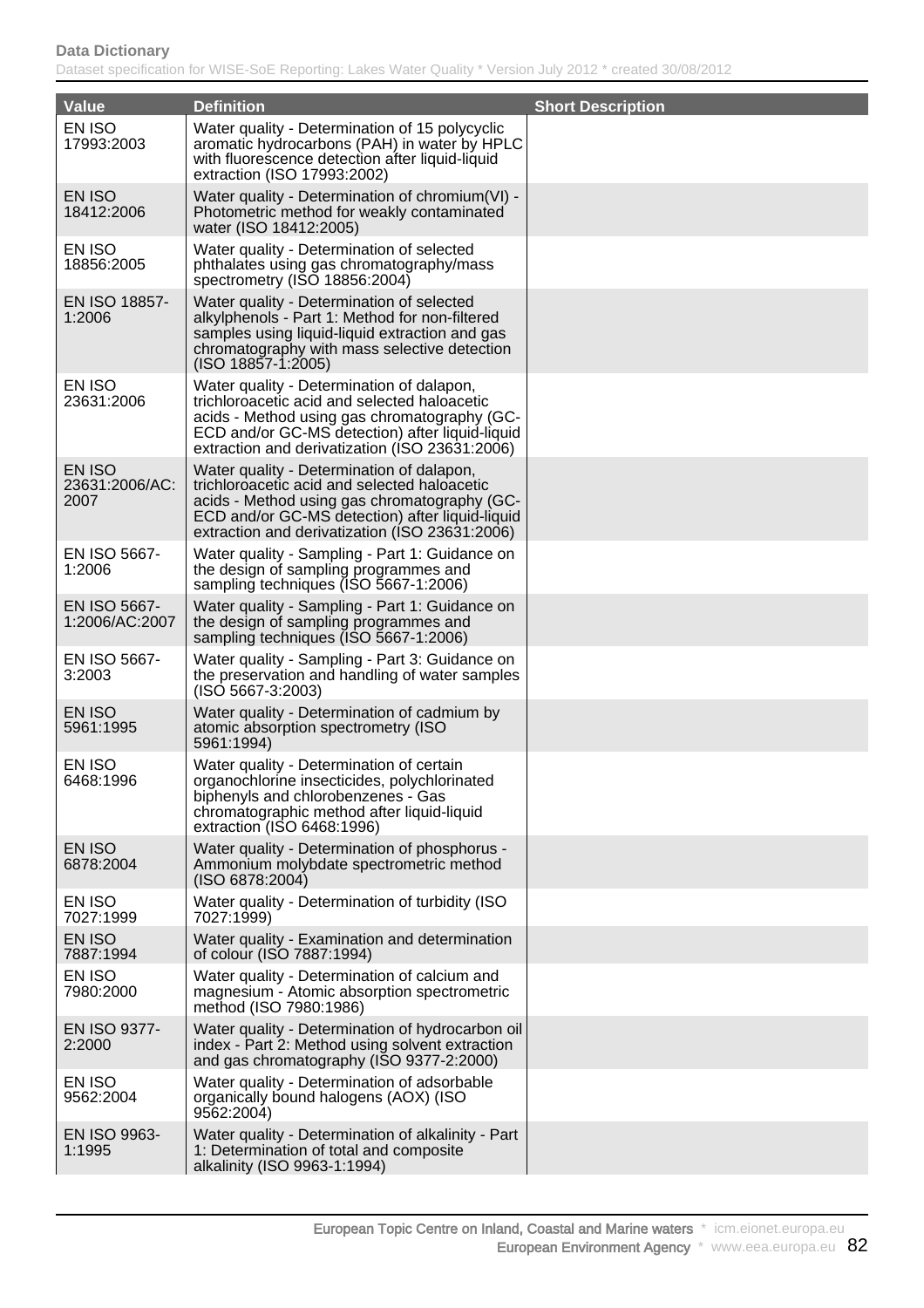| Value                         | <b>Definition</b>                                                                                                   | <b>Short Description</b> |
|-------------------------------|---------------------------------------------------------------------------------------------------------------------|--------------------------|
| <b>EN ISO 9963-</b><br>2:1995 | Water quality - Determination of alkalinity - Part<br>2: Determination of carbonate alkalinity (ISO<br>9963-2:1994) |                          |

### 4.5 Codelists for Hazardous Substances and Other Chemical Determinands in Lakes - Disaggregated Data table

# 4.5.1 Country Code codelist

| Value                  | <b>Definition</b>                          | <b>Short Description</b> |
|------------------------|--------------------------------------------|--------------------------|
| <b>AL</b>              | Albania                                    |                          |
| AT                     | Austria                                    |                          |
| <b>BA</b>              | Bosnia and Herzegovina                     |                          |
| <b>BE</b>              | Belgium                                    |                          |
| BG                     | <b>Bulgaria</b>                            |                          |
| <b>CH</b>              | Switzerland                                |                          |
| CY                     | Cyprus                                     |                          |
| CZ                     | <b>Czech Republic</b>                      |                          |
| DE                     | Germany                                    |                          |
| DK                     | Denmark                                    |                          |
| EE                     | Estonia                                    |                          |
| ES                     | Spain                                      |                          |
| FI.                    | Finland                                    |                          |
| <b>FR</b>              | France                                     |                          |
| GB                     | United Kingdom                             |                          |
| GR                     | Greece                                     |                          |
| <b>HR</b>              | Croatia                                    |                          |
| HU                     | Hungary                                    |                          |
| IE                     | Ireland                                    |                          |
| IS                     | Iceland                                    |                          |
| IT                     | Italy                                      |                          |
| $\mathsf{L}\mathsf{L}$ | Liechtenstein                              |                          |
| LT.                    | Lithuania                                  |                          |
| LU                     | Luxembourg                                 |                          |
| $\mathsf{L}\mathsf{V}$ | Latvia                                     |                          |
| ME                     | Montenegro                                 |                          |
| MK                     | Macedonia, the Former Yugoslav Republic of |                          |
| MT                     | Malta                                      |                          |
| NL                     | Netherlands                                |                          |
| <b>NO</b>              | Norway                                     |                          |
| PL                     | Poland                                     |                          |
| PT                     | Portugal                                   |                          |
| <b>RO</b>              | Romania                                    |                          |
| ${\sf RS}$             | Serbia                                     |                          |
| <b>SE</b>              | Sweden                                     |                          |
| SI                     | Slovenia                                   |                          |
| SK                     | Slovakia                                   |                          |
| <b>TR</b>              | <b>Turkey</b>                              |                          |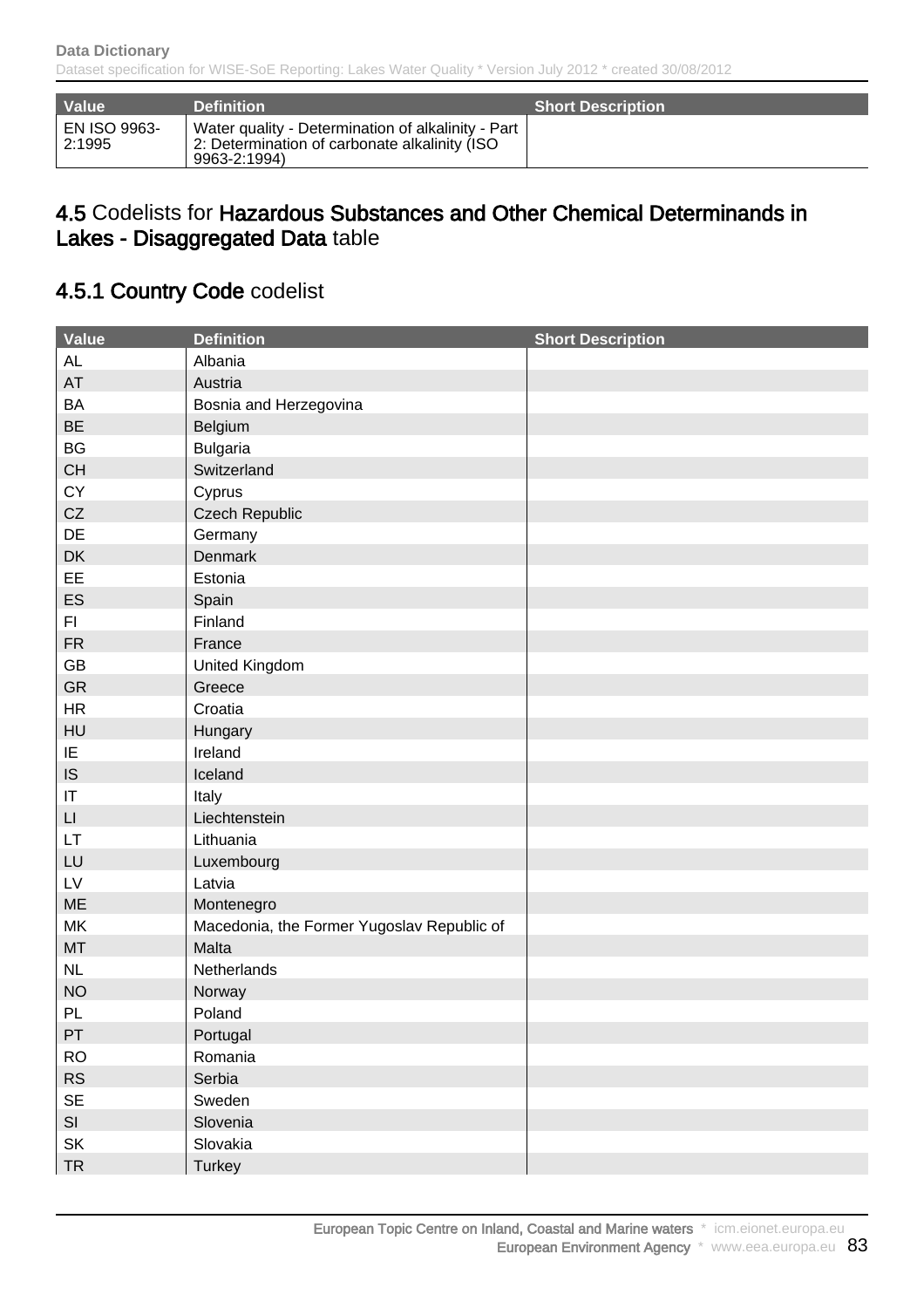| <b>Value</b> | <b>Definition</b> | <b>Short Description</b> |
|--------------|-------------------|--------------------------|
| XK           | Kosovo            |                          |

# 4.5.2 Unit of Measurement of Hazardous Substances codelist

| Value     | <b>Definition</b>          | <b>Short Description</b> |
|-----------|----------------------------|--------------------------|
| <b>Bq</b> | Becquerels (radionuclides) |                          |
| mg/g      | miligrammes per gram       |                          |
| mg/kg     | miligrammes per kilogram   |                          |
| mg/l      | miligrammes per liter      |                          |
| ng/g      | nanogrammes per gram       |                          |
| ng/kg     | nanogrammes per kilogram   |                          |
| ng/l      | nanogrammes per liter      |                          |
| $\mu$ g/g | microgrammes per gram      |                          |
| µg/kg     | microgrammes per kilogram  |                          |
| $\mu$ g/l | microgrammes per liter     |                          |

## 4.5.3 Chemical Abstract Service Number codelist

| <b>Value</b>   | <b>Definition</b>                     | <b>Short Description</b>        |
|----------------|---------------------------------------|---------------------------------|
| 100-02-7       | Nitrophenol                           | Preferred SoE Haz.Subst. [µg/l] |
| $100 - 41 - 4$ | Ethylbenzene                          | $[\mu g/l]$                     |
| 100-42-5       | Styrene                               | $[\mu g/l]$                     |
| 1002-53-5      | Dibutyltin                            | [µg/l]                          |
| 10028-17-8     | Tritium                               | $[\mu g/l]$                     |
| 10061-01-5     | c-1,3-dichloropropene                 | $[\mu g/l]$                     |
| 10061-02-6     | t-1,3-dichloropropene                 | $[\mu g/l]$                     |
| 1007-28-9      | Desisopropylatrazine                  | $[\mu g/l]$                     |
| 101-55-3       | 4-bromophenyl phenyl ether            | $[\mu g/l]$                     |
| 1014-69-3      | Desmetryn                             | $[\mu g/l]$                     |
| 1024-57-3      | Heptachloroepoxide                    | Preferred SoE Haz.Subst. [µg/l] |
| 10265-92-6     | Methamidophos                         | $[\mu g/l]$                     |
| 103-65-1       | n-propylbenzene                       | $[\mu g/l]$                     |
| 104-35-8       | 4-nonylphenol mono-ethoxylate (NP1EO) | $[\mu g/l]$                     |
| 104-40-5       | 4-nonylphenol                         | Preferred SoE Haz.Subst. [µg/l] |
| $104 - 51 - 8$ | n-butylbenzene                        | $[\mu g/l]$                     |
| 105-67-9       | 2,4-dimethyl-phenol                   | $[\mu g/l]$                     |
| 106-42-3       | P-xylene                              | $[\mu g/l]$                     |
| 106-43-4       | 4-chlorotoluene                       | $[\mu g/l]$                     |
| 106-44-4       | 4-methyl-phenol                       | $[\mu g/l]$                     |
| 106-44-5       | P-cresol                              | $[\mu g/l]$                     |
| 106-46-7       | 1,4-dichlorobenzene                   | $[\mu g/l]$                     |
| 106-93-4       | 1,2-dibromoethane                     | $[\mu g/l]$                     |
| 1066-51-9      | Aminomethylphosphonic acid (AMPA)     | $[\mu g/l]$                     |
| 107-06-2       | 1,2-dichloroethane                    | Preferred SoE Haz.Subst. [µg/l] |
| $107 - 13 - 1$ | Acrylonitrile                         | $[\mu g/l]$                     |
| 107-46-0       | Hexamethyldisiloxane (HMDS)           | $[\mu g/l]$                     |
| 1070-78-6      | 1,1,1,3-tetrachloropropane            | $[\mu g/l]$                     |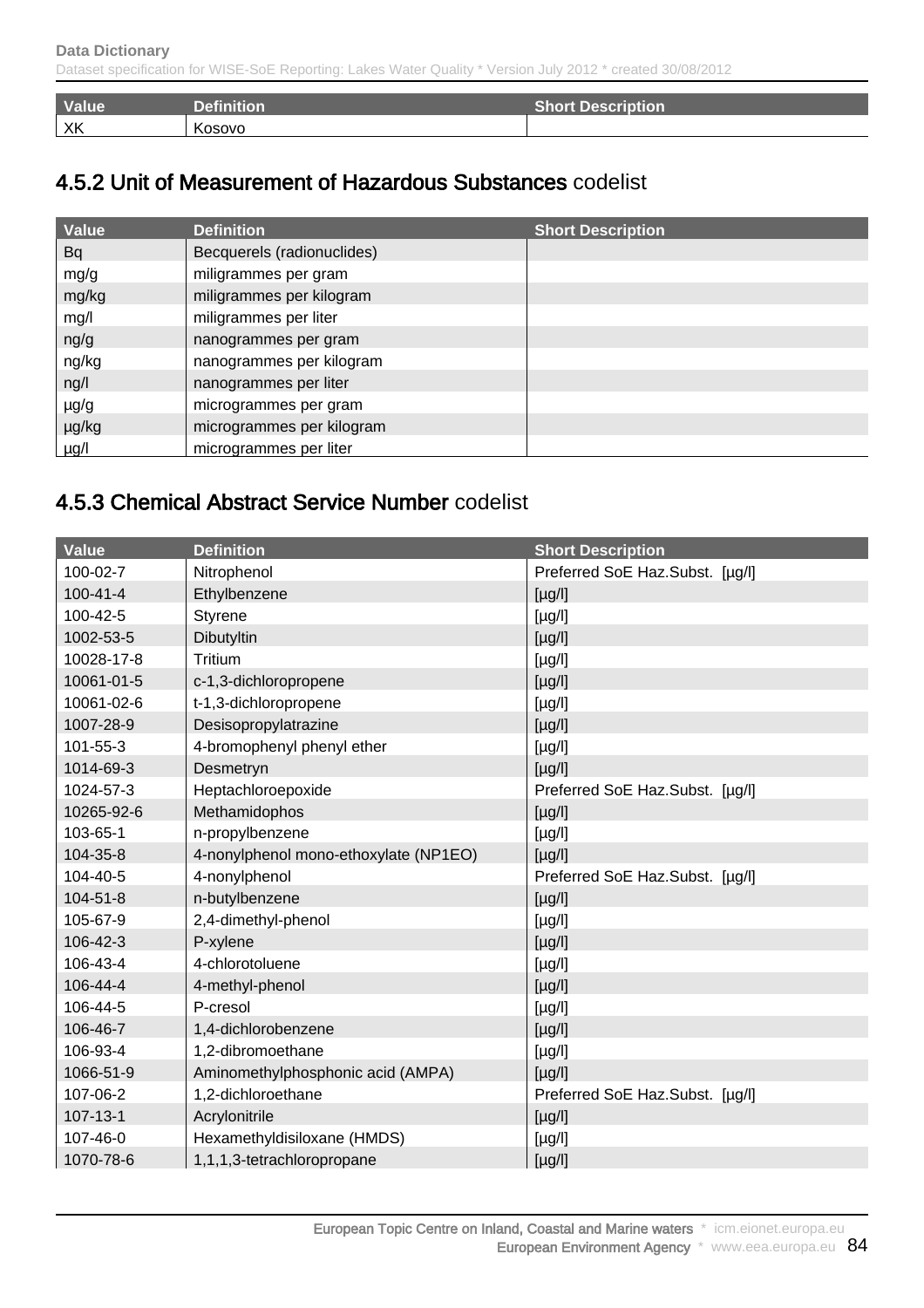| <b>Value</b> | <b>Definition</b>                  | <b>Short Description</b>        |
|--------------|------------------------------------|---------------------------------|
| 1071-83-6    | Glyphosate                         | $[\mu g/l]$                     |
| 108-38-3     | M-xylene                           | [µg/l]                          |
| 108-67-8     | 1,3,5-trimethylbenzene             | $[\mu g/l]$                     |
| 108-70-3     | 1,3,5-trichlorobenzene             | $[\mu g/l]$                     |
| 108-86-1     | Bromobenzene                       | $[\mu g/l]$                     |
| 108-88-3     | Toluene                            | Preferred SoE Haz.Subst. [µg/l] |
| 108-90-7     | Chlorobenzene                      | $[\mu g/l]$                     |
| 108-95-2     | Phenol                             | [µg/l]                          |
| 1113-02-6    | Omethoate                          | $[\mu g/l]$                     |
| 112410-23-8  | Tebufenozide                       | $[\mu g/l]$                     |
| 115-29-7     | Endosulfan                         | $[\mu g/l]$                     |
| 115-32-2     | <b>Dicofol</b>                     | Preferred SoE Haz.Subst. [µg/l] |
| 1163-19-5    | Bis(pentabromophenyl) ether        | $[\mu g/l]$                     |
| 117-81-7     | Di (2-ethylhexyl) phthalate (DEHP) | Preferred SoE Haz.Subst. [µg/l] |
| 118-74-1     | Hexachlorobenzene (HCB)            | Preferred SoE Haz.Subst. [µg/l] |
| 118-96-7     | 2,4,6-trinitrotoluene              | $[\mu g/l]$                     |
| 1194-65-6    | Dichlobenil                        | $[\mu g/l]$                     |
| 120-12-7     | Anthracene                         | Preferred SoE Haz.Subst. [µg/l] |
| 120-36-5     | Dichlorprop (2,4-DP)               | $[\mu g/l]$                     |
| 120-82-1     | 1,2,4-trichlorobenzene             | [µg/l]                          |
| 120-83-2     | 2,4-dichlorophenol                 | $[\mu g/l]$                     |
| 12002-48-1   | Trichlorobenzenes                  | Preferred SoE Haz.Subst. [µg/l] |
| 120928-09-8  | Fenazaquin                         | $[\mu g/l]$                     |
| 121-14-2     | 2,4-dinitrotoluene                 | $[\mu g/l]$                     |
| 121-75-5     | Malathion                          | $[\mu g/l]$                     |
| 122-14-5     | Fenitrothion                       | $[\mu g/l]$                     |
| 122-34-9     | Simazine                           | Preferred SoE Haz.Subst. [µg/l] |
| 123-33-1     | Maleinhydrazid                     | $[\mu g/l]$                     |
| 124-48-1     | Dibromochloromethane               | $[\mu g/l]$                     |
| 124495-18-7  | Quinoxyfen                         | Preferred SoE Haz.Subst. [µg/l] |
| 127-18-4     | 1,1,2,2-tetrachloroethene          | Preferred SoE Haz.Subst. [µg/l] |
| 12767-79-2   | Aroclor                            | $[\mu g/l]$                     |
| 129-00-0     | Pyrene                             | $[\mu g/l]$                     |
| 13071-79-9   | <b>Terbufos</b>                    | $[\mu g/l]$                     |
| 131-11-3     | Dimethyl phthalate                 | $[\mu g/l]$                     |
| 131-16-8     | Dipropyl phthalate                 | $[\mu g/l]$                     |
| 131-18-0     | Dipentyl phthalate                 | $[\mu g/l]$                     |
| 1321-64-8    | Pentachloronaphthalene             | $[\mu g/l]$                     |
| 1321-65-9    | Trichloronaphthalene               | [µg/l]                          |
| 133-06-2     | Captan                             | $[\mu g/l]$                     |
| 133-53-9     | 3,5-dimethyl-phenol                | [µg/l]                          |
| 1330-20-7    | Xylene                             | $[\mu g/l]$                     |
| 1335-87-1    | Hexachloronaphthalene              | $[\mu g/l]$                     |
| 1335-88-2    | Tetrachloronaphthalene             | $[\mu g/l]$                     |
| 13351-73-0   | Tolyltriazole                      | Preferred SoE Haz.Subst. [µg/l] |
| 13356-08-6   | Fenbutatin oxide                   | $[\mu g/l]$                     |
| 1336-36-3    | Polychlorinated biphenyls          | $[\mu g/l]$                     |
| 133855-98-8  | Epoxiconazole                      | $[\mu g/l]$                     |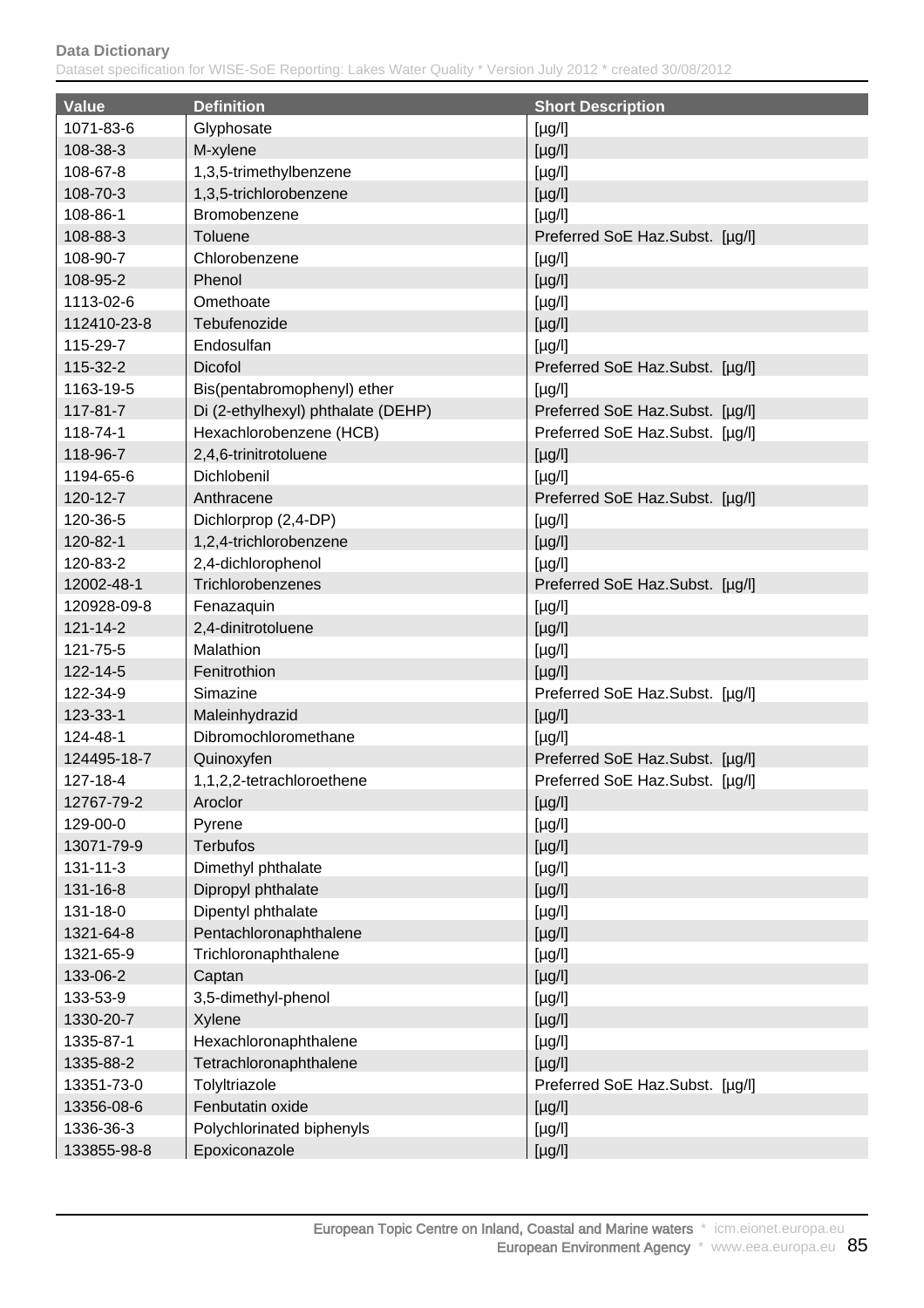| <b>Value</b>   | <b>Definition</b>                            | <b>Short Description</b>        |
|----------------|----------------------------------------------|---------------------------------|
| 135-19-3       | 2-naphthol                                   | $[\mu g/l]$                     |
| 135-98-8       | sec-butylbenzene                             | $[\mu g/l]$                     |
| 136-85-6       | Methylbenzotriazol                           | Preferred SoE Haz.Subst. [µg/l] |
| 136426-54-5    | Fluquinconazole                              | $[\mu g/l]$                     |
| 136677-10-6    | Polychlorinated dibenzofurans (PCDF)         | $[\mu g/l]$                     |
| 13684-56-5     | Desmedipham                                  | $[\mu g/l]$                     |
| 137-26-8       | Thiram                                       | $[\mu g/l]$                     |
| 137-30-4       | Ziram                                        | $[\mu g/l]$                     |
| 139-13-9       | <b>NTA</b>                                   | $[\mu g/l]$                     |
| 139-40-2       | Propazine                                    | $[\mu g/l]$                     |
| 140-57-8       | Aramite                                      | $[\mu g/l]$                     |
| 140-66-9       | Para-tert-octylphenol                        | Preferred SoE Haz.Subst. [µg/l] |
| 142-28-9       | 1,3-dichloropropane                          | $[\mu g/l]$                     |
| 143-50-0       | Chlordecone                                  | $[\mu g/l]$                     |
| 144-49-0       | Fluoroacetic acid                            | $[\mu g/l]$                     |
| $151 - 21 - 3$ | Sodium dodecyl sulfate                       | $[\mu g/l]$                     |
| 15165-67-0     | Dichlorprop-P                                | $[\mu g/l]$                     |
| 15307-86-5     | Diclofenac                                   | Preferred SoE Haz.Subst. [µg/l] |
| 156-52-9       | c-1,2-dichloroethene                         | $[\mu g/l]$                     |
| 156-59-2       | Cis-1,2-dichloroethene                       | $[\mu g/l]$                     |
| 156-60-5       | Trans 1,2-dichloroethene                     | $[\mu g/l]$                     |
| 1563-66-2      | Carbofuran                                   | $[\mu g/l]$                     |
| 15687-27-1     | Ibuprofen                                    | Preferred SoE Haz.Subst. [µg/l] |
| 1570-64-5      | 4-chloro-2-methylphenol                      | $[\mu g/l]$                     |
| 1570-65-6      | 4,6-dichloro-2-methylphenol                  | $[\mu g/l]$                     |
| 1582-09-8      | Trifluralin                                  | Preferred SoE Haz.Subst. [µg/l] |
| 15972-60-8     | Alachlor                                     | Preferred SoE Haz.Subst. [µg/l] |
| 1610-18-0      | Prometon                                     | $[\mu g/l]$                     |
| 1634-04-4      | <b>MTBE</b>                                  | $[\mu g/l]$                     |
| 16478-18-5     | Pentachloroiodobenzene                       | $[\mu g/l]$                     |
| 16484-77-8     | Mecoprop-P (MCPP-P)                          | $[\mu g/l]$                     |
| 16655-82-6     | 3-hydroxycarbofuran                          | $[\mu g/l]$                     |
| 16672-87-0     | 2-chloroethylphosphonic acid                 | $[\mu g/l]$                     |
| 16752-77-5     | Methomyl                                     | $[\mu g/l]$                     |
| 1689-83-4      | loxynil                                      | $[\mu g/l]$                     |
| 1689-84-5      | Bromoxynil                                   | $[\mu g/l]$                     |
| 1689-99-2      | Bromoxynil octanoate                         | $[\mu g/l]$                     |
| 1698-60-8      | Chloridazon                                  | $[\mu g/l]$                     |
| 1702-17-6      | Clopyralid                                   | $[\mu g/l]$                     |
| 17040-19-6     | Demeton-S-methylsulfon                       | $[\mu g/l]$                     |
| 1746-01-6      | 2,3,7,8-tetrachlorodibenzo-p-dioxin          | $[\mu g/l]$                     |
| 1763-23-1      | PFOS and its derivatives                     | Preferred SoE Haz.Subst. [µg/l] |
| 1806-26-4      | 4-octylphenol                                | [yg/l]                          |
| 18181-70-9     | lodofenphos                                  | $[\mu g/l]$                     |
| 182346-21-0    | 2,2',3,4,4'-pentabromodiphenyl ether (BDE85) | [yg/l]                          |
| 1825-21-4      | Pentachloroanisole                           | $[\mu g/l]$                     |
| 182677-30-1    | 2,2',3,4,4',5'-hexabromodiphenyl ether       | $[\mu g/l]$                     |
|                | (BD(E)138)                                   |                                 |
| 1836-75-5      | Nitrophen                                    | $[\mu g/l]$                     |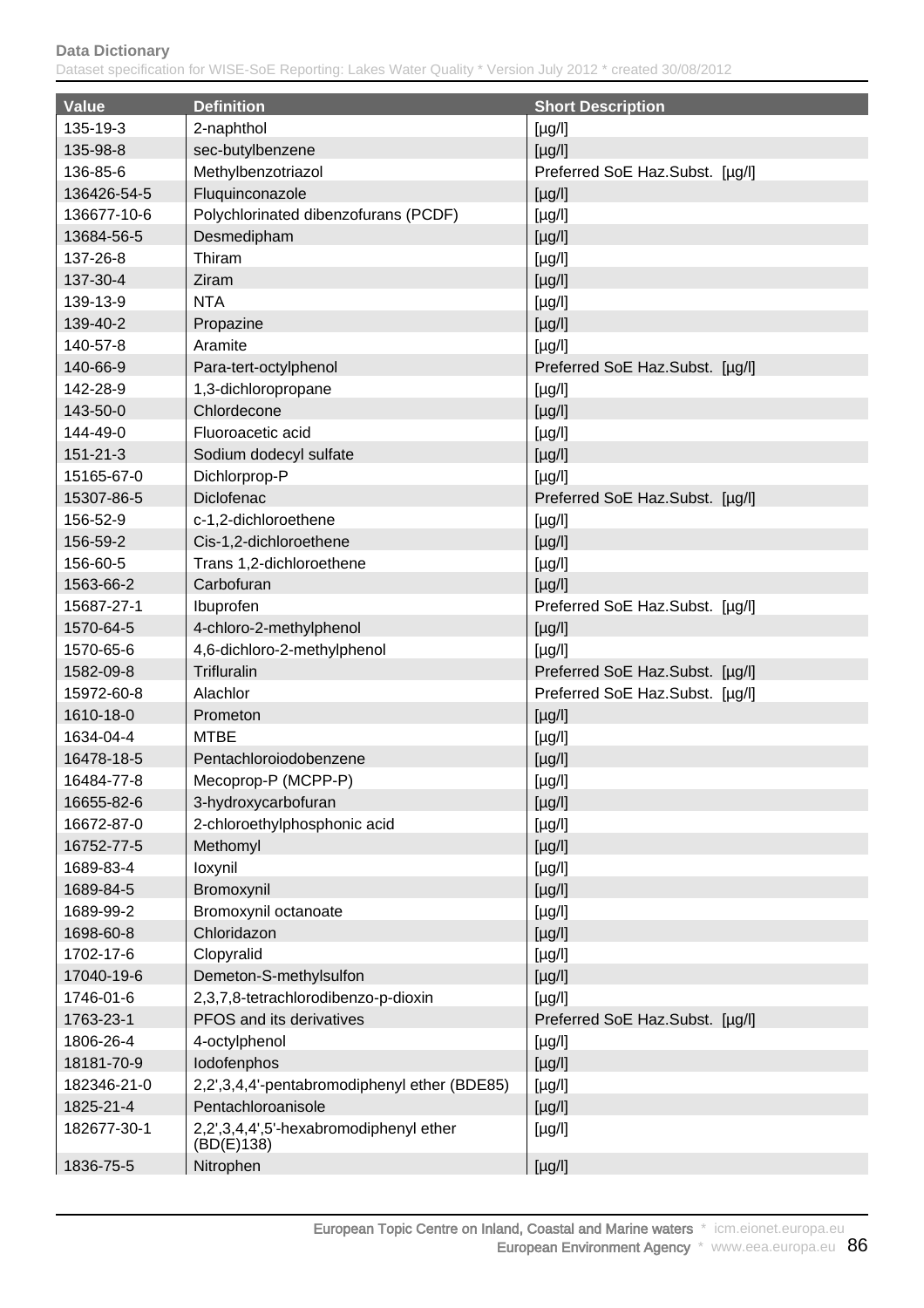| <b>Value</b> | <b>Definition</b>                                     | <b>Short Description</b>        |
|--------------|-------------------------------------------------------|---------------------------------|
| 1861-40-1    | <b>Benfluralin</b>                                    | [yg/l]                          |
| 189084-64-8  | PBDE100 (2,2',4,4',6-pentabromodiphenyl<br>ether)     | $[\mu g/l]$                     |
| 191-24-2     | Benzo(g,h,i)perylene                                  | Preferred SoE Haz.Subst. [µg/l] |
| 1912-24-9    | Atrazine                                              | Preferred SoE Haz.Subst. [µg/l] |
| 1918-00-9    | Dicamba                                               | [yg/l]                          |
| 1918-13-4    | Chlorthiamid                                          | $[\mu g/l]$                     |
| 193-39-5     | Indeno(1,2,3-cd)pyrene                                | Preferred SoE Haz.Subst. [µg/l] |
| 2008-58-4    | 2,6-dichlorobenzamide                                 | $[\mu g/l]$                     |
| 20427-84-3   | 4-nonylphenol di-ethoxylate (NP2EO)                   | $[\mu g/l]$                     |
| 20461-54-5   | lodide                                                | $[\mu g/l]$                     |
| 205-99-2     | Benzo(b)fluoranthene                                  | Preferred SoE Haz.Subst. [µg/l] |
| 2051-24-3    | 5,5',6,6'-decachlorobiphenyl (CB209)                  | $[\mu g/l]$                     |
| 206-44-0     | Fluoranthene                                          | Preferred SoE Haz.Subst. [µg/l] |
| 207-08-9     | Benzo(k)fluoranthene                                  | Preferred SoE Haz.Subst. [µg/l] |
| 207122-15-4  | PBDE154 (2,2',4,4',5,6'-hexabromodiphenyl<br>ether)   | $[\mu g/l]$                     |
| 208-96-8     | Acenaphthylene                                        | $[\mu g/l]$                     |
| 2104-64-5    | O-Ethyl O-(p-nitrophenyl)<br>phenylphosphonothiolate  | $[\mu g/l]$                     |
| 21087-64-9   | Metribuzin                                            | $[\mu g/l]$                     |
| 2163-68-0    | Hydroxyatrazine                                       | $[\mu g/l]$                     |
| 2164-08-1    | Lenacil                                               | $[\mu g/l]$                     |
| 21725-46-2   | Cyanazine                                             | $[\mu g/l]$                     |
| 218-01-9     | Chrysene                                              | $[\mu g/l]$                     |
| 22204-53-1   | Naproxen                                              | Preferred SoE Haz.Subst. [µg/l] |
| 2227-13-6    | <b>Tetrasul</b>                                       | $[\mu g/l]$                     |
| 2234-13-1    | Octachloronaphthalene                                 | $[\mu g/l]$                     |
| 2310-17-0    | Phosalone                                             | $[\mu g/l]$                     |
| 23103-98-2   | Pirimicarb                                            | $[\mu g/l]$                     |
| 23593-75-1   | Clotrimazole                                          | $[\mu g/l]$                     |
| 2385-85-5    | Mirex                                                 | $[\mu g/l]$                     |
| 23950-58-5   | Propyzamide                                           | $[\mu g/l]$                     |
| 2440-02-0    | Heptachloronorbornene                                 | [yg/l]                          |
| 24959-67-9   | <b>Bromide</b>                                        | $[\mu g/l]$                     |
| 25057-89-0   | Bentazone                                             | [yg/l]                          |
| 25140-90-3   | 2-(2,6-dichlorophenoxy) propionic acid (2,6-<br>DCPP) | $[\mu g/l]$                     |
| 25154-52-3   | Nonylphenol                                           | $[\mu g/l]$                     |
| 25167-83-3   | Tetrachlorophenols                                    | $[\mu g/l]$                     |
| 2599-11-3    | Hydroxysimazine                                       | $[\mu g/l]$                     |
| 262-12-4     | Dibenzodioxin                                         | $[\mu g/l]$                     |
| 26225-79-6   | Ethofumesate                                          | $[\mu g/l]$                     |
| 26259-45-0   | Secbumeton                                            | $[\mu g/l]$                     |
| 28159-98-0   | Cybutryne                                             | Preferred SoE Haz.Subst. [µg/l] |
| 29122-68-7   | Atenolol                                              | Preferred SoE Haz.Subst. [µg/l] |
| 2921-88-2    | Chlorpyrifos                                          | Preferred SoE Haz.Subst. [µg/l] |
| 294-62-2     | Cyclododecane                                         | $[\mu g/l]$                     |
| 297-78-9     | Isobenzan                                             | $[\mu g/l]$                     |
| 298-00-0     | Parathion-methyl                                      | $[\mu g/l]$                     |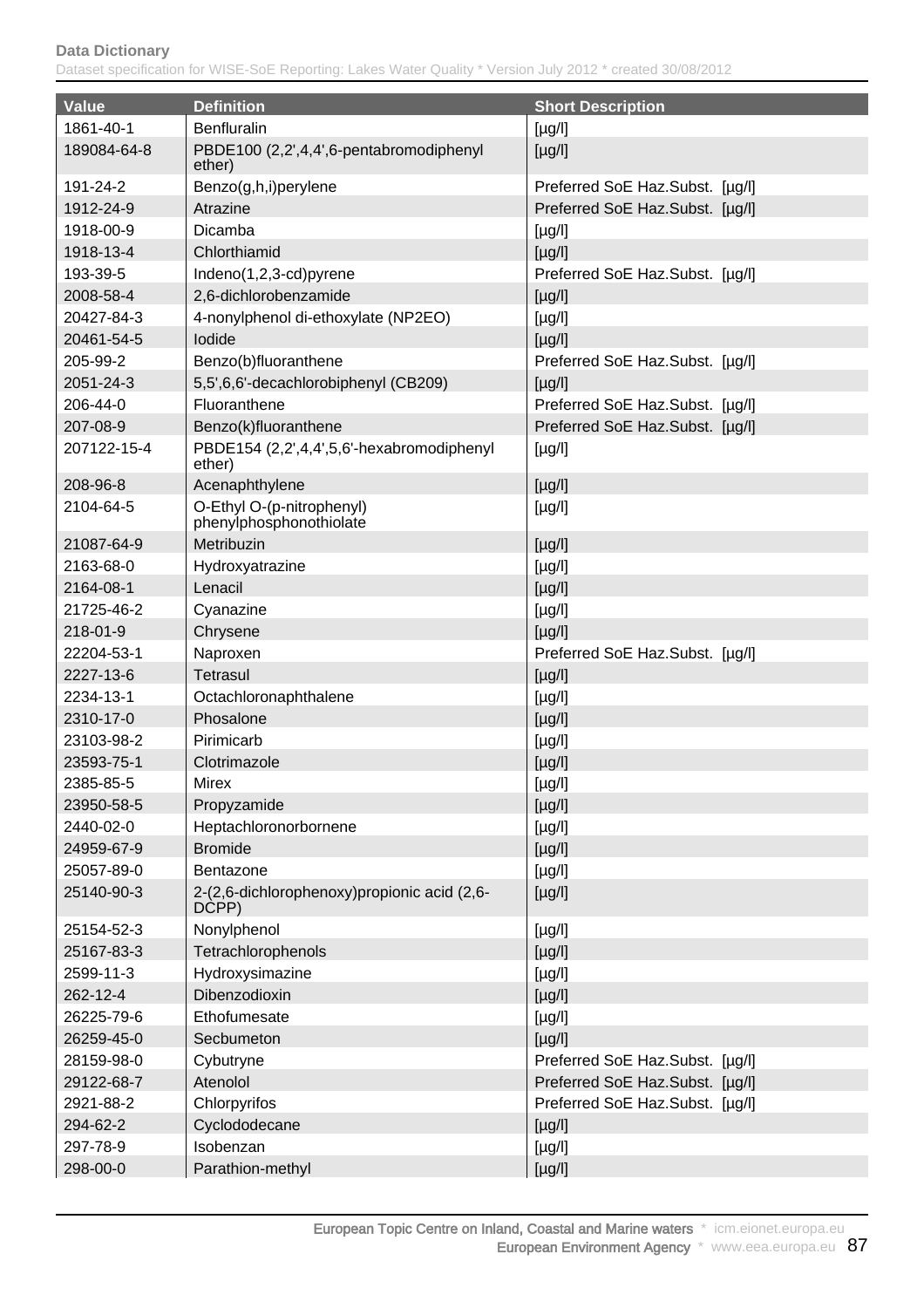| <b>Value</b> | <b>Definition</b>                                                      | <b>Short Description</b>        |
|--------------|------------------------------------------------------------------------|---------------------------------|
| 298-46-4     | Carbamazepin                                                           | Preferred SoE Haz.Subst. [µg/l] |
| 30125-63-4   | Desethylterbuthylazine                                                 | $[\mu g/l]$                     |
| 309-00-2     | Aldrin                                                                 | Preferred SoE Haz.Subst. [µg/l] |
| 3115-49-9    | Nonylphenoxyacetic acid (NPE1C)                                        | Preferred SoE Haz.Subst. [µg/l] |
| 314-40-9     | <b>Bromacil</b>                                                        | $[\mu g/l]$                     |
| 31508-00-6   | <b>PCB118</b>                                                          | $[\mu g/l]$                     |
| 319-84-6     | Alpha-HCH                                                              | $[\mu g/l]$                     |
| 319-85-7     | Beta-HCH                                                               | $[\mu g/l]$                     |
| 319-86-8     | Delta-HCH                                                              | $[\mu g/l]$                     |
| 3194-55-6    | Hexabromocyclododecane (HBCDD)                                         | Preferred SoE Haz.Subst. [µg/l] |
| 32241-08-0   | Heptachloronaphthalene                                                 | $[\mu g/l]$                     |
| 32534-81-9   | Diphenyl ether, pentabromo derivative                                  | $[\mu g/l]$                     |
| 32536-52-0   | Diphenyl ether, octabromo deviate                                      | $[\mu g/l]$                     |
| 32598-13-3   | PCB77                                                                  | $[\mu g/l]$                     |
| 32598-14-4   | PCB105 (2,3,3',4,4'-pentachlorobiphenyl)                               | $[\mu g/l]$                     |
| 32774-16-6   | <b>PCB169</b>                                                          | $[\mu g/l]$                     |
| 330-54-1     | Diuron                                                                 | Preferred SoE Haz.Subst. [µg/l] |
| 330-55-2     | Linuron                                                                | Preferred SoE Haz.Subst. [µg/l] |
| 3307-39-9    | 2-(4-chlorophenoxy) propionic acid (4-CPP)                             | $[\mu g/l]$                     |
| 33213-65-9   | Beta-Endosulfan                                                        | $[\mu g/l]$                     |
| 333-41-5     | Diazinon                                                               | Preferred SoE Haz.Subst. [µg/l] |
| 335-67-1     | <b>PFOA</b>                                                            | Preferred SoE Haz.Subst. [µg/l] |
| 33693-04-8   | Terbumeton                                                             | $[\mu g/l]$                     |
| 3397-62-4    | Deisopropyldeethylatrazine                                             | $[\mu g/l]$                     |
| 34123-59-6   | Isoproturon                                                            | Preferred SoE Haz.Subst. [µg/l] |
| 3424-82-6    | DDE, o,p'                                                              | $[\mu g/l]$                     |
| 34256-82-1   | Acetochlor                                                             | $[\mu g/l]$                     |
| 35065-27-1   | PCB153 (2,2',4,4',5,5'-hexachlorobiphenyl)                             | $[\mu g/l]$                     |
| 35065-28-2   | PCB138 (2,2',3,4,4',5'-hexachlorobiphenyl)                             | $[\mu g/l]$                     |
| 35065-29-3   | PCB180 (2,2',3,4,4',5,5'-heptachlorobiphenyl)                          | $[\mu g/l]$                     |
| 35065-30-6   | PCB170 (1,2,3,4-tetrachloro-5-(2,3,4-<br>trichlorophenyl) benzene)     | [µg/l]                          |
| 35693-99-3   | PCB52 (2,2',5,5'-tetrachlorobiphenyl)                                  | $[\mu g/l]$                     |
| 35694-08-7   | PCB194 (1,2,3,4-tetrachloro-5-(2,3,4,5-<br>tetrachlorophenyl) benzene) | $[\mu g/l]$                     |
| 36065-30-2   | 2,4,6-tribromophenyl 2-methyl-2,3-<br>dibromopropyl ether              | $[\mu g/l]$                     |
| 36355-01-8   | Hexabromobiphenyl                                                      | $[\mu g/l]$                     |
| 36643-28-4   | Tributyltin cation                                                     | Preferred SoE Haz.Subst. [µg/l] |
| 37350-58-6   | Metoprolol                                                             | Preferred SoE Haz.Subst. [µg/l] |
| 37680-73-2   | PCB101 (2,2',4,5,5'-pentachlorobiphenyl)                               | $[\mu g/l]$                     |
| 38380-08-4   | PCB156 (2,3,3',4,4',5-hexachlorobiphenyl)                              | $[\mu g/l]$                     |
| 39635-31-9   | PCB189 (1,2,3,4-tetrachloro-5-(3,4,5-<br>trichlorophenyl)benzene)      | $[\mu g/l]$                     |
| 39765-80-5   | Nonachlor-trans                                                        | $[\mu g/l]$                     |
| 40487-42-1   | Pendimethalin                                                          | $[\mu g/l]$                     |
| 41318-75-6   | PBDE28                                                                 | $[\mu g/l]$                     |
| 41394-05-2   | Metamitron                                                             | $[\mu g/l]$                     |
| 41859-67-0   | <b>Bezafibrate</b>                                                     | Preferred SoE Haz.Subst. [µg/l] |
| 4234-79-1    | Kelevan                                                                | $[\mu g/l]$                     |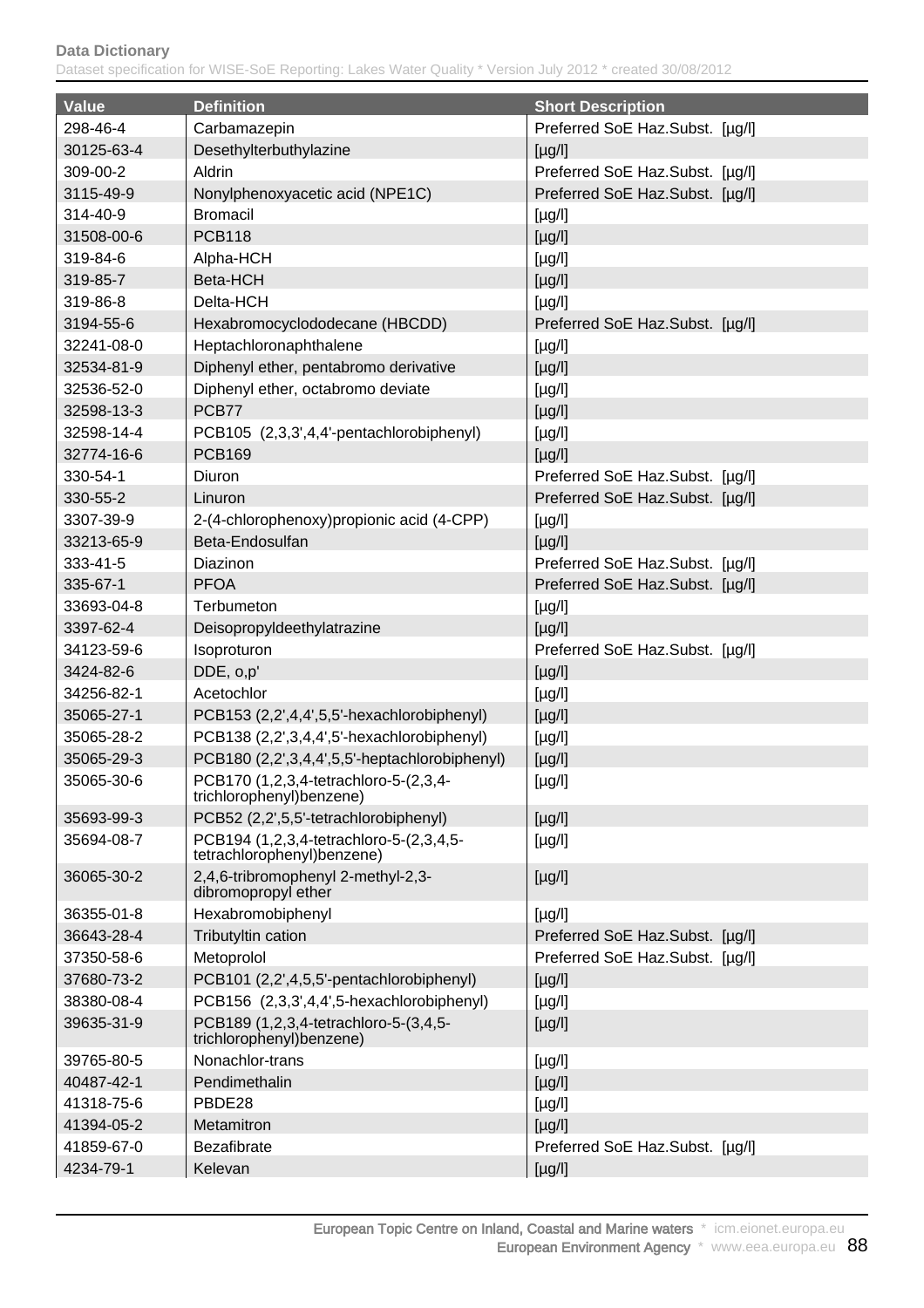| <b>Value</b>  | <b>Definition</b>                                                          | <b>Short Description</b>        |
|---------------|----------------------------------------------------------------------------|---------------------------------|
| 42576-02-3    | <b>Bifenox</b>                                                             | Preferred SoE Haz.Subst. [µg/l] |
| 4636-83-3     | Morfamquat                                                                 | $[\mu g/l]$                     |
| 465-73-6      | Isodrin                                                                    | Preferred SoE Haz.Subst. [µg/l] |
| 470-90-6      | Chlorfenvinphos                                                            | Preferred SoE Haz.Subst. [µg/l] |
| 4901-51-3     | 2,3,4,5-tetrachlorophenol                                                  | $[\mu g/l]$                     |
| 4904-61-4     | 1,5,9-cyclododecatriene                                                    | $[\mu g/l]$                     |
| $50-00-0$     | Formaldehyde                                                               | $[\mu g/l]$                     |
| $50 - 28 - 2$ | 17beta-estradiol                                                           | Preferred SoE Haz.Subst. [µg/l] |
| $50 - 29 - 3$ | DDT, p,p'                                                                  | Preferred SoE Haz.Subst. [µg/l] |
| $50-30-6$     | 2,6-dichlorobenzoic acid                                                   | $[\mu g/l]$                     |
| $50 - 32 - 8$ | Benzo(a)pyrene                                                             | Preferred SoE Haz.Subst. [µg/l] |
| 51000-52-3    | Vinyl neodecanoate                                                         | $[\mu g/l]$                     |
| 512-04-9      | Diosgenin                                                                  | $[\mu g/l]$                     |
| 51218-45-2    | Metolachlor                                                                | $[\mu g/l]$                     |
| 51235-04-2    | Hexazinone                                                                 | [yg/l]                          |
| 52236-30-3    | Desamino-diketo-metribuzin                                                 | $[\mu g/l]$                     |
| 52315-07-8    | Cypermethrin                                                               | Preferred SoE Haz.Subst. [µg/l] |
| 526-75-0      | 2,3-dimethyl-phenol                                                        | $[\mu g/l]$                     |
| 52645-53-1    | Permethrin                                                                 |                                 |
| 52663-72-6    | PCB167 (1,2,3-trichloro-5-(2,4,5-                                          | $[\mu g/l]$                     |
|               | trichlorophenyl)benzene)                                                   | $[\mu g/l]$                     |
| 53-19-0       | DDD, o,p'                                                                  | $[\mu g/l]$                     |
| 53-70-3       | Dibenzo(a,h)anthracene                                                     | $[\mu g/l]$                     |
| 534-52-1      | Dinitro-o-cresol (DNOC)                                                    | $[\mu g/l]$                     |
| 540-59-0      | 1,2-dichloroethene                                                         | $[\mu g/l]$                     |
| 541-73-1      | 1,3-dichlorobenzene                                                        | [yg/l]                          |
| 5436-43-1     | PBDE47 (2,2',4,4'-tetrabromodiphenyl ether)                                | $[\mu g/l]$                     |
| 55512-33-9    | Pyridate                                                                   | $[\mu g/l]$                     |
| 55525-54-7    | 3,3'-(ureylenedimethylene)bis(3,5,5'-<br>trimethylcyclohexyl) diisocyanate | $[\mu g/l]$                     |
| 5598-13-0     | Chlorpyrifos-methyl                                                        | $[\mu g/l]$                     |
| 56-23-5       | Tetrachloromethane                                                         | Preferred SoE Haz.Subst. [µg/l] |
| 56-38-2       | Parathion                                                                  | $[\mu g/l]$                     |
| 56-55-3       | Benzo(a)anthracene                                                         | $[\mu g/l]$                     |
| 563-58-6      | 1,1-dichloropropene                                                        | [yg/l]                          |
| 56507-37-0    | Diketo-metribuzin                                                          | $[\mu g/l]$                     |
| 56573-85-4    | Tributyltin                                                                | $[\mu g/l]$                     |
| $57-12-5$     | Cyanides (as total CN)                                                     | $[\mu g/l]$                     |
| 57-63-6       | 17alpha-ethinylestradiol                                                   | Preferred SoE Haz.Subst. [µg/l] |
| 57-74-9       | Chlordane                                                                  | $[\mu g/l]$                     |
| 57465-28-8    | PCB126 (1,2,3-trichloro-5-(3,4-<br>dichlorophenyl)benzene)                 | $[\mu g/l]$                     |
| 576-26-1      | 2,6-dimethyl-phenol                                                        | $[\mu g/l]$                     |
| 57837-19-1    | Metalaxyl                                                                  | $[\mu g/l]$                     |
| 58-08-2       | Caffeine                                                                   | Preferred SoE Haz.Subst. [µg/l] |
| 58-89-9       | Gamma-HCH (Lindane)                                                        | Preferred SoE Haz.Subst. [µg/l] |
| 58-90-2       | 2,3,4,6-tetrachlorophenol                                                  | $[\mu g/l]$                     |
| 59-50-7       | 3-methyl-4-chlorophenol                                                    | $[\mu g/l]$                     |
| 5915-41-3     | Terbuthylazine                                                             | $[\mu g/l]$                     |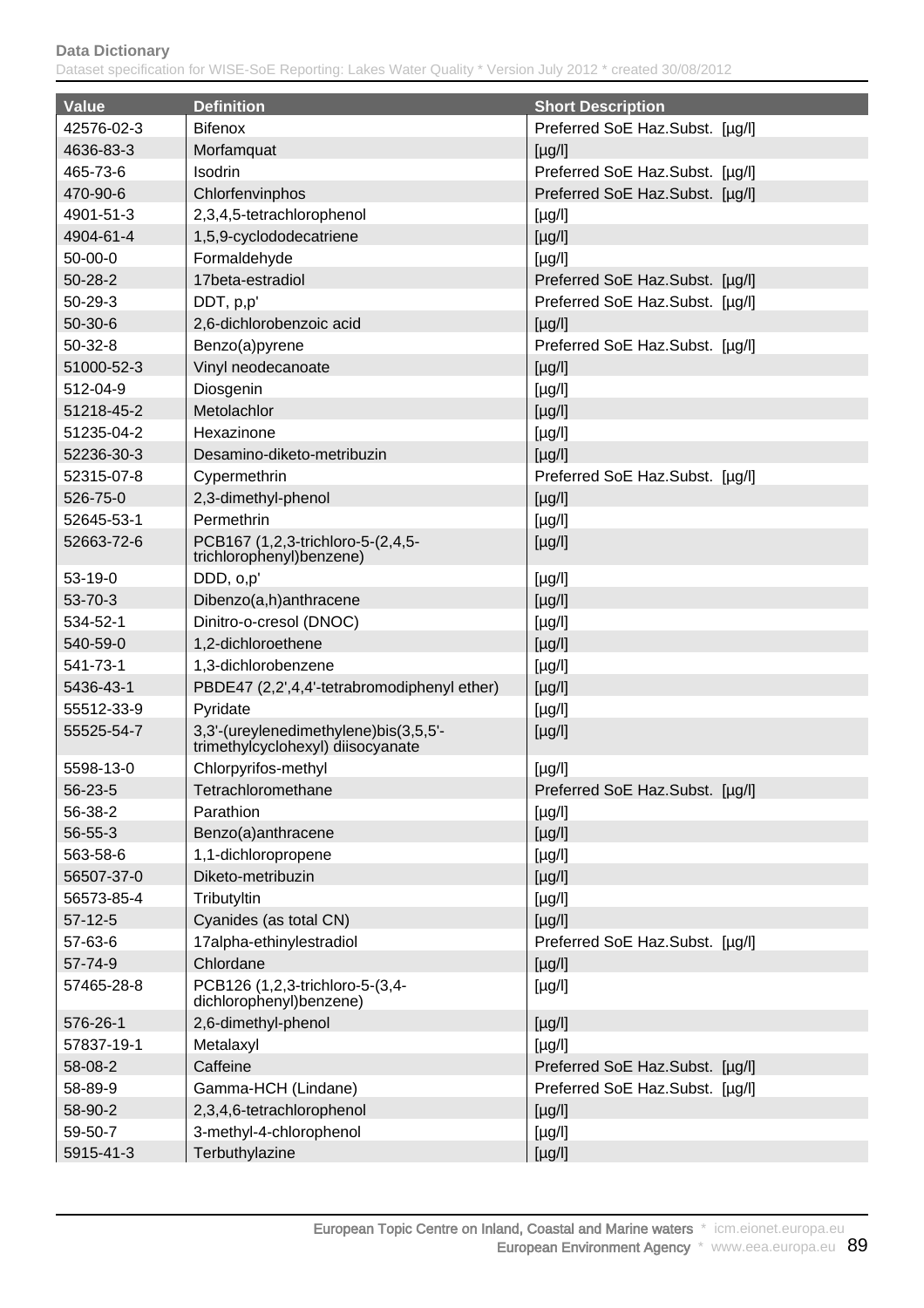| <b>Value</b>  | <b>Definition</b>                                              | <b>Short Description</b>        |
|---------------|----------------------------------------------------------------|---------------------------------|
| 594-20-7      | 2,2-dichloropropane                                            | [yg/l]                          |
| 60-00-4       | <b>EDTA</b>                                                    | $[\mu g/l]$                     |
| $60 - 51 - 5$ | Dimethoate                                                     | $[\mu g/l]$                     |
| $60 - 57 - 1$ | <b>Dieldrin</b>                                                | Preferred SoE Haz.Subst. [µg/l] |
| 60145-21-3    | <b>PCB103</b>                                                  | $[\mu g/l]$                     |
| 60207-90-1    | Propiconazole                                                  | $[\mu g/l]$                     |
| 603-35-0      | Triphenylphosphine                                             | $[\mu g/l]$                     |
| 60328-60-9    | PBDE99                                                         | $[\mu g/l]$                     |
| 60348-60-9    | 2,2',4,4',5-pentabromodiphenyl ether (BDE99)                   | $[\mu g/l]$                     |
| 608-73-1      | Hexachlorocyclohexane (HCH)                                    | $[\mu g/l]$                     |
| 608-93-5      | Pentachlorobenzene                                             | Preferred SoE Haz.Subst. [µg/l] |
| 6108-10-07    | Epsilon-HCH                                                    | $[\mu g/l]$                     |
| 6164-98-3     | Chlordimeform                                                  | $[\mu g/l]$                     |
| 6190-65-4     | Desethylatrazine                                               | $[\mu g/l]$                     |
| 62-73-7       | <b>Dichlorvos</b>                                              | Preferred SoE Haz.Subst. [µg/l] |
| 630-20-6      | 1,1,1,2-tetrachloroethane                                      |                                 |
| 64902-72-3    | Chlorsulfuron                                                  | $[\mu g/l]$                     |
| 65510-44-3    |                                                                | $[\mu g/l]$                     |
|               | PCB123 (1,2,3-trichloro-5-(2,4-<br>dichlorophenyl)benzene)     | $[\mu g/l]$                     |
| 66753-07-9    | Hydroxyterbuthylazine                                          | $[\mu g/l]$                     |
| 67-66-3       | Trichloromethane                                               | Preferred SoE Haz.Subst. [µg/l] |
| 67129-08-2    | Metazachlor                                                    | $[\mu g/l]$                     |
| 67564-91-4    | Fenpropimorph                                                  | $[\mu g/l]$                     |
| 68631-49-2    | PBDE153 (2,2',4,4',5,5'-hexabromodiphenyl<br>ether)            | $[\mu g/l]$                     |
| 688-73-3      | Tributyltin compounds                                          | Preferred SoE Haz.Subst. [µg/l] |
| 69782-90-7    | PCB157 (1,2,3-trichloro-5-(2,3,4-<br>trichlorophenyl) benzene) | $[\mu g/l]$                     |
| 7012-37-5     | PCB28 (2,4,4'-trichlorobiphenyl)                               | $[\mu g/l]$                     |
| 70124-77-5    | Flucythrinate                                                  | $[\mu g/l]$                     |
| 70362-41-3    | <b>PCB106</b>                                                  | $[\mu g/l]$                     |
| 70362-50-4    | PCB81 (3,4,4',5-tetrachlorobiphenyl)                           | $[\mu g/l]$                     |
| 70630-17-0    | Metalaxyl-M                                                    | $[\mu g/l]$                     |
| 70776-03-3    | Naphthalene, chloro derivatives                                | $[\mu g/l]$                     |
| 7085-19-0     | Mecoprop                                                       | Preferred SoE Haz.Subst. [µg/l] |
| 71-43-2       | Benzene                                                        | Preferred SoE Haz.Subst. [µg/l] |
| $71 - 55 - 6$ | 1,1,1-trichloroethane                                          | $[\mu g/l]$                     |
| 72-20-8       | Endrin                                                         | Preferred SoE Haz.Subst. [µg/l] |
| 72-43-5       | Methoxychlor                                                   | $[\mu g/l]$                     |
| 72-54-8       | DDD, p,p'                                                      | Preferred SoE Haz.Subst. [µg/l] |
| 72-55-9       | DDE, p,p'                                                      | Preferred SoE Haz.Subst. [µg/l] |
| 723-46-6      | Sulfamethoxazol                                                | Preferred SoE Haz.Subst. [µg/l] |
| 7286-69-3     | Sebuthylazine                                                  | $[\mu g/l]$                     |
| 7287-19-6     | Prometryn                                                      | $[\mu g/l]$                     |
| 732-26-3      | 2,4,6-tri-tert-butylphenol                                     | $[\mu g/l]$                     |
| 738-70-5      | Trimethoprim                                                   | Preferred SoE Haz.Subst. [µg/l] |
| 74-83-9       | Bromomethane                                                   | $[\mu g/l]$                     |
| 74-95-3       | Dibromomethane                                                 | $[\mu g/l]$                     |
| 74-97-5       | Bromochloromethane                                             | $[\mu g/l]$                     |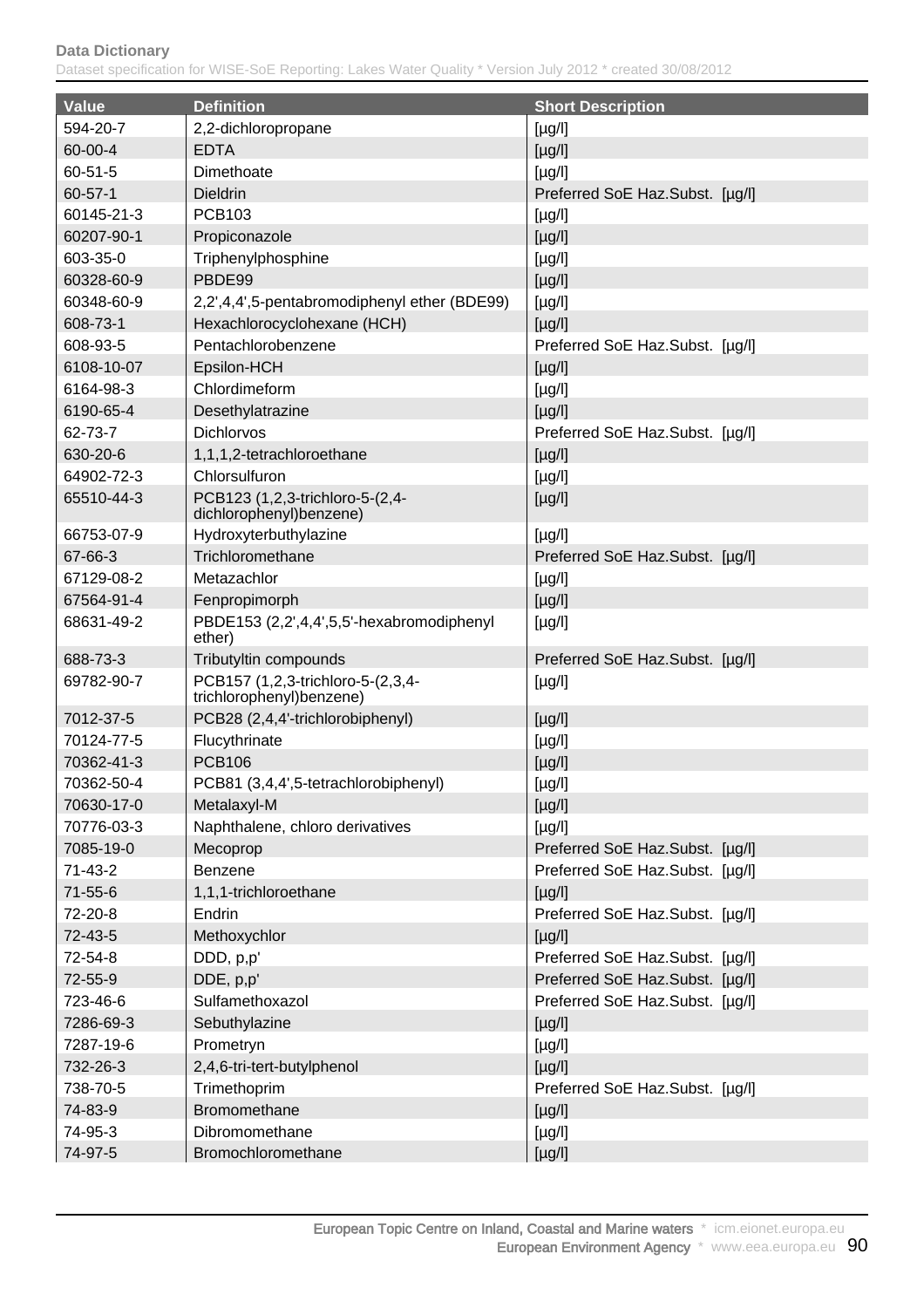| <b>Value</b>            | <b>Definition</b>            | <b>Short Description</b>        |
|-------------------------|------------------------------|---------------------------------|
| 74070-46-5              | Aclonifen                    | Preferred SoE Haz.Subst. [µg/l] |
| 74233-64-6              | Metsulfuronmethyl            | $[\mu g/l]$                     |
| 7429-90-5               | Aluminium and its compounds  | $[\mu g/l]$                     |
| 7429-90-<br>5_dissolved | Aluminium dissolved          | $[\mu g/l]$                     |
| 7439-89-6               | Iron and its compounds       | $[\mu g/l]$                     |
| 7439-89-<br>6 dissolved | Iron dissolved               | $[\mu g/l]$                     |
| 7439-92-1               | Lead                         | Preferred SoE Haz.Subst. [µg/l] |
| 7439-92-<br>1 dissolved | Lead dissolved               | Preferred SoE Haz.Subst. [µg/l] |
| 7439-93-2               | Lithium                      | [µg/l]                          |
| 7439-95-4               | Magnesium                    | [mg/l]                          |
| 7439-96-5               | Manganese and its compounds  | $[\mu g/l]$                     |
| 7439-96-<br>5 dissolved | Manganese dissolved          | $[\mu g/l]$                     |
| 7439-97-6               | Mercury                      | Preferred SoE Haz.Subst. [µg/l] |
| 7439-97-<br>6_dissolved | Mercury dissolved            | Preferred SoE Haz.Subst. [µg/l] |
| 7439-98-7               | Molybdenum and its compounds | $[\mu g/l]$                     |
| 7440-02-0               | <b>Nickel</b>                | Preferred SoE Haz.Subst. [µg/l] |
| 7440-02-<br>0_dissolved | Nickel dissolved             | Preferred SoE Haz.Subst. [µg/l] |
| 7440-09-7               | Potassium                    | [mg/l]                          |
| 7440-22-4               | Silver                       | $[\mu g/l]$                     |
| 7440-23-5               | Sodium                       | [mg/l]                          |
| 7440-24-6               | Strontium                    | $[\mu g/l]$                     |
| 7440-28-0               | Thallium                     | $[\mu g/l]$                     |
| 7440-31-5               | Tin and its compounds        | $[\mu g/l]$                     |
| 7440-32-6               | Titanium                     | $[\mu g/l]$                     |
| 7440-33-7               | Tungsten and its compounds   | $[\mu g/l]$                     |
| 7440-36-0               | Antimony                     | $[\mu g/l]$                     |
| 7440-38-2               | Arsenic                      | Preferred SoE Haz.Subst. [µg/l] |
| 7440-38-<br>2 dissolved | Arsenic dissolved            | Preferred SoE Haz.Subst. [µg/l] |
| 7440-39-3               | <b>Barium</b>                | [µg/l]                          |
| 7440-41-7               | Beryllium                    | $[\mu g/l]$                     |
| 7440-42-8               | <b>Boron</b>                 | $[\mu g/l]$                     |
| 7440-43-9               | Cadmium                      | Preferred SoE Haz.Subst. [µg/l] |
| 7440-43-<br>9_dissolved | Cadmium dissolved            | Preferred SoE Haz.Subst. [µg/l] |
| 7440-47-3               | Chromium                     | Preferred SoE Haz.Subst. [µg/l] |
| 7440-47-<br>3_dissolved | Chromium dissolved           | Preferred SoE Haz.Subst. [µg/l] |
| 7440-48-4               | Cobalt and its compounds     | $[\mu g/l]$                     |
| 7440-50-8               | Copper                       | Preferred SoE Haz.Subst. [µg/l] |
| 7440-50-<br>8_dissolved | Copper dissolved             | Preferred SoE Haz.Subst. [µg/l] |
| 7440-61-1               | Uranium                      | [µg/l]                          |
| 7440-62-2               | Vanadium and its compounds   | $[\mu g/l]$                     |
| 7440-66-6               | Zinc                         | Preferred SoE Haz.Subst. [µg/l] |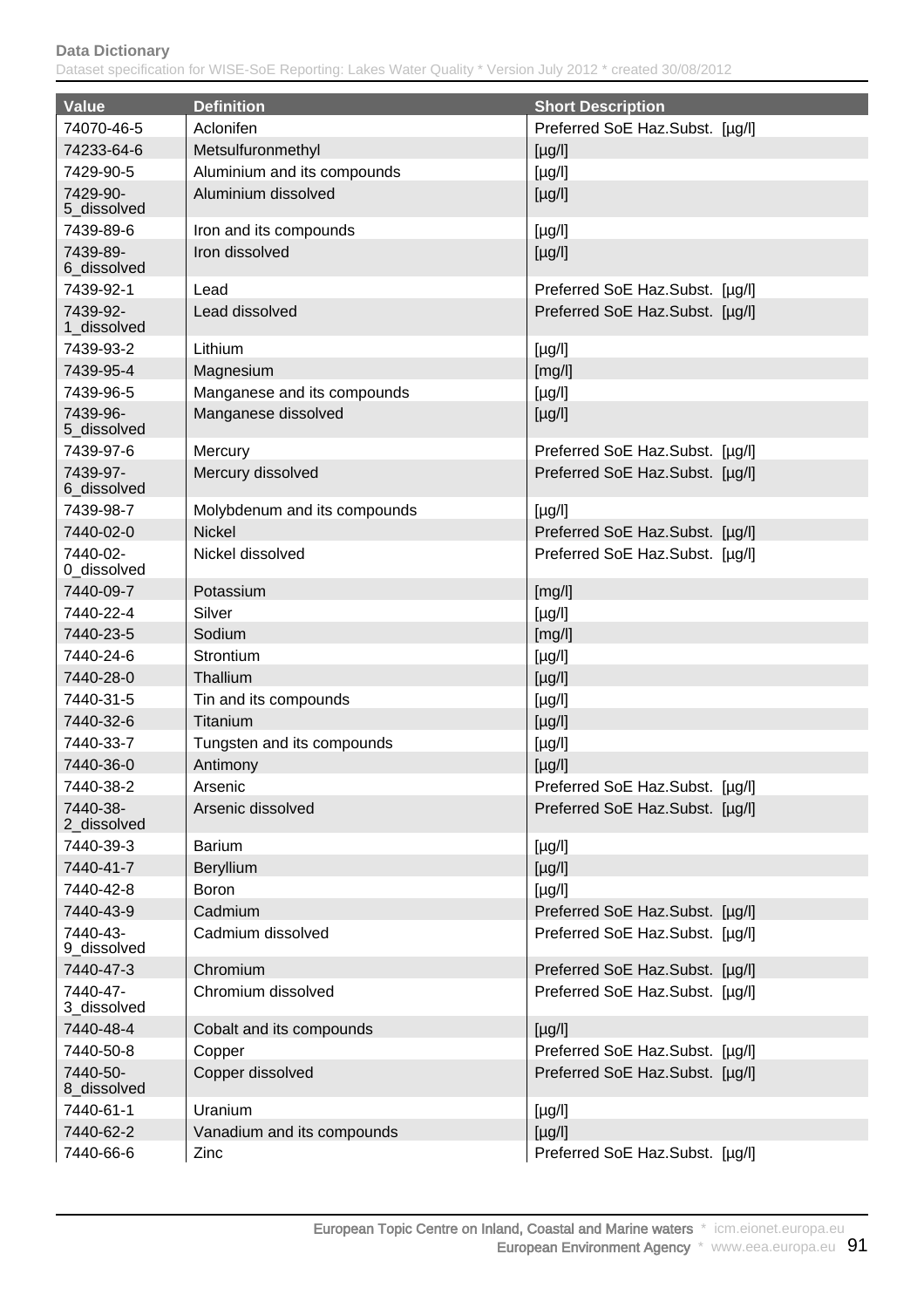| <b>Value</b>            | <b>Definition</b>                          | <b>Short Description</b>        |
|-------------------------|--------------------------------------------|---------------------------------|
| 7440-66-<br>6_dissolved | Zinc dissolved                             | Preferred SoE Haz.Subst. [µg/l] |
| 7440-70-2               | Calcium                                    | [mg/l]                          |
| 74472-37-0              | PCB114 (2,3,4,4',5-pentachlorobiphenyl)    | $[\mu g/l]$                     |
| 75-01-4                 | Chloroethene (vinylchloride)               | $[\mu g/l]$                     |
| 75-09-2                 | Dichloromethane                            | Preferred SoE Haz.Subst. [µg/l] |
| $75 - 25 - 2$           | <b>Bromoform</b>                           | $[\mu g/l]$                     |
| 75-27-4                 | Dichlorobromomethane                       | $[\mu g/l]$                     |
| 75-34-3                 | 1,1-dichloroethane                         | $[\mu g/l]$                     |
| 75-35-4                 | 1,1-dichloroethene                         | [µg/l]                          |
| 75-69-4                 | Trichlorofluoromethane                     | $[\mu g/l]$                     |
| $75 - 71 - 8$           | Dichlorodifluoromethane                    | $[\mu g/l]$                     |
| 75-99-0                 | Dalapon                                    | $[\mu g/l]$                     |
| 76-03-9                 | Trichloroacetic acid                       | $[\mu g/l]$                     |
| 76-44-8                 | Heptachlor                                 | Preferred SoE Haz.Subst. [µg/l] |
| $77 - 47 - 4$           | Hexachlorocyclopentadiene (HCCP)           | $[\mu g/l]$                     |
| 7782-41-4               | Fluorine                                   | $[\mu g/l]$                     |
| 7782-49-2               | Selenium and its compounds                 | $[\mu g/l]$                     |
| 78-87-5                 | 1,2-dichloropropane                        | $[\mu g/l]$                     |
| 789-02-6                | DDT, o,p'                                  | Preferred SoE Haz.Subst. [µg/l] |
| 79-00-5                 | 1,1,2-trichloroethane                      | $[\mu g/l]$                     |
| 79-01-6                 | 1,1,2-trichloroethene                      | Preferred SoE Haz.Subst. [µg/l] |
| 79-34-5                 | 1,1,2,2-tetrachloroethane                  | $[\mu g/l]$                     |
| 79-94-7                 | Tetrabromobisphenol A (TBBP-A)             | $[\mu g/l]$                     |
| 793-24-8                | 4-(dimethylbutylamino) diphenylamin (6PPD) | $[\mu g/l]$                     |
| 80-05-7                 | <b>Bisphenol A</b>                         | $[\mu g/l]$                     |
| 8001-35-2               | Toxaphene                                  | $[\mu g/l]$                     |
| $81 - 15 - 2$           | Musk xylene                                | $[\mu g/l]$                     |
| 81103-11-9              | Clarithromycin                             | Preferred SoE Haz.Subst. [µg/l] |
| 82-68-8                 | Quintozene                                 | $[\mu g/l]$                     |
| 83-32-9                 | Acenaphthene                               | $[\mu g/l]$                     |
| 834-12-8                | Ametryn                                    | $[\mu g/l]$                     |
| 83905-01-5              | Azitromycin                                | Preferred SoE Haz.Subst. [µg/l] |
| 84-66-2                 | Di-ethyl phthalate                         | $[\mu g/l]$                     |
| 84-69-5                 | Di-iso-butyl phthalate                     | $[\mu g/l]$                     |
| 84-74-2                 | Di-(n-butyl) phthalate                     | $[\mu g/l]$                     |
| 84852-15-3              | 4-nonylphenol, branched                    | $[\mu g/l]$                     |
| $85 - 01 - 8$           | Phenanthrene                               | $[\mu g/l]$                     |
| 85-22-3                 | Pentabromoethylbenzene                     | $[\mu g/l]$                     |
| 85-68-7                 | Butyl benzyl phthalate (BBP)               | $[\mu g/l]$                     |
| 85535-84-8              | Chloroalkanes C10-13                       | Preferred SoE Haz.Subst. [µg/l] |
| 85540-50-1              | 6-chloro-2-dimethylphenol                  | $[\mu g/l]$                     |
| 86-73-7                 | Fluorene                                   | $[\mu g/l]$                     |
| 87-61-6                 | 1,2,3-trichlorobenzene                     | $[\mu g/l]$                     |
| 87-65-0                 | 2,6-dichlorophenol                         | $[\mu g/l]$                     |
| 87-68-3                 | Hexachlorobutadiene (HCBD)                 | Preferred SoE Haz.Subst. [µg/l] |
| 87-86-5                 | Pentachlorophenol                          | Preferred SoE Haz.Subst. [µg/l] |
| 88-06-2                 | 2,4,6-trichlorophenol                      | $[\mu g/l]$                     |
| 88-85-7                 | Dinoseb                                    | $[\mu g/l]$                     |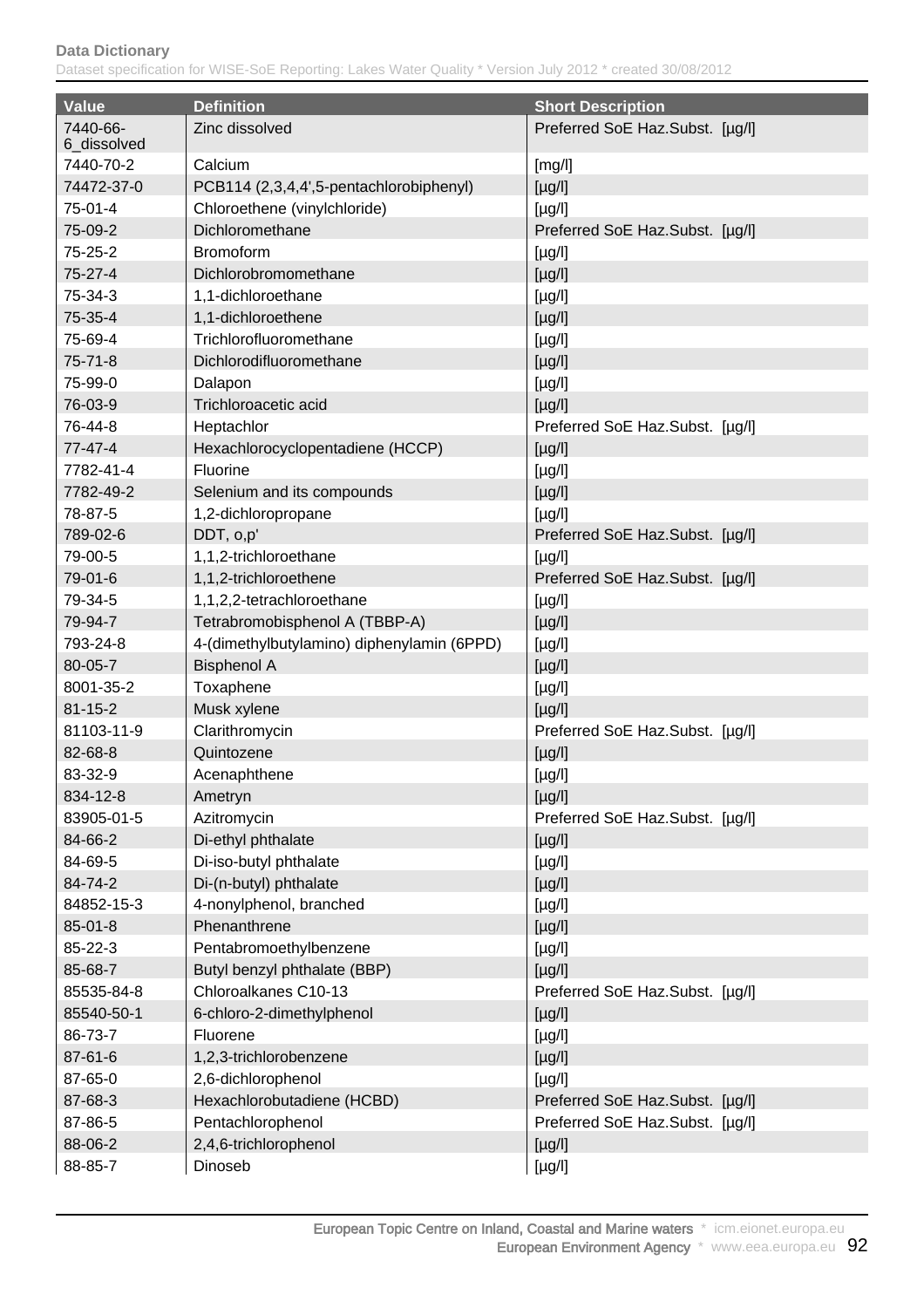| <b>Value</b>        | <b>Definition</b>                                                                                                              | <b>Short Description</b>        |
|---------------------|--------------------------------------------------------------------------------------------------------------------------------|---------------------------------|
| 886-50-0            | Terbutryn                                                                                                                      | Preferred SoE Haz.Subst. [µg/l] |
| $90 - 12 - 0$       | 1-methylnaphthalene                                                                                                            | $[\mu g/l]$                     |
| 9016-45-9           | Nonylphenolethoxylate                                                                                                          | $[\mu g/l]$                     |
| $91 - 20 - 3$       | Naphthalene                                                                                                                    | Preferred SoE Haz.Subst. [µg/l] |
| $91 - 57 - 6$       | 2-methylnaphthalene                                                                                                            | $[\mu g/l]$                     |
| 919-86-8            | Demeton-S-methyl                                                                                                               | $[\mu g/l]$                     |
| 93-72-1             | Fenoprop                                                                                                                       | $[\mu g/l]$                     |
| 93-76-5             | $2,4,5 - T$                                                                                                                    | $[\mu g/l]$                     |
| 94-74-6             | <b>MCPA</b>                                                                                                                    | Preferred SoE Haz.Subst. [µg/l] |
| 94-75-7             | $2,4-D$                                                                                                                        | $[\mu g/l]$                     |
| 94-81-5             | <b>MCPB</b>                                                                                                                    | [µg/l]                          |
| 94-82-6             | $2,4-DB$                                                                                                                       | $[\mu g/l]$                     |
| 95-14-7             | Benzotriazol                                                                                                                   | Preferred SoE Haz.Subst. [µg/l] |
| 95-47-6             | O-xylene                                                                                                                       | $[\mu g/l]$                     |
| 95-48-7             | 2-methyl-phenol                                                                                                                | $[\mu g/l]$                     |
| 95-49-8             | 2-chlorotoluene                                                                                                                | $[\mu g/l]$                     |
| $95 - 50 - 1$       | 1,2-dichlorobenzene                                                                                                            | $[\mu g/l]$                     |
| 95-63-6             | 1,2,4-trimethylbenzene                                                                                                         | [µg/l]                          |
| 95-65-8             | 3,4-dimethyl-phenol                                                                                                            | $[\mu g/l]$                     |
| 95-87-4             | 2,5-dimethylphenol                                                                                                             | $[\mu g/l]$                     |
| 95-95-4             | 2,4,5-trichlorophenol                                                                                                          | $[\mu g/l]$                     |
| 959-98-8            | Alpha-Endosulfan                                                                                                               | Preferred SoE Haz.Subst. [µg/l] |
| $96 - 12 - 8$       | 1,2-dibromo-3-chloropropane                                                                                                    | $[\mu g/l]$                     |
| 96-18-4             | 1,2,3-trichloropropane                                                                                                         | [µg/l]                          |
| 96-45-7             | Ethylenethiourea (ETU)                                                                                                         | $[\mu g/l]$                     |
| 98-06-6             | tert-butylbenzene                                                                                                              | $[\mu g/l]$                     |
| $98 - 51 - 1$       | 4-tert-butyltoluene                                                                                                            | $[\mu g/l]$                     |
| 98-82-8             | Isopropylbenzene                                                                                                               | $[\mu g/l]$                     |
| 99-87-6             | 4-isopropyltoluene                                                                                                             | $[\mu g/l]$                     |
| no CAS 1            | Adsorbable organic halogens (AOX)                                                                                              | [µg/l]                          |
| no CAS 10           | <b>Radionuclides</b>                                                                                                           | $[\mu g/l]$                     |
| no CAS 11           | Chrysene+Triphenylene (sum)                                                                                                    | [µg/l]                          |
| no CAS 12           | $DDT + DDE + DDD$ total = (DDT, $o, p' + DDT$ ,<br>$p, p' + DDE$ , $o, p' + DDE$ , $p, p' + DDD$ , $o, p' + DD$<br>DDD, p, p') | $[\mu g/l]$                     |
| no CAS 13           | Polyaromatic hydro-carbons (PAH) (sum)                                                                                         | $[\mu g/l]$                     |
| no CAS 14           | PAH excl Bicycl (sum)                                                                                                          | $[\mu g/l]$                     |
| no CAS 15           | PCB (sum)                                                                                                                      | $[\mu g/l]$                     |
| no CAS 16           | PCB7 (sum)                                                                                                                     | $[\mu g/l]$                     |
| no CAS 17           | TCDD (dioxins and furans)                                                                                                      | [µg/l]                          |
| no CAS 18           | <b>Total PCBs</b>                                                                                                              | $[\mu g/l]$                     |
| no CAS 19           | Brominated diphenylethers                                                                                                      | [µg/l]                          |
| no CAS <sub>2</sub> | <b>Brominated flame retardants</b>                                                                                             | $[\mu g/l]$                     |
| no CAS 20           | DDD (TDE) sum = $(DDD, o, p' + DDD, p, p')$                                                                                    | $[\mu g/l]$                     |
| no CAS 21           | DDE sum = $(DDE, o, p' + DDE, p, p')$                                                                                          | $[\mu g/l]$                     |
| no CAS 22           | DDT sum = $(DDT, o, p' + DDT, p, p')$                                                                                          | $[\mu g/l]$                     |
| no CAS 23           | DDT total according Directive 2008/105/EC =<br>$(DDT, o, p' + DDT, p, p' + DDE, p, p' + DDD, p, p')$                           | $[\mu g/l]$                     |
| no CAS 24           | Dichlorobenzene                                                                                                                | [µg/l]                          |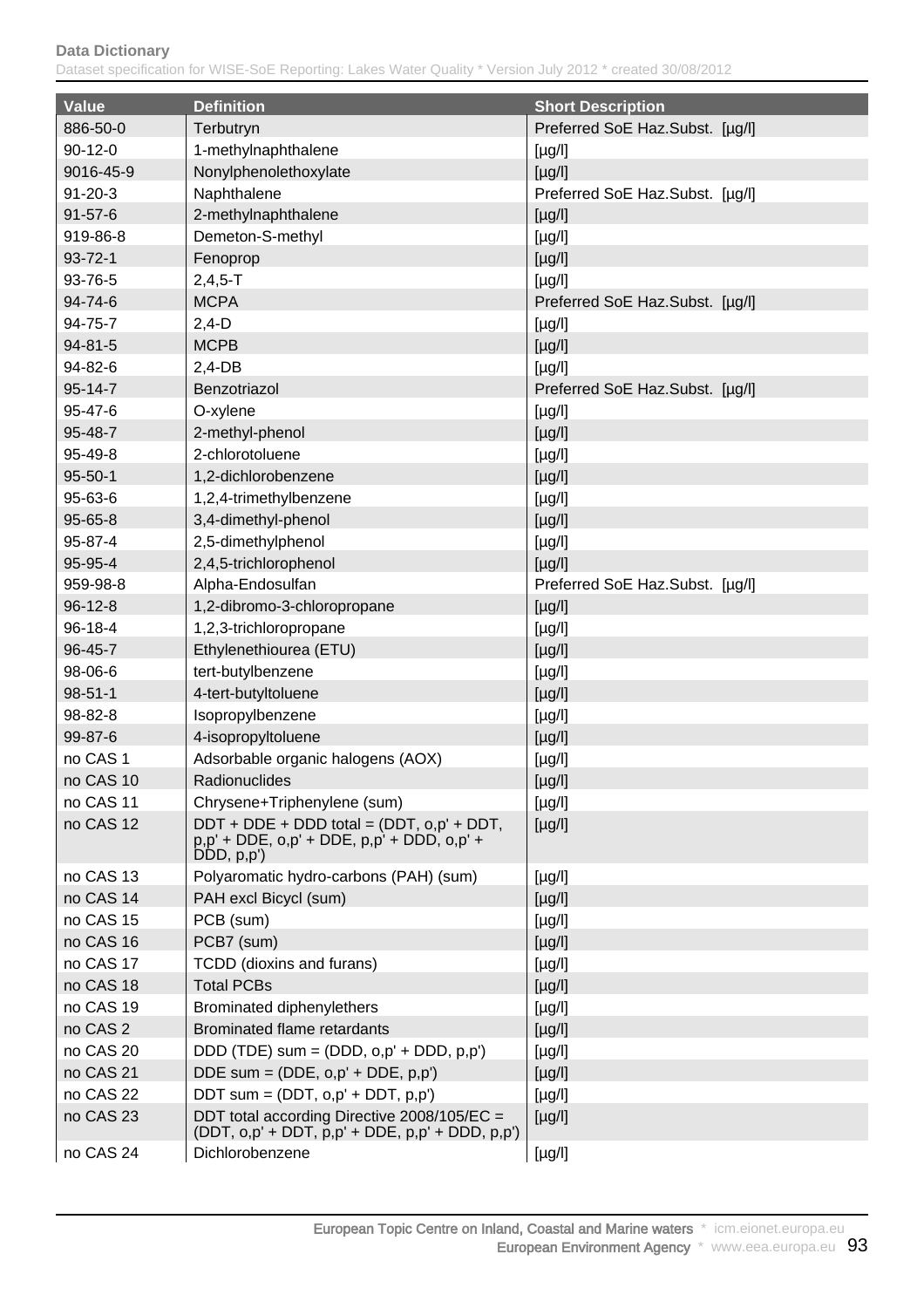Dataset specification for WISE-SoE Reporting: Lakes Water Quality \* Version July 2012 \* created 30/08/2012

| <b>Value</b>        | <b>Definition</b>                                        | <b>Short Description</b> |
|---------------------|----------------------------------------------------------|--------------------------|
| no CAS 25           | Dichlorophenol                                           | $[\mu g/l]$              |
| no CAS 26           | Chloride                                                 | [mg/l]                   |
| no CAS 27           | Chlorine CI-                                             | [mg/l]                   |
| no CAS 28           | Chromium $3+$                                            | $[\mu g/l]$              |
| no CAS 29           | Chromium 6+                                              | $[\mu g/l]$              |
| no CAS 3            | Detergents                                               | $[\mu g/l]$              |
| no CAS 30           | Pesticides (sum)                                         | $[\mu g/l]$              |
| no CAS 32           | Sulphate                                                 | [mg/l]                   |
| no CAS 33           | Volatile organic halogens (VOX)                          | $[\mu g/l]$              |
| no CAS 34           | Phenols                                                  | $[\mu g/l]$              |
| no CAS 36           | meta + para xylene                                       | $[\mu g/l]$              |
| no CAS 4            | Extractable organically bound chlorine                   | $[\mu g/l]$              |
| no CAS <sub>5</sub> | Extractable persistent organically bound<br>chlorine     | $[\mu g/l]$              |
| no CAS 6            | Hydrocarbons                                             | $[\mu g/l]$              |
| no CAS 8            | PCB Total (congeners 28, 52, 101, 118, 138,<br>153, 180) | $[\mu g/l]$              |
| no CAS <sub>9</sub> | Polychlorinated dibenzodioxins (PCDD)                    | $[\mu g/l]$              |

# 4.5.4 CEN/ISO codelist

| <b>Value</b>   | <b>Definition</b>                                                                                                                                                                          | <b>Short Description</b> |
|----------------|--------------------------------------------------------------------------------------------------------------------------------------------------------------------------------------------|--------------------------|
| EN 12260:2003  | Water quality - Determination of nitrogen -<br>Determination of bound nitrogen (TNb),<br>following oxidation to nitrogen oxides                                                            |                          |
| EN 12338:1998  | Water quality - Determination of mercury -<br>Enrichment methods by amalgamation                                                                                                           |                          |
| EN 1233:1996   | Water quality - Determination of chromium -<br>Atomic absorption spectrometric methods                                                                                                     |                          |
| EN 12673:1998  | Water quality - Gas chromatographic<br>determination of some selected chlorophenols<br>in water                                                                                            |                          |
| EN 12918:1999  | Water quality - Determination of parathion,<br>parathion-methyl and some other<br>organophosphorus compounds in water by<br>dichloromethane extraction and gas<br>chromatographic analysis |                          |
| EN 13506:2001  | Water quality - Determination of mercury by<br>atomic fluorescence spectrometry                                                                                                            |                          |
| EN 14207:2003  | Water quality - Determination of epichlorohydrin                                                                                                                                           |                          |
| EN 1483:2007   | Water quality - Determination of mercury -<br>Method using atomic absorption spectrometry                                                                                                  |                          |
| EN 1484:1997   | Water analysis - Guidelines for the<br>determination of total organic carbon (TOC) and<br>dissolved organic carbon (DOC)                                                                   |                          |
| EN 14996:2006  | Water quality - Guidance on assuring the<br>quality of biological and ecological assessments<br>in the aquatic environment                                                                 |                          |
| EN 1899-1:1998 | Water quality - Determination of biochemical<br>oxygen demand after n days (BODn) - Part 1:<br>Dilution and seeding method with allyIthiourea<br>addition (ISO 5815:1989, modified)        |                          |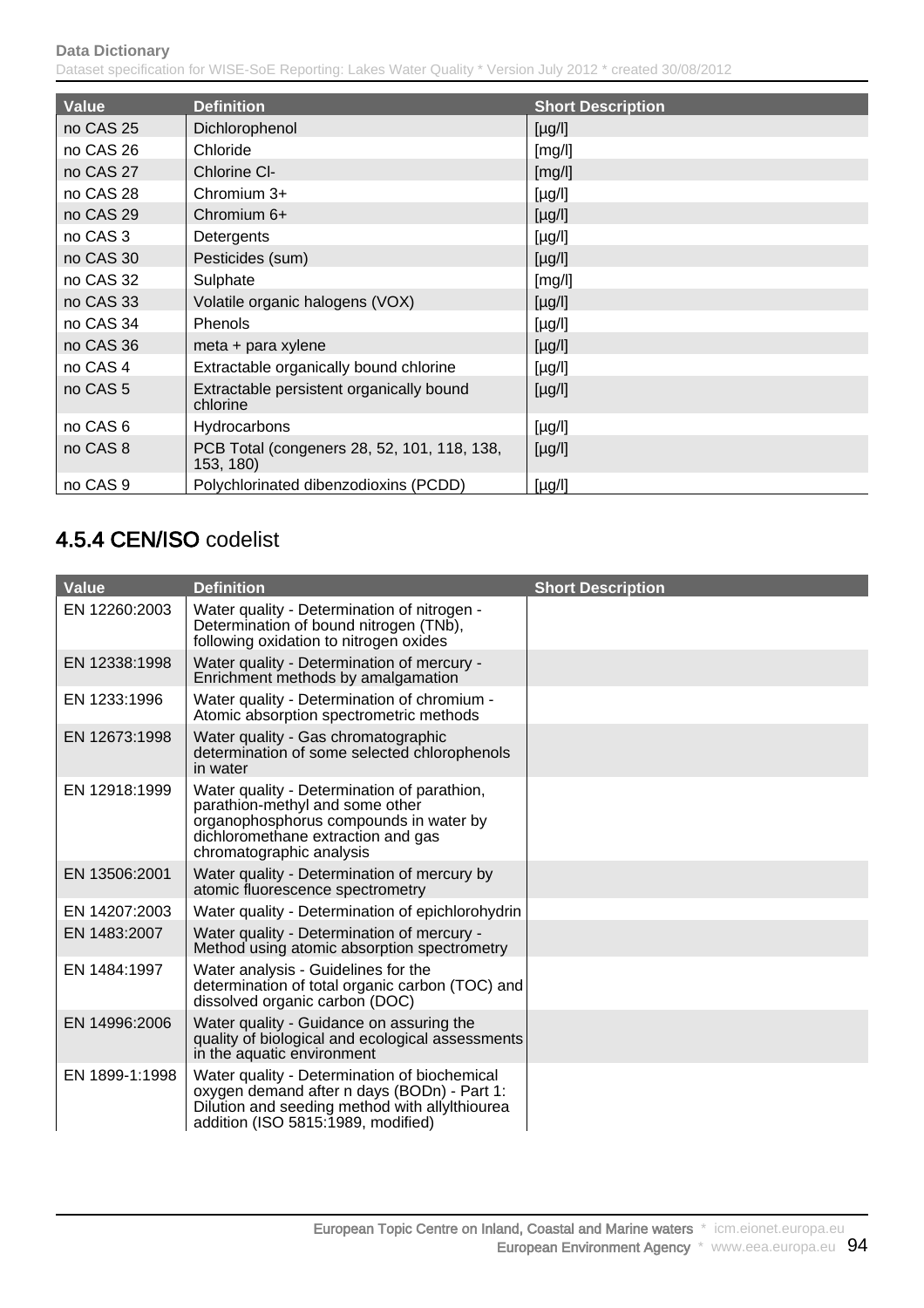| <b>Value</b>                 | <b>Definition</b>                                                                                                                                                                                                                                   | <b>Short Description</b> |
|------------------------------|-----------------------------------------------------------------------------------------------------------------------------------------------------------------------------------------------------------------------------------------------------|--------------------------|
| EN 1899-2:1998               | Water quality - Determination of biochemical<br>oxygen demand after n days (BODn) - Part 2:<br>Method for undiluted samples (ISO 5815:1989,<br>modified)                                                                                            |                          |
| EN 25663:1993                | Water quality - Determination of Kjeldahl<br>nitrogen - Method after mineralization with<br>selenium (ISO 5663:1984)                                                                                                                                |                          |
| EN 25813:1992                | Water quality - Determination of dissolved<br>oxygen - Iodometric method (ISO 5813:1983)                                                                                                                                                            |                          |
| EN 25814:1992                | Water quality - Determination of dissolved<br>oxygen - Electrotechnical probe method (ISO<br>5814:1990)                                                                                                                                             |                          |
| EN 26595:1992                | Water quality - Determination of total arsenic -<br>Silver diethyldithiocarbamate<br>spectrophotometric method (ISO 6595:1982)                                                                                                                      |                          |
| EN<br>26595:1992/AC:<br>1992 | Water quality - Determination of total arsenic -<br>Silver diethyldithiocarbamate<br>spectrophotometric method (ISO 6595:1982)                                                                                                                      |                          |
| EN 26777:1993                | Water quality - Determination of nitrite -<br>Molecular nitrite absorption spectrometric<br>method (ISO 6777:1984)                                                                                                                                  |                          |
| EN 27888:1993                | Water quality - Determination of electrical<br>conductivity (ISO 7888:1985)                                                                                                                                                                         |                          |
| EN 872:2005                  | Water quality - Determination of suspended<br>solids - Method by filtration through glass fibre<br>filters                                                                                                                                          |                          |
| EN ISO<br>10301:1997         | Water quality - Determination of highly volatile<br>halogenated hydrocarbons - Gas-<br>chromatographic methods (ISO 10301:1997)                                                                                                                     |                          |
| EN ISO 10304-<br>1:1995      | Water quality - Determination of dissolved<br>fluoride, chloride, nitrite, orthophosphate,<br>bromide, nitrate and sulfate ions, using liquid<br>chromatography of ions - Part 1: Method for<br>water with low contamination (ISO 10304-<br>1:1992) |                          |
| EN ISO 10304-<br>2:1996      | Water quality - Determination of dissolved<br>anions by liquid chromatography of ions - Part<br>2: Determination of bromide, chloride, nitrate,<br>nitrite, orthophosphate and sulfate in waste<br>water (ISO 10304-2:1995)                         |                          |
| EN ISO 10304-<br>3:1997      | Water quality - Determination of dissolved<br>anions by liquid chromatography of ions - Part<br>3: Determination of chromate, iodide, sulfite,<br>thiocyanate and thiosulfate (ISO 10304-3:1997)                                                    |                          |
| EN ISO 10304-<br>4:1999      | Water quality - Determination of dissolved<br>anions by liquid chromatography of ions - Part<br>4: Determination of chlorate, chloride and<br>chlorite in water with low contamination (ISO<br>10304-4:1997)                                        |                          |
| EN ISO<br>10695:2000         | Water quality - Determination of selected<br>organic nitrogen and phosphorus compounds -<br>Gas chromatographic methods (ISO<br>10695:2000)                                                                                                         |                          |
| EN ISO<br>11732:2005         | Water quality - Determination of ammonium<br>nitrogen - Method by flow analysis (CFA and<br>FIA) and spectrometric detection (ISO<br>11732:2005)                                                                                                    |                          |
| EN ISO<br>11885:1997         | Water quality - Determination of 33 elements by<br>inductively coupled plasma atomic emission<br>spectroscopy (ISO 11885:1996)                                                                                                                      |                          |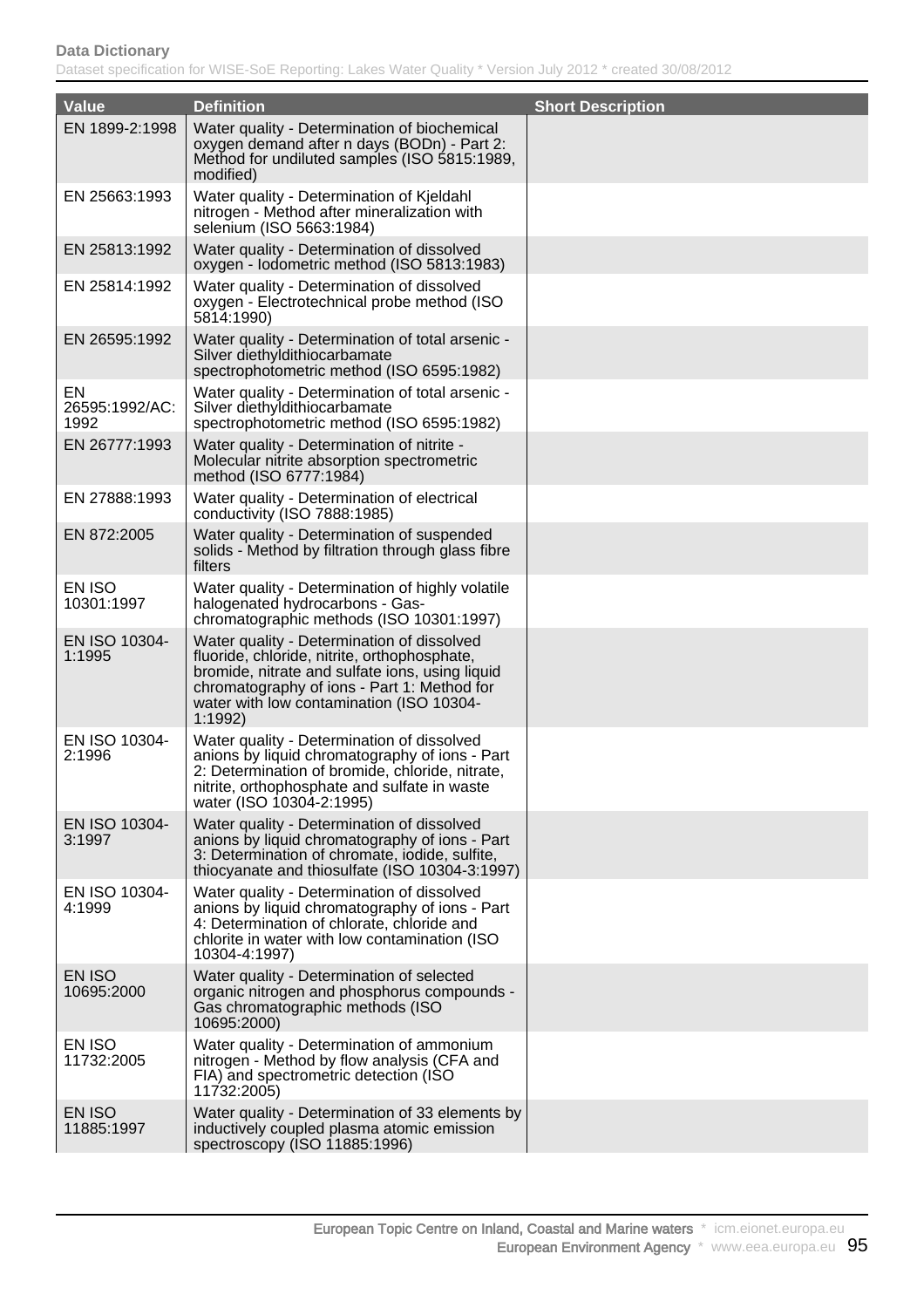| <b>Value</b>            | <b>Definition</b>                                                                                                                                                                                                                               | <b>Short Description</b> |
|-------------------------|-------------------------------------------------------------------------------------------------------------------------------------------------------------------------------------------------------------------------------------------------|--------------------------|
| EN ISO 11905-<br>1:1998 | Water quality - Determination of nitrogen - Part<br>1: Method using oxidative digestion with<br>peroxodisulfate (ISO 11905-1:1997)                                                                                                              |                          |
| EN ISO<br>11969:1996    | Water quality - Determination of arsenic -<br>Atomic absorption spectrometric method<br>(hydride technique) (ISO 11969:1996)                                                                                                                    |                          |
| EN ISO<br>12020:2000    | Water quality - Determination of aluminium -<br>Atomic absorption spectrometric methods (ISO)<br>12020:1997)                                                                                                                                    |                          |
| EN ISO<br>13395:1996    | Water quality - Determination of nitrite nitrogen<br>and nitrate nitrogen and the sum of both by flow<br>analysis (CFA and FIA) and spectrometric<br>detection (ISO 13395:1996)                                                                 |                          |
| EN ISO<br>14402:1999    | Water quality - Determination of phenol index<br>by flow analysis (FIA and CFA)(ISO<br>14402:1999)                                                                                                                                              |                          |
| EN ISO<br>14403:2002    | Water quality - Determination of total cyanide<br>and free cyanide by continuous flow analysis<br>(ISO 14403:2002)                                                                                                                              |                          |
| EN ISO<br>14911:1999    | Water quality - Determination of dissolved Li+,<br>Na+, NH4+, K+, Mn2+, Ca2+, Mg2+, Sr2+ and<br>Ba2+ using ion chromatography - Method for<br>water and waste water (ISO 14911:1998)                                                            |                          |
| EN ISO<br>15061:2001    | Water quality - Determination of dissolved<br>bromate - Method by liquid chromatography of<br>ions (ISO 15061:2001)                                                                                                                             |                          |
| EN ISO<br>15586:2003    | Water quality - Determination of trace elements<br>using atomic absorption spectrometry with<br>graphite furnace (ISO 15586:2003)                                                                                                               |                          |
| EN ISO<br>15680:2003    | Water quality - Gas-chromatographic<br>determination of a number of monocyclic<br>aromatic hydrocarbons, naphthalene and<br>several chlorinated compounds using purge-<br>and-trap and thermal desorption (ISO<br>15680:2003)                   |                          |
| EN ISO 15681-<br>1:2004 | Water quality - Determination of<br>orthophosphate and total phosphorus contents<br>by flow analysis (FIA and CFA) - Part 1: Method<br>by flow injection analysis (FIA) (ISO 15681-<br>1:2003                                                   |                          |
| EN ISO 15681-<br>2:2004 | Water quality - Determination of<br>orthophosphate and total phosphorus contents<br>by flow analysis (FIA and CFA) - Part 2: Method<br>by continuous flow analysis (CFA) (ISO 15681-<br>2:2003                                                  |                          |
| EN ISO<br>15682:2001    | Water quality - Determination of chloride by flow<br>analysis (CFA and FIA) and photometric or<br>potentiometric detection (ISO 15682:2000)                                                                                                     |                          |
| EN ISO<br>15913:2003    | Water quality - Determination of selected<br>phenoxyalkanoic herbicides, including<br>bentazones and hydroxybenzonitriles by gas<br>chromatography and mass spectrometry after<br>solid phase extraction and derivatization (ISO<br>15913:2000) |                          |
| EN ISO 17294-<br>1:2006 | Water quality - Application of inductively<br>coupled plasma mass spectrometry (ICP-MS) -<br>Part 1: General guidelines (ISO 17294-1:2004)                                                                                                      |                          |
| EN ISO 17294-<br>2:2004 | Water quality - Application of inductively<br>coupled plasma mass spectrometry (ICP-MS) -<br>Part 2: Determination of 62 elements (ISO<br>17294-2:2003)                                                                                         |                          |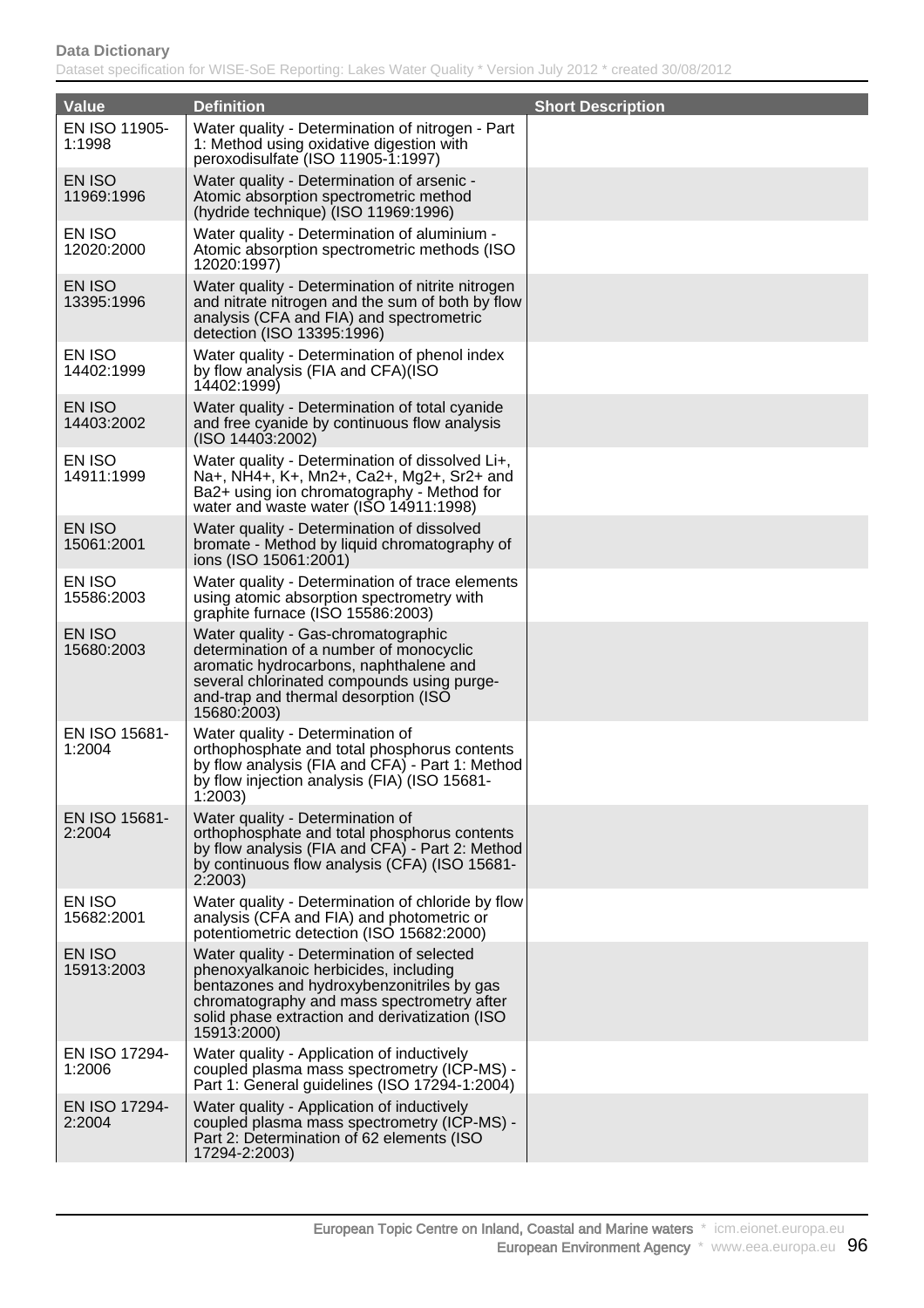| <b>Value</b>                     | <b>Definition</b>                                                                                                                                                                                                                              | <b>Short Description</b> |
|----------------------------------|------------------------------------------------------------------------------------------------------------------------------------------------------------------------------------------------------------------------------------------------|--------------------------|
| EN ISO<br>17353:2005             | Water quality - Determination of selected<br>organotin compounds - Gas chromatographic<br>method (ISO 17353:2004)                                                                                                                              |                          |
| EN ISO<br>17495:2003             | Water quality - Determination of selected<br>nitrophenols - Method by solid-phase extraction<br>and gas chromatography with mass<br>spectrometric detection (ISO 17495:2001)                                                                   |                          |
| EN ISO<br>17993:2003             | Water quality - Determination of 15 polycyclic<br>aromatic hydrocarbons (PAH) in water by HPLC<br>with fluorescence detection after liquid-liquid<br>extraction (ISO 17993:2002)                                                               |                          |
| EN ISO<br>18412:2006             | Water quality - Determination of chromium(VI) -<br>Photometric method for weakly contaminated<br>water (ISO 18412:2005)                                                                                                                        |                          |
| EN ISO<br>18856:2005             | Water quality - Determination of selected<br>phthalates using gas chromatography/mass<br>spectrometry (ISO 18856:2004)                                                                                                                         |                          |
| EN ISO 18857-<br>1:2006          | Water quality - Determination of selected<br>alkylphenols - Part 1: Method for non-filtered<br>samples using liquid-liquid extraction and gas<br>chromatography with mass selective detection<br>(ISO 18857-1:2005)                            |                          |
| EN ISO<br>23631:2006             | Water quality - Determination of dalapon,<br>trichloroacetic acid and selected haloacetic<br>acids - Method using gas chromatography (GC-<br>ECD and/or GC-MS detection) after liquid-liquid<br>extraction and derivatization (ISO 23631:2006) |                          |
| EN ISO<br>23631:2006/AC:<br>2007 | Water quality - Determination of dalapon,<br>trichloroacetic acid and selected haloacetic<br>acids - Method using gas chromatography (GC-<br>ECD and/or GC-MS detection) after liquid-liquid<br>extraction and derivatization (ISO 23631:2006) |                          |
| EN ISO 5667-<br>1:2006           | Water quality - Sampling - Part 1: Guidance on<br>the design of sampling programmes and<br>sampling techniques (ISO 5667-1:2006)                                                                                                               |                          |
| EN ISO 5667-<br>1:2006/AC:2007   | Water quality - Sampling - Part 1: Guidance on<br>the design of sampling programmes and<br>sampling techniques (ISO 5667-1:2006)                                                                                                               |                          |
| EN ISO 5667-<br>3:2003           | Water quality - Sampling - Part 3: Guidance on<br>the preservation and handling of water samples<br>$(ISO 5667-3:2003)$                                                                                                                        |                          |
| EN ISO<br>5961:1995              | Water quality - Determination of cadmium by<br>atomic absorption spectrometry (ISO<br>5961:1994)                                                                                                                                               |                          |
| EN ISO<br>6468:1996              | Water quality - Determination of certain<br>organochlorine insecticides, polychlorinated<br>biphenyls and chlorobenzenes - Gas<br>chromatographic method after liquid-liquid<br>extraction (ISO 6468:1996)                                     |                          |
| EN ISO<br>6878:2004              | Water quality - Determination of phosphorus -<br>Ammonium molybdate spectrometric method<br>(ISO 6878:2004)                                                                                                                                    |                          |
| EN ISO<br>7027:1999              | Water quality - Determination of turbidity (ISO<br>7027:1999)                                                                                                                                                                                  |                          |
| EN ISO<br>7887:1994              | Water quality - Examination and determination<br>of colour (ISO 7887:1994)                                                                                                                                                                     |                          |
| EN ISO<br>7980:2000              | Water quality - Determination of calcium and<br>magnesium - Atomic absorption spectrometric<br>method (ISO 7980:1986)                                                                                                                          |                          |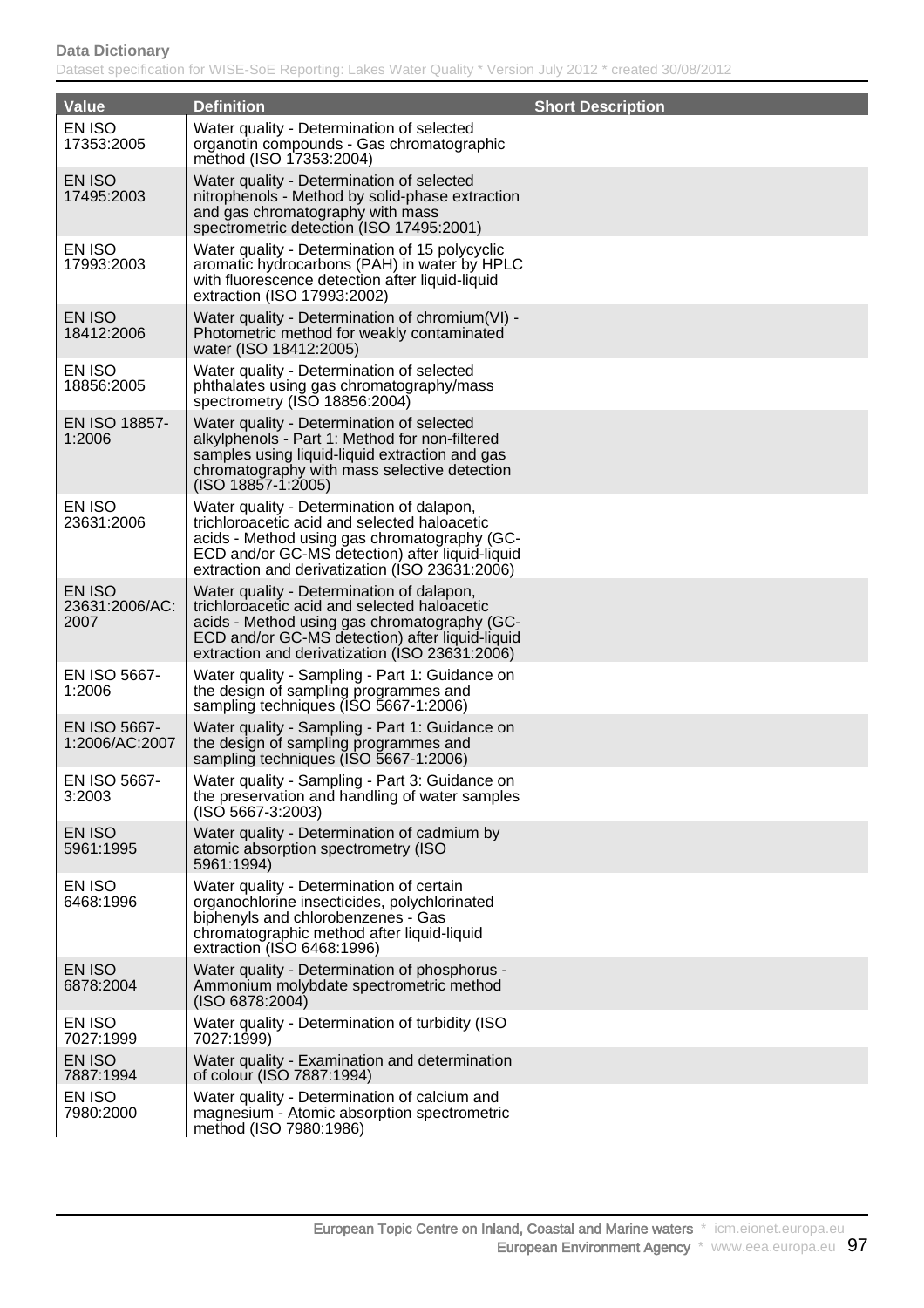| Value                         | <b>Definition</b>                                                                                                                               | <b>Short Description</b> |
|-------------------------------|-------------------------------------------------------------------------------------------------------------------------------------------------|--------------------------|
| EN ISO 9377-<br>2:2000        | Water quality - Determination of hydrocarbon oil<br>index - Part 2: Method using solvent extraction<br>and gas chromatography (ISO 9377-2:2000) |                          |
| EN ISO<br>9562:2004           | Water quality - Determination of adsorbable<br>organically bound halogens (AOX) (ISO<br>9562:2004)                                              |                          |
| <b>EN ISO 9963-</b><br>1:1995 | Water quality - Determination of alkalinity - Part<br>1: Determination of total and composite<br>alkalinity (ISO 9963-1:1994)                   |                          |
| <b>EN ISO 9963-</b><br>2:1995 | Water quality - Determination of alkalinity - Part<br>2: Determination of carbonate alkalinity (ISO<br>9963-2:1994)                             |                          |

# 4.5.5 LOD\_LOQ\_Flag codelist

| <b>Nalue</b> | <b>Definition</b>                    | <b>Short Description</b> |
|--------------|--------------------------------------|--------------------------|
|              | sample below limit of quantification |                          |
|              | sample below limit of detection      |                          |

## 4.6 Codelists for Hazardous Substances in Lakes - Supportive Determinands table

## 4.6.1 Country Code codelist

| <b>Value</b>           | <b>Definition</b>      | <b>Short Description</b> |
|------------------------|------------------------|--------------------------|
| AL                     | Albania                |                          |
| AT                     | Austria                |                          |
| BA                     | Bosnia and Herzegovina |                          |
| <b>BE</b>              | Belgium                |                          |
| BG                     | <b>Bulgaria</b>        |                          |
| CH                     | Switzerland            |                          |
| CY                     | Cyprus                 |                          |
| CZ                     | <b>Czech Republic</b>  |                          |
| DE                     | Germany                |                          |
| DK                     | Denmark                |                          |
| EE                     | Estonia                |                          |
| ES                     | Spain                  |                          |
| FI.                    | Finland                |                          |
| <b>FR</b>              | France                 |                          |
| GB                     | United Kingdom         |                          |
| GR                     | Greece                 |                          |
| HR                     | Croatia                |                          |
| HU                     | Hungary                |                          |
| IE                     | Ireland                |                          |
| IS                     | Iceland                |                          |
| $\sf IT$               | Italy                  |                          |
| $\mathsf{L}\mathsf{I}$ | Liechtenstein          |                          |
| <b>LT</b>              | Lithuania              |                          |
| LU                     | Luxembourg             |                          |
| LV                     | Latvia                 |                          |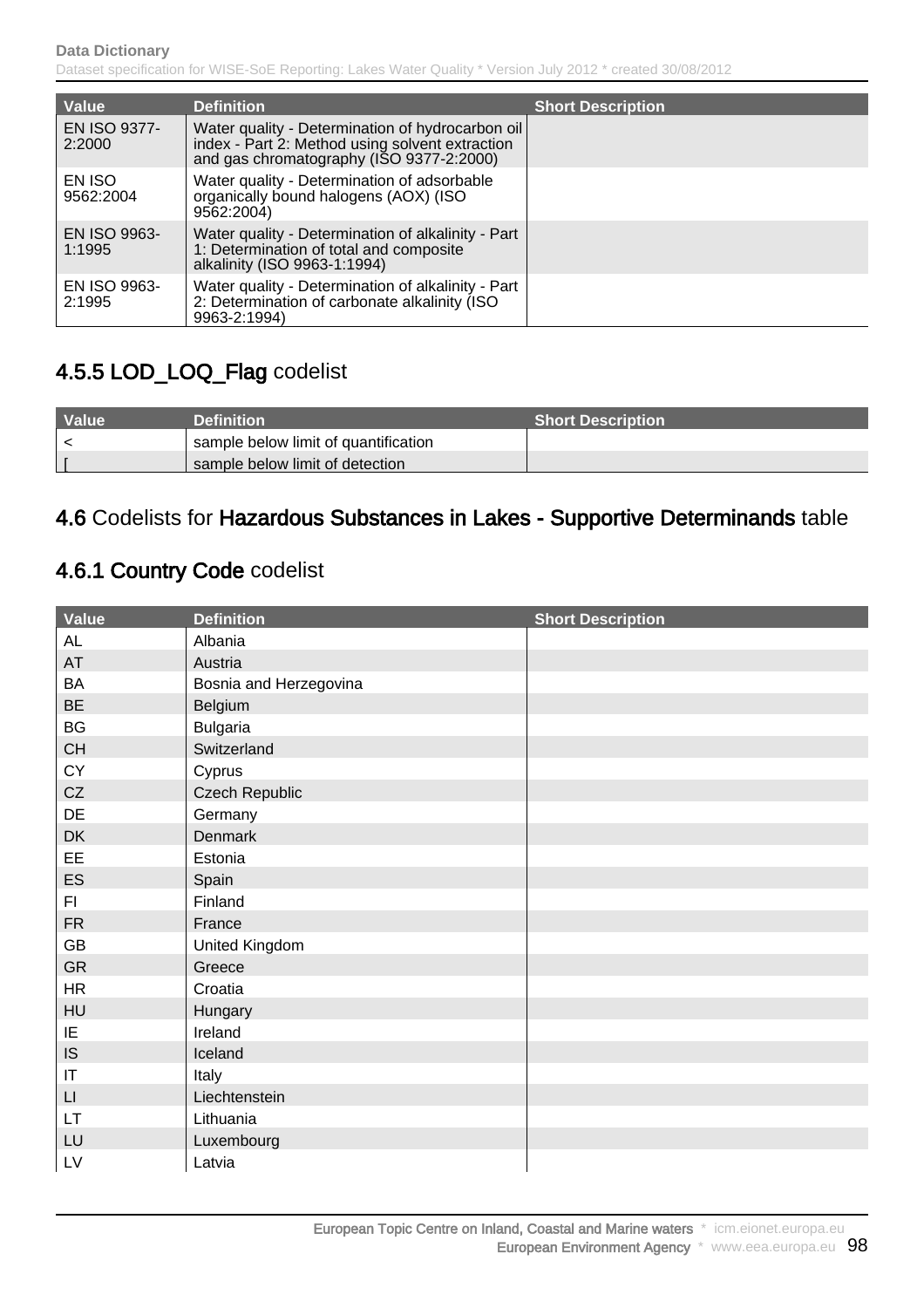| Value     | <b>Definition</b>                          | <b>Short Description</b> |
|-----------|--------------------------------------------|--------------------------|
| <b>ME</b> | Montenegro                                 |                          |
| МK        | Macedonia, the Former Yugoslav Republic of |                          |
| MT        | Malta                                      |                          |
| <b>NL</b> | Netherlands                                |                          |
| <b>NO</b> | Norway                                     |                          |
| PL        | Poland                                     |                          |
| PT        | Portugal                                   |                          |
| <b>RO</b> | Romania                                    |                          |
| <b>RS</b> | Serbia                                     |                          |
| <b>SE</b> | Sweden                                     |                          |
| SI        | Slovenia                                   |                          |
| <b>SK</b> | Slovakia                                   |                          |
| <b>TR</b> | Turkey                                     |                          |
| XK        | Kosovo                                     |                          |

# 4.6.2 Hazardous Substance Supportive Determinand codelist

| <b>Value</b>     | <b>Definition</b>                          | <b>Short Description</b>                                                                                            |
|------------------|--------------------------------------------|---------------------------------------------------------------------------------------------------------------------|
| Ca               | Concentration of calcium.                  | Datatype: float                                                                                                     |
|                  |                                            | Requested unit: [mg/l]                                                                                              |
| CI               | Concentration of chloride.                 | Datatype: float                                                                                                     |
|                  |                                            | Requested unit: [mg/l]                                                                                              |
| <b>DOC</b>       | Concentration of dissolved organic carbon. | Datatype: float                                                                                                     |
|                  |                                            | Requested unit: [mg/l]                                                                                              |
| <b>Hardness</b>  | <b>Water hardness</b>                      | Water hardness is a measure of the<br>magnesium and calcium carbonate<br>concentrations given in calcium carbonate. |
|                  |                                            | Datatype: float                                                                                                     |
|                  |                                            | Requested unit: [mg/l CaCO3]                                                                                        |
| HCO <sub>3</sub> | Concentration of hydrogen carbonate.       | Datatype: float                                                                                                     |
|                  |                                            | Requested unit: [mg/l]                                                                                              |
| K                | Concentration of kalium.                   | Datatype: float                                                                                                     |
|                  |                                            | Requested unit: [mg/l]                                                                                              |
| Mg               | Concentration of magnesium.                | Datatype: float                                                                                                     |
|                  |                                            | Requested unit: [mg/l]                                                                                              |
| <b>Na</b>        | Concentration of natrium.                  | Datatype: float                                                                                                     |
|                  |                                            | Requested unit: [mg/l]                                                                                              |
| pH               | $pH = -log[H]$                             | Electronoc pH meters are generally the mos<br>accurate means to measurepH values.                                   |
|                  |                                            | Datatype: float                                                                                                     |
|                  |                                            | Requested unit: [pH]                                                                                                |
| SO <sub>4</sub>  | Concentration of sulphate.                 | Datatype: float                                                                                                     |
|                  |                                            | Requested unit: [mg/l]                                                                                              |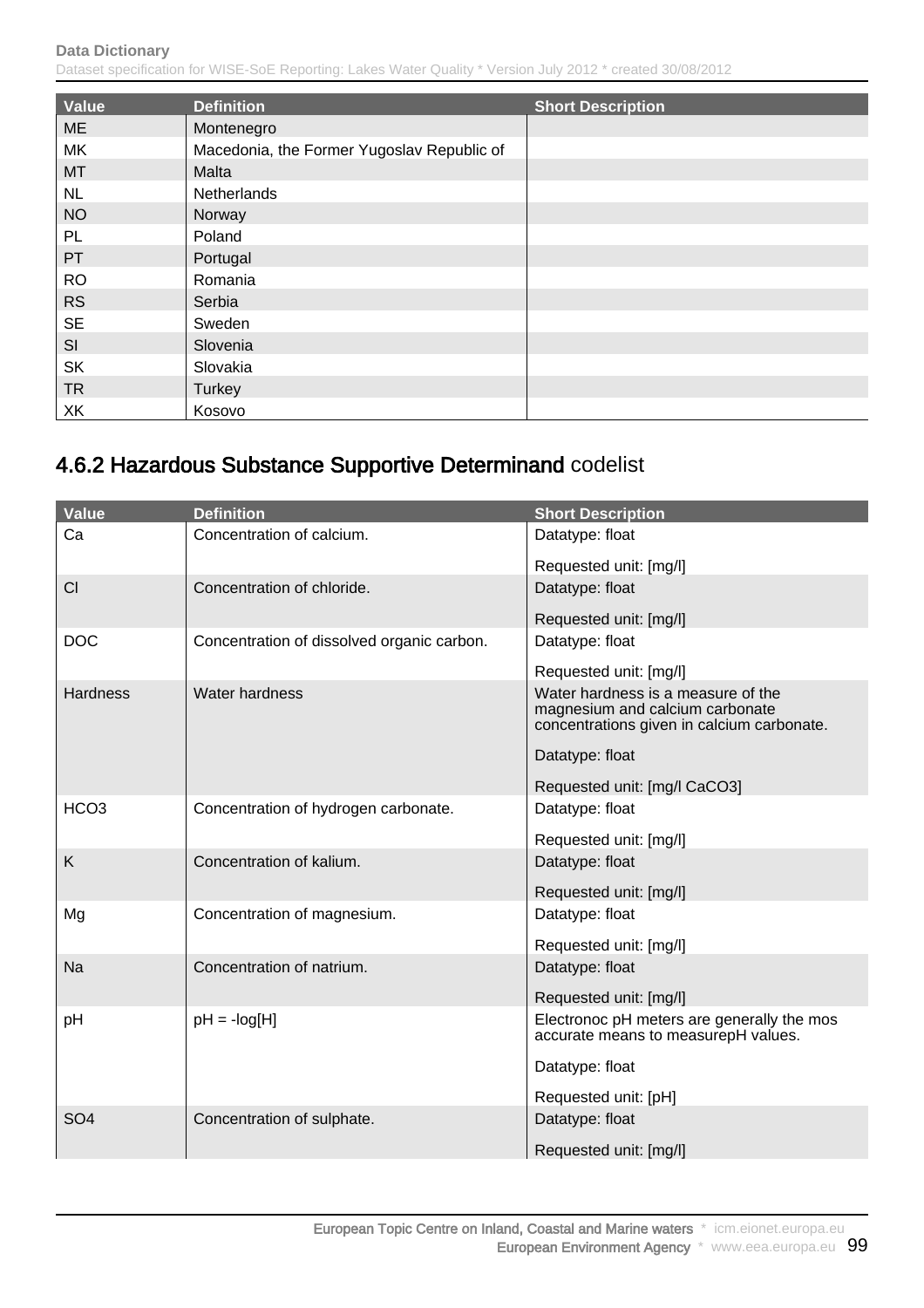| Value       | <b>Definition</b>                                                                                    | <b>Short Description</b>                     |
|-------------|------------------------------------------------------------------------------------------------------|----------------------------------------------|
| <b>SPM</b>  | Concentration of suspended particulate matter<br>(such as clay, or other mineral particles, detrital | Filtration, drying and weighting the filter. |
|             | particles, bacteria and algal cells)                                                                 | Datatype: float                              |
|             |                                                                                                      | Requested unit: [mg/l]                       |
| Temperature | Water temperature                                                                                    | Datatype: float                              |
|             |                                                                                                      | Requested unit: [°C] (degrees Celsius)       |

### 4.6.3 Unit of Measurement of Hazardous Substances Supportive Determinands codelist

| Value      | <b>Definition</b>             | <b>Short Description</b> |
|------------|-------------------------------|--------------------------|
| mg/l       |                               |                          |
| mg/l C     | Dissolved Organic Carbon      |                          |
| mg/l CACO3 | <b>Hardness</b>               |                          |
| pH         | pH                            |                          |
| °C         | degrees Celsius (Temperature) |                          |

### 4.7 Codelists for Biology in Lakes - Aggregated data table

### 4.7.1 Country Code codelist

| Value                  | <b>Definition</b>      | <b>Short Description</b> |
|------------------------|------------------------|--------------------------|
| AL                     | Albania                |                          |
| AT                     | Austria                |                          |
| BA                     | Bosnia and Herzegovina |                          |
| <b>BE</b>              | Belgium                |                          |
| BG                     | <b>Bulgaria</b>        |                          |
| CH                     | Switzerland            |                          |
| CY                     | Cyprus                 |                          |
| CZ                     | <b>Czech Republic</b>  |                          |
| DE                     | Germany                |                          |
| DK                     | Denmark                |                          |
| EE                     | Estonia                |                          |
| ES                     | Spain                  |                          |
| F1                     | Finland                |                          |
| <b>FR</b>              | France                 |                          |
| GB                     | United Kingdom         |                          |
| GR                     | Greece                 |                          |
| HR                     | Croatia                |                          |
| HU                     | Hungary                |                          |
| IE                     | Ireland                |                          |
| <b>IS</b>              | Iceland                |                          |
| $\sf IT$               | Italy                  |                          |
| $\mathsf{L}\mathsf{I}$ | Liechtenstein          |                          |
| LT                     | Lithuania              |                          |
| LU                     | Luxembourg             |                          |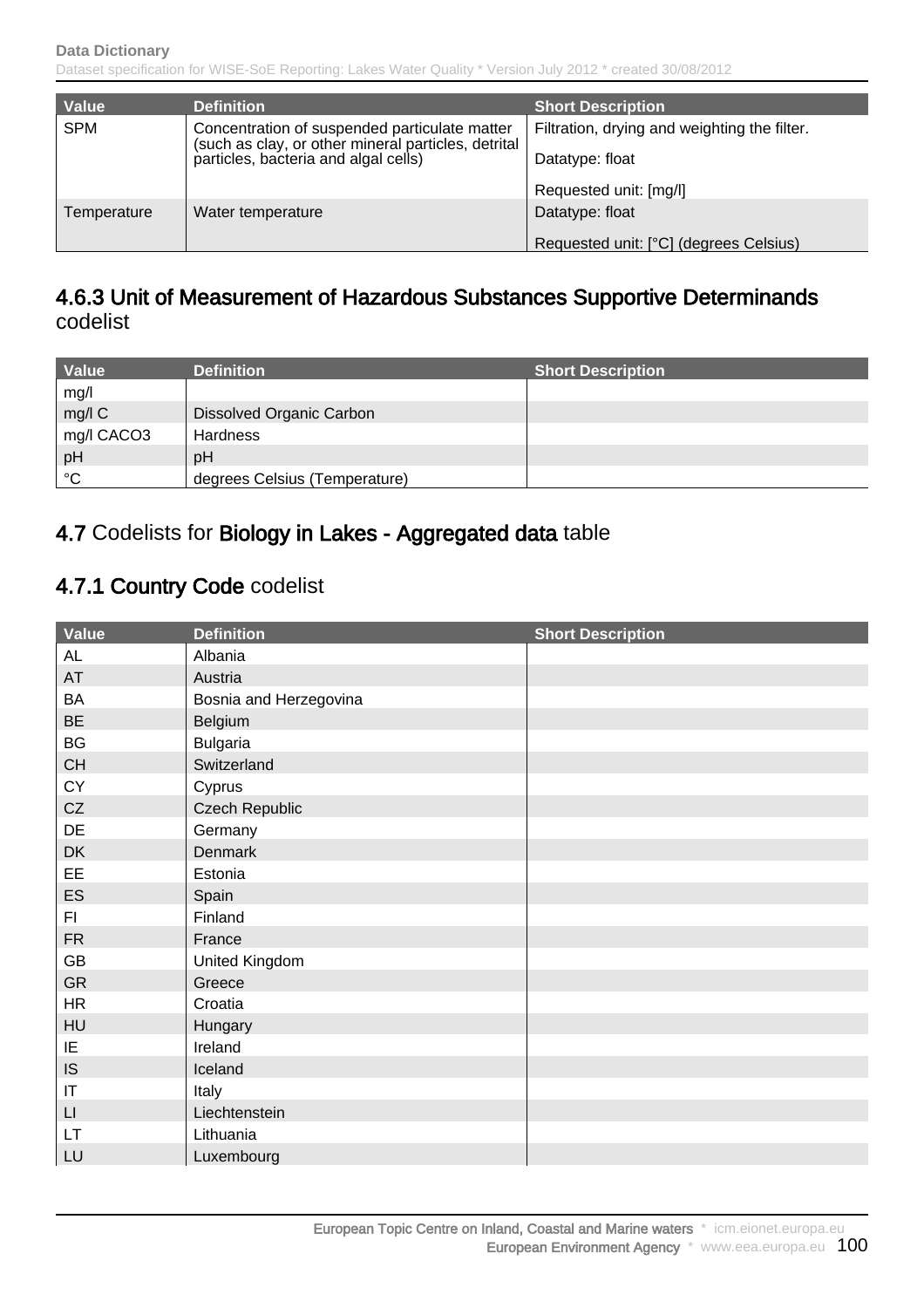Dataset specification for WISE-SoE Reporting: Lakes Water Quality \* Version July 2012 \* created 30/08/2012

| Value     | <b>Definition</b>                          | <b>Short Description</b> |
|-----------|--------------------------------------------|--------------------------|
| LV        | Latvia                                     |                          |
| <b>ME</b> | Montenegro                                 |                          |
| MK        | Macedonia, the Former Yugoslav Republic of |                          |
| <b>MT</b> | Malta                                      |                          |
| NL        | Netherlands                                |                          |
| <b>NO</b> | Norway                                     |                          |
| PL        | Poland                                     |                          |
| PT        | Portugal                                   |                          |
| <b>RO</b> | Romania                                    |                          |
| <b>RS</b> | Serbia                                     |                          |
| <b>SE</b> | Sweden                                     |                          |
| SI        | Slovenia                                   |                          |
| <b>SK</b> | Slovakia                                   |                          |
| <b>TR</b> | <b>Turkey</b>                              |                          |
| XK        | Kosovo                                     |                          |

# 4.7.2 Water Category codelist

| Value     | <b>Definition</b>                                   | <b>Short Description</b> |
|-----------|-----------------------------------------------------|--------------------------|
| C         | Coastal water (TCM), as defined by the WFD.         |                          |
| <b>CN</b> | Canal (Rivers)                                      |                          |
| LK        | Lake (Lakes)                                        |                          |
| M         | Marine water (TCM)                                  |                          |
| <b>RS</b> | Reservoir (Lakes)                                   |                          |
| <b>RV</b> | <b>River (Rivers)</b>                               |                          |
|           | Transitional water (TCM), as defined by the<br>WFD. |                          |

# 4.7.3 Intercalibration waterbody type codelist

| <b>Value</b> | <b>Definition</b>                                                                       | <b>Short Description</b> |
|--------------|-----------------------------------------------------------------------------------------|--------------------------|
| $L-A1$       | Lowland, shallow, calcareous, small                                                     |                          |
| $L-A2$       | Lowland, shallow, calcareous, large                                                     |                          |
| $L-A3$       | Lowland, shallow, peat, small                                                           |                          |
| $L-AL3$      | Lowland or mid-altitude, deep, moderate to high<br>alkalinity (alpine influence), large |                          |
| L-AL4        | Mid-altitude, shallow, moderate to high alkalinity<br>(alpine influence), large         |                          |
| L-CB1        | Lowland, shallow, stratified, calcareous                                                |                          |
| L-CB2        | Lowland, very shallow, calcareous                                                       |                          |
| $L-CB3$      | Lowland, shallow, siliceous, vegetation<br>dominated by lobelia                         |                          |
| $L-M1$       | Lowland, shallow, calcareous, large                                                     |                          |
| $L-M5$       | Reservoirs, deep, large, siliceous, low altitude                                        |                          |
| L-M7         | Reservoirs, deep, large, siliceous, mid-altitude                                        |                          |
| $L-M8$       | Reservoirs, deep, large, calcareous, between<br>low and highland                        |                          |
| $L-N1$       | Lowland, shallow, mod alk, clear                                                        |                          |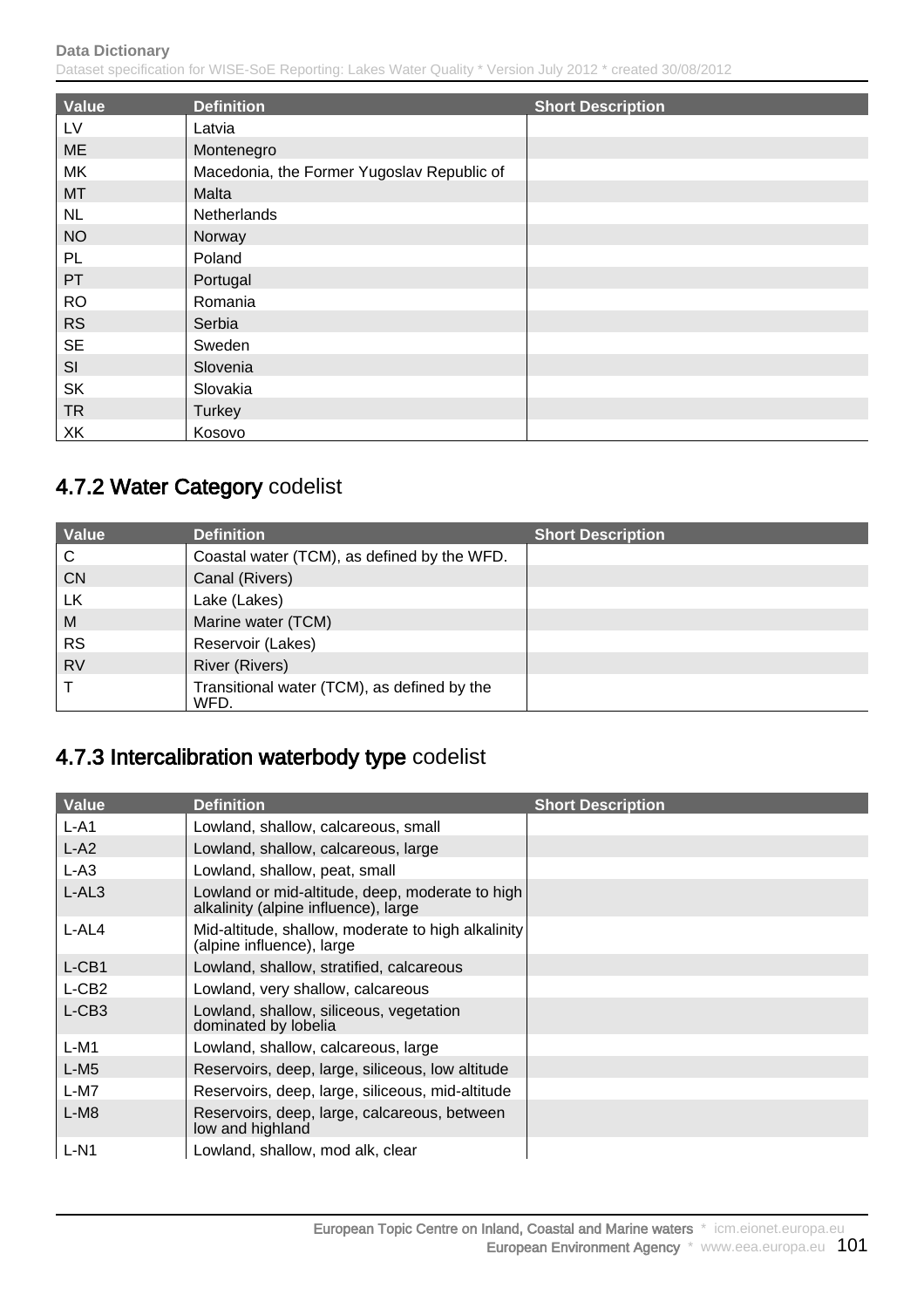| <b>Value</b>       | <b>Definition</b>                                                                          | <b>Short Description</b> |
|--------------------|--------------------------------------------------------------------------------------------|--------------------------|
| $L-N10$            | polyhumic, low to moderate alk, shallow, small<br>or medium size, lowland and mid-altitude |                          |
| $L-N11$            | polyhumic, low alk, very shallow, lowland                                                  |                          |
| L-N <sub>2</sub> a | Lowland, shallow, siliceous, low alkalinity, large                                         |                          |
| $L-N2b$            | Lowland, deep, siliceous, low alkalinity, large                                            |                          |
| L-N <sub>3a</sub>  | Lowland, shallow, humic, low alk.                                                          |                          |
| L-N <sub>3</sub> b | Lowland, shallow, polyhumic, low alk.                                                      |                          |
| $L-N5$             | Boreal, shallow, clear, large                                                              |                          |
| L-N <sub>6a</sub>  | Mid-altitude, shallow, humic, low alk.                                                     |                          |
| L-N6b              | Mid-altitude, shallow, polyhumic, low alk.                                                 |                          |
| $L-N7$             | Highland, shallow, siliceous, low alkalinity, large                                        |                          |
| L-N <sub>8a</sub>  | Lowland, shallow, mod alk, humic                                                           |                          |
| L-N8b              | Lowland, shallow, mod alk, polyhumic                                                       |                          |
| $L-N9$             | large, deep, moderate alk., clear                                                          |                          |
| $R-A1$             | Pre-alpine - Small to medium, high altitude<br>calcareous                                  |                          |
| $R-A2$             | Alpine -Small to medium, high altitude, siliceous                                          |                          |
| $R-C1$             | Small lowland siliceous sand                                                               |                          |
| $R-C2$             | Small lowland siliceous - rock                                                             |                          |
| $R-C3$             | Small mid-altitude siliceous                                                               |                          |
| $R-C4$             | Medium lowland mixed                                                                       |                          |
| $R-C5$             | Large lowland mixed                                                                        |                          |
| $R-C6$             | Small, lowland, calcareous                                                                 |                          |
| $R-E1$             | Carpathians: small to medium, mid-altitude                                                 |                          |
| $R-E2$             | Plains: medium-sized, lowland                                                              |                          |
| $R-E3$             | Plains: large and very large, lowland                                                      |                          |
| $R-E4$             | Plains: medium-sized, mid-altitude                                                         |                          |
| $R-E5$             | Balkans: medium-sized, mid-altitude                                                        |                          |
| $R-E6$             | Danube River: middle and downstream                                                        |                          |
| $R-M1$             | Small, mid altitude                                                                        |                          |
| $R-M2$             | Medium, lowland                                                                            |                          |
| R-M3               | Large, lowland                                                                             |                          |
| $R-M4$             | Small/Medium Mediterranean mountains                                                       |                          |
| $R-M5$             | Small Mediterranean temporary                                                              |                          |
| $R-N1$             | Small lowland siliceous moderate alkalinity,<br>clear                                      |                          |
| $R-N2$             | Small-medium lowland siliceous low alkalinity,<br>clear                                    |                          |
| $R-N3$             | Smal-medium lowland siliceous low alkalinity,<br>organic (humic)                           |                          |
| $R-N4$             | Medium lowland siliceous moderate alkalinity,<br>clear                                     |                          |
| $R-N5$             | Small mid-altitude siliceous low alkalinity, clear                                         |                          |
| R-N7               | Small highland siliceous low alkalinity, clear                                             |                          |
| $R-N9$             | Small - medium mid-altitude siliceous low<br>alkalinity, organic (humic)                   |                          |

# 4.7.4 Aggregation Period codelist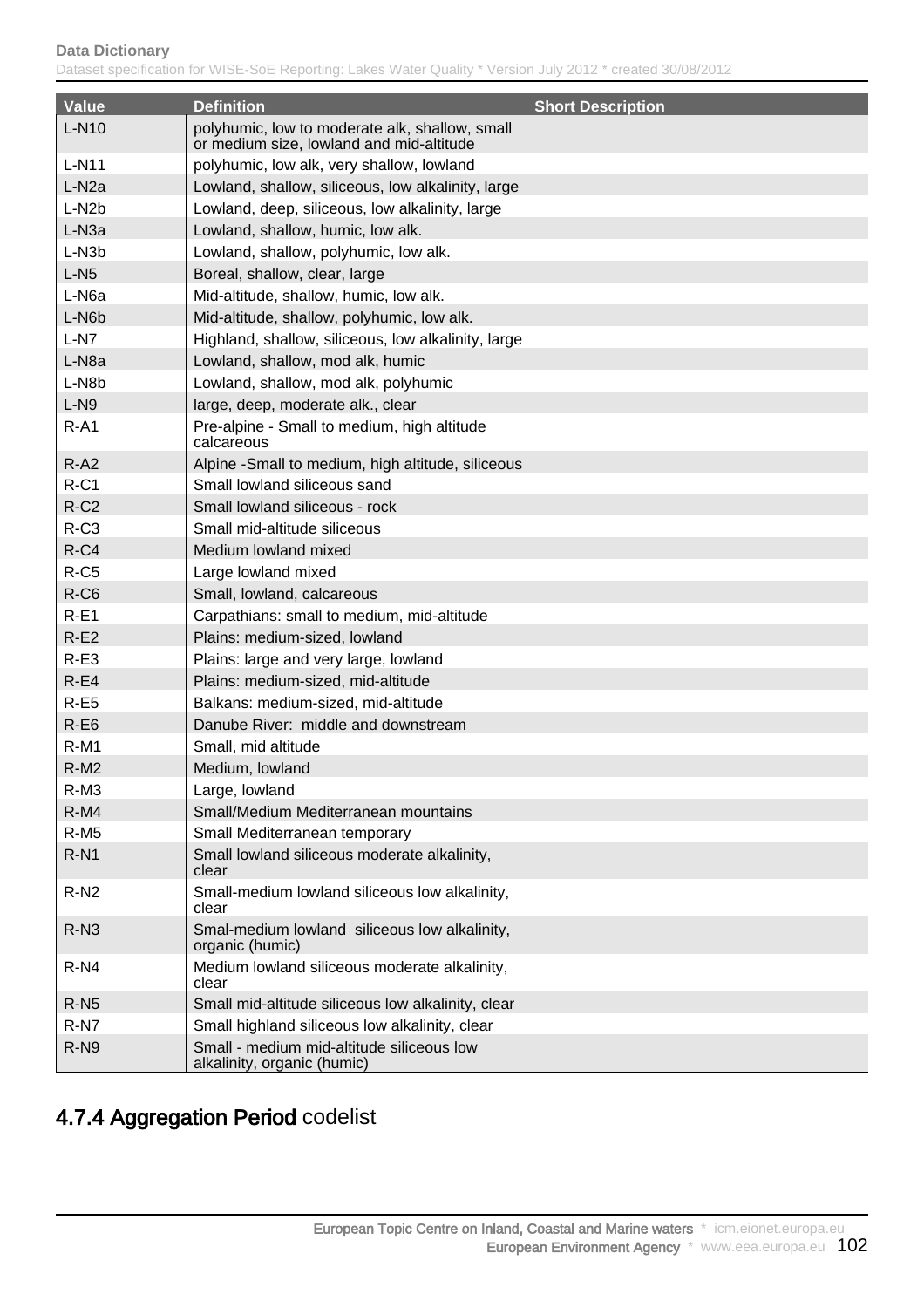| Value         | <b>Definition</b>                                                                                                      | <b>Short Description</b> |
|---------------|------------------------------------------------------------------------------------------------------------------------|--------------------------|
| Annual        | Data aggregated over a year.                                                                                           |                          |
| Autumn        | Data aggregated over autumn months $($<br>September, October, November).                                               |                          |
| GrowingSeason | Data aggregated over the growing season for<br>phytoplankton (normally April-October, but may<br>vary among countries) |                          |
| Spring        | Data aggregated over spring months (~ March,<br>April, May).                                                           |                          |
| Summer        | Data aggregated over summer months (~ June,<br>July, August).                                                          |                          |
| Winter        | Data aggregated over winter months (~<br>December, January, February).                                                 |                          |

# 4.7.5 Determinand name for biological metrics codelist

| <b>Value</b>                                  | <b>Definition</b>                                                                                                                                                       | <b>Short Description</b>                                       |
|-----------------------------------------------|-------------------------------------------------------------------------------------------------------------------------------------------------------------------------|----------------------------------------------------------------|
| AngiospermsEQ<br>R                            | <b>Ecologial Quality Ratio for national</b><br>angiosperms metric used as indicator of the<br>pressure                                                                  | TC waters only. MetricScale: EQR.                              |
| CharaphytesPre<br>sence                       | Values 0 (absence) or 1 (presence). (Can be<br>decimal number if averaged over multiple<br>stations.)                                                                   | Moderate-high-alkalinity lakes only.<br>MetricScale: Original. |
| Chlorophyll_a                                 | Phytoplankton chlorophyll a. Unit: µg/l                                                                                                                                 | Lakes and TC waters only. MetricScale:<br>Original.            |
| CyanobacteriaBi<br>omass                      | Total biomass of cyanobacteria. Unit: mg/l                                                                                                                              | Lakes only. MetricScale: Original.                             |
| CyanobacteriaPr<br>oportion                   | Proportion cyanobacteria of the total<br>phytplanktonbiomass (excluding<br>Chroococcales, but including Microcystis and<br>Woronichinia). Unit: proportion (range 0-1). | Lakes only. MetricScale: Original.                             |
| InvertebrateEQR                               | Ecologial Quality Ratio for national invertebrate<br>metric used as indicator of the pressure                                                                           | TC waters only. MetricScale: EQR.                              |
| InvertebrateEQR<br>$\overline{\phantom{a}}$   | Ecologial Quality Ratio for national invertebrate<br>metric used as indicator of the pressure<br>Acidification.                                                         | Rivers only. MetricScale: EQR.                                 |
| InvertebrateEQR<br>$\_E$                      | Ecologial Quality Ratio for national invertebrate<br>metric used as indicator of the pressure<br>Eutrophication.                                                        | Rivers only. MetricScale: EQR.                                 |
| InvertebrateEQR<br>$\overline{\phantom{a}}$ G | Ecologial Quality Ratio for national invertebrate<br>metric used as indicator of the pressure<br>General degradation.                                                   | Rivers only. MetricScale: EQR.                                 |
| InvertebrateEQR<br>$\mathsf{H}_-$             | Ecologial Quality Ratio for national invertebrate<br>metric used as indicator of the pressure<br>Hydromorphology.                                                       | Rivers only. MetricScale: EQR.                                 |
| IsoetidesPresen<br>ce                         | Values 0 (absence) or 1 (presence). (Can be<br>decimal number if averaged over multiple<br>stations.)                                                                   | Low-moderate-alkalinity lakes only.<br>MetricScale: Original.  |
| MacroalgaeEQR                                 | Ecologial Quality Ratio for national macroalgae<br>metric used as indicator of the pressure                                                                             | TC waters only. MetricScale: EQR.                              |
| MacrophyteDept<br>hLimit                      | Depth limit of lake macrophytes. Unit: m                                                                                                                                | Lakes only. MetricScale: Original.                             |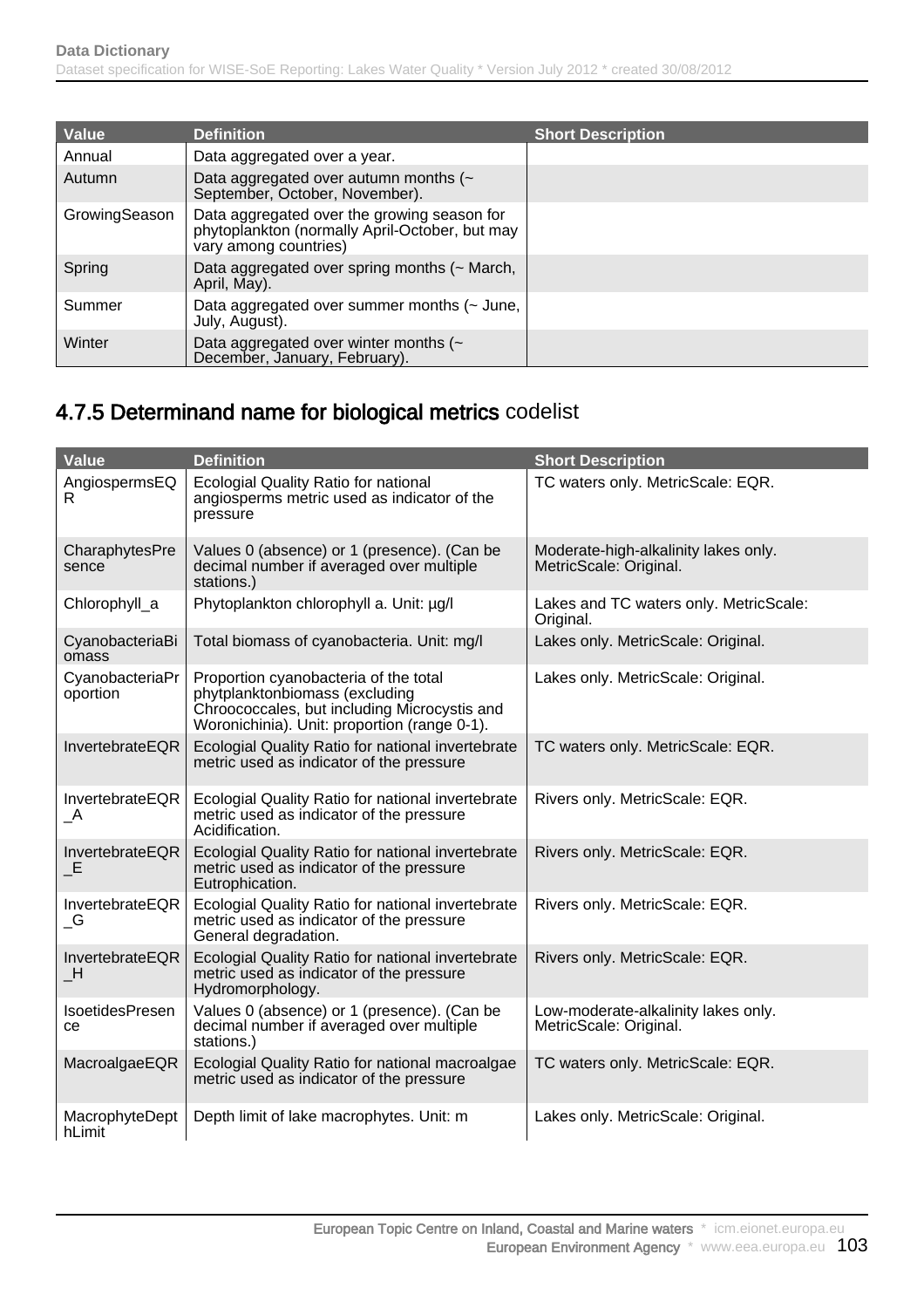| Value                                       | <b>Definition</b>                                                                                                            | <b>Short Description</b>           |
|---------------------------------------------|------------------------------------------------------------------------------------------------------------------------------|------------------------------------|
| MacrophyteEQR<br>$\overline{\phantom{a}}$   | Ecologial Quality Ratio for national macrophyte<br>metric used as indicator of the pressure<br>Acidification.                | Lakes only. MetricScale: EQR.      |
| MacrophyteEQR<br>$\_E$                      | Ecologial Quality Ratio for national macrophyte<br>metric used as indicator of the pressure<br>Eutrophication.               | Lakes only. MetricScale: EQR.      |
| MacrophyteEQR<br>$\overline{\phantom{a}}$ G | Ecologial Quality Ratio for national macrophyte<br>metric used as indicator of the pressure<br>General degradation.          | Lakes only. MetricScale: EQR.      |
| MacrophyteEQR<br>$\mathsf{H}_-$             | Ecologial Quality Ratio for national macrophyte<br>metric used as indicator of the pressure<br>Hydromorphology.              | Lakes only. MetricScale: EQR.      |
| PhytobenthosEQ<br>R A                       | <b>Ecologial Quality Ratio for national</b><br>phytobenthos metric used as indicator of the<br>pressure Acidification.       | Rivers only. MetricScale: EQR.     |
| PhytobenthosEQ<br>R E                       | Ecologial Quality Ratio for national<br>phytobenthos metric used as indicator of the<br>pressure Eutrophication.             | Rivers only. MetricScale: EQR.     |
| PhytobenthosEQ<br>$R_G$                     | <b>Ecologial Quality Ratio for national</b><br>phytobenthos metric used as indicator of the<br>pressure General degradation. | Rivers only. MetricScale: EQR.     |
| PhytobenthosEQ<br>$R_H$                     | <b>Ecologial Quality Ratio for national</b><br>phytobenthos metric used as indicator of the<br>pressure Hydromorphology.     | Rivers only. MetricScale: EQR.     |
| PhytoplanktonBl<br>oomsEQR                  | <b>Ecologial Quality Ratio for national</b><br>phytoplankton blooms metric used as indicator<br>of the pressure              | TC waters only. MetricScale: EQR.  |
| PhytoplanktonE<br>QR A                      | <b>Ecologial Quality Ratio for national</b><br>phytoplankton metric used as indicator of the<br>pressure Acidification.      | Lakes only. MetricScale: EQR.      |
| PhytoplanktonE<br>QR_E                      | <b>Ecologial Quality Ratio for national</b><br>phytoplankton metric used as indicator of the<br>pressure Eutrophication.     | Lakes only. MetricScale: EQR.      |
| PhytoplanktonE<br>QR_G                      | Ecologial Quality Ratio for national<br>phytoplankton metric used as indicator of the<br>pressure General degradation.       | Lakes only. MetricScale: EQR.      |
| PhytoplanktonE<br>QR_H                      | Ecologial Quality Ratio for national<br>phytoplankton metric used as indicator of the<br>pressure Hydromorphology.           | Lakes only. MetricScale: EQR.      |
| TotalPhytoplankt<br>onBiomass               | Total phytoplankton biomass. Unit: mg/l                                                                                      | Lakes only. MetricScale: Original. |

# 4.7.6 Unit of Biological Metrics codelist

| Value      | <b>Definition</b>                                                                                                                                                  | <b>Short Description</b> |
|------------|--------------------------------------------------------------------------------------------------------------------------------------------------------------------|--------------------------|
| m          |                                                                                                                                                                    |                          |
| mg/l       |                                                                                                                                                                    |                          |
| Presence   | Values 0 (absence) or 1 (presence).                                                                                                                                |                          |
| Proportion | Proportion cyanobacteria biomass of the total<br>phytplanktonbiomass (excluding<br>Chroococcales, but including Microcystis and<br>Woronichinia).<br>Range: 0 - 1. |                          |
| Ratio      | For EQR: Metric value divided by reference<br>value. Range: 0 - 1 (can in certain cases exceed 1 for High status class).                                           |                          |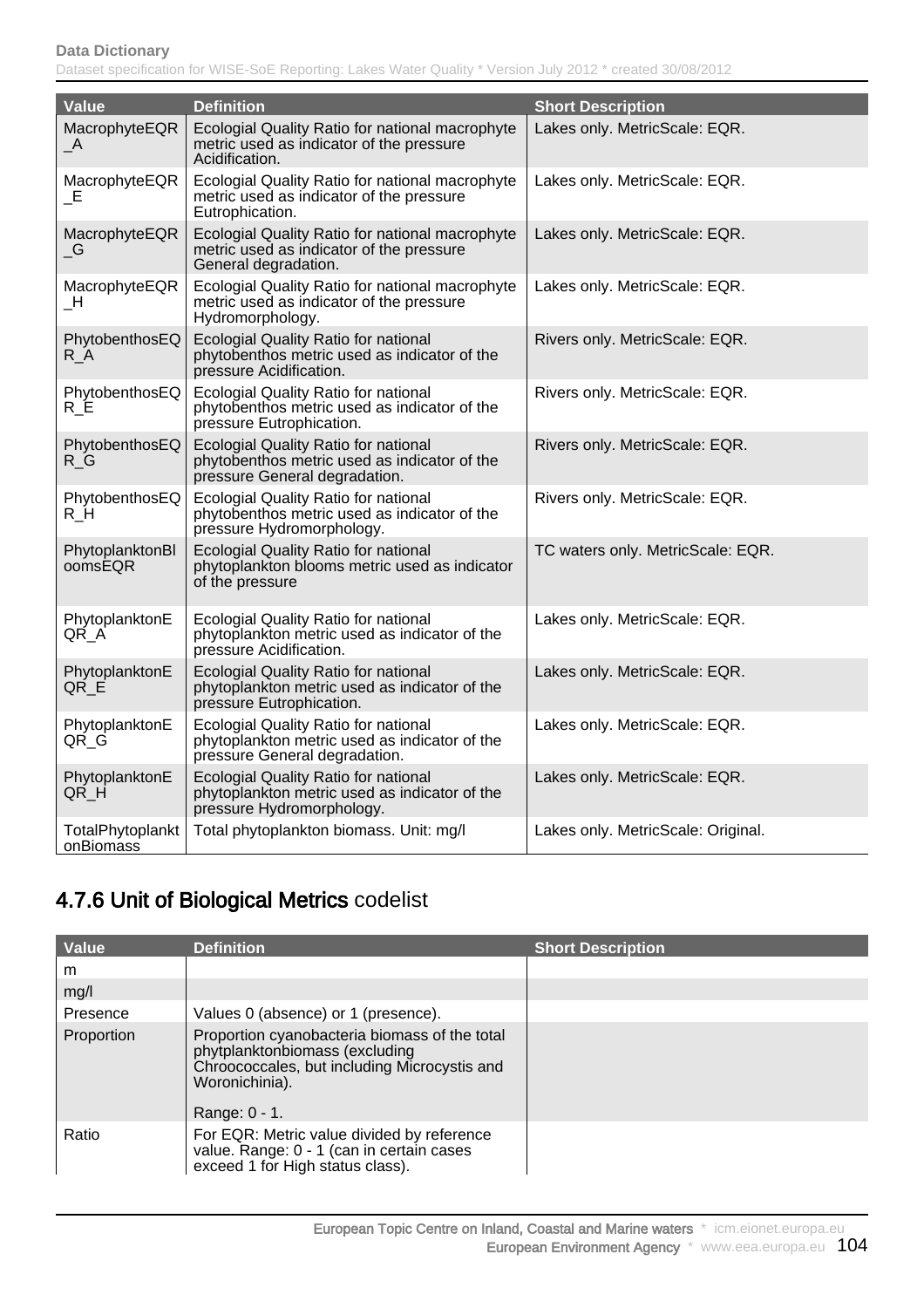| Value <sup>1</sup> | <b>Definition</b> | <b>Short Description</b> |
|--------------------|-------------------|--------------------------|
| $\mu$ g/l          |                   |                          |

# 4.7.7 Biological Quality Element codelist

| Value     | <b>Definition</b> | <b>Short Description</b> |
|-----------|-------------------|--------------------------|
| AN        | Angiosperms       | TC waters only           |
| <b>MA</b> | Macroalgae        | TC waters only           |
| MI        | Macroinvertebrate | Rivers or TC waters only |
| <b>MP</b> | Macrophyte        | Lakes only               |
| <b>PB</b> | Phytobenthos      | Rivers only              |
| PP        | Phytoplankton     | Lakes or TC waters only  |

# 4.7.8 Scale of biological metric codelist

| Value    | <b>Definition</b>                                                                                                                                                           | <b>Short Description</b> |
|----------|-----------------------------------------------------------------------------------------------------------------------------------------------------------------------------|--------------------------|
| EQR      | Ecologial Quality Ratio (calculated by data<br>provider as biological metric value in original<br>metric scale divided by reference condition in<br>original metric scale). |                          |
| Original | The original scale of the metric.                                                                                                                                           |                          |

## 4.7.9 Ecological status class per biological determinand codelist

| <b>Value</b> | <b>Definition</b>                                                                                                      | <b>Short Description</b> |
|--------------|------------------------------------------------------------------------------------------------------------------------|--------------------------|
| в            | Bad ecological status, as defined by the WFD                                                                           |                          |
| G            | Good ecological status, as defined by the WFD                                                                          |                          |
| <b>GEP</b>   | Good ecological potential (for artificial and<br>heavily modified waterbodies), as defined by<br>the WFD               |                          |
| H            | High ecological status, as defined by the WFD                                                                          |                          |
| М            | Moderate ecological status, as defined by the<br>WFD                                                                   |                          |
| MaxEP        | Maximum ecological potential (for artificial and<br>heavily modified waterbodies)                                      |                          |
| <b>MPB</b>   | Moderate, poor or bad status or potential (to be<br>used in cases where more exact classification<br>is not available) |                          |
| P            | Poor ecological status, as defined by the WFD                                                                          |                          |

### 4.8 Codelists for Classification system for Ecological Status Classes in Lakes table

### 4.8.1 Country Code codelist

| Value     | <b>Definition</b>      | <b>Short Description</b> |
|-----------|------------------------|--------------------------|
| AL        | Albania                |                          |
| AT        | Austria                |                          |
| <b>BA</b> | Bosnia and Herzegovina |                          |
| <b>BE</b> | Belgium                |                          |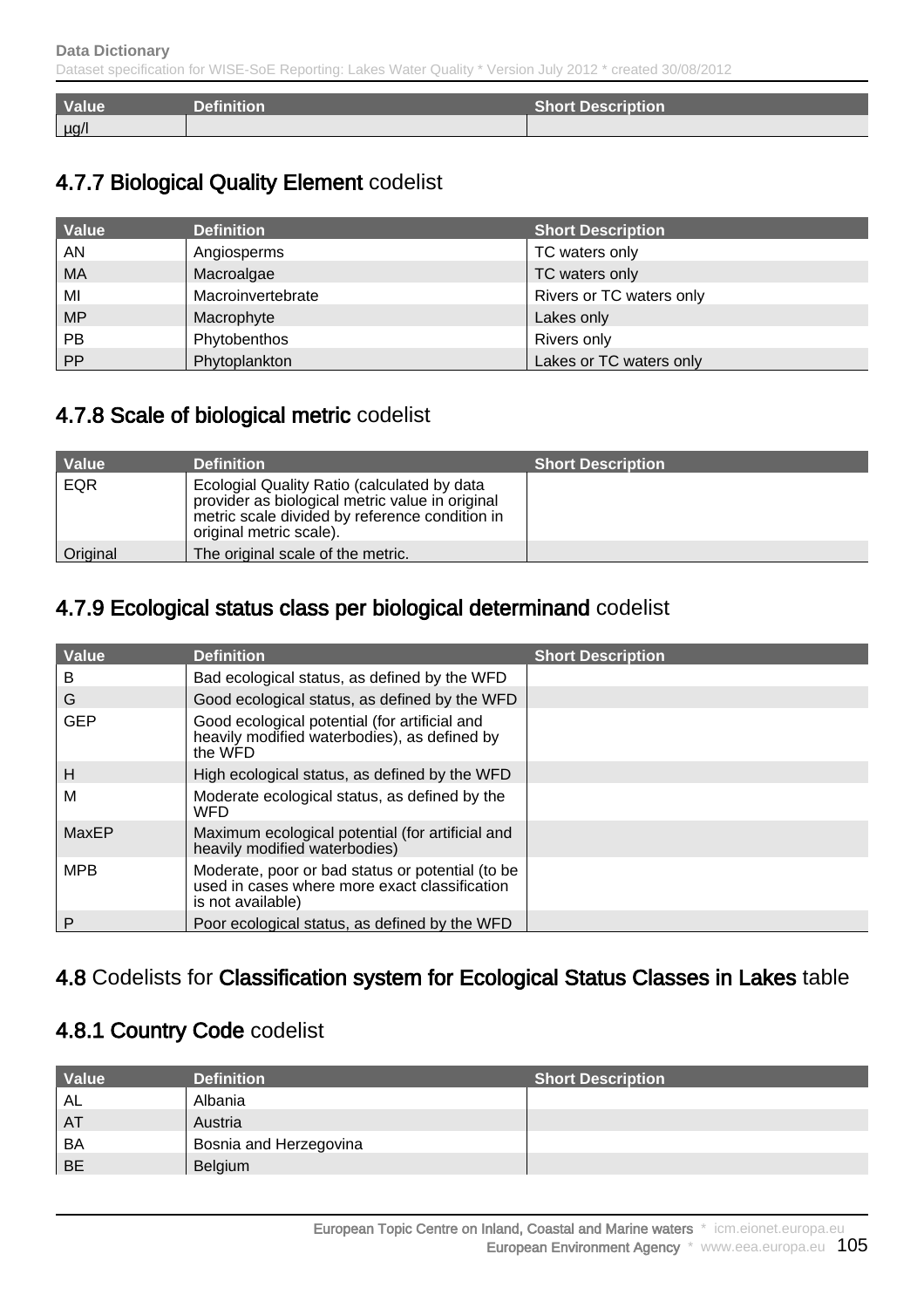Dataset specification for WISE-SoE Reporting: Lakes Water Quality \* Version July 2012 \* created 30/08/2012

| Value                  | <b>Definition</b>                          | <b>Short Description</b> |
|------------------------|--------------------------------------------|--------------------------|
| <b>BG</b>              | <b>Bulgaria</b>                            |                          |
| CH                     | Switzerland                                |                          |
| CY                     | Cyprus                                     |                          |
| ${\sf CZ}$             | <b>Czech Republic</b>                      |                          |
| DE                     | Germany                                    |                          |
| DK                     | <b>Denmark</b>                             |                          |
| EE                     | Estonia                                    |                          |
| ES                     | Spain                                      |                          |
| F1                     | Finland                                    |                          |
| ${\sf FR}$             | France                                     |                          |
| GB                     | United Kingdom                             |                          |
| GR                     | Greece                                     |                          |
| HR                     | Croatia                                    |                          |
| HU                     | Hungary                                    |                          |
| IE                     | Ireland                                    |                          |
| <b>IS</b>              | Iceland                                    |                          |
| $\mathsf{I}\mathsf{T}$ | Italy                                      |                          |
| $\mathsf{L}\mathsf{I}$ | Liechtenstein                              |                          |
| LT.                    | Lithuania                                  |                          |
| LU                     | Luxembourg                                 |                          |
| $\mathsf{L}\mathsf{V}$ | Latvia                                     |                          |
| ME                     | Montenegro                                 |                          |
| MK                     | Macedonia, the Former Yugoslav Republic of |                          |
| MT                     | Malta                                      |                          |
| NL                     | Netherlands                                |                          |
| <b>NO</b>              | Norway                                     |                          |
| PL                     | Poland                                     |                          |
| PT                     | Portugal                                   |                          |
| <b>RO</b>              | Romania                                    |                          |
| <b>RS</b>              | Serbia                                     |                          |
| <b>SE</b>              | Sweden                                     |                          |
| SI                     | Slovenia                                   |                          |
| SK                     | Slovakia                                   |                          |
| <b>TR</b>              | Turkey                                     |                          |
| XK                     | Kosovo                                     |                          |

# 4.8.2 Water Category codelist

| Value     | <b>Definition</b>                                   | <b>Short Description</b> |
|-----------|-----------------------------------------------------|--------------------------|
| C         | Coastal water (TCM), as defined by the WFD.         |                          |
| <b>CN</b> | Canal (Rivers)                                      |                          |
| <b>LK</b> | Lake (Lakes)                                        |                          |
| M         | Marine water (TCM)                                  |                          |
| <b>RS</b> | Reservoir (Lakes)                                   |                          |
| <b>RV</b> | <b>River (Rivers)</b>                               |                          |
|           | Transitional water (TCM), as defined by the<br>WFD. |                          |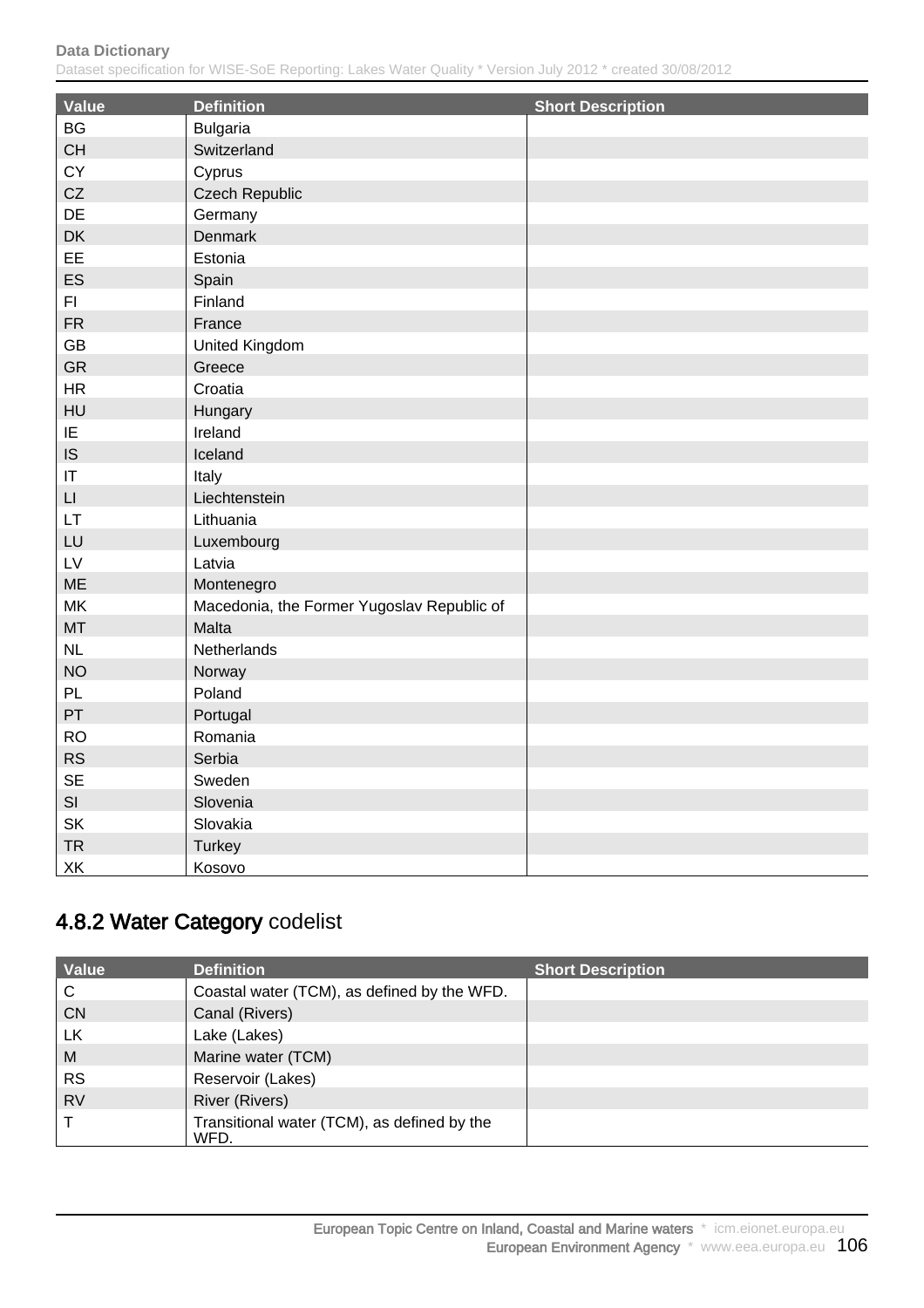# 4.8.3 Determinand name for biological metrics codelist

| Value                                         | <b>Definition</b>                                                                                                                                                       | <b>Short Description</b>                                       |
|-----------------------------------------------|-------------------------------------------------------------------------------------------------------------------------------------------------------------------------|----------------------------------------------------------------|
| AngiospermsEQ<br>R                            | Ecologial Quality Ratio for national<br>angiosperms metric used as indicator of the<br>pressure                                                                         | TC waters only. MetricScale: EQR.                              |
| CharaphytesPre<br>sence                       | Values 0 (absence) or 1 (presence). (Can be<br>decimal number if averaged over multiple<br>stations.)                                                                   | Moderate-high-alkalinity lakes only.<br>MetricScale: Original. |
| Chlorophyll_a                                 | Phytoplankton chlorophyll a. Unit: µg/l                                                                                                                                 | Lakes and TC waters only. MetricScale:<br>Original.            |
| CyanobacteriaBi<br>omass                      | Total biomass of cyanobacteria. Unit: mg/l                                                                                                                              | Lakes only. MetricScale: Original.                             |
| CyanobacteriaPr<br>oportion                   | Proportion cyanobacteria of the total<br>phytplanktonbiomass (excluding<br>Chroococcales, but including Microcystis and<br>Woronichinia). Unit: proportion (range 0-1). | Lakes only. MetricScale: Original.                             |
| InvertebrateEQR                               | Ecologial Quality Ratio for national invertebrate<br>metric used as indicator of the pressure                                                                           | TC waters only. MetricScale: EQR.                              |
| InvertebrateEQR<br>$\overline{\phantom{a}}$   | Ecologial Quality Ratio for national invertebrate<br>metric used as indicator of the pressure<br>Acidification.                                                         | Rivers only. MetricScale: EQR.                                 |
| InvertebrateEQR<br>E                          | Ecologial Quality Ratio for national invertebrate<br>metric used as indicator of the pressure<br>Eutrophication.                                                        | Rivers only. MetricScale: EQR.                                 |
| InvertebrateEQR<br>$\overline{\phantom{a}}$ G | Ecologial Quality Ratio for national invertebrate<br>metric used as indicator of the pressure<br>General degradation.                                                   | Rivers only. MetricScale: EQR.                                 |
| InvertebrateEQR<br>$\mathsf{H}_\mathsf{L}$    | Ecologial Quality Ratio for national invertebrate<br>metric used as indicator of the pressure<br>Hydromorphology.                                                       | Rivers only. MetricScale: EQR.                                 |
| IsoetidesPresen<br>ce                         | Values 0 (absence) or 1 (presence). (Can be<br>decimal number if averaged over multiple<br>stations.)                                                                   | Low-moderate-alkalinity lakes only.<br>MetricScale: Original.  |
| MacroalgaeEQR                                 | Ecologial Quality Ratio for national macroalgae<br>metric used as indicator of the pressure                                                                             | TC waters only. MetricScale: EQR.                              |
| MacrophyteDept<br>hLimit                      | Depth limit of lake macrophytes. Unit: m                                                                                                                                | Lakes only. MetricScale: Original.                             |
| MacrophyteEQR<br>$\overline{\phantom{a}}$     | Ecologial Quality Ratio for national macrophyte<br>metric used as indicator of the pressure<br>Acidification.                                                           | Lakes only. MetricScale: EQR.                                  |
| MacrophyteEQR<br>_E                           | Ecologial Quality Ratio for national macrophyte<br>metric used as indicator of the pressure<br>Eutrophication.                                                          | Lakes only. MetricScale: EQR.                                  |
| MacrophyteEQR<br>$\overline{\phantom{a}}$ G   | Ecologial Quality Ratio for national macrophyte<br>metric used as indicator of the pressure<br>General degradation.                                                     | Lakes only. MetricScale: EQR.                                  |
| MacrophyteEQR<br>$\overline{\phantom{1}}$ H   | Ecologial Quality Ratio for national macrophyte<br>metric used as indicator of the pressure<br>Hydromorphology.                                                         | Lakes only. MetricScale: EQR.                                  |
| PhytobenthosEQ<br>R_A                         | <b>Ecologial Quality Ratio for national</b><br>phytobenthos metric used as indicator of the<br>pressure Acidification.                                                  | Rivers only. MetricScale: EQR.                                 |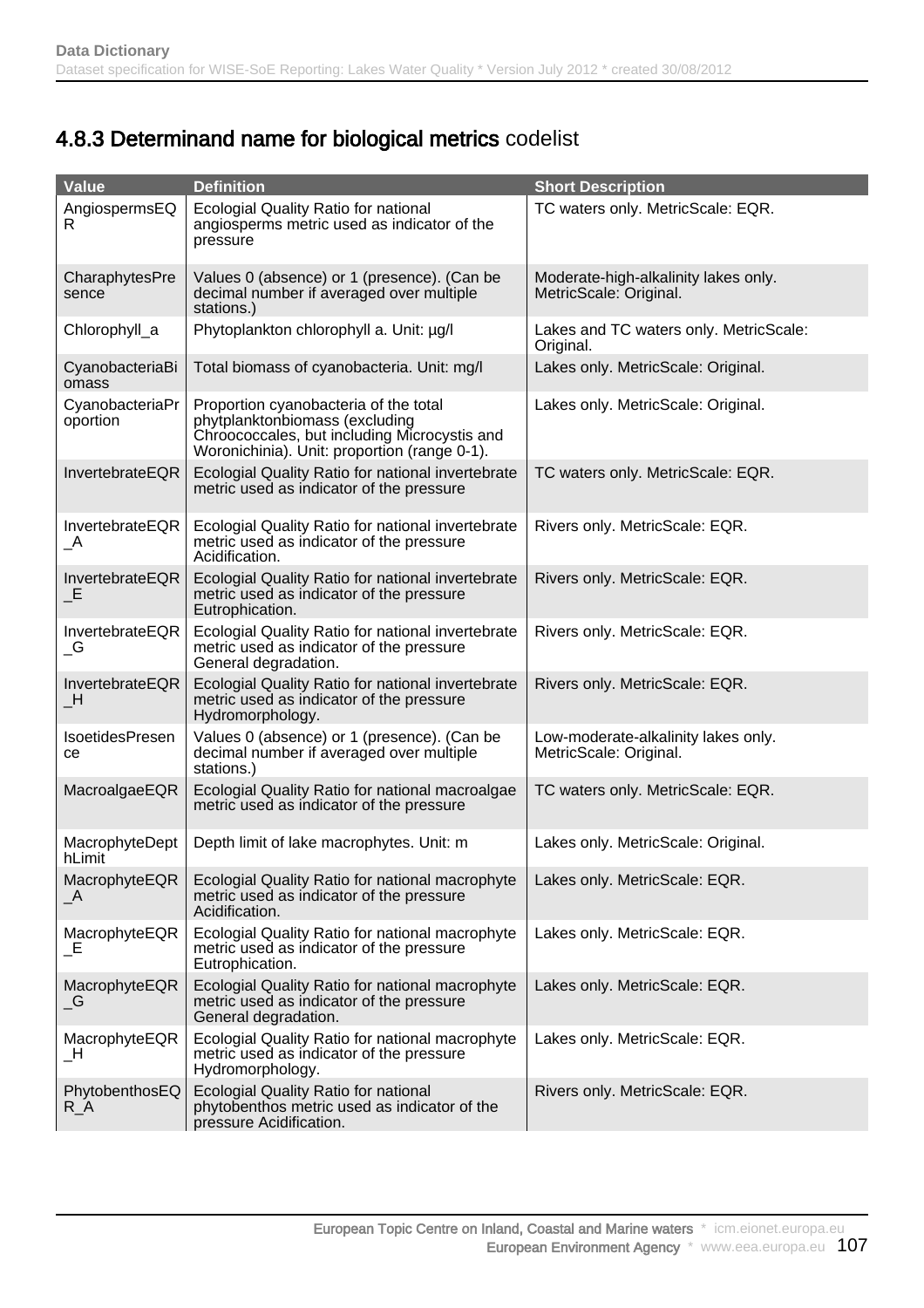| <b>Value</b>                  | <b>Definition</b>                                                                                                            | <b>Short Description</b>           |
|-------------------------------|------------------------------------------------------------------------------------------------------------------------------|------------------------------------|
| PhytobenthosEQ<br>$R_E$       | Ecologial Quality Ratio for national<br>phytobenthos metric used as indicator of the<br>pressure Eutrophication.             | Rivers only. MetricScale: EQR.     |
| PhytobenthosEQ<br>$R_G$       | <b>Ecologial Quality Ratio for national</b><br>phytobenthos metric used as indicator of the<br>pressure General degradation. | Rivers only. MetricScale: EQR.     |
| PhytobenthosEQ<br>R_H         | <b>Ecologial Quality Ratio for national</b><br>phytobenthos metric used as indicator of the<br>pressure Hydromorphology.     | Rivers only. MetricScale: EQR.     |
| PhytoplanktonBI<br>oomsEQR    | <b>Ecologial Quality Ratio for national</b><br>phytoplankton blooms metric used as indicator<br>of the pressure              | TC waters only. MetricScale: EQR.  |
| PhytoplanktonE<br>QR A        | Ecologial Quality Ratio for national<br>phytoplankton metric used as indicator of the<br>pressure Acidification.             | Lakes only. MetricScale: EQR.      |
| PhytoplanktonE<br>QR_E        | Ecologial Quality Ratio for national<br>phytoplankton metric used as indicator of the<br>pressure Eutrophication.            | Lakes only. MetricScale: EQR.      |
| PhytoplanktonE<br>QR_G        | Ecologial Quality Ratio for national<br>phytoplankton metric used as indicator of the<br>pressure General degradation.       | Lakes only. MetricScale: EQR.      |
| PhytoplanktonE<br>QR_H        | Ecologial Quality Ratio for national<br>phytoplankton metric used as indicator of the<br>pressure Hydromorphology.           | Lakes only. MetricScale: EQR.      |
| TotalPhytoplankt<br>onBiomass | Total phytoplankton biomass. Unit: mg/l                                                                                      | Lakes only. MetricScale: Original. |

### 4.8.4 Biological Quality Element codelist

| Value     | <b>Definition</b> | <b>Short Description</b> |
|-----------|-------------------|--------------------------|
| AN        | Angiosperms       | TC waters only           |
| <b>MA</b> | Macroalgae        | TC waters only           |
| MI        | Macroinvertebrate | Rivers or TC waters only |
| <b>MP</b> | Macrophyte        | Lakes only               |
| PB        | Phytobenthos      | Rivers only              |
| PP        | Phytoplankton     | Lakes or TC waters only  |

# 4.8.5 Physicochemical impact for biological determinand codelist

| Value                  | <b>Definition</b> | <b>Short Description</b> |
|------------------------|-------------------|--------------------------|
| Acidification          |                   |                          |
| Eutrophication         |                   |                          |
| General<br>degradation |                   |                          |
| Hydromorpholog         |                   |                          |

# 4.8.6 Heavily modified water body codelist